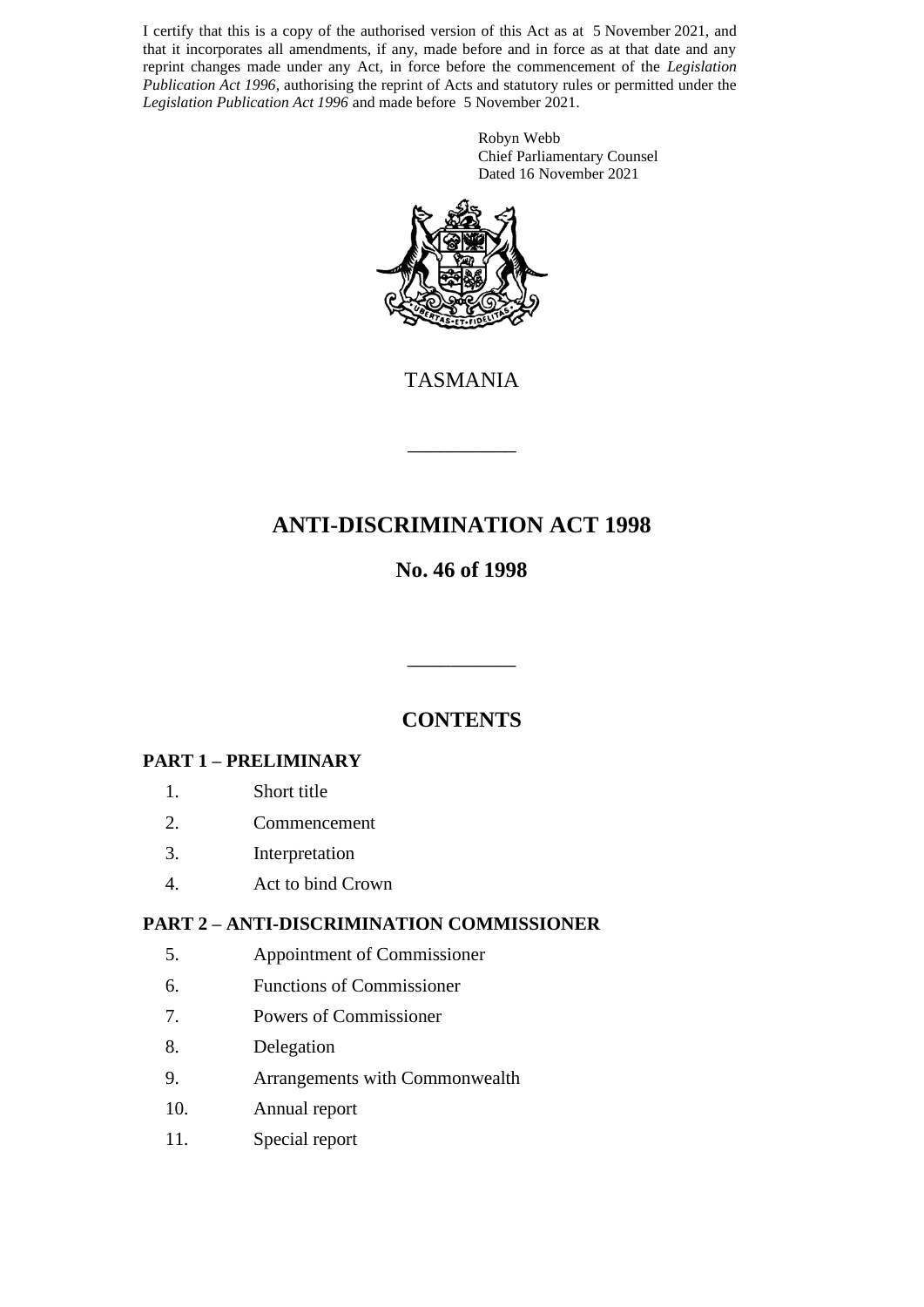#### **PART 3 – TRIBUNAL**

- [12 12A. *Repealed*]
- 13. Functions of Tribunal

#### **PART 4 – DISCRIMINATION AND PROHIBITED CONDUCT**

#### *Division 1 – Discrimination*

- 14. Direct discrimination
- 15. Indirect discrimination
- 16. Discrimination on ground of attribute

#### *Division 2 – Prohibited conduct*

- 17. Prohibition of certain conduct and sexual harassment
- 18. Prohibition of victimisation
- 19. Inciting hatred
- 20. Promoting discrimination and prohibited conduct
- 21. Prohibition of aiding contravention of this Act

#### *Division 3 – Application of Act to certain areas of activity*

22. Areas of activity

#### **PART 5 – EXCEPTIONS AND EXEMPTIONS**

#### *Division 1 – General exceptions*

| 23. | Charities |
|-----|-----------|
|     |           |

- 24. Actions required by law
- 25. Disadvantaged groups and special needs
- 26. Equal opportunities

#### *Division 2 – Exceptions relating to certain attributes*

- 27. Gender
- 28. Family responsibilities and other attributes
- 29. Sport
- 30. Insurance and superannuation

#### *Division 3 – Exceptions relating to age*

- 31. Sporting activity of particular age group
- 32. Clubs for particular age groups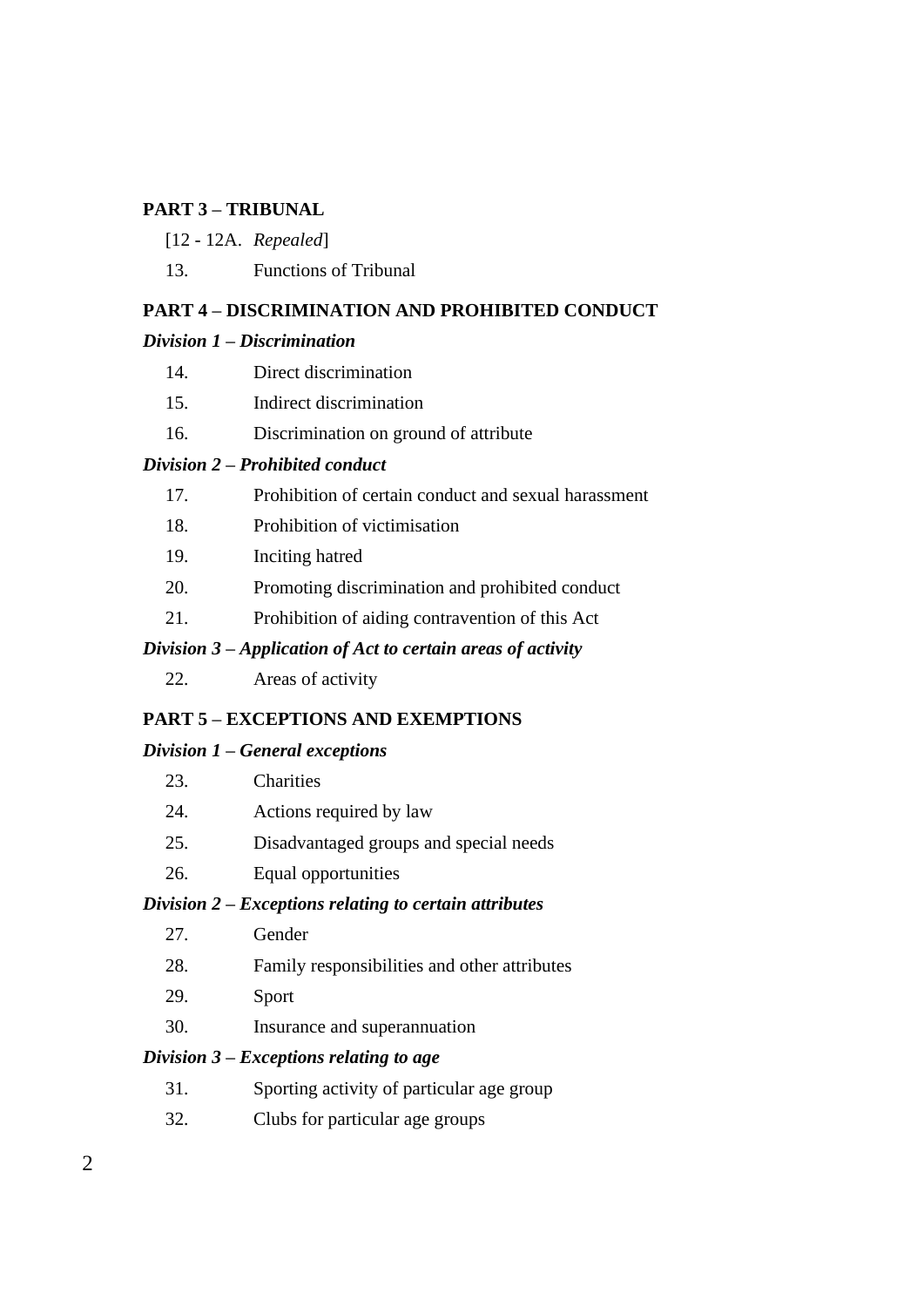- 33. Superannuation for persons of particular age group
- 34. Insurance and financial services for particular age group
- 35. Retirement on basis of age
- 36. Employment based on age
- 37. Education for persons of particular age group
- 38. Benefits and concessions
- 39. Accompanied by adult

#### *Division 4 – Exceptions relating to race*

- 40. Clubs for persons of certain races
- 41. Employment based on race
- 42. Cultural and religious places

### *Division 5 – Exceptions relating to disability*

- 43. Sporting activity for persons with disabilities
- 44. Insurance and superannuation for persons with disabilities
- 45. Employment based on disability
- 46. Education for persons with disabilities
- 47. Infectious disease
- 48. Access and provision of services

#### *Division 6 – Exceptions relating to industrial activity*

49. Employment based on industrial activity

## *Division 7 – Exceptions relating to irrelevant criminal record*

50. Dealing with children

## *Division 8 – Exceptions relating to religious belief, affiliation or activity*

- 51. Employment based on religion
- 51A. Admission of person as student based on religion
- 52. Participation in religious observance

## *Division 9 – Exceptions relating to political belief, affiliation or activity*

53. Employment

#### *Division 10 – Exceptions relating to other issues*

- 54. Legal incapacity
- 55. Public purpose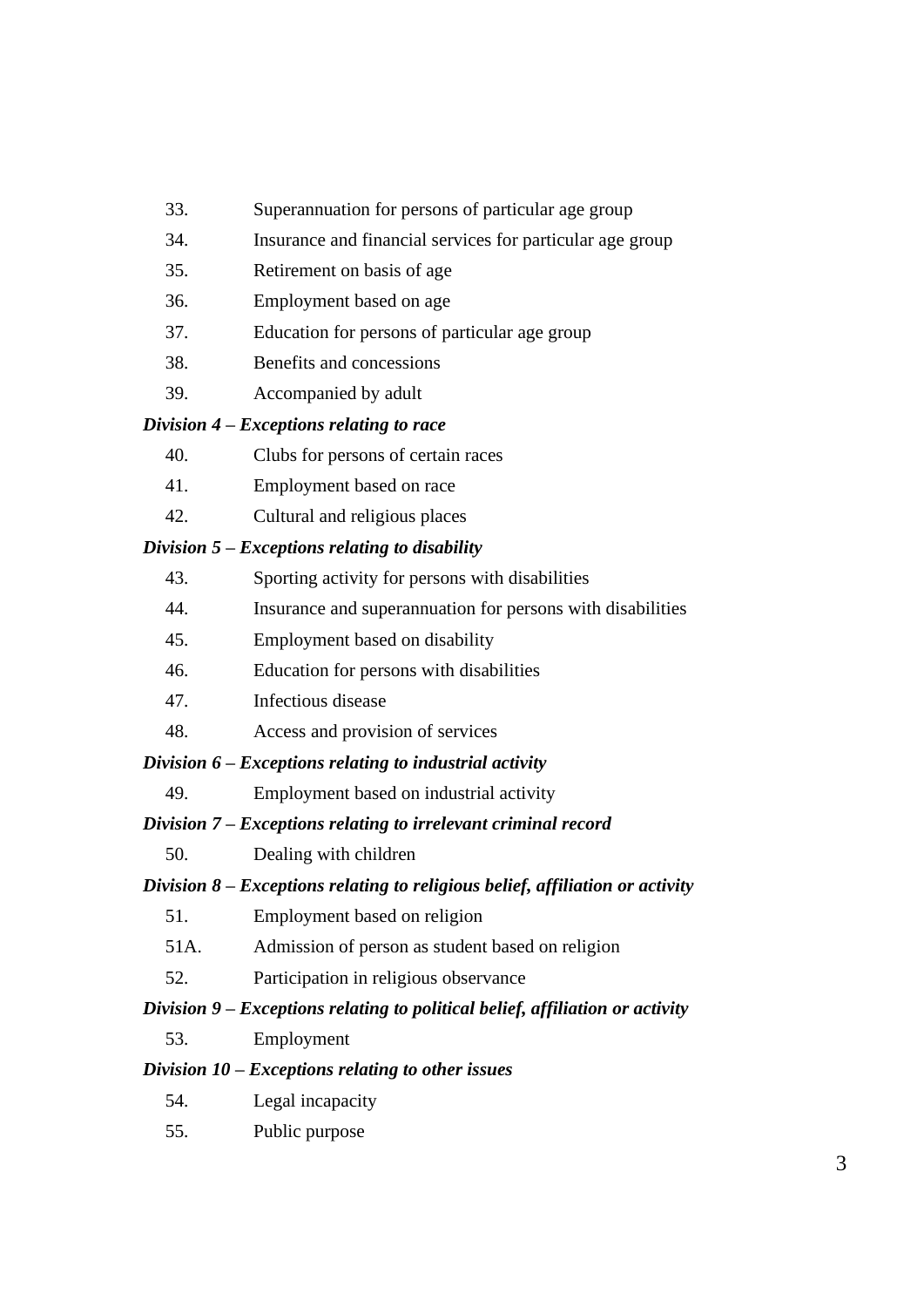#### *Division 11 – Exemptions*

[55A - 55B. *Repealed*]

- 56. Application for exemption
- 57. Grant and renewal of exemption
- 58. Notification relating to exemption
- 59. Review of exemptions

#### **PART 6 – DISPUTE RESOLUTION**

#### *Division 1 – Interpretation*

59A. Interpretation

#### *Division 1A – Complaints*

| 60. | Who may complain |
|-----|------------------|
|-----|------------------|

| 60A. | Appointment of litigation guardian |  |
|------|------------------------------------|--|
|      |                                    |  |

- 61. Acting on behalf of complainant
- 62. Form of complaint
- 62A. Combining complaints
- 63. Time limit on complaints
- 64. Rejection of complaints
- 65. Review of rejected complaints
- 65A. Amendment of complaints
- 66. Agreements not to complain
- 67. Notification of acceptance of complaints
- 68. Application to Commissioner to withdraw complaint

#### *Division 2 – Investigation*

- 69. Investigation of complaints
- 70. Referral by Minister
- 71. Completion of investigation
- 72. Review of rejection or dismissal
- 73. Lapsed complaints

#### *Division 3 – Resolution of complaints*

74. Resolution of complaints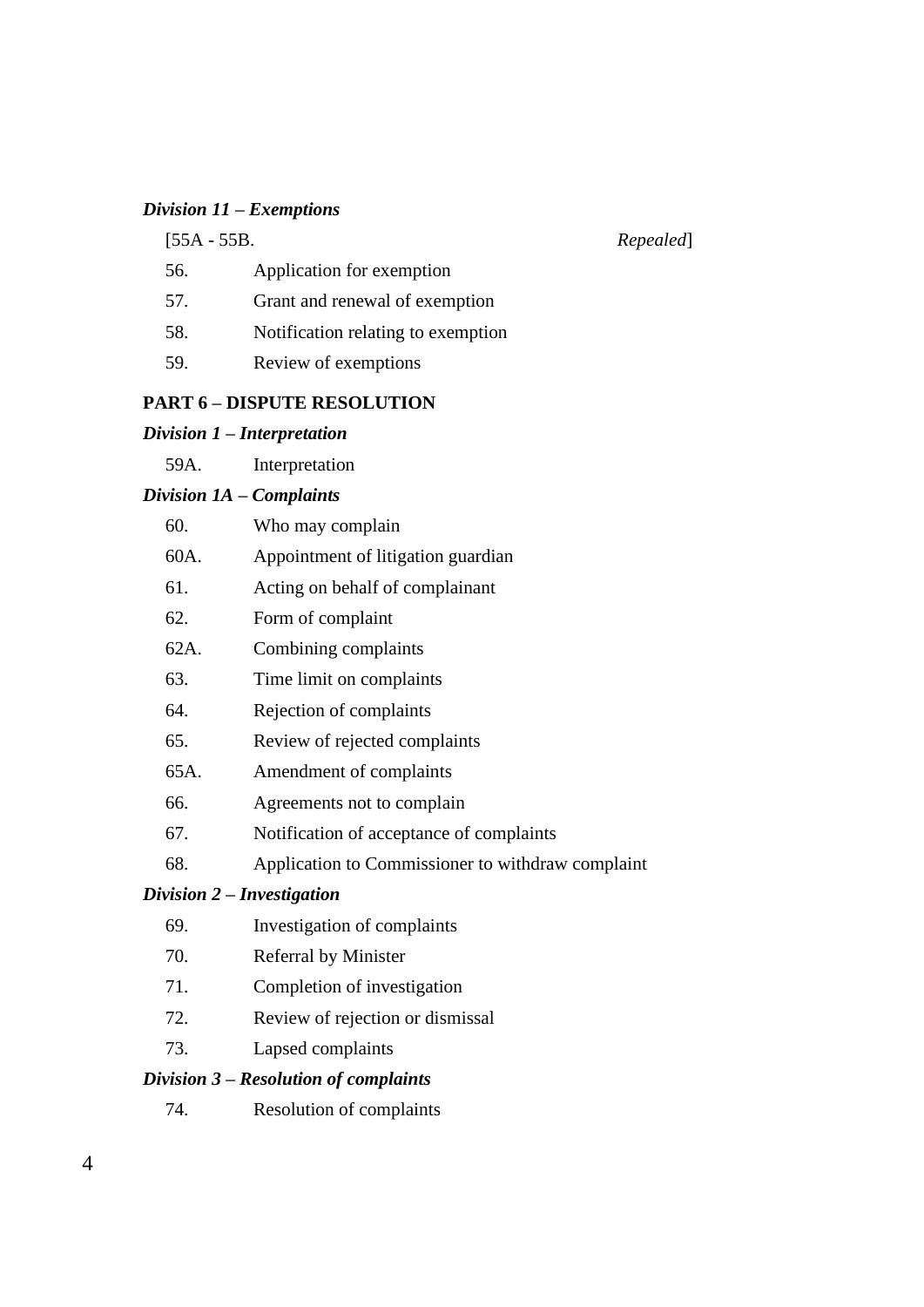- 75A. Further investigation by Commissioner if no agreement reached by conciliation
- 76. Resolved complaint
- 77. Conciliation proceedings not admissible

## *Division 4 – Inquiry*

| 78.   | Referral for inquiry                                      |
|-------|-----------------------------------------------------------|
| [78A. | Repealed]                                                 |
| 79.   | Referral report                                           |
| 79A.  | Representation in inquiry                                 |
| 80.   | Directions conference                                     |
| [80A. | Repealed]                                                 |
| 81.   | Proceedings relating to inquiry                           |
| 82.   | Representative complaints                                 |
| 83.   | Ordinary complaint not precluded                          |
| 84.   | Amendment of complaints                                   |
| 85.   | Hearing of inquiry                                        |
| [86.  | Repealed]                                                 |
| 86A.  | Security for costs                                        |
|       | $[87 - 88.$ Repealed]                                     |
| 89.   | Orders                                                    |
| 90.   | Enforcement of orders                                     |
| 91.   | Referral of substantiated claims to Industrial Commission |
| 92.   | Apologies and retractions                                 |
| 93.   | Reasons for orders                                        |
| 94.   | Conciliation and agreement                                |
| [95]  | Repealed]                                                 |
| 96.   | Matters taken into account                                |
|       | $\mathbf{z}$<br>- 77                                      |

#### *Division 5 – Miscellaneous*

96A. Appeal of terms of settlement in relation to complaint involving children, &c.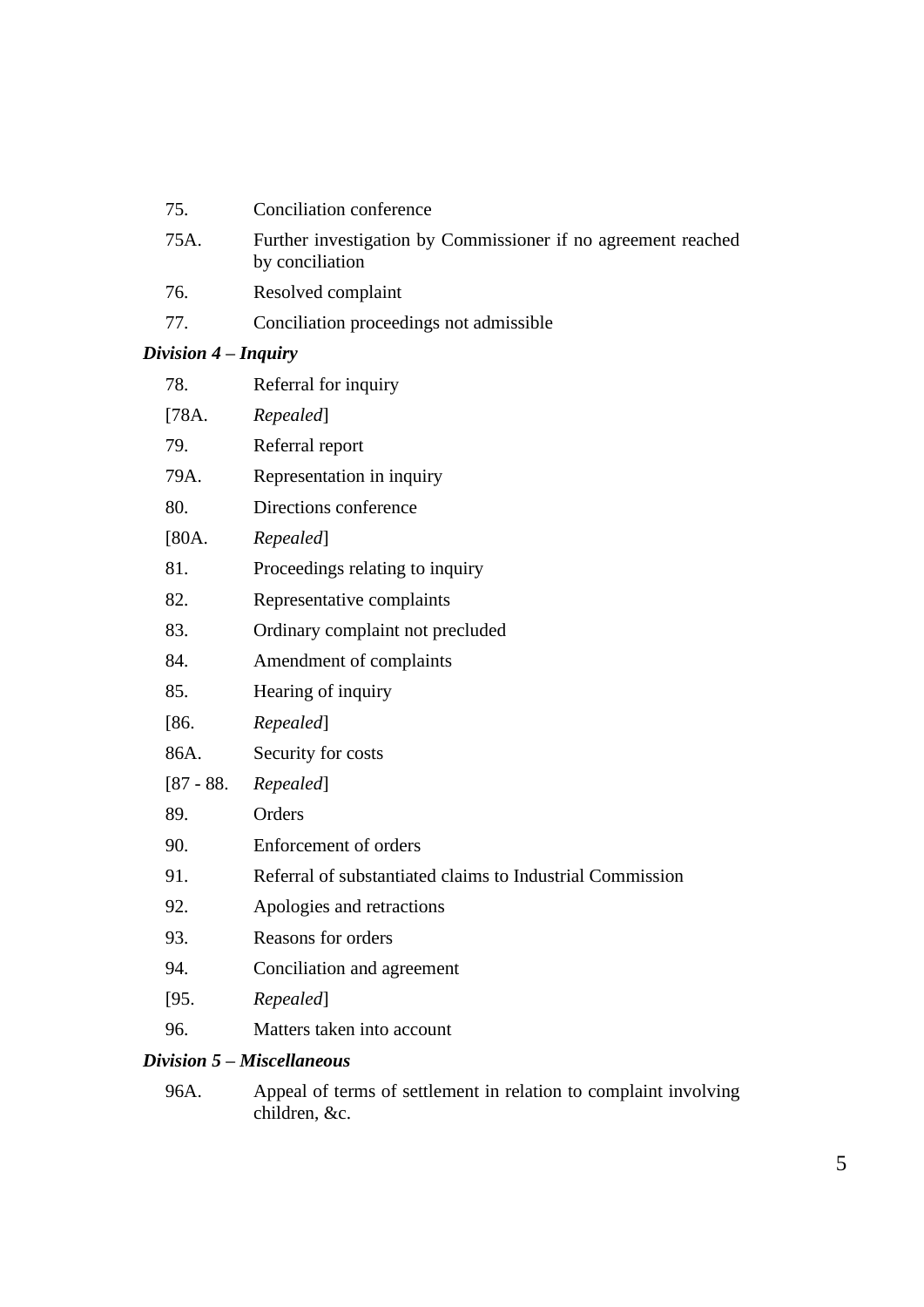| 97.   | Information and documents                                               |
|-------|-------------------------------------------------------------------------|
| 98.   | Interim orders                                                          |
| 98A.  | Application to Tribunal to withdraw complaint from inquiry or<br>review |
| 99.   | Dismissal of complaint                                                  |
| [99A. | Repealed                                                                |
| 100.  | Appeals                                                                 |
| 101.  | Proof of exceptions                                                     |
|       |                                                                         |

# **PART 7 – MISCELLANEOUS**

|                                                                              | 102.  | Immunity for complainants and witnesses                                             |
|------------------------------------------------------------------------------|-------|-------------------------------------------------------------------------------------|
|                                                                              | 103.  | Immunities                                                                          |
|                                                                              | 103A. | Commissioner and Tribunal members not required to give<br>evidence in certain cases |
|                                                                              | 104.  | Obligation of organisations                                                         |
|                                                                              | 105.  | False and misleading statements                                                     |
|                                                                              | 106.  | Offences in respect of proceedings                                                  |
|                                                                              | 107.  | Admissibility in other proceedings                                                  |
|                                                                              | 107A. | Publication of decisions                                                            |
|                                                                              | 108.  | Application of Act                                                                  |
|                                                                              | 109.  | Regulations                                                                         |
|                                                                              | 110.  | Administration of Act                                                               |
|                                                                              | 111.  | Savings and transitional                                                            |
|                                                                              | 112.  | Sex Discrimination Act 1994 repealed                                                |
| SCHEDULE 1 - VACATION OF, AND REMOVAL FROM, OFFICE OF<br><b>COMMISSIONER</b> |       |                                                                                     |

**SCHEDULE 2 – SAVINGS AND TRANSITIONAL PROVISIONS**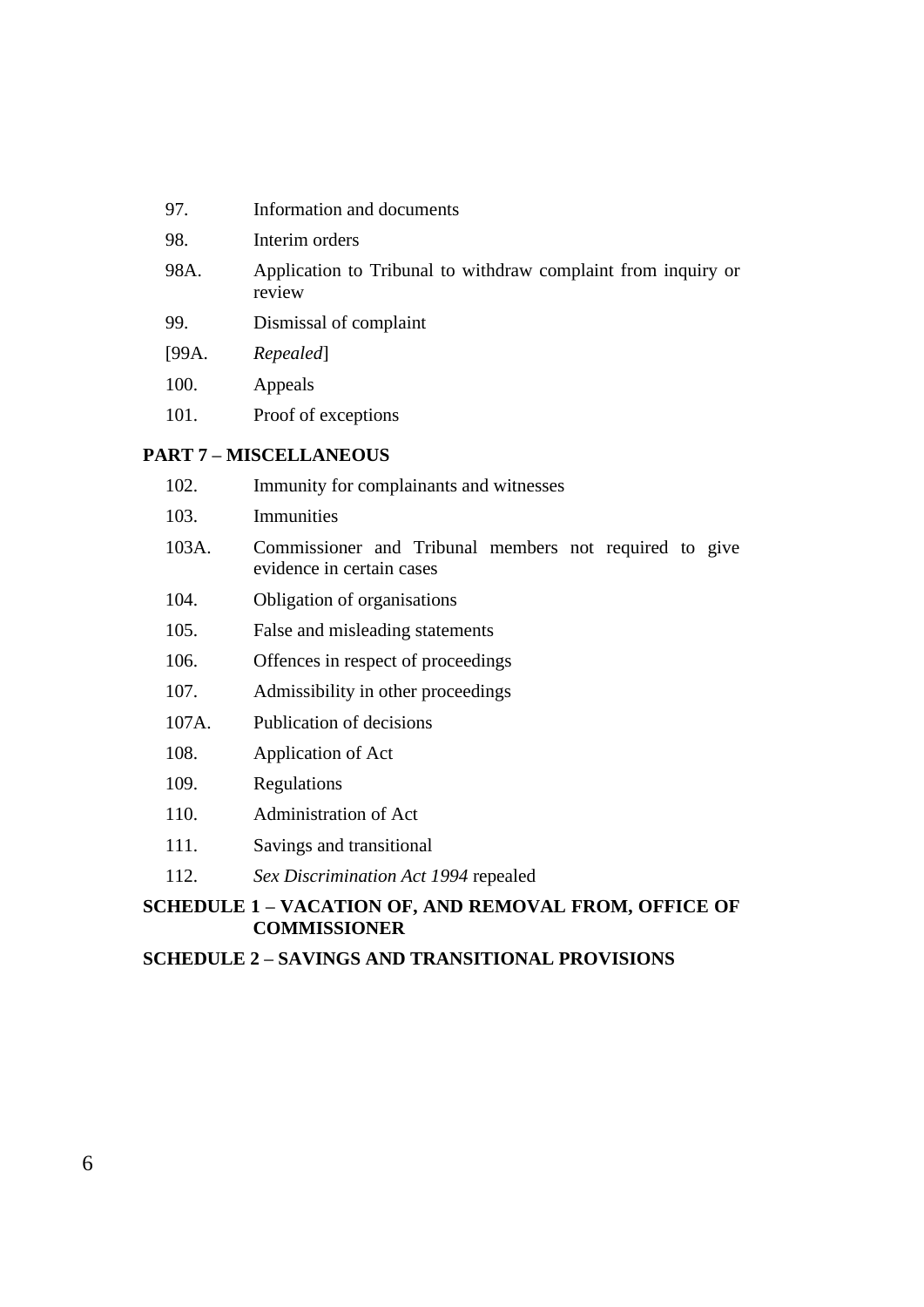

## **ANTI-DISCRIMINATION ACT 1998**

## **No. 46 of 1998**

**An Act to prohibit discrimination and other specified conduct and to provide for the investigation and conciliation of, and inquiry into, complaints in relation to such discrimination and conduct**

## **[Royal Assent 18 December 1998]**

Be it enacted by His Excellency the Governor of Tasmania, by and with the advice and consent of the Legislative Council and House of Assembly, in Parliament assembled, as follows:

# **PART 1 – PRELIMINARY**

## **1. Short title**

This Act may be cited as the *Anti-Discrimination Act 1998*.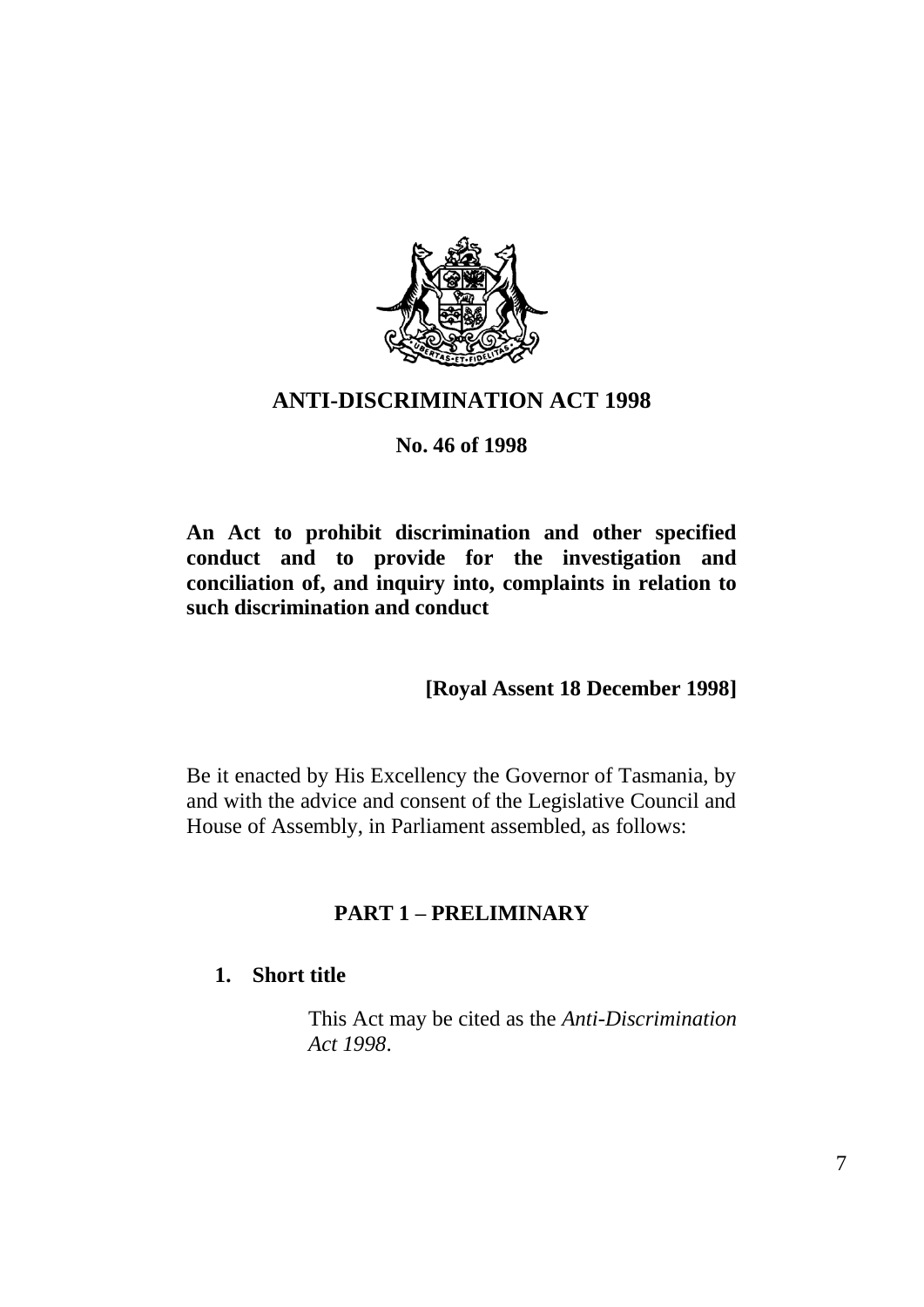**s. 2** Part  $1 -$  Preliminary

#### **2. Commencement**

This Act commences on a day to be proclaimed.

#### **3. Interpretation**

In this  $Act -$ 

- *accommodation* includes residential and business accommodation;
- *adult* means a person who has attained the age of 18 years;
- *authorised person* means a person authorised by the Commissioner;
- *award* means an award made under the *Industrial Relations Act 1984*;
- *child* means a person who has not attained the age of 18 years and includes a natural child, adopted child, stepchild, foster child or ex-nuptial child;
- *club* means an incorporated or unincorporated association of at least 30 persons associated together for a lawful purpose that provides and maintains its facilities, wholly or partly, from the funds of the association;
- *commission* means a body authorised by any Act to conduct inquiries;
- *Commissioner* means the Anti-Discrimination Commissioner appointed under section 5;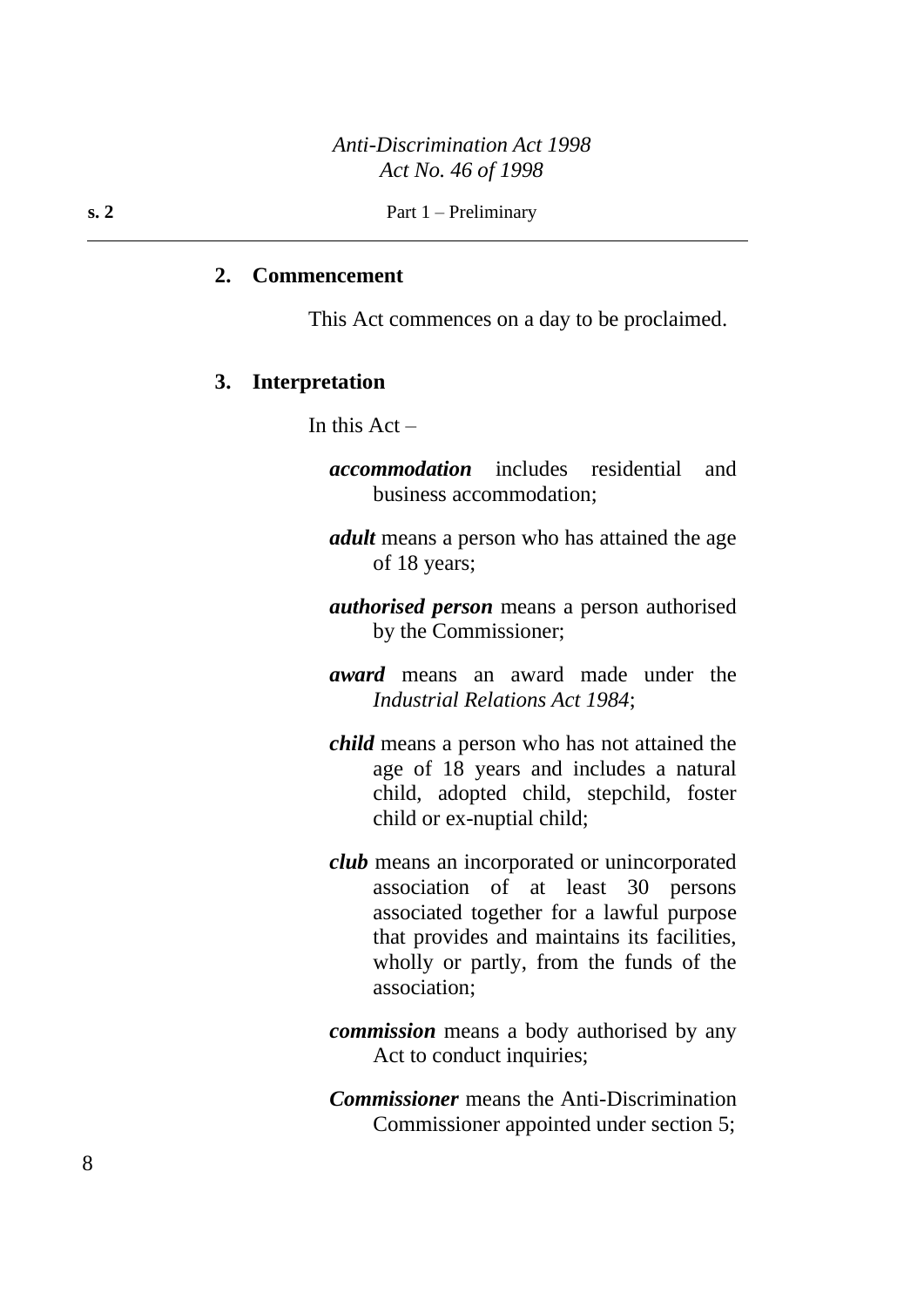*competitive sporting activity* means any sporting activity that has a competitive element excluding –

- (a) coaching and umpiring; or
- (b) administration of any sporting activity;

*complaint* means a complaint made in relation to discrimination or prohibited conduct;

*conduct of a sexual nature* includes –

- (a) making an oral or written statement of a sexual nature to a person or in the presence of a person; and
- (b) displaying matter of a sexual nature that relates to a prescribed attribute;

*detriment* includes humiliation or denigration;

- *disability* means any of the following that presently exists, previously existed but no longer exists, may exist in the future, whether or not arising from an illness, disease or injury or from a condition subsisting at birth:
	- (a) a total or partial loss of the person's bodily or mental functions;
	- (b) total or partial loss of a part of the body;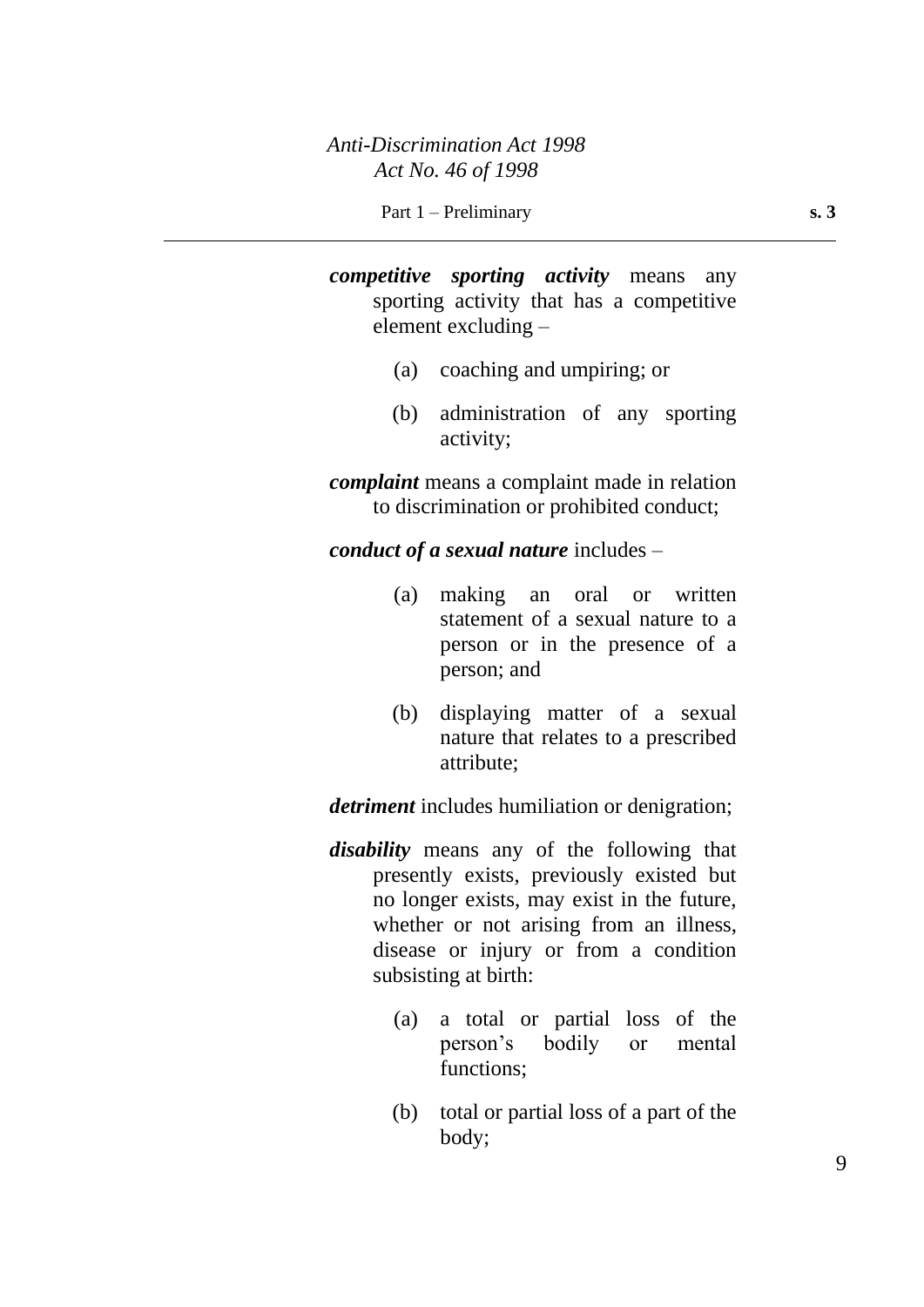#### **s. 3** Part 1 – Preliminary

- (c) the presence in the body of organisms causing or capable of causing disease or illness;
- (d) the malfunction, malformation or disfigurement of a part of a person's body;
- (e) disorder, malformation, malfunction or disfigurement that results in the person learning differently from a person without the disorder, malformation, malfunction or disfigurement;
- (f) a disorder, illness or disease that affects a person's thought processes, perceptions of reality, emotions or judgment or that results in disturbed behaviour;
- (g) reliance on a guide-dog, wheelchair or other remedial or therapeutic device;
- *discrimination* means conduct referred to in sections 14 and 15;
- *educational institution* means a school, college or university;

#### *employment* includes –

(a) employment or occupation in any capacity, with or without remuneration; and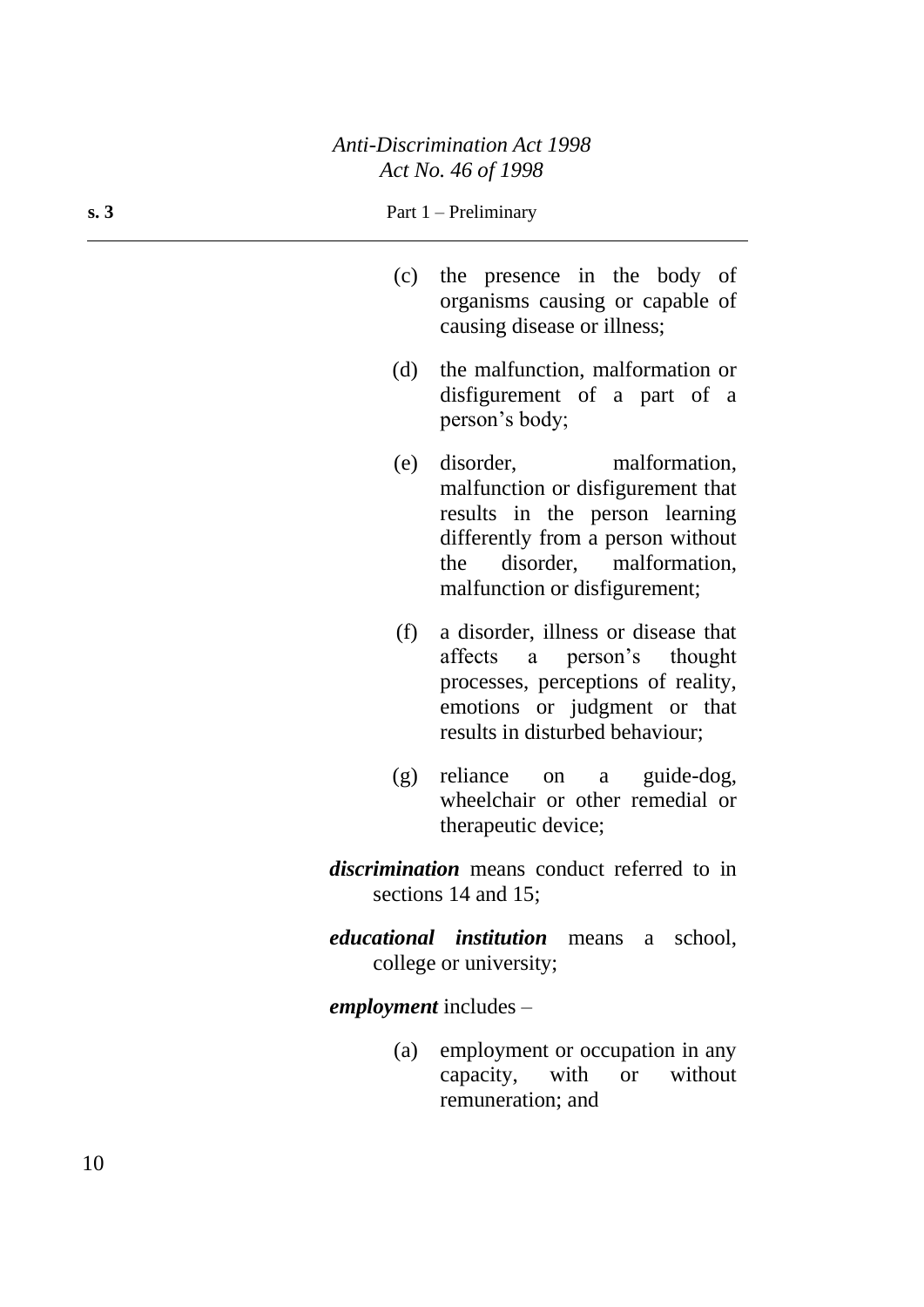| Part $1$ – Preliminary |  |
|------------------------|--|
|------------------------|--|

| (b) membership of partnerships; and                                                                                     |  |  |
|-------------------------------------------------------------------------------------------------------------------------|--|--|
| registration or recognition by, or<br>(c)<br>membership of, professional and<br>trade organisations; and                |  |  |
| (d)<br>registration or recognition by<br>qualifying bodies; and                                                         |  |  |
| engagement of commission<br>(e)<br>agents; and                                                                          |  |  |
| registration or placement<br>(f)<br>by<br>employment agencies; and                                                      |  |  |
| engagement under a contract for<br>(g)<br>services; and                                                                 |  |  |
| (h) employment by any person; and                                                                                       |  |  |
| registration or enrolment<br>(i)<br>by<br>vocational training bodies;                                                   |  |  |
| <i>enterprise agreement</i> means an enterprise<br>agreement made under the <i>Industrial</i><br>Relations Act 1984;    |  |  |
| <b>Enterprise Commissioner</b> means the person<br>appointed as such under the <i>Industrial</i><br>Relations Act 1984; |  |  |
| <i>family responsibilities</i> means responsibilities<br>to care for or support $-$                                     |  |  |
| child<br>who<br>is<br>(a)<br>wholly<br>a<br><b>or</b><br>substantially dependent; or                                    |  |  |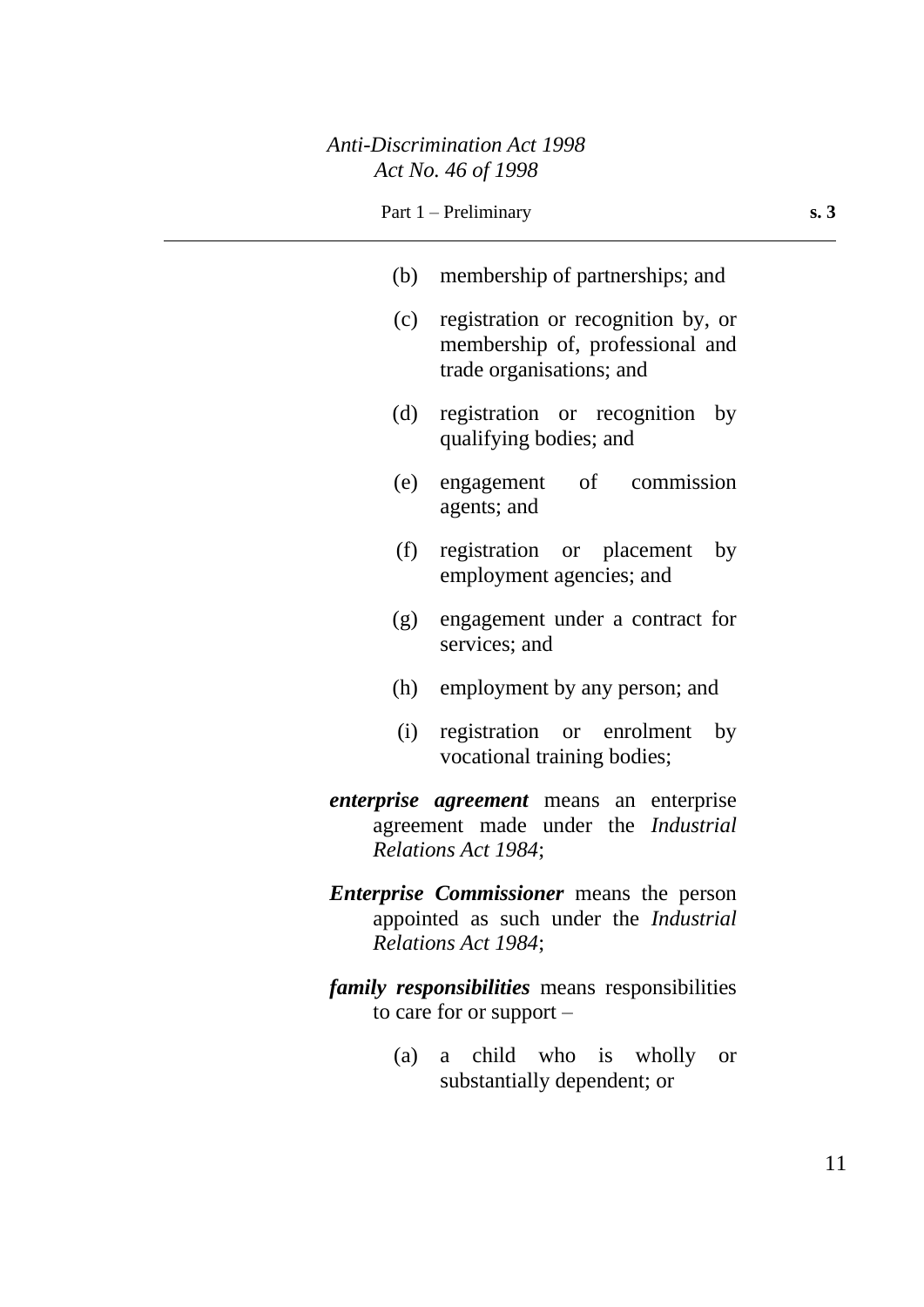#### **s. 3** Part  $1 - \text{Preliminary}$

- (b) any other immediate family member who is in need of that care or support;
- $(c)$  . . . . . . . .
- *gender expression* means any personal physical expression, appearance (whether by way of medical intervention or not), speech, mannerisms, behavioural patterns, names and personal references that manifest or express gender or gender identity;
- *gender identity* means the gender-related identity, appearance or mannerisms or other gender-related characteristics of an individual including gender expression (whether by way of medical intervention or not), with or without regard to the individual's designated sex at birth, and may include being transgender or transsexual;

*immediate family member*, in relation to a person, includes –

- (a) a spouse or partner of the person; and
- (b) an adult offspring, a child, parent, grandparent, grandchild or sibling of the person or of a spouse or partner of the person;

*industrial activity* means –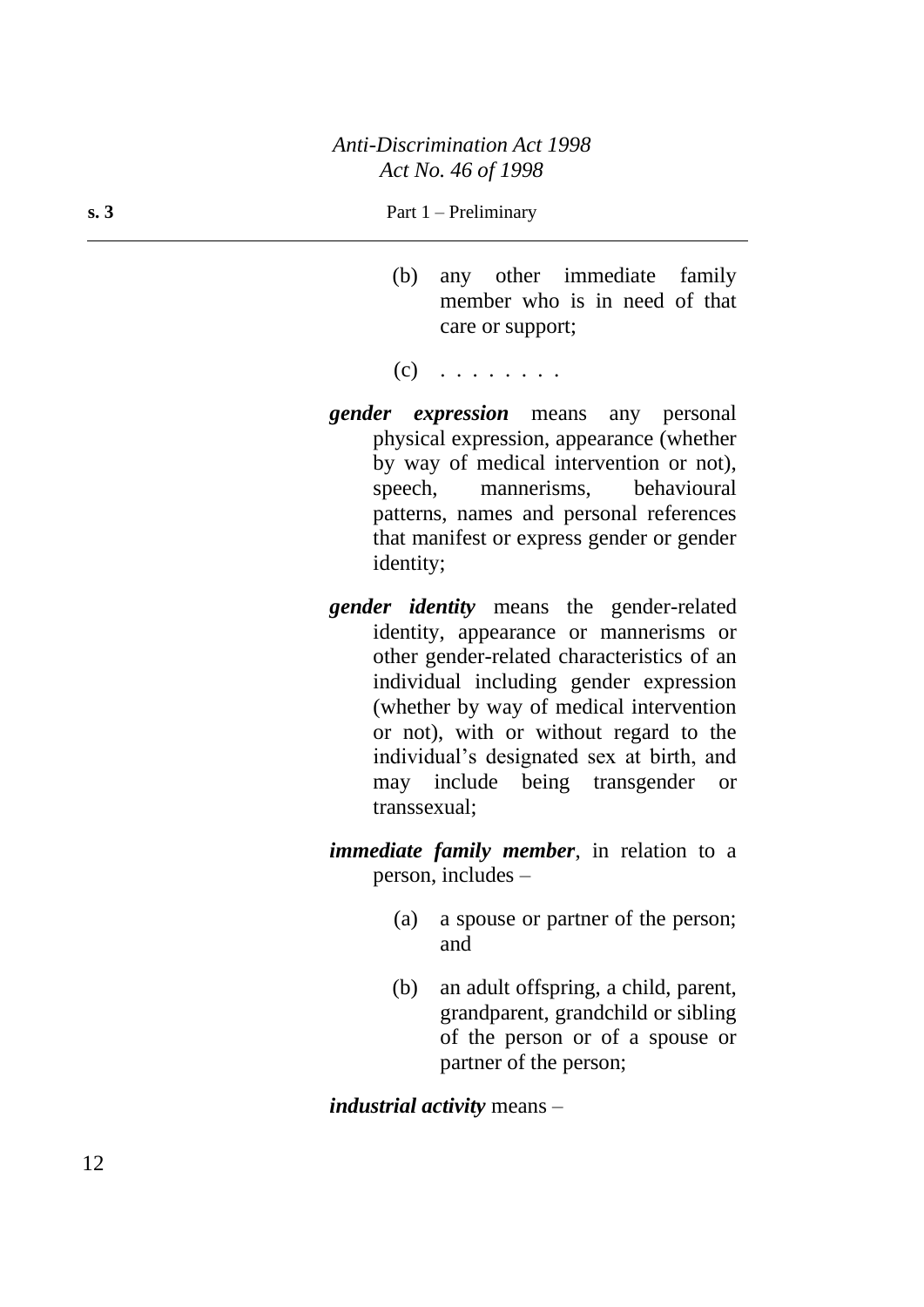- (a) being or not being a member of, or proposing or refusing to join, an industrial organisation; or
- (b) participating in, not participating in, or proposing or refusing to participate in, a lawful activity organised or promoted by an industrial organisation;
- *industrial agreement* means an industrial agreement made under the *Industrial Relations Act 1984*;
- *Industrial Commission* means the Tasmanian Industrial Commission constituted under the *Industrial Relations Act 1984*;

## *industrial organisation* means –

- (a) an organisation of employees; or
- (b) a trade union; or
- (c) an organisation of employers; or
- (d) any other organisation established for the purposes of persons who carry on a particular industry, trade, profession or employment;
- *inquiry* means an inquiry held under Division 4 of Part 6;
- *irrelevant criminal record*, in relation to a person, means a record relating to arrest, interrogation or criminal proceedings where  $-$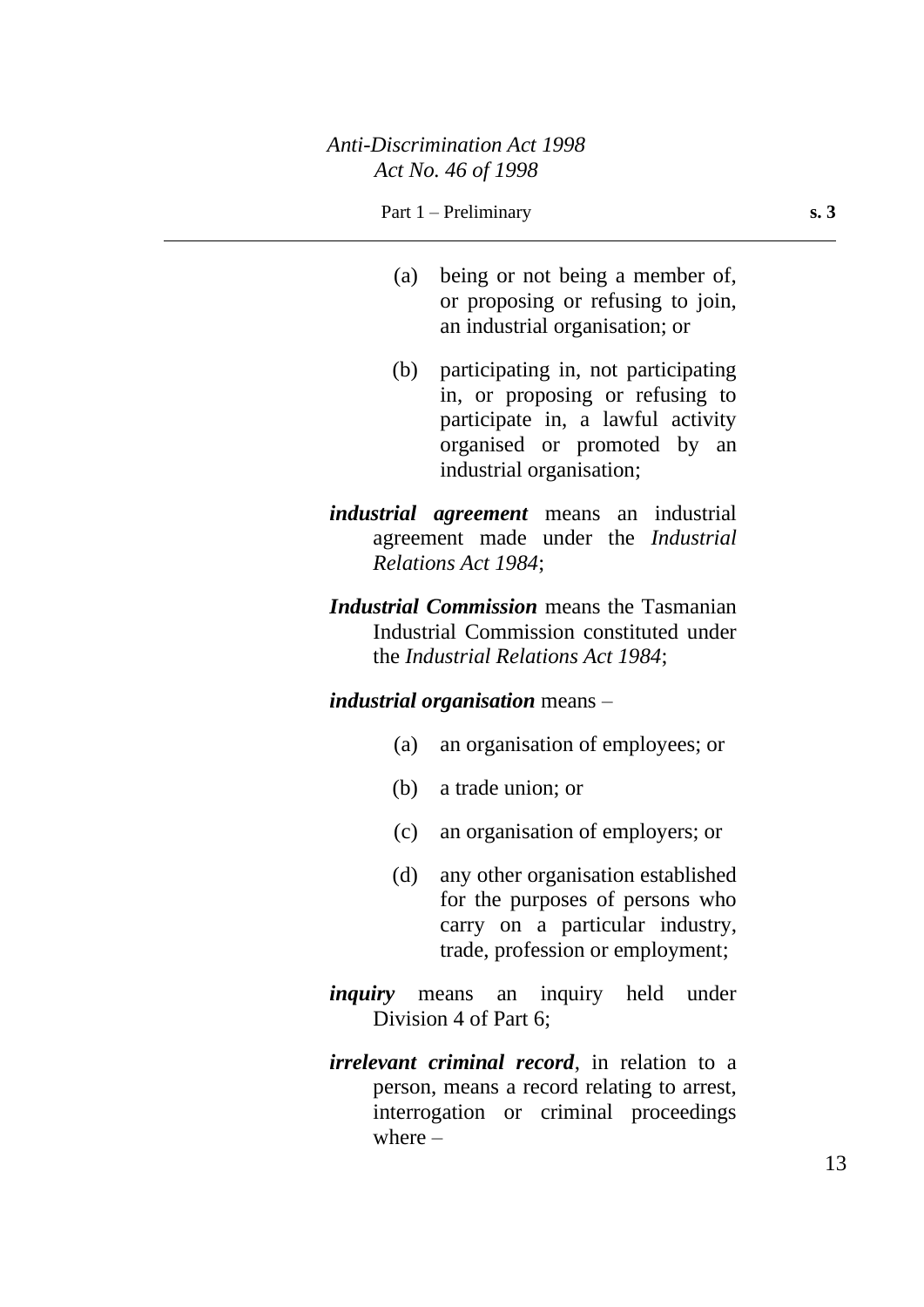| s. 3 |     | Part $1$ – Preliminary                                                                                              |
|------|-----|---------------------------------------------------------------------------------------------------------------------|
|      | (a) | further action was not taken in<br>relation<br>the<br>to<br>arrest,<br>interrogation or charge of the<br>person; or |
|      | (b) | a charge has not been laid; or                                                                                      |
|      | (c) | the charge was dismissed; or                                                                                        |
|      | (d) | the prosecution was withdrawn;<br><b>or</b>                                                                         |
|      | (e) | the person was discharged,<br>whether or not on conviction; or                                                      |
|      | (f) | the person was found not guilty;<br>or                                                                              |
|      | (g) | the person's conviction<br>was<br>quashed or set aside; or                                                          |
|      | (h) | the person was granted a pardon;<br><b>or</b>                                                                       |
|      | (i) | the circumstances relating to the<br>offence for which the person was                                               |

- offence for which the person was convicted are not directly relevant to the situation in which the discrimination arises; or
- (j) the person's charge or conviction was expunged under the *Expungement of Historical Offences Act 2017*;
- *judge* includes a judge of a court in any jurisdiction;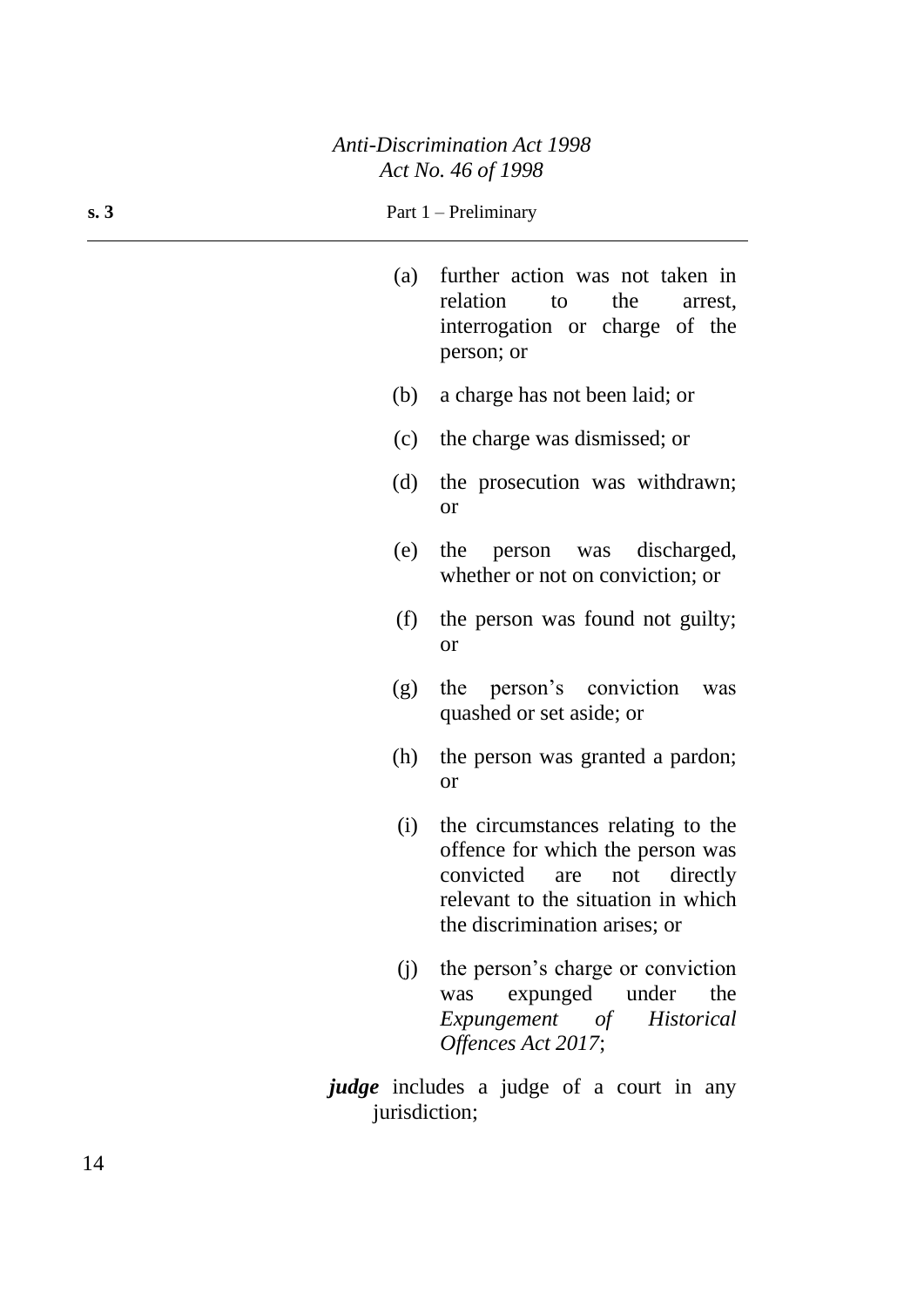*marital status* means the status of being –

- (a) single; or
- (b) married; or
- (c) married but living separately and apart from one's spouse; or
- (d) married to a particular person; or
- (e) divorced; or
- (f) widowed;
- *organisation* includes a council, a Government department within the meaning of the *State Service Act 2000* or a State authority;
- *parent* includes a step-parent, surrogate parent, adoptive parent, guardian, within the meaning of the *Children, Young Persons and Their Families Act 1997* and foster parent;
- *parental status* means the status of being a parent or childless;
- *partner* means a partner within the meaning of the *Relationships Act 2003*;

*person* includes an organisation;

*political activity* means engaging in, not engaging in, or refusing to engage in, political activity;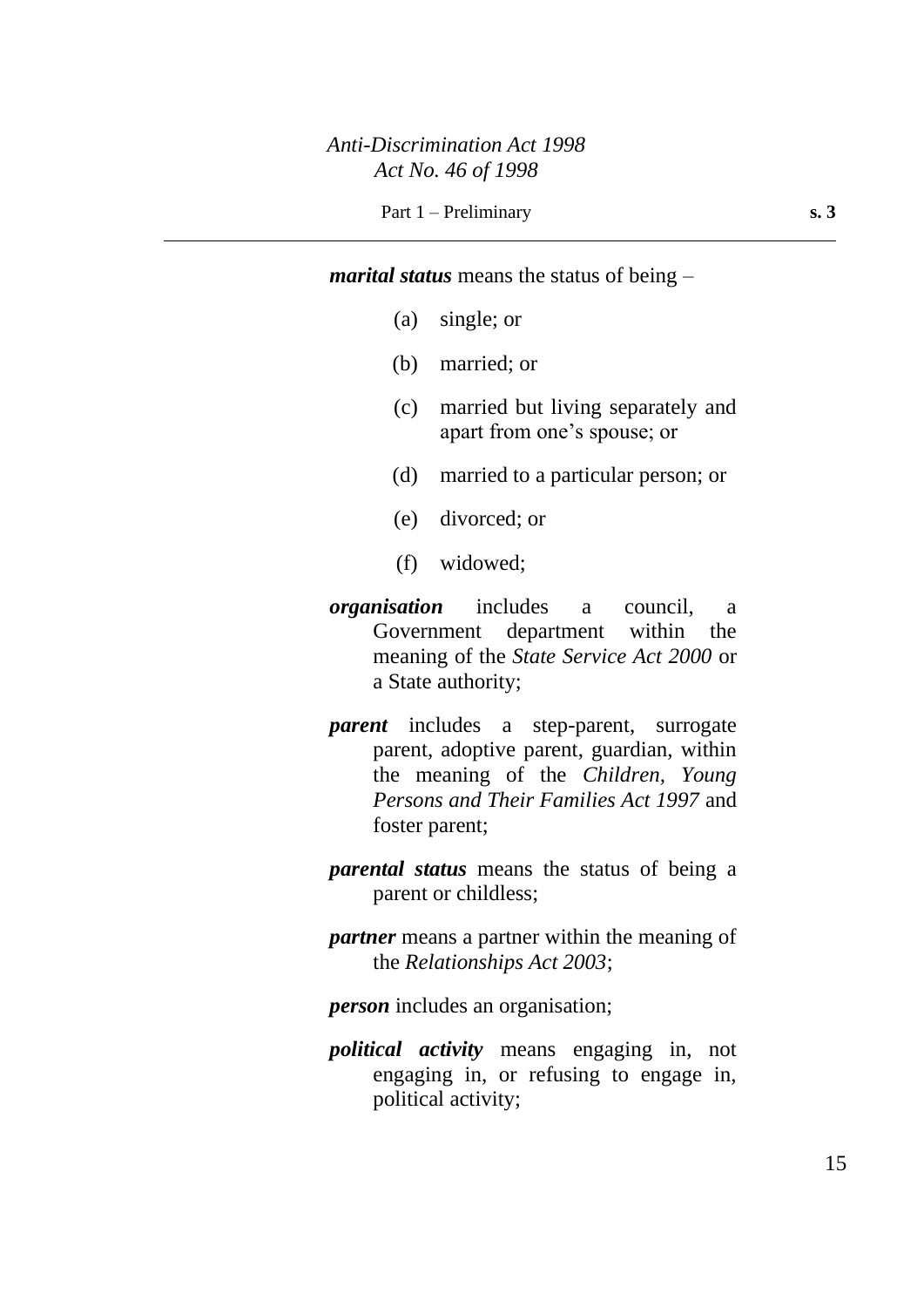*political belief or affiliation* means holding or not holding a political belief or view;

*pregnancy* includes child-bearing capacity;

*prescribed attribute* means an attribute specified in section 16;

*priest* includes –

- (a) a minister of any religion; and
- (b) a member of a religious order; and
- (c) any person whose office it is to perform religious rites;

*prohibited conduct* means any conduct referred to in Division 2 of Part 4;

*public act* includes –

- (a) any form of communication to the public; or
- (b) any conduct observable by the public; or
- (c) the distribution or dissemination of any matter to the public;

*publish* includes to authorise publication;

*race* includes –

- (a) colour; and
- (b) nationality; and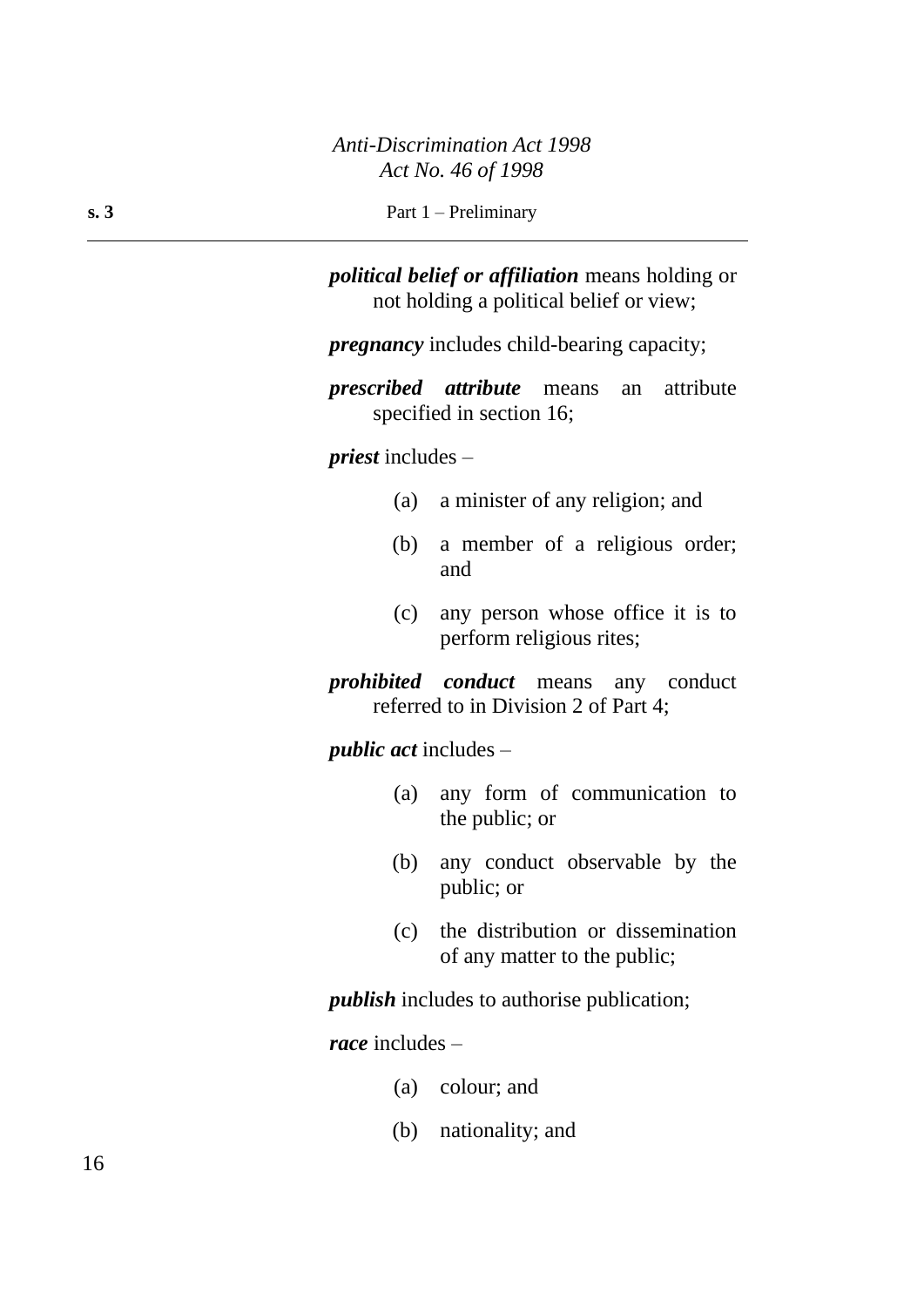#### Part 1 – Preliminary **s. 3**

- (c) descent; and
- (d) ethnic, ethno-religious or national origin; and
- (e) status of being, or having been, an immigrant;
- *relationship status* means the status of being or having been in a personal relationship, within the meaning of the *Relationships Act 2003*;
- *religious activity* means engaging in, not engaging in, or refusing to engage in, religious activity;
- *religious belief or affiliation* means holding or not holding a religious belief or view;
- *representative complaint* means a complaint referred to in section 82;
- *residential accommodation* includes accommodation in a house, flat, hotel, motel, boarding house or caravan;
- *respondent* means a person against whom a complaint is made;
- *schools system* means a number of educational institutions with a common governing or administrative body;

*services* includes services –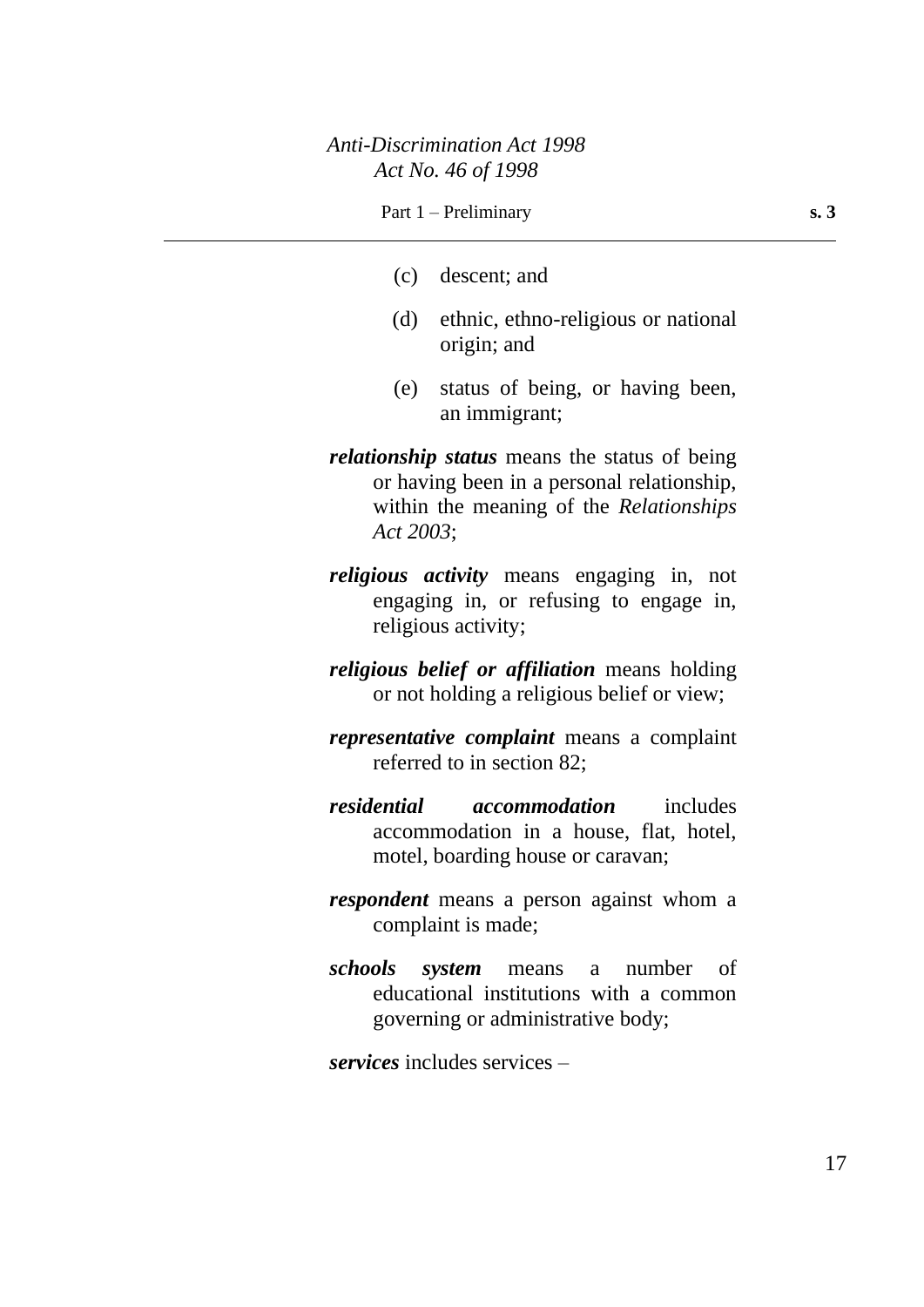| s. 3 |     | Part $1$ – Preliminary                                                                                                                                                                                                                        |
|------|-----|-----------------------------------------------------------------------------------------------------------------------------------------------------------------------------------------------------------------------------------------------|
|      | (a) | relating to access to, and the use<br>of, any place that members of the<br>public are permitted to enter; or                                                                                                                                  |
|      | (b) | relating to banking, insurance,<br>superannuation or the provision<br>of grants, loans, credit or finance;<br><b>or</b>                                                                                                                       |
|      | (c) | relating to entertainment,<br>refreshment or recreation; or                                                                                                                                                                                   |
|      | (d) | relating to transportation<br>and<br>travel; or                                                                                                                                                                                               |
|      | (e) | relating to any profession, trade<br>or business; or                                                                                                                                                                                          |
|      | (f) | provided by a State authority or a<br>council; or                                                                                                                                                                                             |
|      | (g) | relating to selling, buying,<br>leasing, assigning or disposing of<br>an interest in land;                                                                                                                                                    |
|      | and | sex characteristics means a person's physical,<br>hormonal or genetic features relating to<br>sex, including genitalia and other sexual<br>reproductive<br>anatomy,<br>chromosomes, genes, hormones,<br>and<br>secondary sex characteristics; |
|      |     | sexual activity includes not engaging in, or<br>refusing to engage in, sexual activity;                                                                                                                                                       |
|      |     | sexual harassment means conduct referred to<br>in section $17(3)$ ;                                                                                                                                                                           |

÷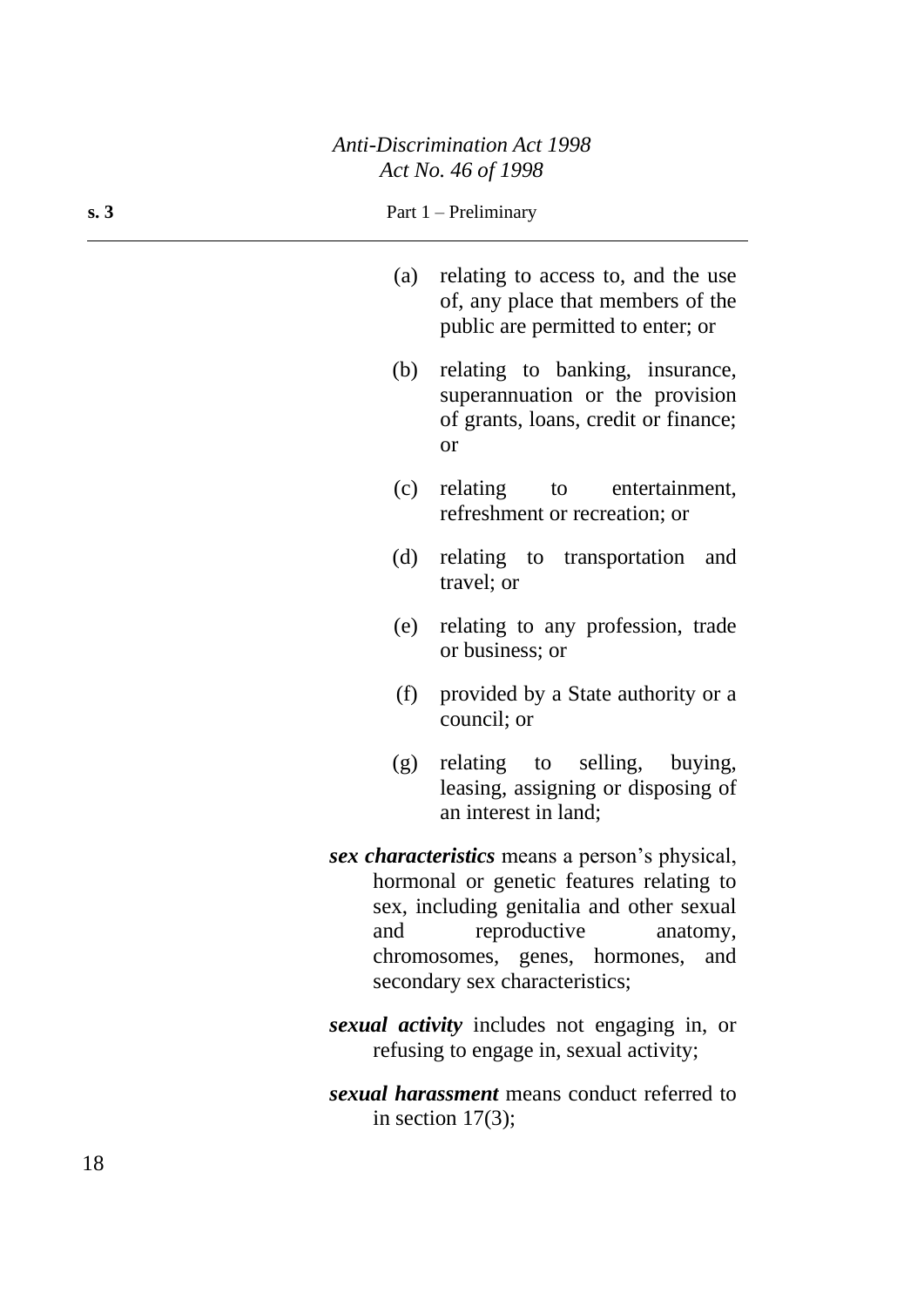#### *sexual orientation* includes –

- (a) heterosexuality; and
- (b) homosexuality; and
- (c) bisexuality;
- *special need* includes a need based on health or financial status;

*spouse* includes a former spouse;

- *State authority* means any body or authority, whether incorporated or not, that is established or constituted under a written law or under the Royal prerogative, which is a body or authority which, or of which the governing authority, wholly or partly comprises a person or persons appointed by the Governor, a Minister or another State authority;
- *State program* means a program conducted by or on behalf of the State;
- *surrogate child*, in relation to another person, means a person –
	- (a) who is a child of the other person by virtue of the operation of section 26(1) of the *Surrogacy Act 2012*, or a law, of another State or a Territory or a foreign country, that corresponds to that Act; and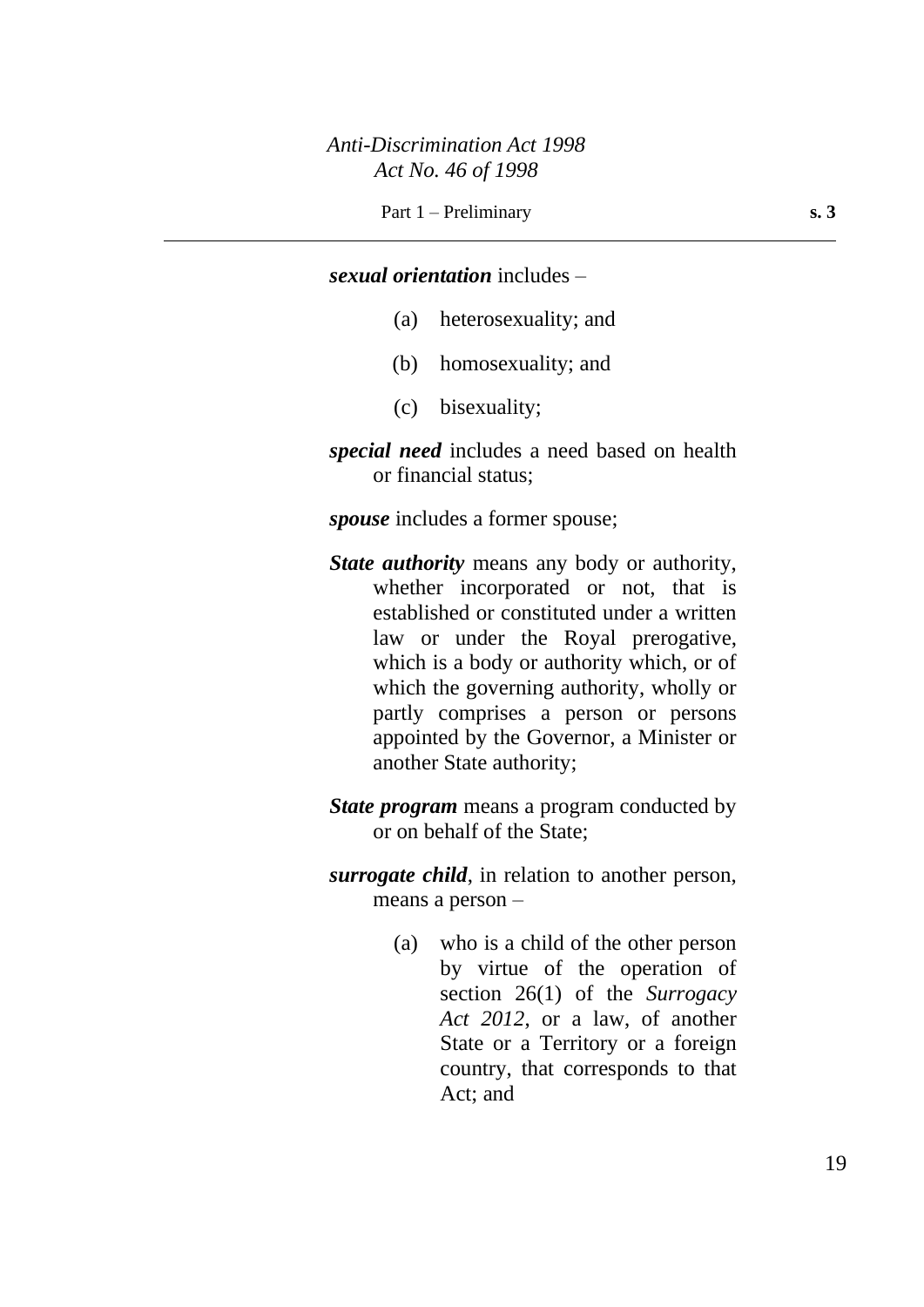#### **s. 3** Part 1 – Preliminary

(b) who has not ceased to be a child of the other person under that Act or law;

*surrogate parent*, in relation to another person, means a person –

- (a) who is a parent of the other person by virtue of the operation of section 26(1) of the *Surrogacy Act 2012*, or a law, of another State or a Territory or a foreign country, that corresponds to that Act; and
- (b) who has not ceased to be a parent of the other person under that Act or law;

### *trade union* means –

- (a) an organisation of employees that is a registered organisation; or
- (b) a trade union within the meaning  $of -$ 
	- (i) the *Industrial Relations Act 1984*; or
	- (ii) the *Workplace Relations Act 1996* of the Commonwealth; or
- (c) any other similar body;

*transgender* means a person who –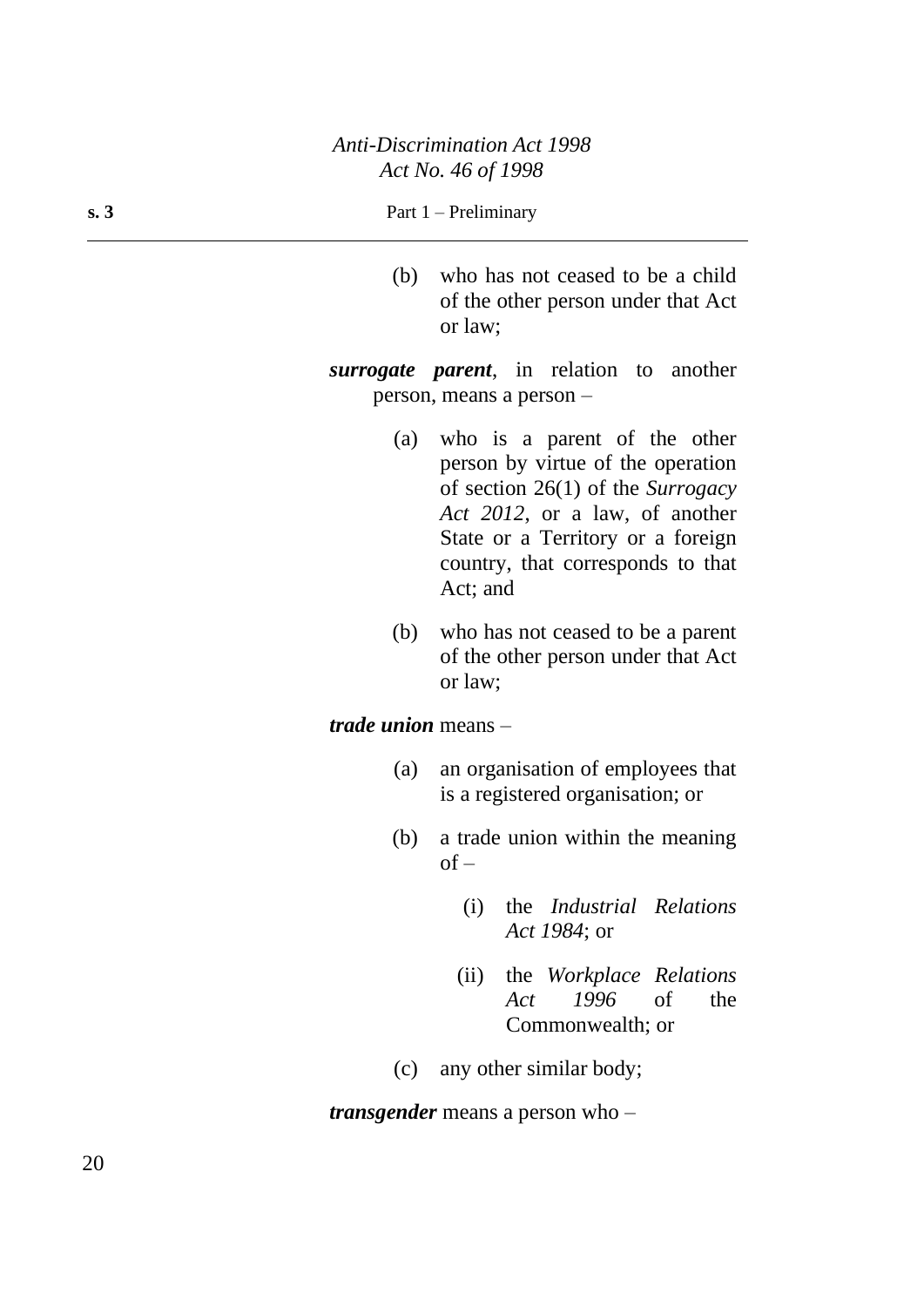- (a) does not identify, to whatever degree, with the gender identity assigned them at birth; and
- (b) at times, or permanently, has a gender identity which might be perceived as atypical for his or her birth gender; and
- (c) identifies themself as a member of another gender, and lives or seeks to live as a member of that gender;
- *transsexual* means a person who, whether or not intersex and having been legally assigned one gender at birth –
	- (a) assumes the bodily characteristics of the other gender by medical or other means; or
	- (b) identifies himself or herself as a member of the other gender; or
	- (c) lives or seeks to live as a member of the other gender;
- *Tribunal* means the Tasmanian Civil and Administrative Tribunal.

## **4. Act to bind Crown**

This Act binds the Crown in the right of Tasmania and, so far as the legislative power of Parliament permits, in all its other capacities.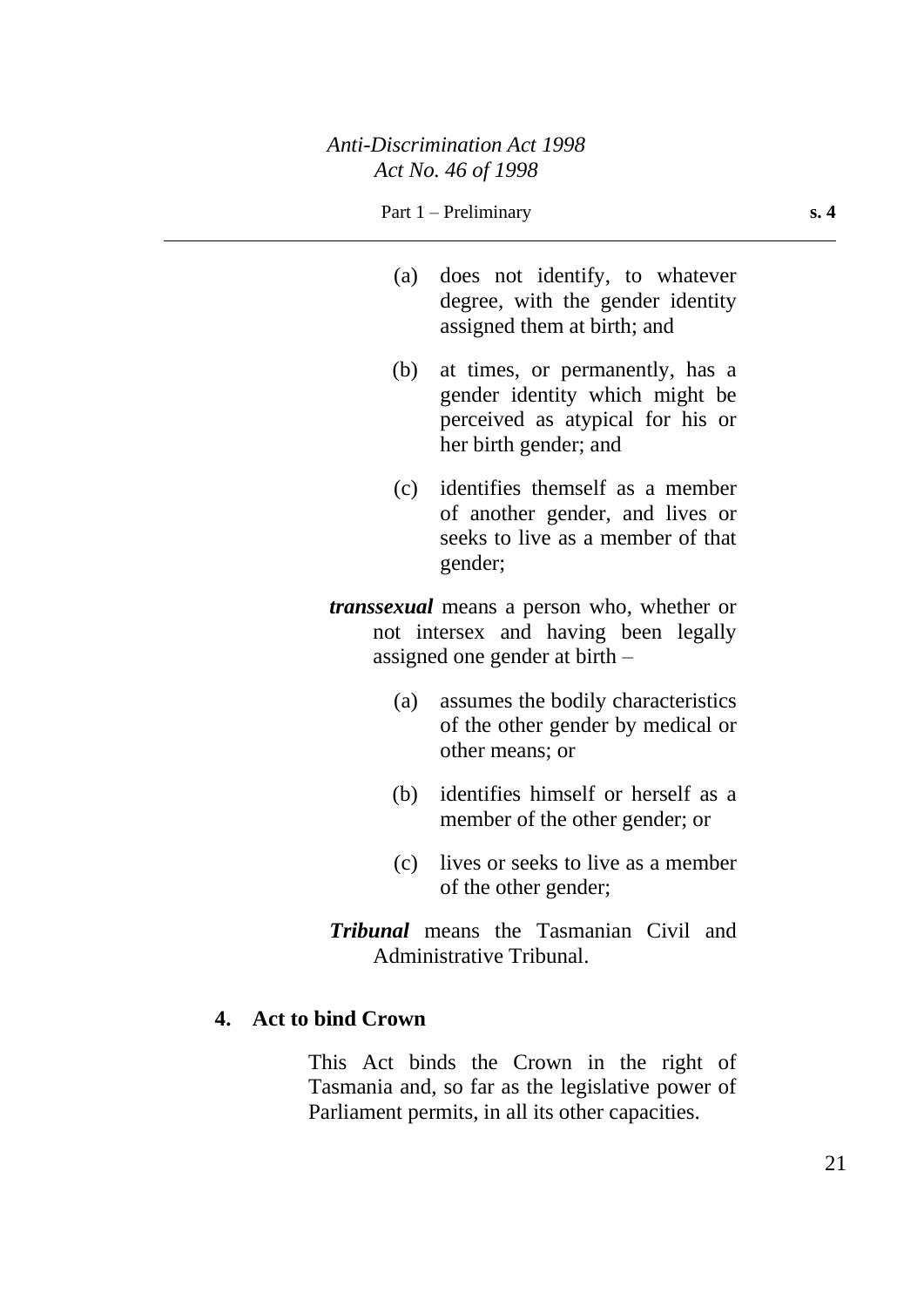### **PART 2 – ANTI-DISCRIMINATION COMMISSIONER**

#### **5. Appointment of Commissioner**

- (1) The Minister may appoint a person to be the Anti-Discrimination Commissioner for a period not exceeding 5 years and on any terms and conditions the Minister determines.
- (2) A person appointed as the Commissioner may hold that office in conjunction with State Service employment.
- (3) A person appointed as the Commissioner may vacate, or be removed from, the office of Anti-Discrimination Commissioner in accordance with Schedule 1.
- (4) The Minister may appoint a person to act as Commissioner for a period not exceeding 12 months if there is no Commissioner or the Commissioner is unable to perform the duties of the office of Commissioner because of illness or absence.

### **6. Functions of Commissioner**

The Commissioner has the following functions:

- (a) to advise and make recommendations to the Minister on matters relating to discrimination and prohibited conduct;
- (b) to promote the recognition and approval of acceptable attitudes, acts and practices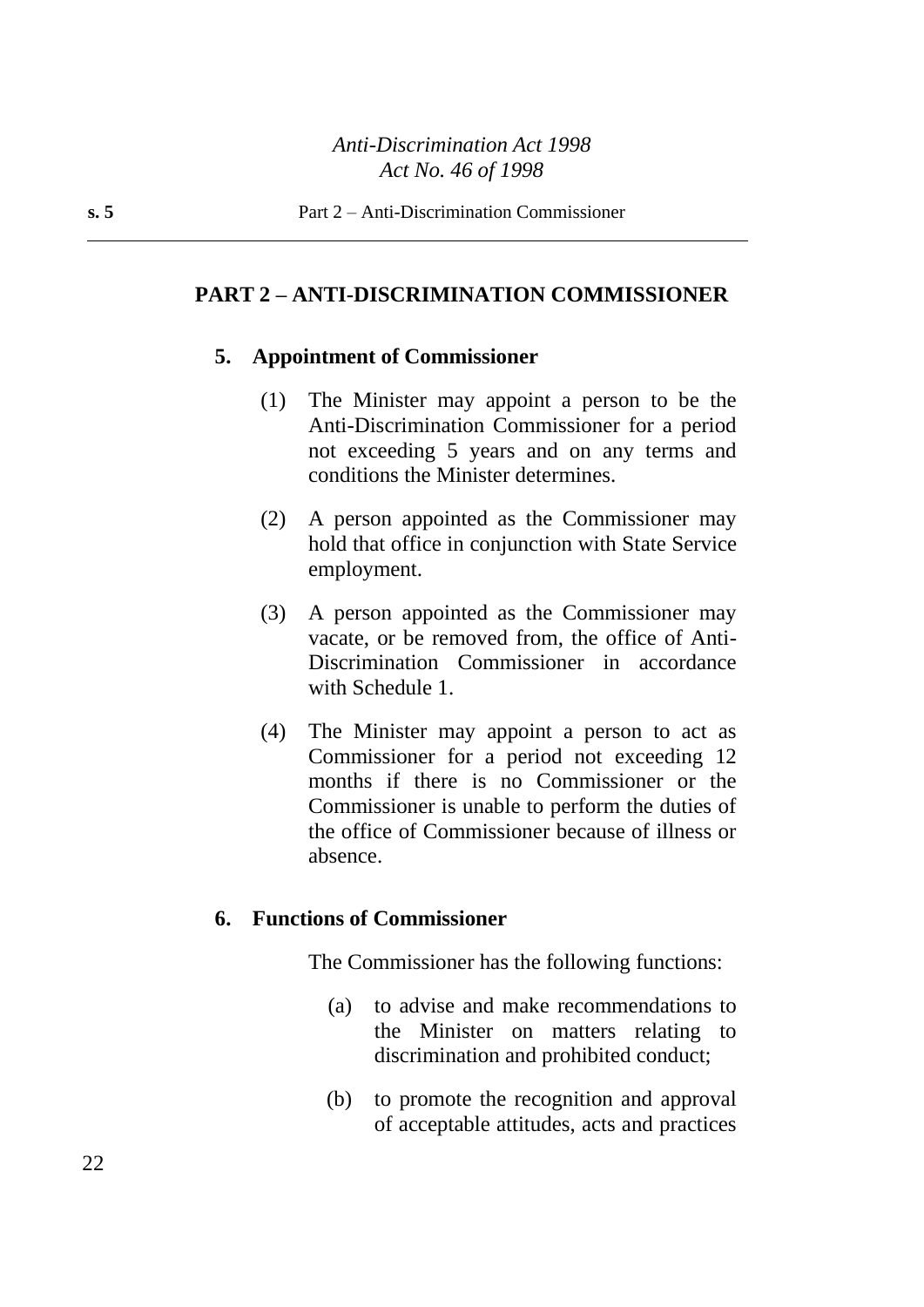relating to discrimination and prohibited conduct;

- (c) to consult and inquire into discrimination and prohibited conduct and the effects of discrimination and prohibited conduct;
- (d) to disseminate information about discrimination and prohibited conduct and the effects of discrimination and prohibited conduct;
- (e) to undertake research and educational programs to promote attitudes, acts and practices against discrimination and prohibited conduct;
- (f) to prepare and publish guidelines for the avoidance of attitudes, acts and practices relating to discrimination and prohibited conduct;
- (g) to examine any legislation and report to the Minister as to whether it is discriminatory or not;
- (h) to investigate and seek to resolve complaints;
- (i) to collect and analyse data relating to complaints;
- (j) any other prescribed functions.

## **7. Powers of Commissioner**

The Commissioner has the following powers: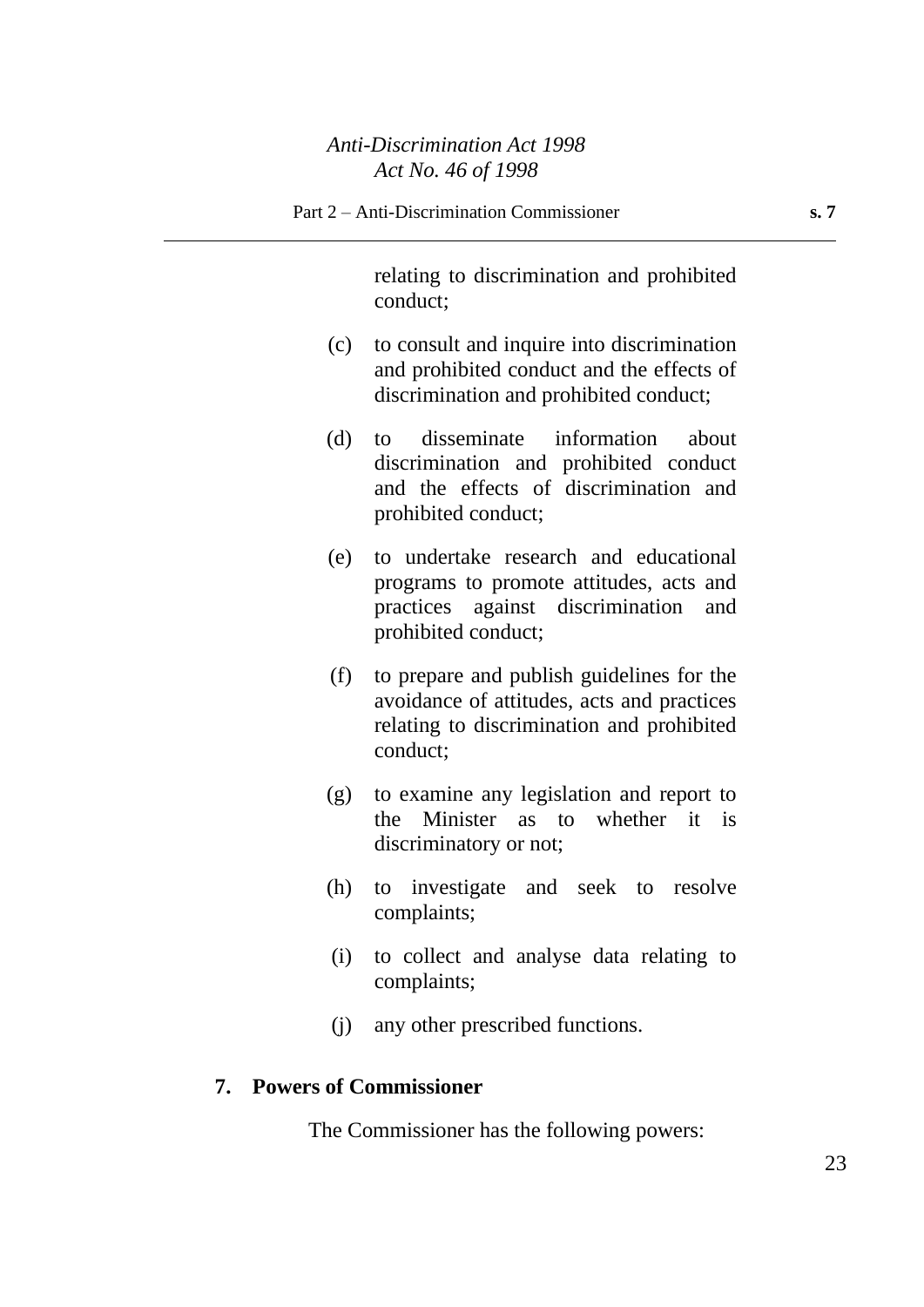| s. 8 |     | Part 2 – Anti-Discrimination Commissioner                                                                                                                                                  |
|------|-----|--------------------------------------------------------------------------------------------------------------------------------------------------------------------------------------------|
|      |     | (a) to determine the procedures to be<br>followed in any investigation or<br>complaint resolution;                                                                                         |
|      | (b) | to intervene, with the leave of a court or<br>tribunal, in proceedings before the court<br>or tribunal that involve issues relating to<br>acts of discrimination or prohibited<br>conduct; |
|      |     | (c) to grant an exemption from the<br>application of this Act in respect of any<br>acts of discrimination or prohibited<br>conduct;                                                        |

(d) to do anything necessary or convenient to perform the functions of the Commissioner.

## **8. Delegation**

The Commissioner, in writing, may delegate any of the functions or powers of the Commissioner other than this power of delegation.

## **9. Arrangements with Commonwealth**

- (1) The Minister may make an arrangement with a Minister of the Commonwealth for –
	- (a) the performance or exercise on a joint basis of any function or power of the Commissioner; or
	- (b) the performance or exercise by the Commonwealth or by an instrumentality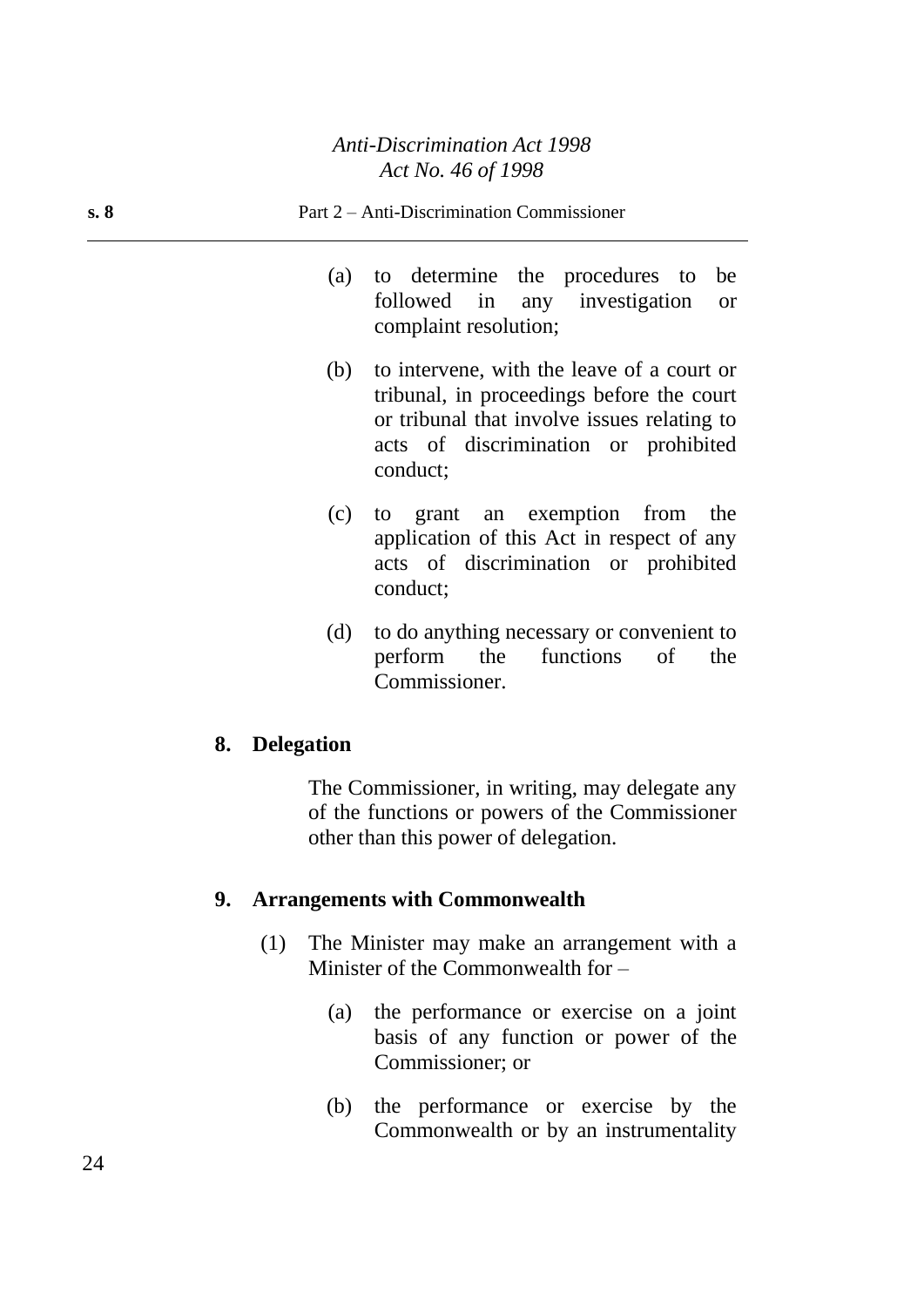of the Commonwealth of any function or power of the Commissioner.

- (2) An arrangement may contain any incidental or supplementary provision that the Minister and the Minister of the Commonwealth with whom the arrangement is made may think necessary.
- (3) An act done under the arrangement has the same effect as if it were an act of the Commissioner.
- (4) The Minister may arrange with the Minister of the Commonwealth with whom an arrangement is in force under this section to vary or revoke the arrangement.
- (5) The Minister is to publish a notice of any arrangement, variation or revocation under this section in the *Gazette.*

#### **10. Annual report**

- (1) The Commissioner is to submit a report to the Minister by 30 September in each year on the operation of this Act for the 12 months to 30 June immediately preceding.
- (2) The Minister, in writing, may direct the Commissioner to report on specified matters in the annual report.
- (3) Any direction given by the Minister is to be included in the annual report.
- (4) The Minister is to arrange for the annual report to be tabled in each House of Parliament within 14 sitting days of its receipt.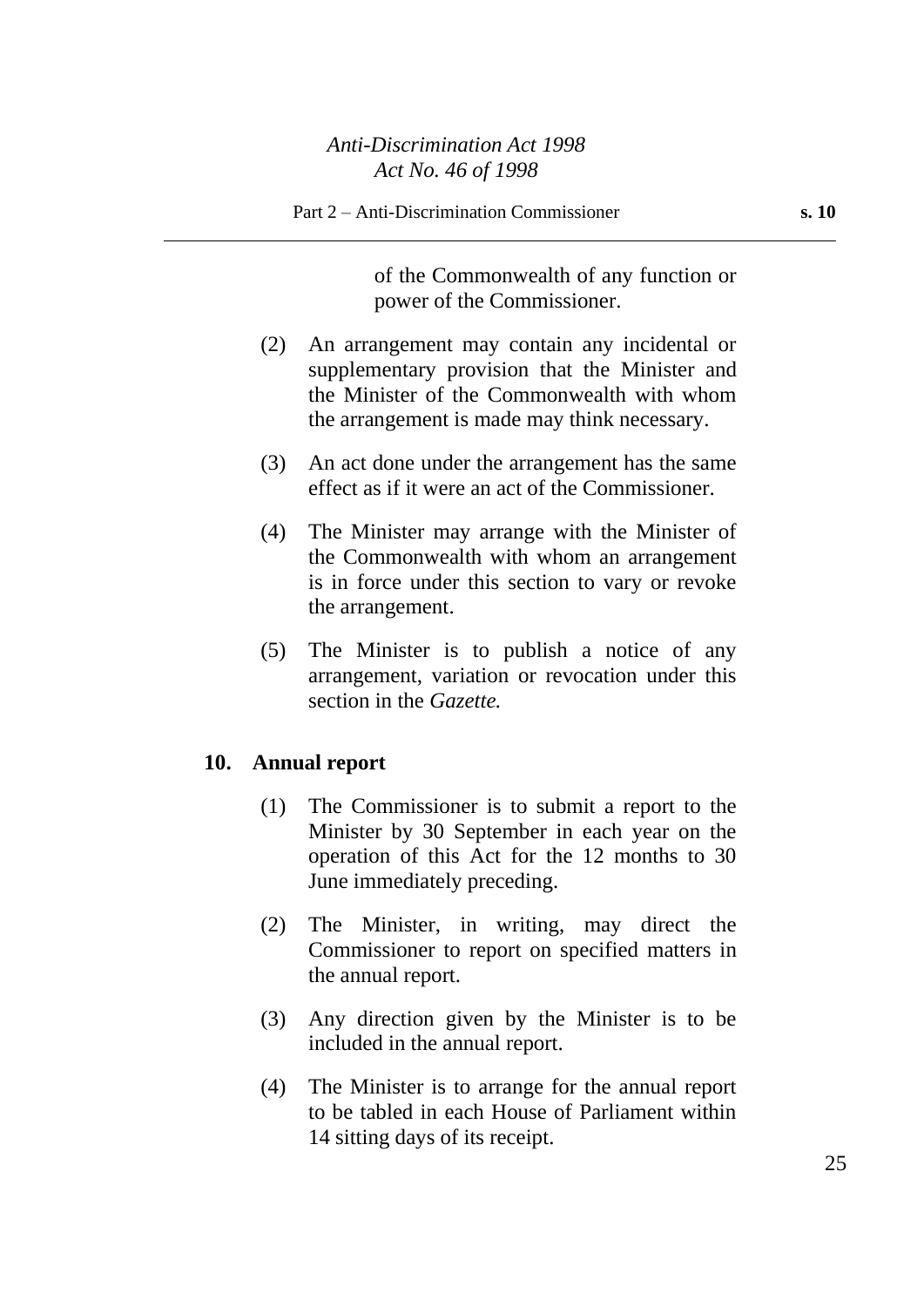# **11. Special report**

- (1) The Minister, in writing, may at any time direct the Commissioner to provide a report on any aspect of the operation of this Act.
- (2) If the Minister so determines, the report is to be included in the next annual report.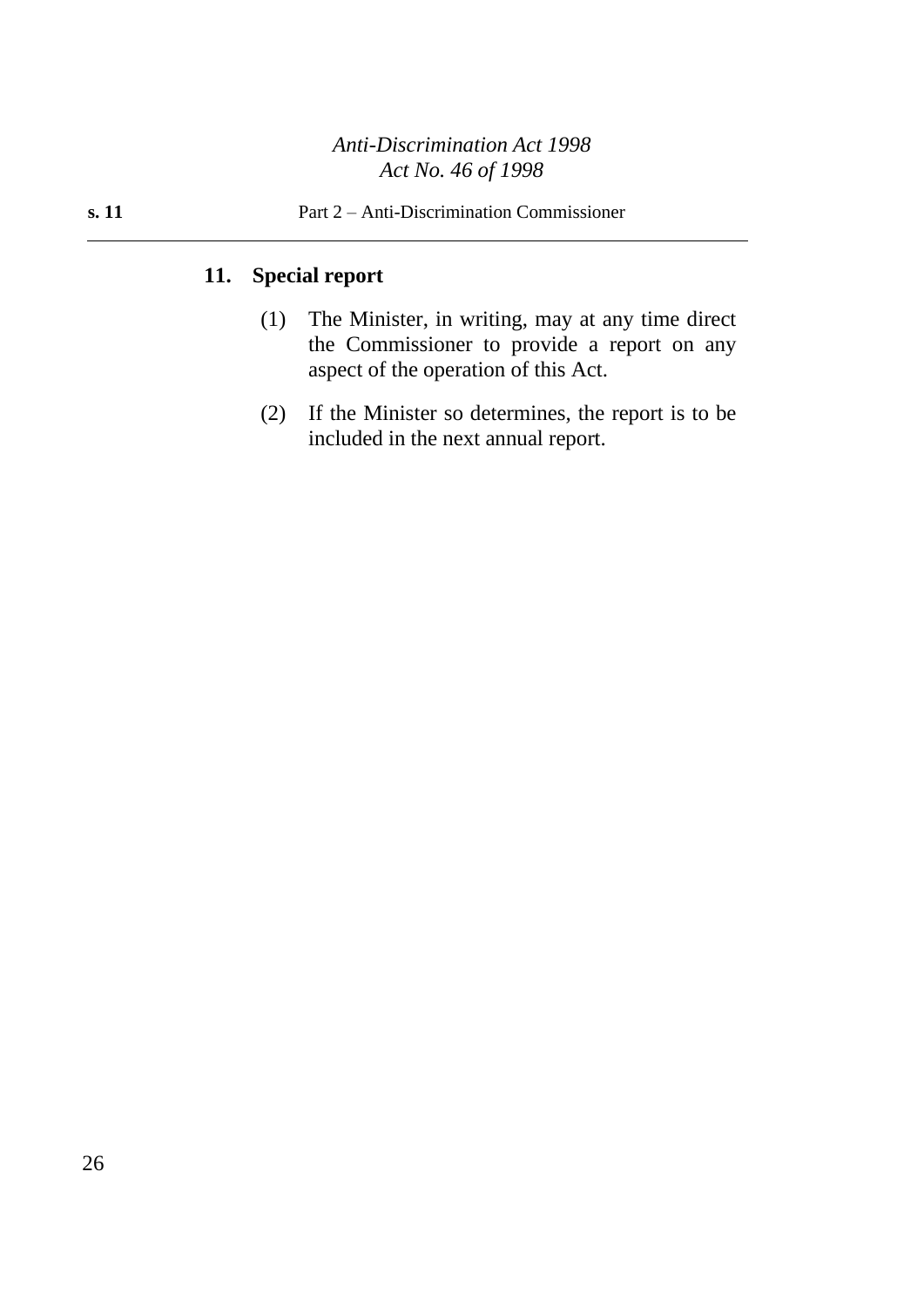Part 3 – Tribunal

# **PART 3 – TRIBUNAL**

12 - 12A**.** . . . . . . . .

# **13. Functions of Tribunal**

The functions of the Tribunal under this Act are –

- (a) to conduct an inquiry into a complaint; or
- (b) to review a decision of the Commissioner relating to exemptions, withdrawals, rejections and dismissals of complaints.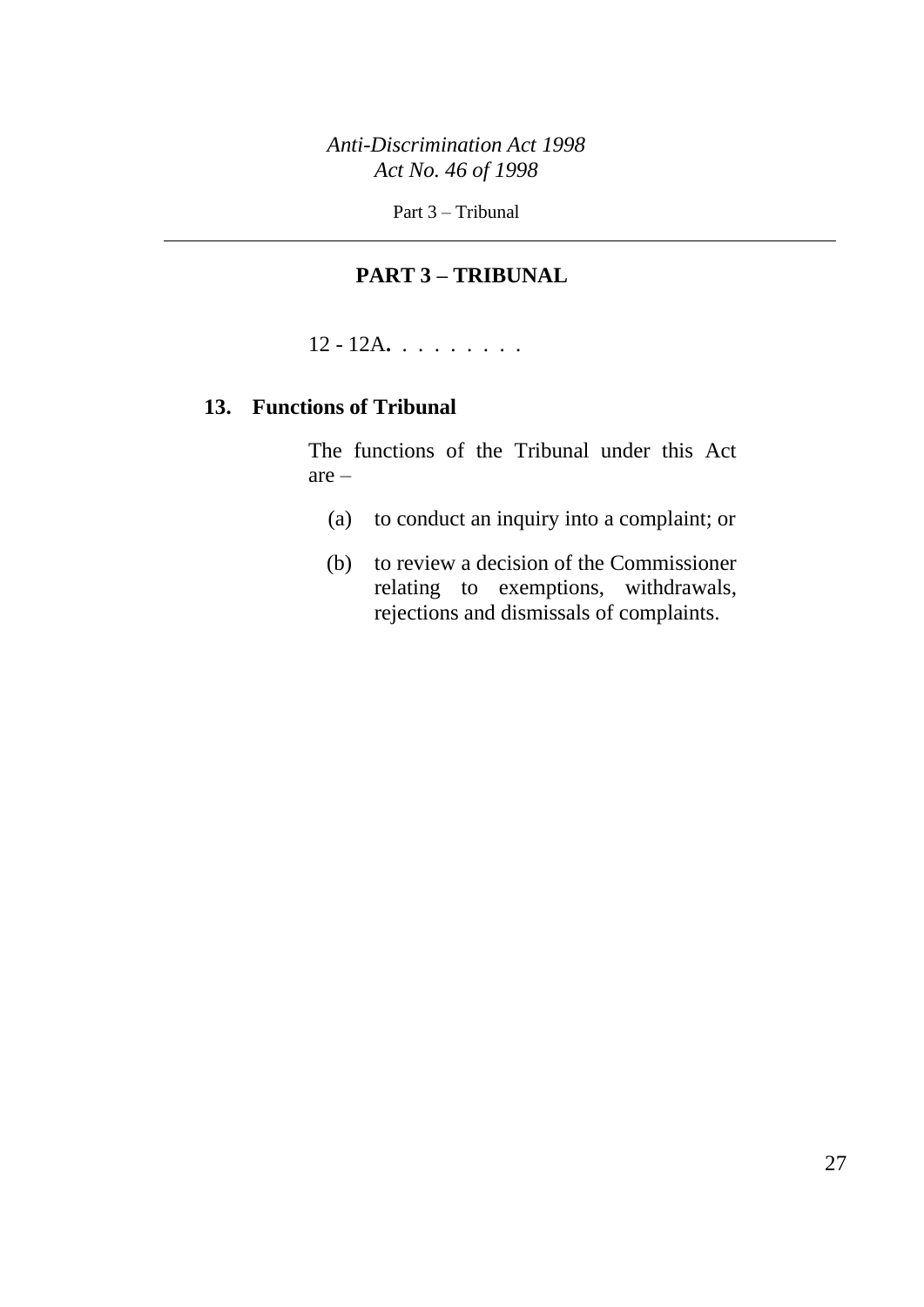## **PART 4 – DISCRIMINATION AND PROHIBITED CONDUCT**

#### *Division 1 – Discrimination*

## **14. Direct discrimination**

- (1) Discrimination to which this Act applies is direct or indirect discrimination on the grounds of any prescribed attribute.
- (2) Direct discrimination takes place if a person treats another person on the basis of any prescribed attribute, imputed prescribed attribute or a characteristic imputed to that attribute less favourably than a person without that attribute or characteristic.
- (3) For direct discrimination to take place, it is not necessary –
	- (a) that the prescribed attribute be the sole or dominant ground for the unfavourable treatment; or
	- (b) that the person who discriminates regards the treatment as unfavourable; or
	- (c) that the person who discriminates has any particular motive in discriminating.

## **15. Indirect discrimination**

(1) Indirect discrimination takes place if a person imposes a condition, requirement or practice which is unreasonable in the circumstances and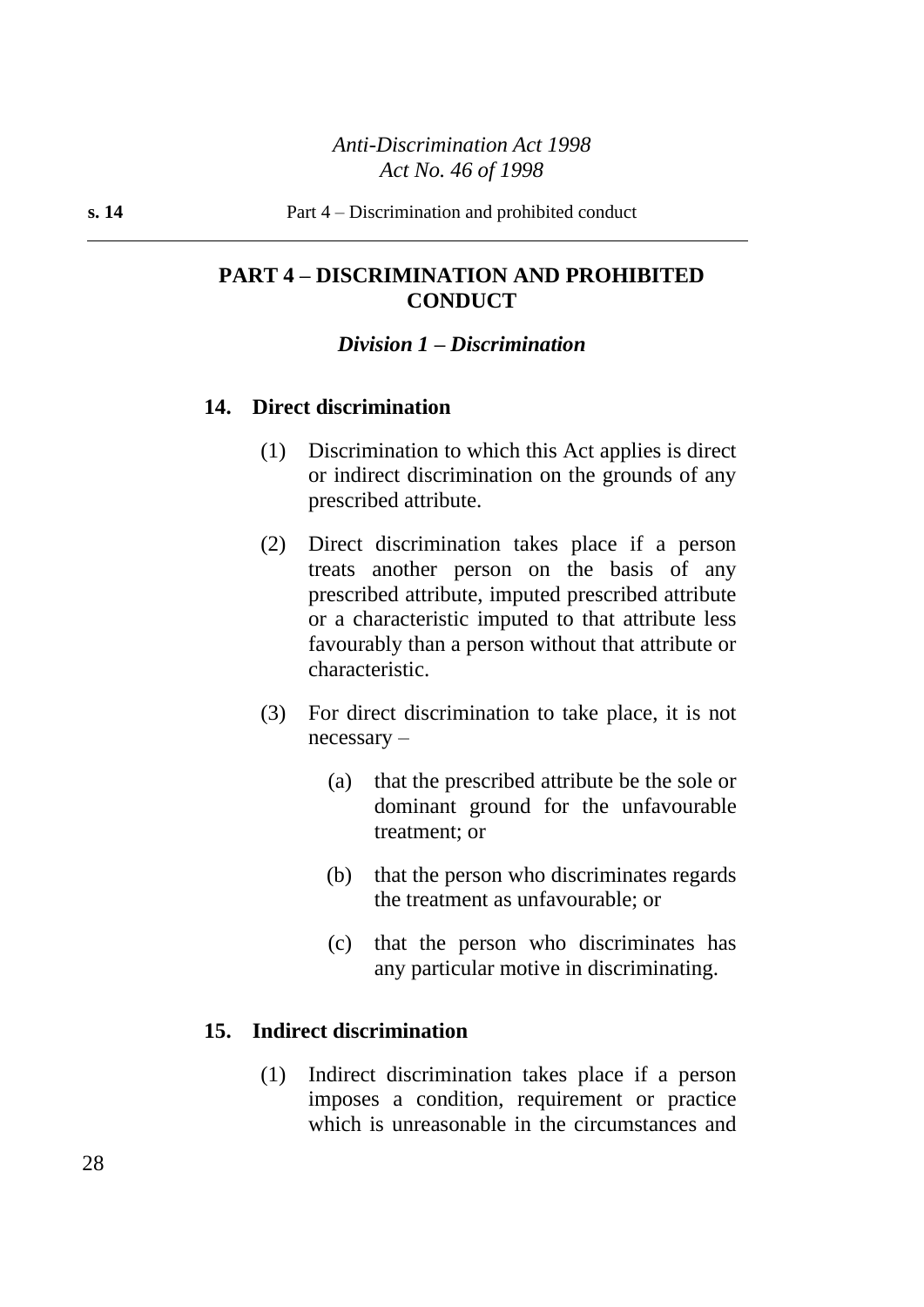has the effect of disadvantaging a member of a group of people who –

- (a) share, or are believed to share, a prescribed attribute; or
- (b) share, or are believed to share, any of the characteristics imputed to that attribute –

more than a person who is not a member of that group.

(2) For indirect discrimination to take place, it is not necessary that the person who discriminates is aware that the condition, requirement or practice disadvantages the group of people.

#### **16. Discrimination on ground of attribute**

A person must not discriminate against another person on the ground of any of the following attributes:

- (a) race;
- (b) age;
- (c) sexual orientation;
- (d) lawful sexual activity;
- (e) gender;
- (ea) gender identity;
- (eb) intersex variations of sex characteristics;
	- (f) marital status;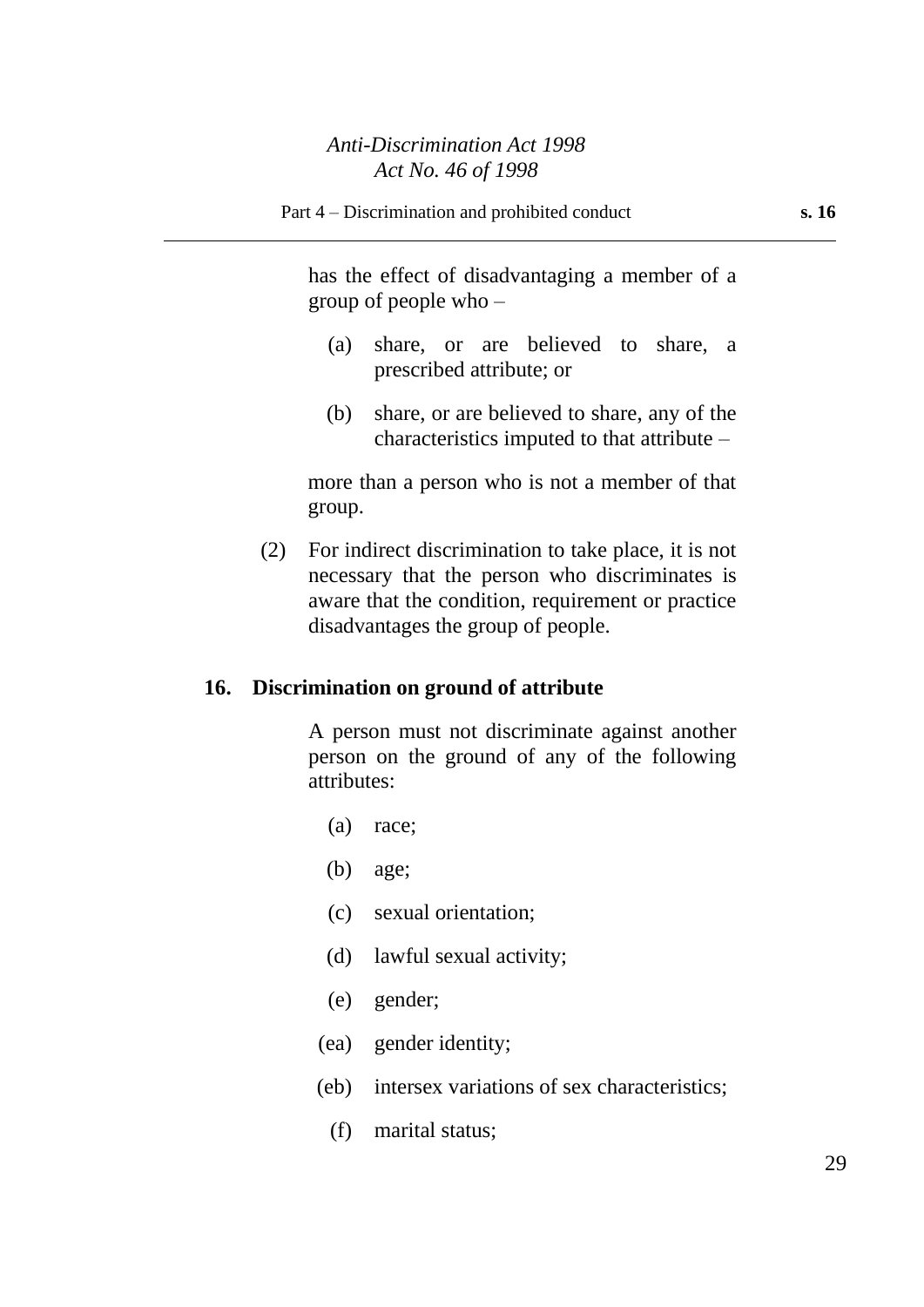| s. 17                           |                    | Part 4 – Discrimination and prohibited conduct                                         |  |
|---------------------------------|--------------------|----------------------------------------------------------------------------------------|--|
|                                 | (fa)               | relationship status;                                                                   |  |
|                                 | (g)                | pregnancy;                                                                             |  |
|                                 | (h)                | breastfeeding;                                                                         |  |
|                                 | (i)                | parental status;                                                                       |  |
|                                 | (i)                | family responsibilities;                                                               |  |
|                                 | (k)                | disability;                                                                            |  |
|                                 | (1)                | industrial activity;                                                                   |  |
|                                 | (m)                | political belief or affiliation;                                                       |  |
|                                 | (n)                | political activity;                                                                    |  |
|                                 | $\left( 0 \right)$ | religious belief or affiliation;                                                       |  |
|                                 | (p)                | religious activity;                                                                    |  |
|                                 | (q)                | irrelevant criminal record;                                                            |  |
|                                 | (r)                | irrelevant medical record;                                                             |  |
|                                 | (s)                | association with a person who has, or is<br>believed to have, any of these attributes. |  |
| Division 2 – Prohibited conduct |                    |                                                                                        |  |

## **17. Prohibition of certain conduct and sexual harassment**

(1) A person must not engage in any conduct which offends, humiliates, intimidates, insults or ridicules another person on the basis of an attribute referred to in section 16(e), (a), (b), (c),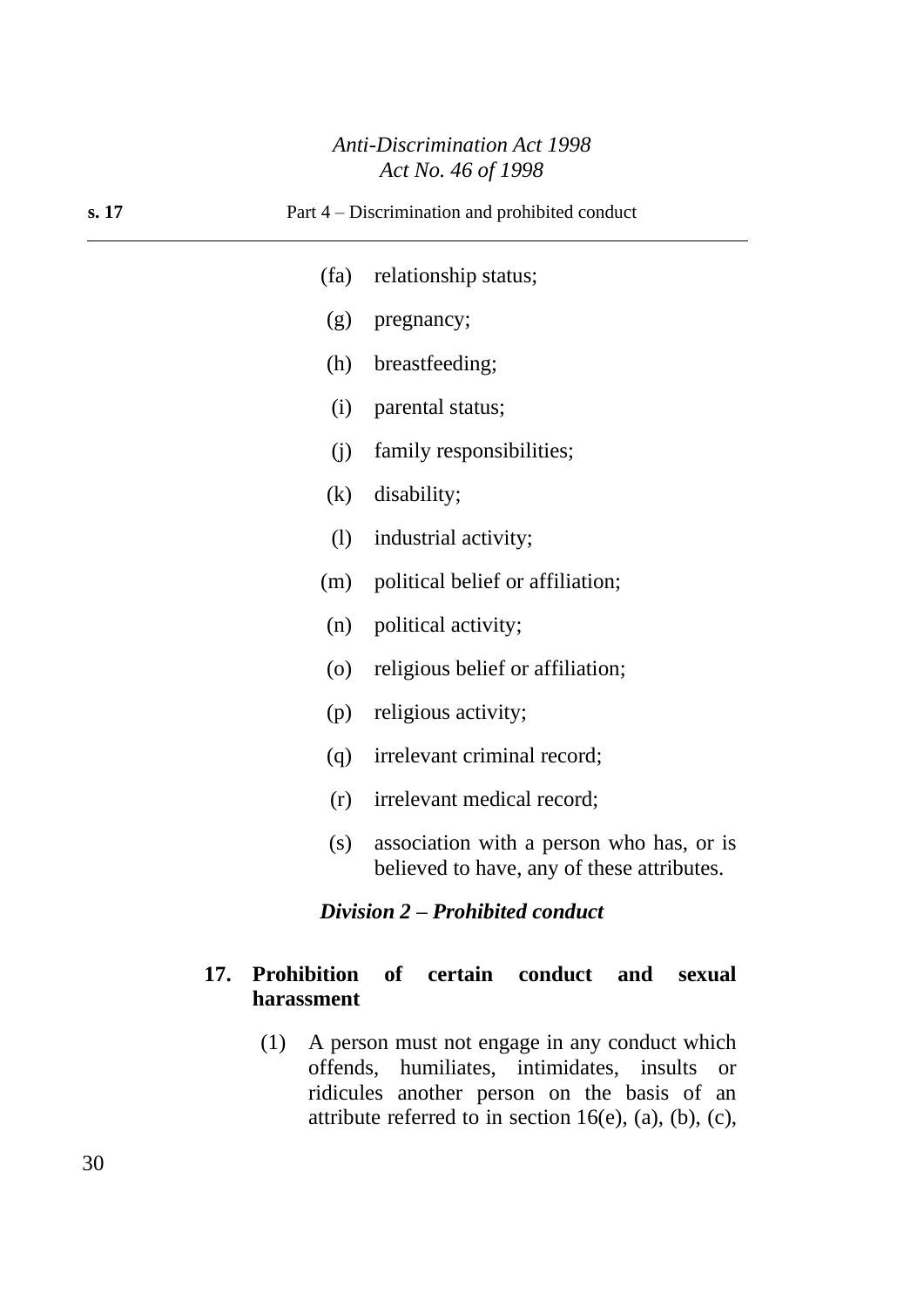(d), (ea), (eb) and (k), (f), (fa), (g), (h), (i) or (j) in circumstances in which a reasonable person, having regard to all the circumstances, would have anticipated that the other person would be offended, humiliated, intimidated, insulted or ridiculed.

- (2) A person must not sexually harass another person.
- (3) Sexual harassment takes place if a person
	- (a) subjects another person to an unsolicited act of physical contact of a sexual nature; or
	- (b) makes an unwelcome sexual advance or an unwelcome request for sexual favours to another person; or
	- (c) makes an unwelcome remark or statement with sexual connotations to another person or about another person in that person's presence; or
	- (d) makes any unwelcome gesture, action or comment of a sexual nature; or
	- (e) engages in conduct of a sexual nature in relation to another person that is offensive to that person –

in circumstances in which a reasonable person, having regard to all the circumstances, would have anticipated that the other person would be offended, humiliated, intimidated, insulted or ridiculed.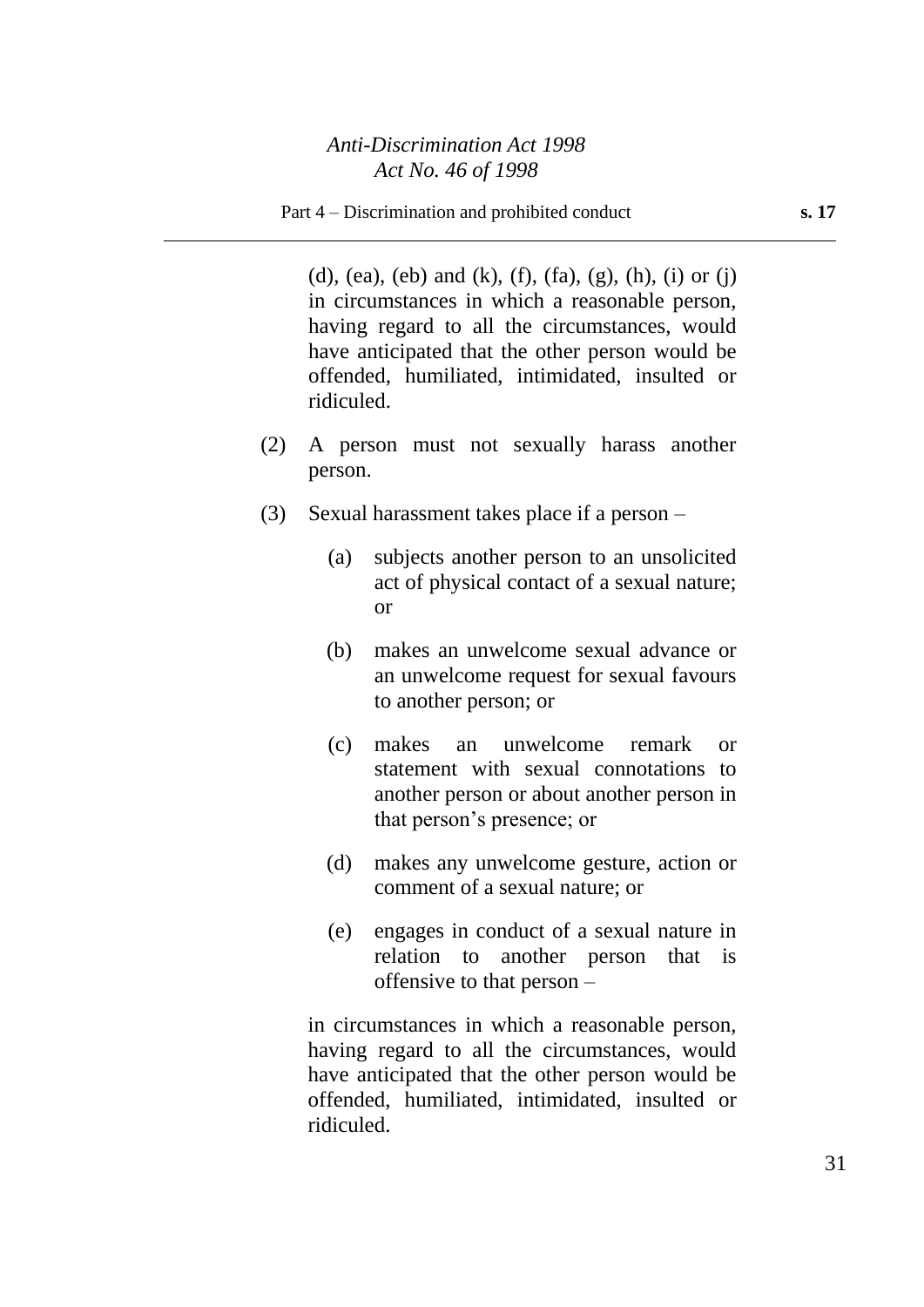#### **18. Prohibition of victimisation**

- (1) A person must not victimise another person because that other person –
	- (a) made, or intends to make, a complaint under this Act; or
	- (b) gave, or intends to give, evidence or information in connection with any proceedings under this Act; or
	- (c) alleged, or intends to allege, that any person has committed an act which would amount to a contravention of this Act; or
	- (d) refused or intends to refuse to do anything that would amount to a contravention of this Act; or
	- (e) has done anything in relation to any person under or by reference to this Act.
- (2) Victimisation takes place if a person subjects, or threatens to subject, another person or an associate of that other person to any detriment.

#### **19. Inciting hatred**

A person, by a public act, must not incite hatred towards, serious contempt for, or severe ridicule of, a person or a group of persons on the ground  $of -$ 

(a) the race of the person or any member of the group; or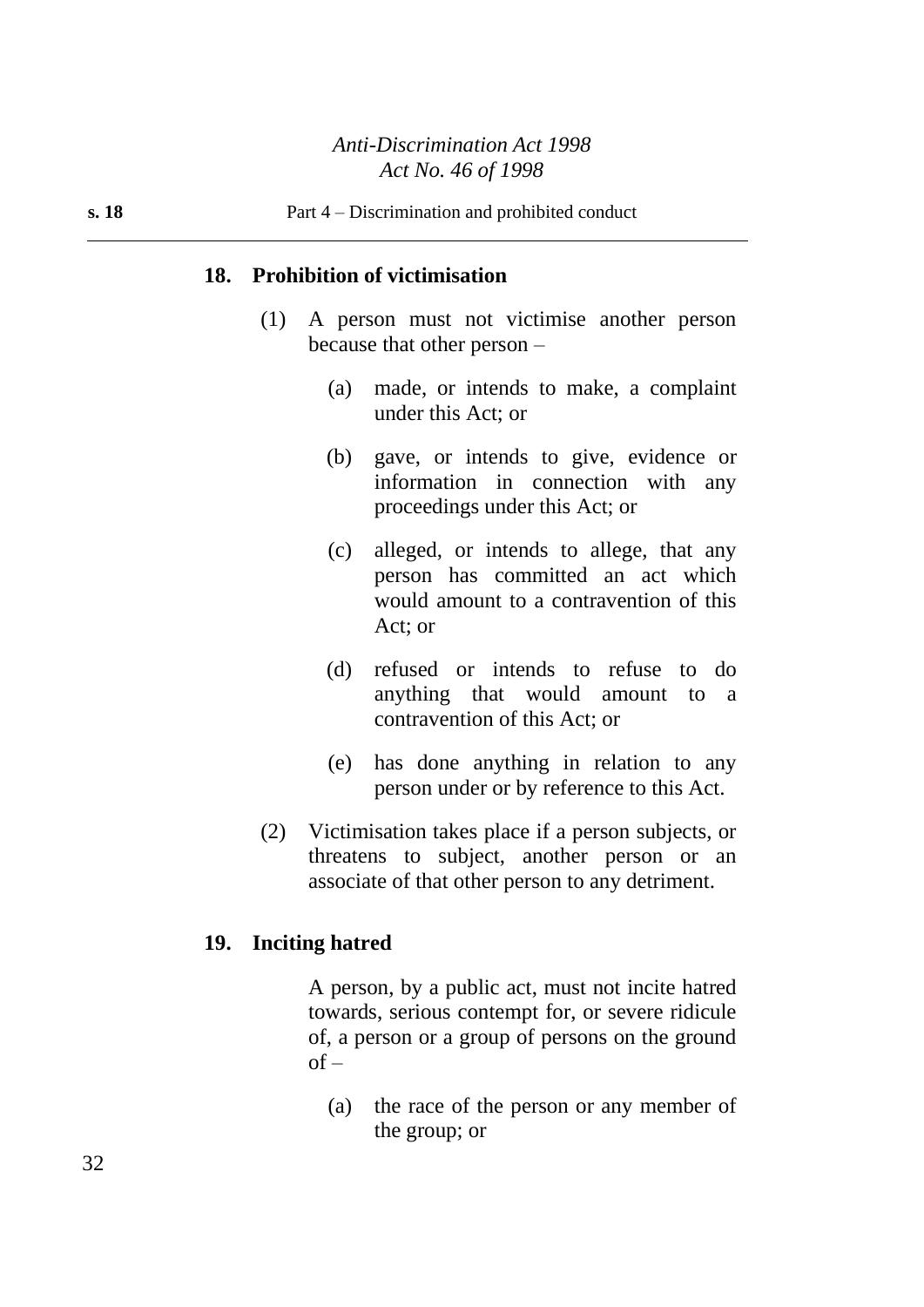- (b) any disability of the person or any member of the group; or
- (c) the sexual orientation or lawful sexual activity of the person or any member of the group; or
- (d) the religious belief or affiliation or religious activity of the person or any member of the group; or
- (e) the gender identity or intersex variations of sex characteristics of the person or any member of the group.

### **20. Promoting discrimination and prohibited conduct**

- (1) A person must not publish or display, or cause or permit to be published or displayed, any sign, notice or advertising matter that promotes, expresses or depicts discrimination or prohibited conduct.
- (2) Subsection (1) does not apply to anything that is used for the purpose of discouraging discrimination or prohibited conduct.

#### **21. Prohibition of aiding contravention of this Act**

- (1) A person must not knowingly
	- (a) cause another person to contravene this Act; or
	- (b) induce another person to contravene this Act; or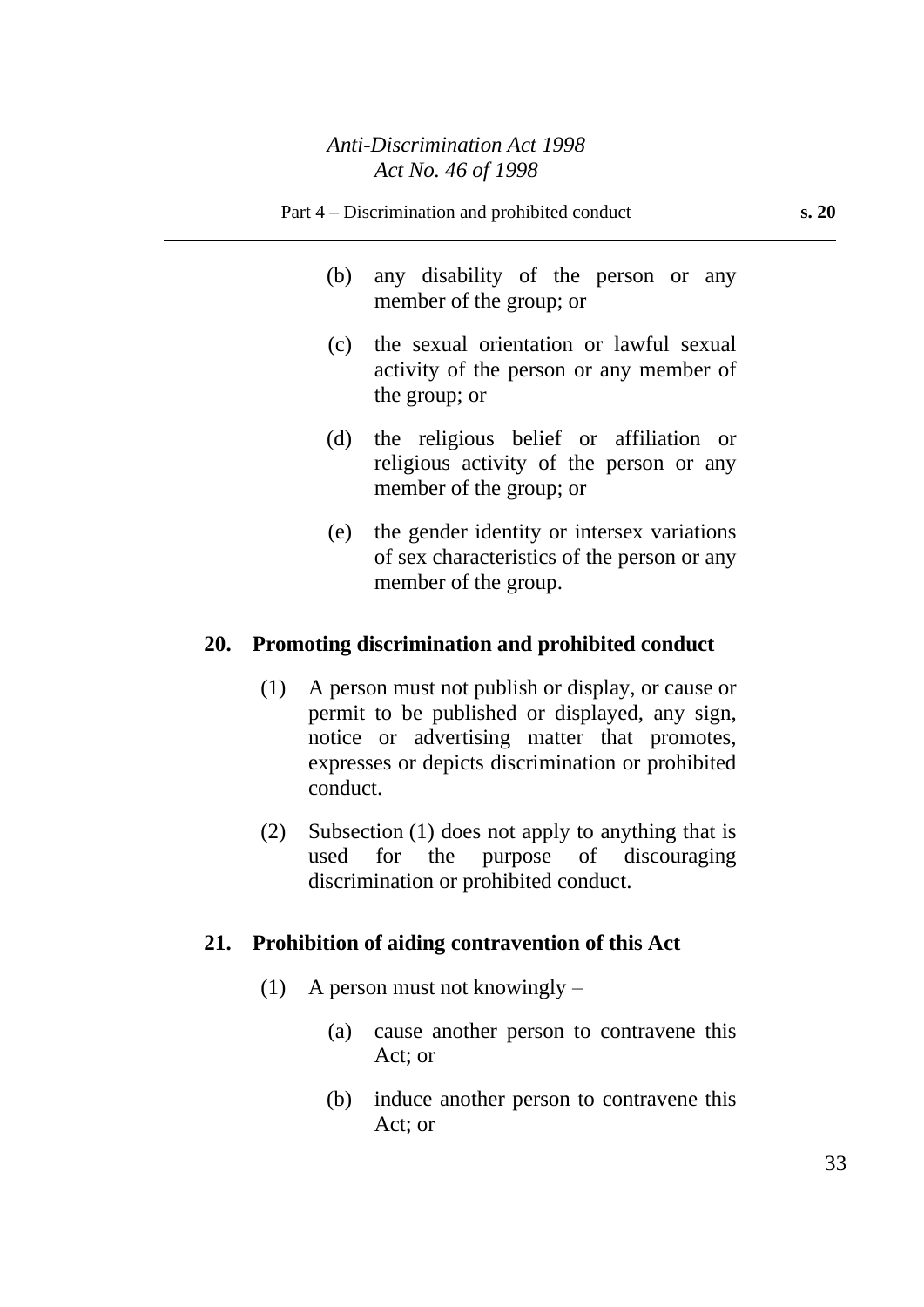- (c) aid another person to contravene this Act.
- (2) All persons referred to in subsection (1) are jointly and severally liable for any contravention under this Act.

## *Division 3 – Application of Act to certain areas of activity*

## **22. Areas of activity**

- (1) Subject to the exceptions and exemptions specified in Part 5, this Act applies to discrimination and prohibited conduct, other than inciting hatred, by or against a person engaged in, or undertaking any, activity in connection with any of the following:
	- (a) employment;
	- (b) education and training;
	- (c) provision of facilities, goods and services;
	- (d) accommodation;
	- (e) membership and activities of clubs;
	- (f) administration of any law of the State or any State program;
	- (g) awards, enterprise agreements or industrial agreements.
- (2) This Act applies to inciting hatred
	- (a) in connection with anything referred to in subsection (1); and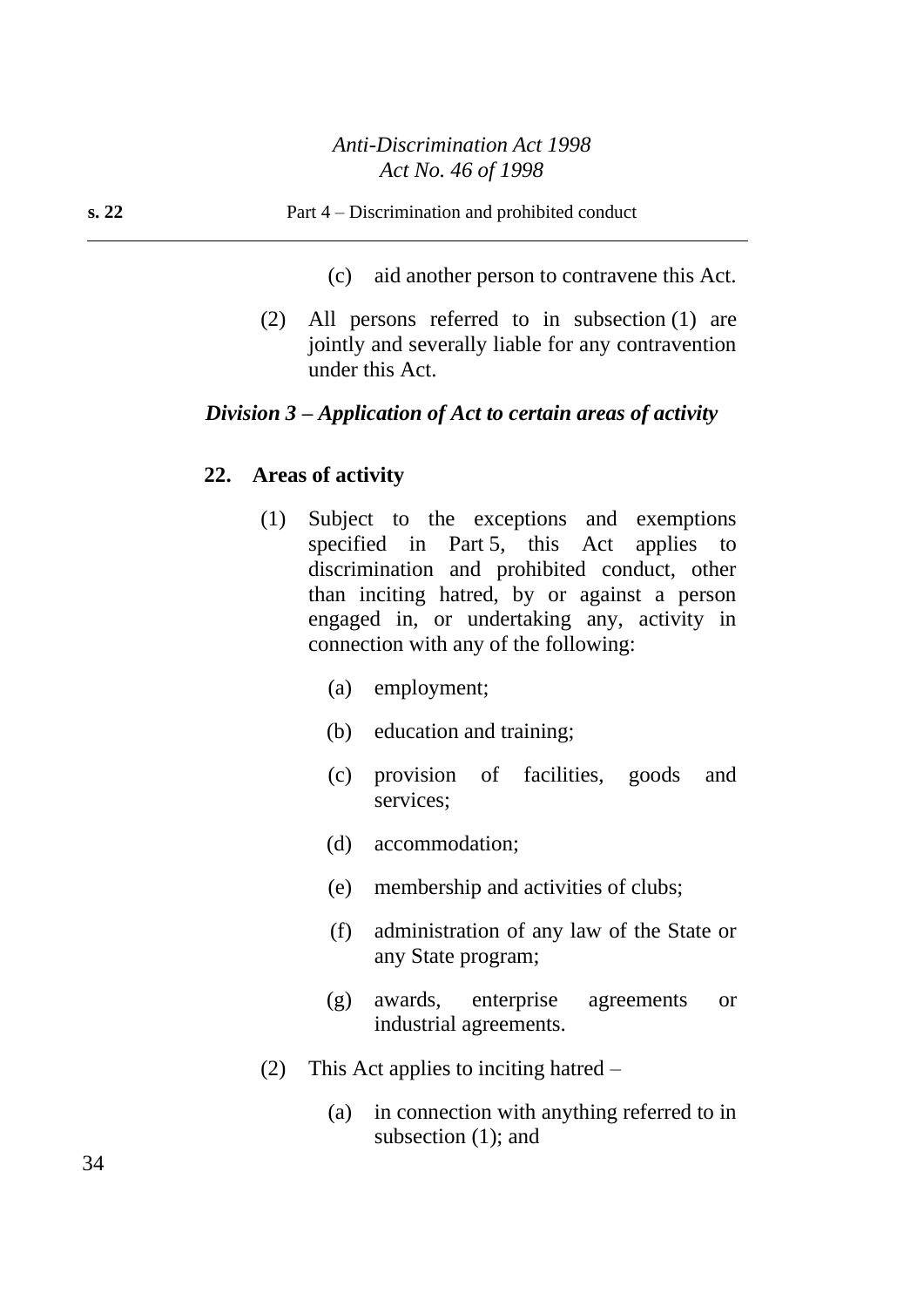Part 4 – Discrimination and prohibited conduct **s. 22**

(b) in any other area or in connection with any other activity.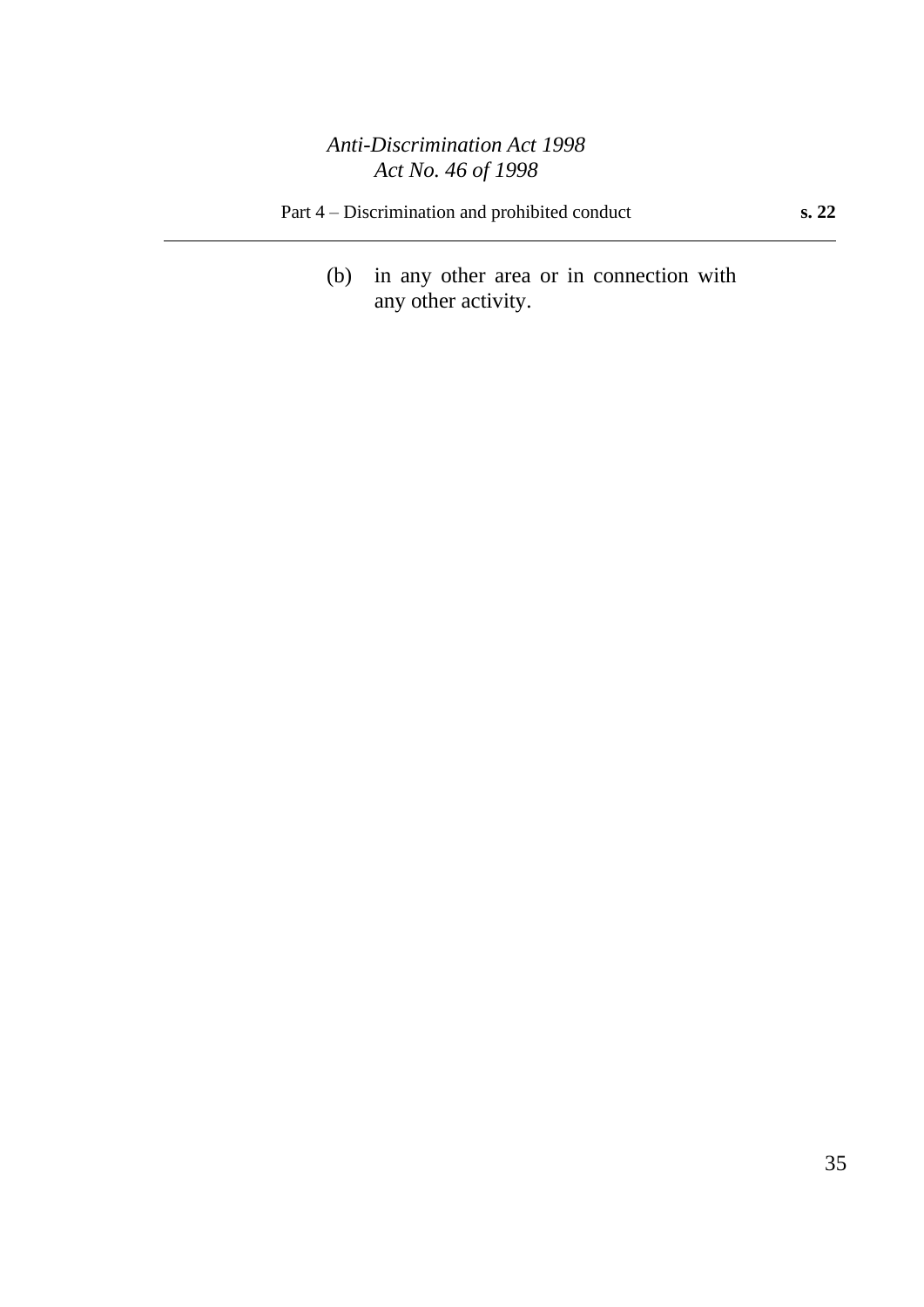## **PART 5 – EXCEPTIONS AND EXEMPTIONS**

## *Division 1 – General exceptions*

#### **23. Charities**

A person may –

- (a) include a discriminatory provision in a document or instrument that provides exclusively for charitable benefits wholly or partly for persons with a prescribed attribute; and
- (b) do any act that is required to give effect to that provision.

#### **24. Actions required by law**

A person may discriminate against another person if it is reasonably necessary to comply with  $-$ 

- (a) any law of this State or the Commonwealth; or
- (b) any order of a commission, court or tribunal.

#### **25. Disadvantaged groups and special needs**

A person may discriminate against another person in any area if it is for the purpose of carrying out a scheme for the benefit of a group which is disadvantaged or has a special need because of a prescribed attribute.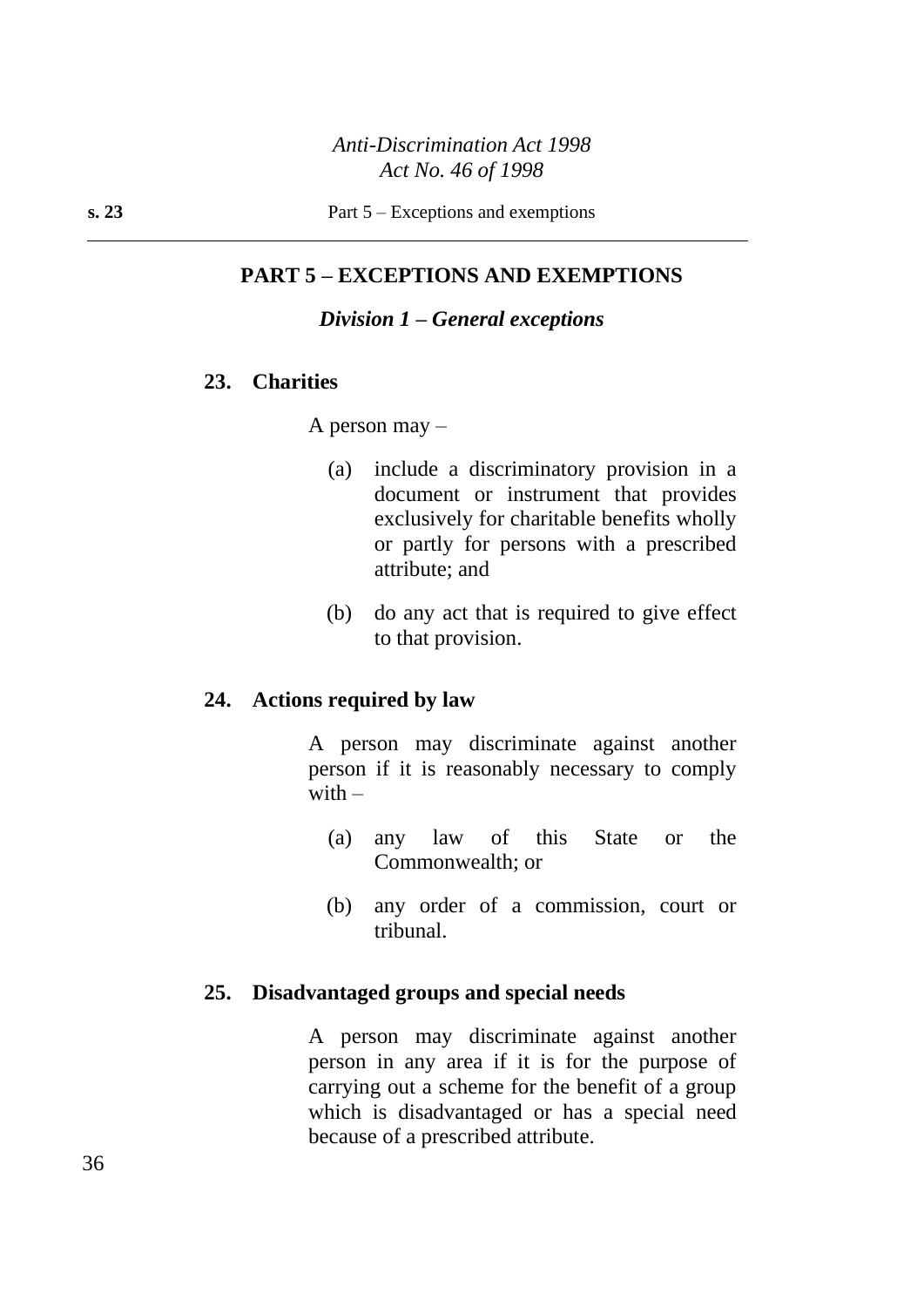# **26. Equal opportunities**

A person may discriminate against another person in any program, plan or arrangement designed to promote equal opportunity for a group of people who are disadvantaged or have a special need because of a prescribed attribute.

# *Division 2 – Exceptions relating to certain attributes*

# **27. Gender**

- (1) A person may discriminate against another person on the ground of gender –
	- (a) in a religious institution, if it is required by the doctrines of the religion of the institution; or
	- (b) in education, if it is for the purpose of enrolment in one-gender schools or hostels; or
	- (c) in employment, if it is for the purpose of the residential care of persons under the age of 18 years; or
	- (d) in employment, if it is based on a genuine occupational qualification or requirement in relation to a particular position; or
	- (e) in accommodation, if it is shared accommodation for less than 5 adult persons; or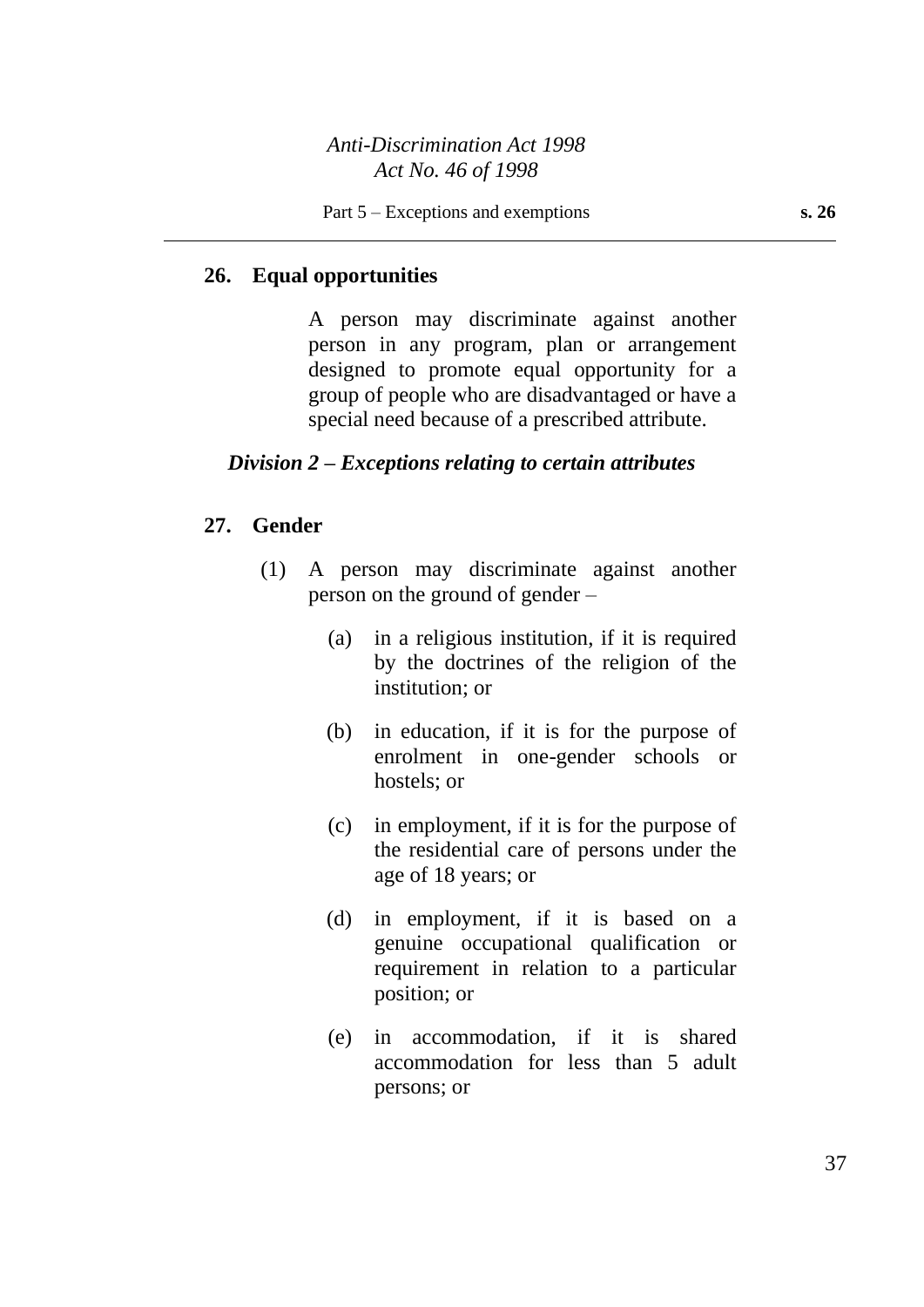|       | 1101110.70011770                                                                                                                                                                                      |
|-------|-------------------------------------------------------------------------------------------------------------------------------------------------------------------------------------------------------|
| s. 28 | Part $5 -$ Exceptions and exemptions                                                                                                                                                                  |
|       | (f)<br>in the provision or use of facilities, if<br>those facilities are reasonably required<br>for use by persons of one gender only.                                                                |
|       | A person may discriminate against another<br>(2)<br>person on the ground of gender in respect of the<br>use of any benefit provided by a club if $-$                                                  |
|       | it is not practicable for the benefit to be<br>(a)<br>used simultaneously or to the same<br>extent by both men and women; and                                                                         |
|       | the benefit is provided $-$<br>(b)                                                                                                                                                                    |
|       | for the use of men and women<br>(i)<br>separately from each other; or                                                                                                                                 |
|       | to men and women in a fair and<br>(ii)<br>reasonable proportion.                                                                                                                                      |
|       | A person may discriminate against another<br>(3)<br>person on the ground of gender in respect of<br>membership of a club if the membership of the<br>club is available only to persons of one gender. |
|       | $E_{2}2L_{n}$                                                                                                                                                                                         |

# **28. Family responsibilities and other attributes**

A person may discriminate against another person on the ground of family responsibilities, parental status, pregnancy, breastfeeding, marital status or relationship status if that other person requires special services and facilities the supply of which would impose unjustifiable hardship.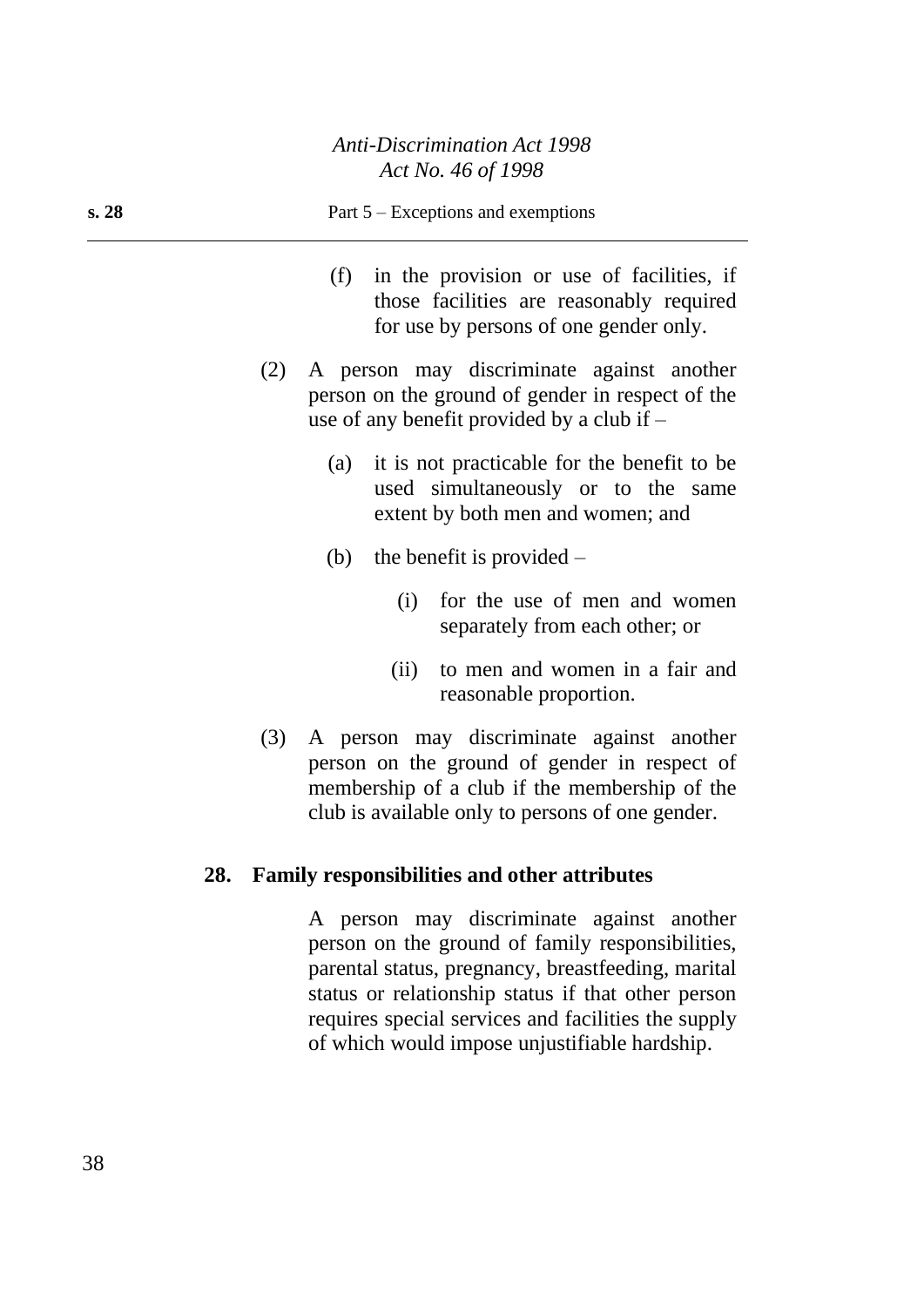#### **29. Sport**

A person may discriminate against another person in a competitive sporting activity by restricting participation to persons of one gender of 12 years of age or more.

#### **30. Insurance and superannuation**

- (1) A person may discriminate against another person on the ground of gender, marital status or relationship status in the provision of services relating to insurance or superannuation if –
	- (a) the discrimination arises because of the application of prescribed standards under the *Superannuation Industry Supervision Act 1993* of the Commonwealth; or
	- (b) the discrimination  $-$ 
		- (i) is based on actuarial, statistical or other data from a reliable source; and
		- (ii) is reasonable having regard to such data and any other relevant factors.
- (2) Subsection (1) only applies if a person discloses to the Tribunal, when required to do so –
	- (a) the sources on which the data are based; or
	- (b) the relevant factors on which the discrimination is based.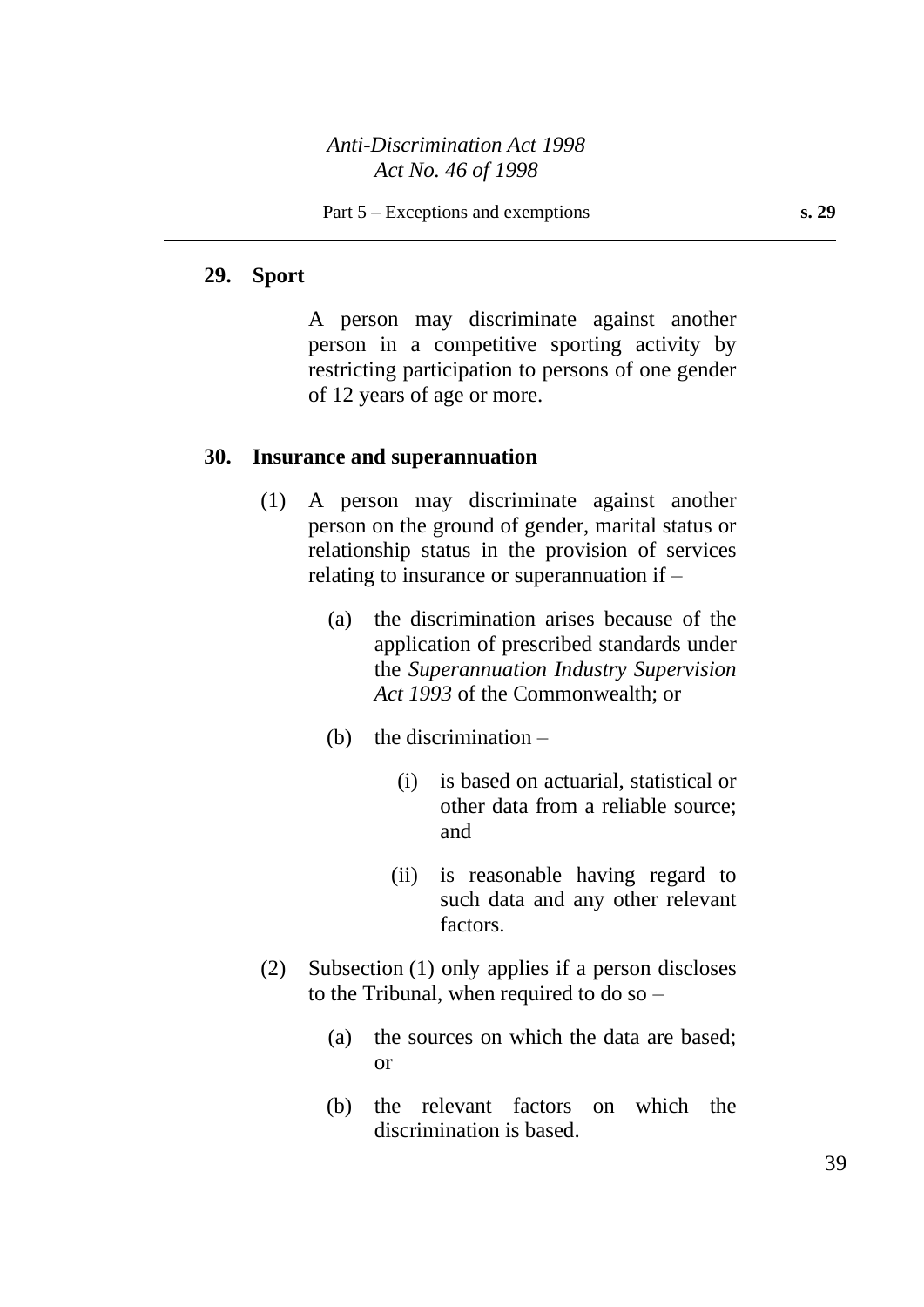# *Division 3 – Exceptions relating to age*

#### **31. Sporting activity of particular age group**

A person may discriminate against another person on the ground of age in relation to any competitive sporting activity by restricting participation to persons of a particular age group.

#### **32. Clubs for particular age groups**

A person may discriminate against another person on the ground of age in respect of membership of a club if the membership of the club is available only to persons of a particular age group.

#### **33. Superannuation for persons of particular age group**

- (1) A person may discriminate against another person on the ground of age in the provision of services relating to superannuation if –
	- (a) the discrimination arises because of the application of prescribed standards under the *Superannuation Industry (Supervision) Act 1993* of the Commonwealth; or
	- (b) the discrimination
		- (i) is based on actuarial, statistical or other data from a reliable source; and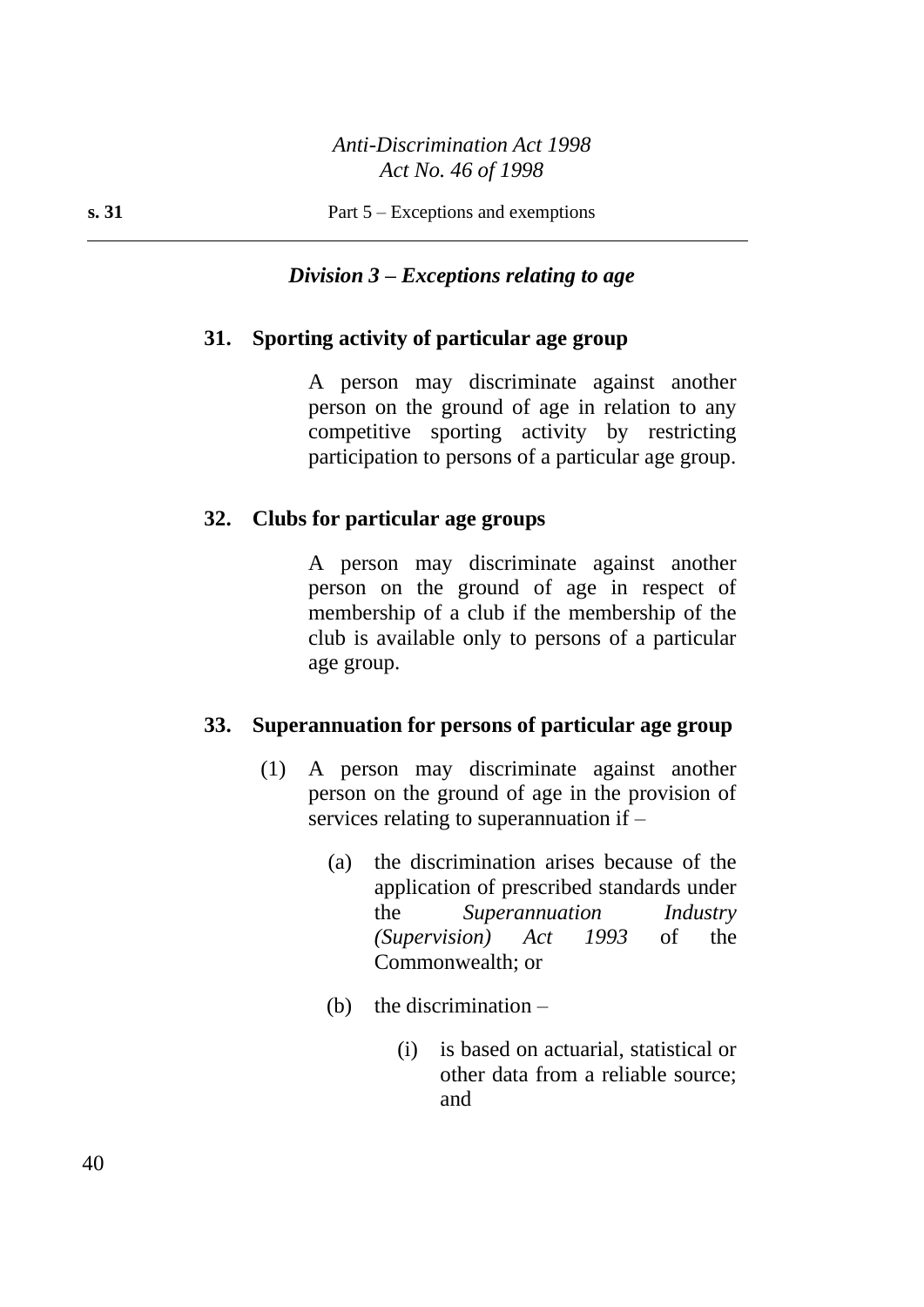- (ii) is reasonable having regard to any other relevant factors.
- (2) Subsection (1)(b) only applies if a person discloses to the Tribunal, when required to do  $\text{so} -$ 
	- (a) the sources on which the data are based; and
	- (b) the relevant factors on which the discrimination is based.

# **34. Insurance and financial services for particular age group**

- (1) A person may discriminate against another person on the ground of age in the provision of services relating to any annuity, insurance, loans, credit or finance if the discrimination –
	- (a) is based on actuarial, statistical or other data from a reliable source; and
	- (b) is reasonable having regard to that data and any other relevant factors.
- (2) Subsection (1) only applies if a person discloses to the Tribunal, when required to do so –
	- (a) the sources on which the data are based; and
	- (b) the relevant factors on which the discrimination is based.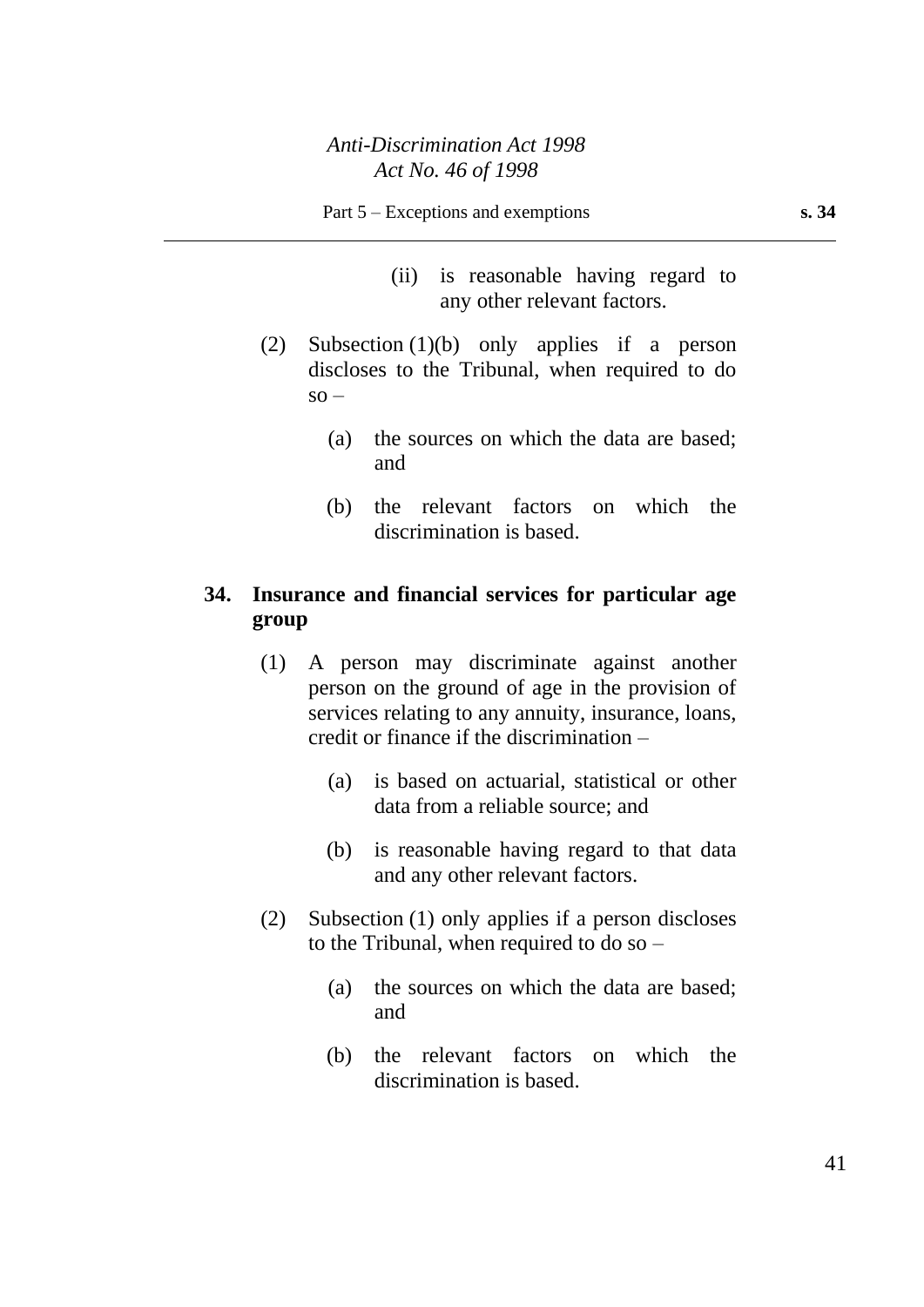#### **35. Retirement on basis of age**

A person may discriminate against another person on the ground of age in relation to –

- (a) voluntary or compulsory retirement; or
- (b) voluntary severance.

#### **36. Employment based on age**

A person may discriminate against another person on the ground of age in relation to employment if the discrimination is based –

- (a) on a genuine occupational qualification or requirement in relation to a particular position; or
- (b) on wage rates that are based on age.

#### **37. Education for persons of particular age group**

A person may discriminate against another person on the ground of age in relation to the provision of educational programs for persons of a particular age group.

#### **38. Benefits and concessions**

A person may discriminate against another person on the ground of age in relation to the provision of benefits and concessions provided to persons of a particular age group.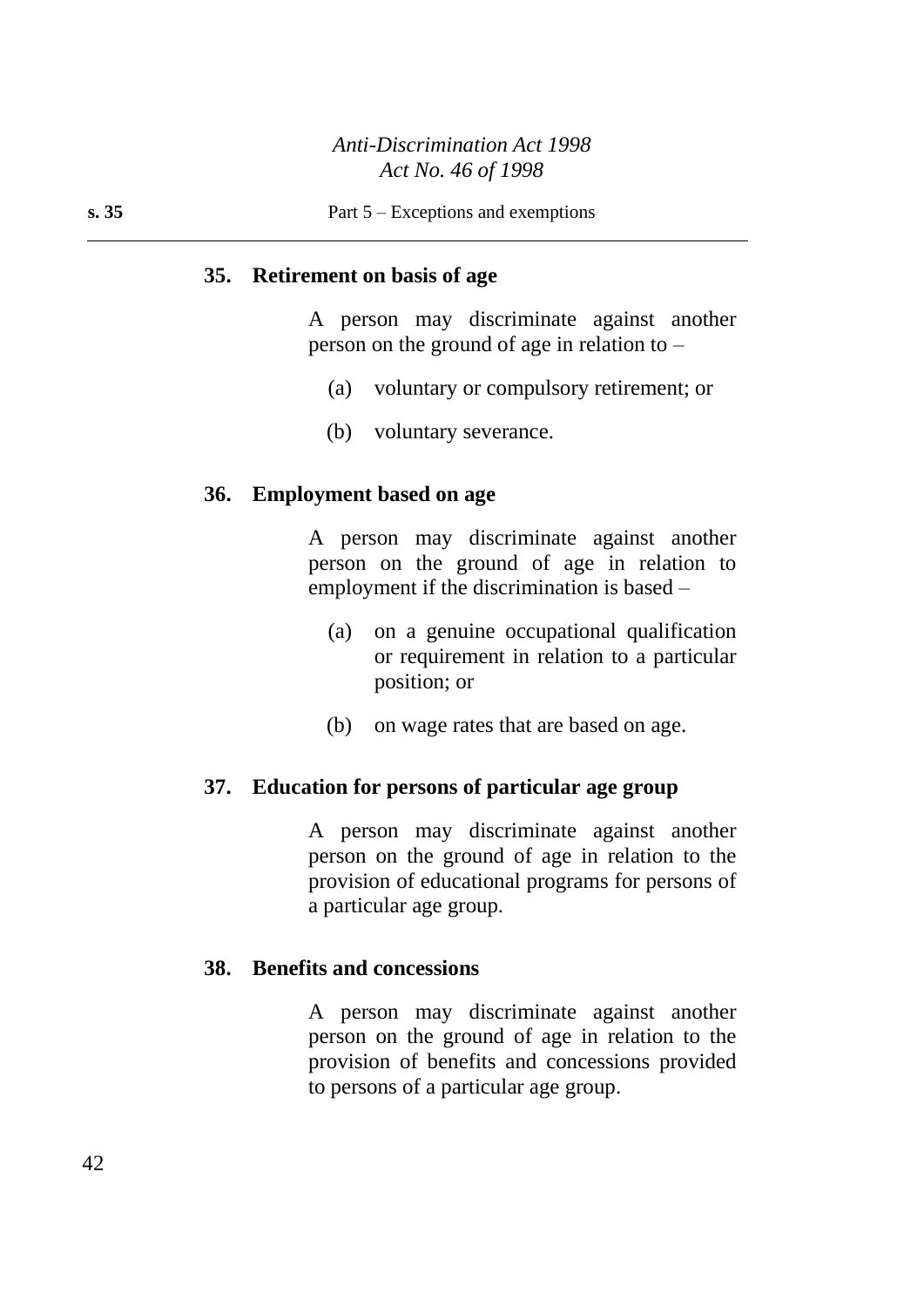# **39. Accompanied by adult**

A person may discriminate against a child on the ground of age if the discrimination requires the child to be accompanied by an adult in circumstances where there is a reasonable risk that the child may  $-$ 

- (a) cause a disruption if not accompanied by an adult; or
- (b) endanger himself or herself or any other person if not accompanied by an adult.

## *Division 4 – Exceptions relating to race*

#### **40. Clubs for persons of certain races**

A person may discriminate against another person on the ground of race in relation to the use of any benefit provided by a club –

- (a) to preserve a minority culture; or
- (b) to prevent or reduce any disadvantage that may be suffered by a member of that race.

#### **41. Employment based on race**

A person may discriminate against another person on the ground of race in relation to employment if the discrimination is based on a genuine occupational qualification or requirement in relation to a particular position.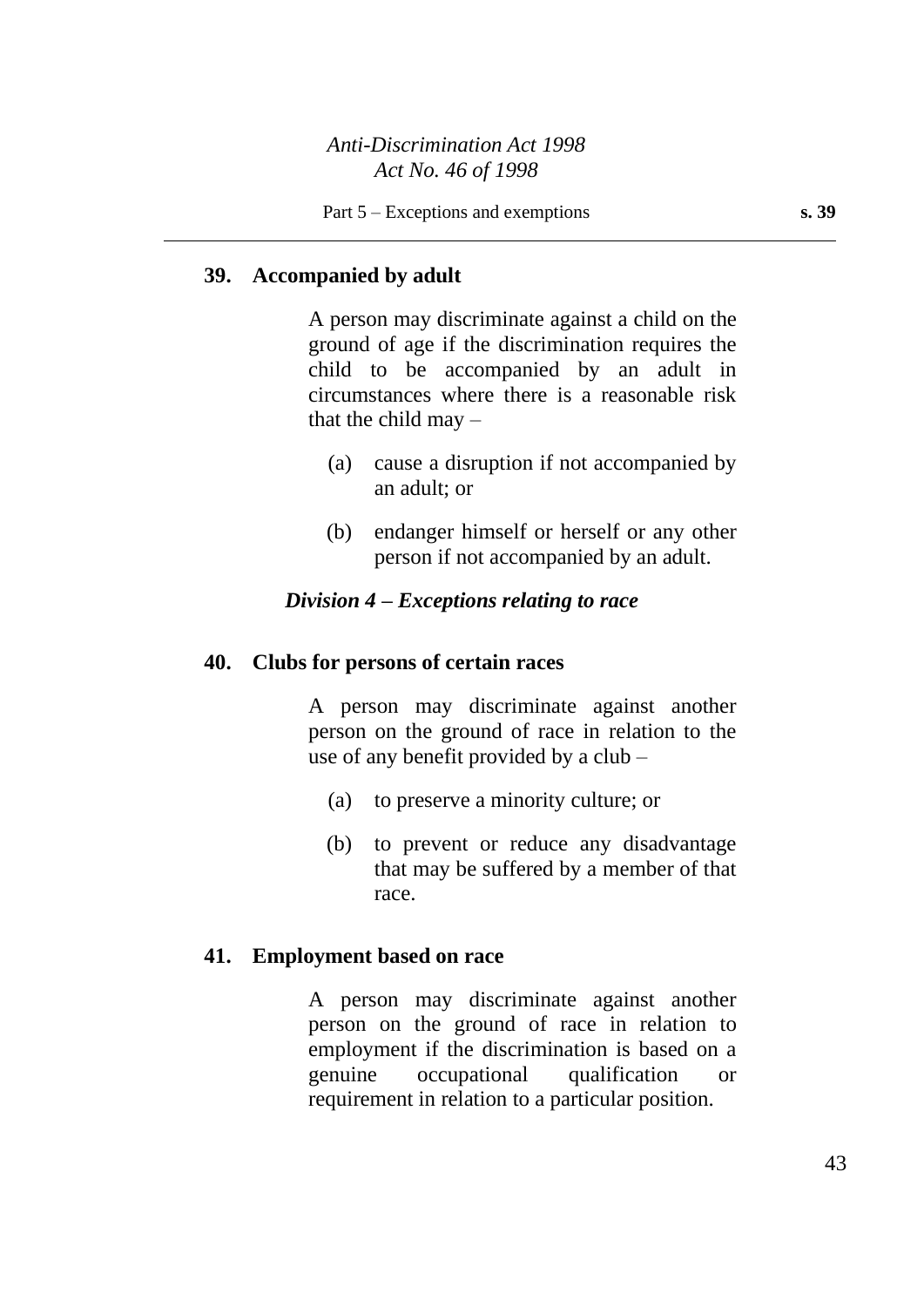# **42. Cultural and religious places**

A person may discriminate against another person on the ground of race in relation to places of cultural or religious significance if the discrimination –

- (a) is in accordance with  $-$ 
	- (i) the customs of the culture; or
	- (ii) the doctrines of the religion; and
- (b) is necessary to avoid offending the cultural or religious sensitivities of any person of the culture or religion.

### *Division 5 – Exceptions relating to disability*

#### **43. Sporting activity for persons with disabilities**

A person may discriminate against another person on the ground of disability in relation to any competitive sporting activity by –

- (a) restricting participation to that person; or
- (b) excluding that person from participating if the person is not reasonably capable of performing any action reasonably required in relation to that activity.

# **44. Insurance and superannuation for persons with disabilities**

(1) A person may discriminate against another person on the ground of disability in the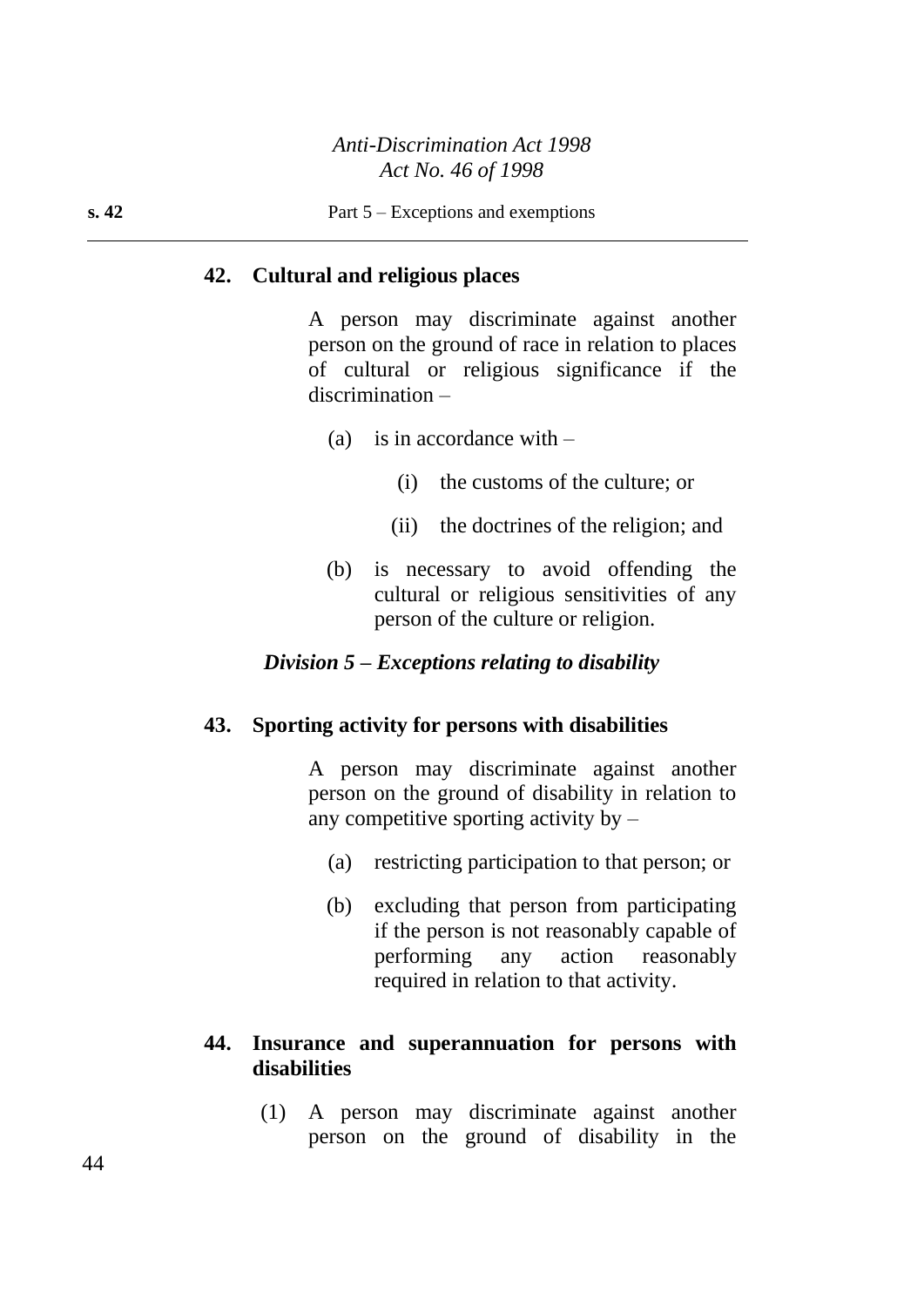provision of services relating to any annuity or insurance or superannuation if the discrimination –

- (a) is based on actuarial, statistical or other data from a reliable source; and
- (b) is reasonable having regard to that data and any other relevant factors.
- (2) Subsection (1) only applies if a person discloses to the Tribunal, when required to do so –
	- (a) the sources on which the data are based; or
	- (b) the relevant factors on which the discrimination is based.

# **45. Employment based on disability**

A person may discriminate against another person on the ground of disability in relation to employment if –

- (a) the other person  $-$ 
	- (i) is unable to carry out the inherent requirements of the employment; or
	- (ii) in order to carry out those inherent requirements would require services or facilities not reasonably required by a person without a disability, the provision of which would impose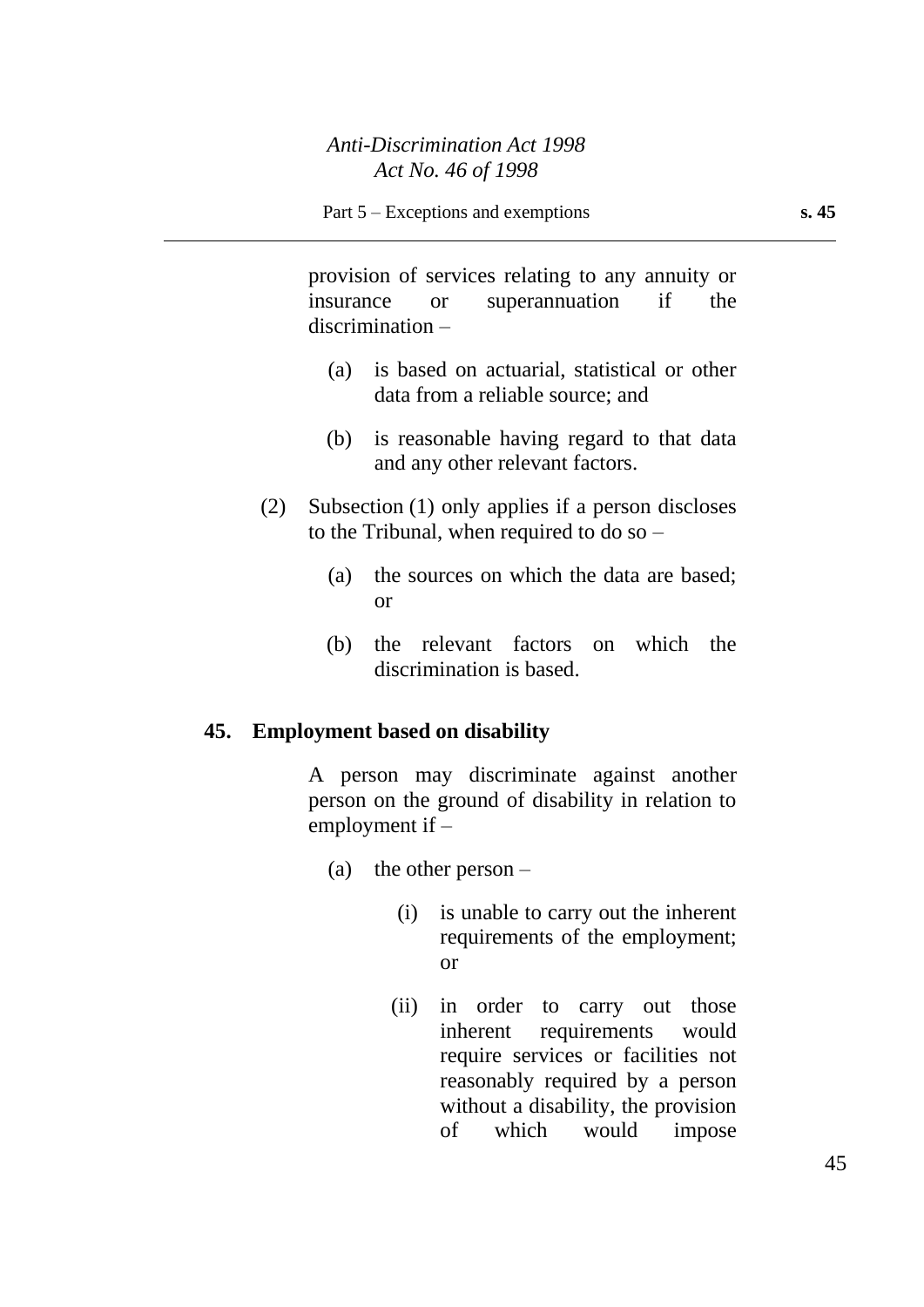unjustifiable hardship on the person so discriminating; or

- (b) the employment involves
	- (i) participation in a dramatic performance or other entertainment in a capacity for which a person with a particular disability is required for reasons of authenticity; or
	- (ii) participation as an artist's or photographic model in the production of a work of art, visual image or sequence of visual images for which a person with a particular disability is required for reasons of authenticity; or
	- (iii) providing persons with a particular disability with services for the purpose of promoting their welfare if those services are most effectively provided by a person with the same disability.

#### **46. Education for persons with disabilities**

A person may discriminate against another person on the ground of disability in relation to the provision of special educational facilities for the use of persons with disabilities.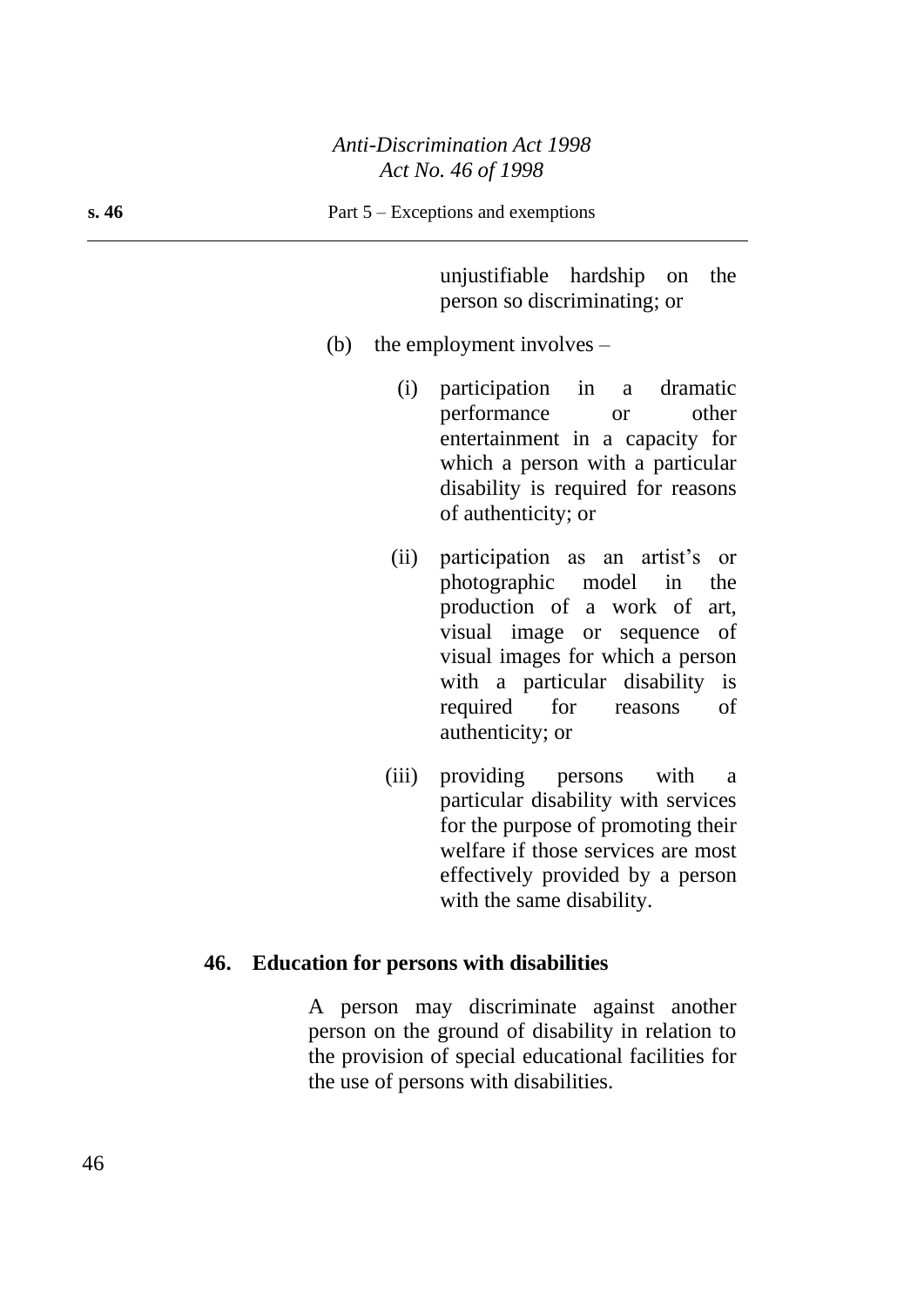# **47. Infectious disease**

A person may discriminate against another person on the ground of disability if –

- (a) the disability of the person is an infectious disease; and
- (b) it is reasonably necessary to do so in order to protect public health.

#### **48. Access and provision of services**

A person may discriminate against another person on the ground of disability –

- (a) in access to public places, if the provision of access would cause unjustifiable hardship; or
- (b) in the provision of goods and services, if that would cause unjustifiable hardship.

#### *Division 6 – Exceptions relating to industrial activity*

### **49. Employment based on industrial activity**

A person may discriminate against another person on the ground of industrial activity in relation to employment if it is based on a genuine occupational qualification in relation to a particular position.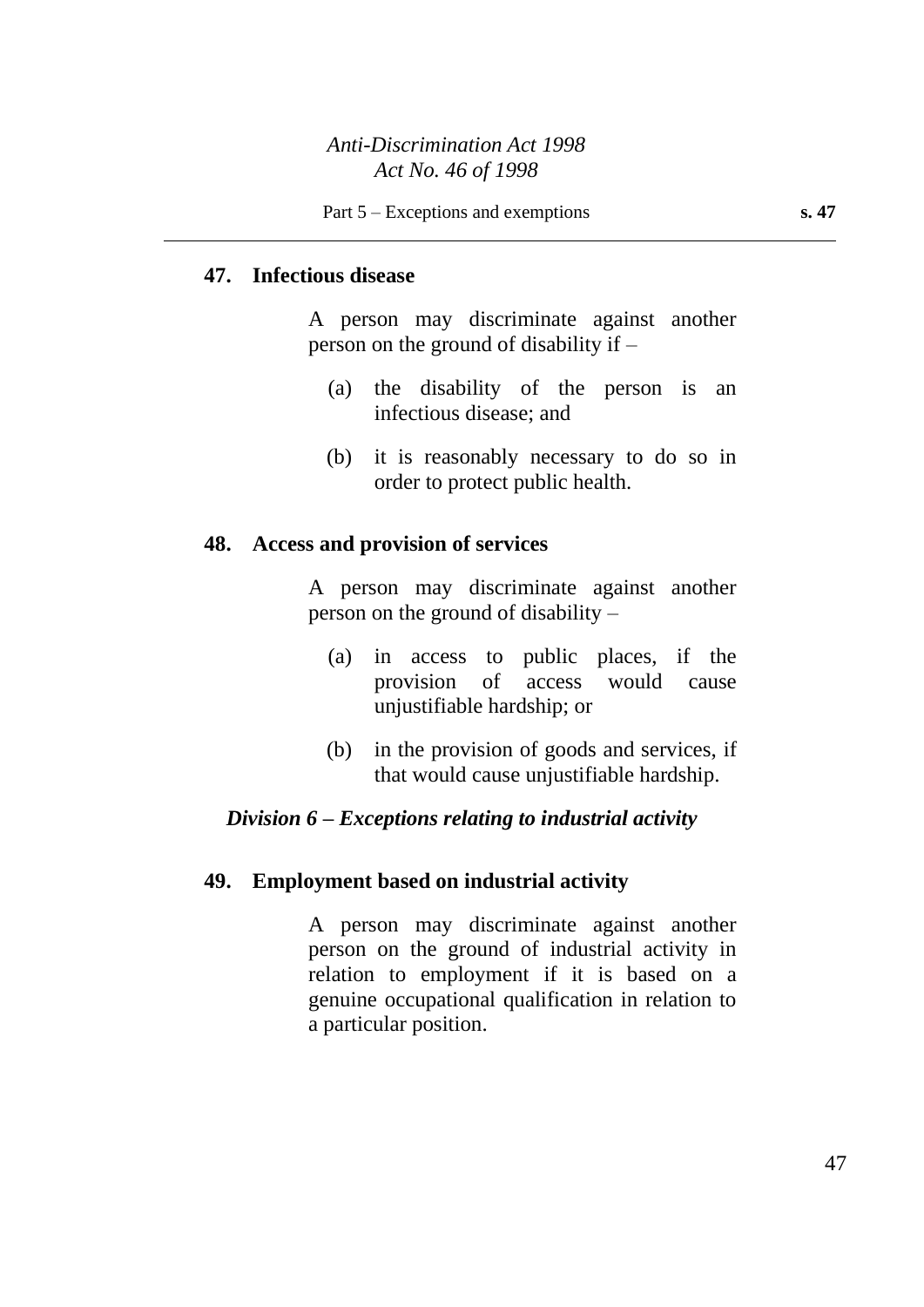## *Division 7 – Exceptions relating to irrelevant criminal record*

#### **50. Dealing with children**

A person may discriminate against another person on the ground of irrelevant criminal record in relation to the education, training or care of children if it is reasonably necessary to do so in order to protect the physical, psychological or emotional wellbeing of children having regard to the relevant circumstances.

# *Division 8 – Exceptions relating to religious belief, affiliation or activity*

#### **51. Employment based on religion**

- (1) A person may discriminate against another person on the ground of religious belief or affiliation or religious activity in relation to employment if the participation of the person in the teaching, observance or practice of a particular religion is a genuine occupational qualification or requirement in relation to the employment.
- (2) A person may discriminate against another person on the ground of religious belief or affiliation or religious activity in relation to employment in an educational institution that is or is to be conducted in accordance with the tenets, beliefs, teachings, principles or practices of a particular religion if the discrimination is in order to enable, or better enable, the educational institution to be conducted in accordance with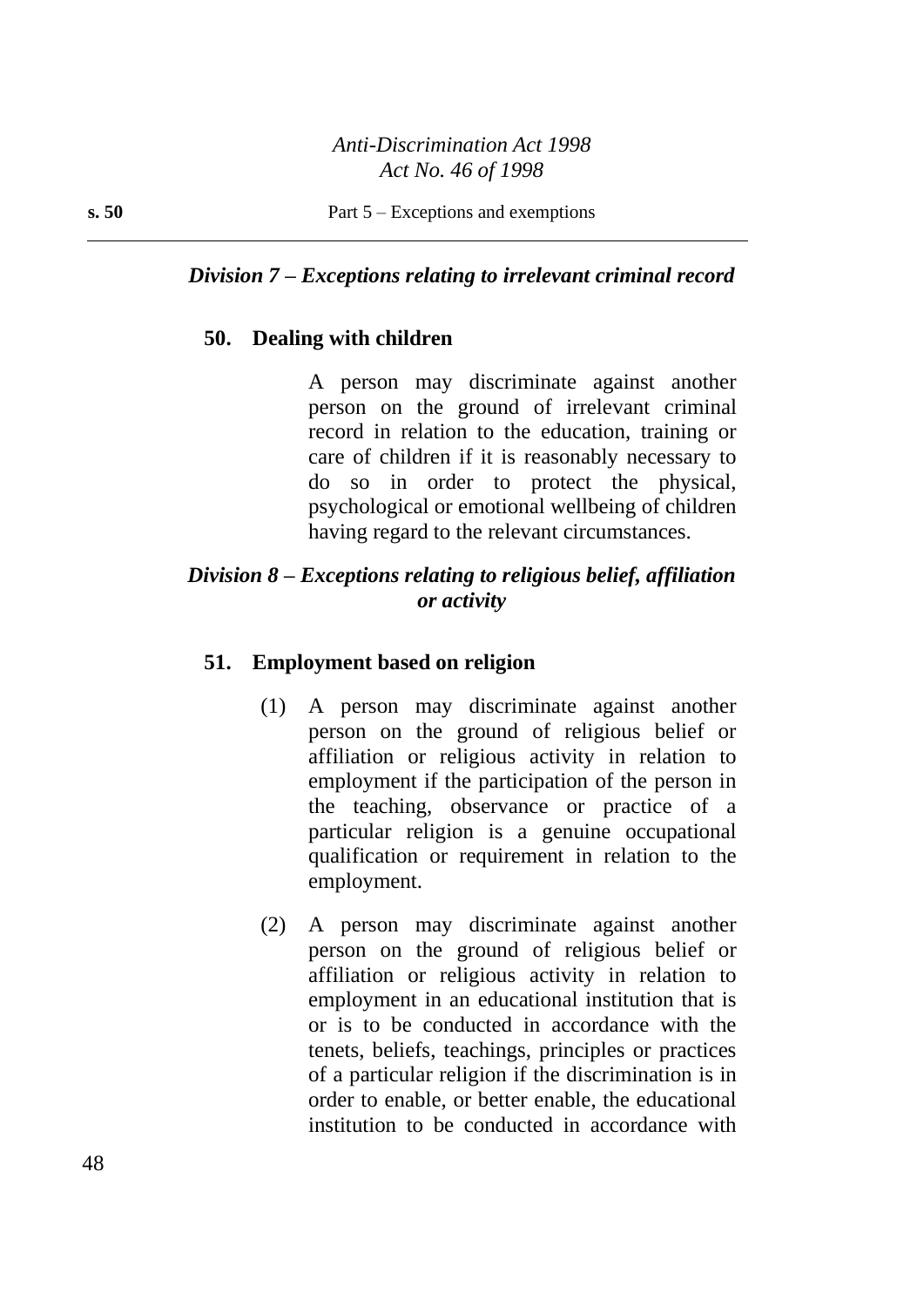those tenets, beliefs, teachings, principles or practices.

# **51A. Admission of person as student based on religion**

- (1) A person may discriminate against another person on the ground of religious belief or affiliation or religious activity in relation to admission of that other person as a student to an educational institution that is or is to be conducted in accordance with the tenets, beliefs, teachings, principles or practices of a particular religion.
- (2) Subsection (1) does not apply to a person who is enrolled as a student at the educational institution referred to in that subsection.
- (3) Subsection (1) does not permit discrimination on any grounds referred to in section 16 other than those specified in that subsection.
- (4) A person may, on a ground specified in subsection (1), discriminate against another person in relation to the admission of the other person as a student to an educational institution, if the educational institution's policy for the admission of students demonstrates that the criteria for admission relates to the religious belief or affiliation, or religious activity, of the other person, the other person's parents or the other person's grandparents.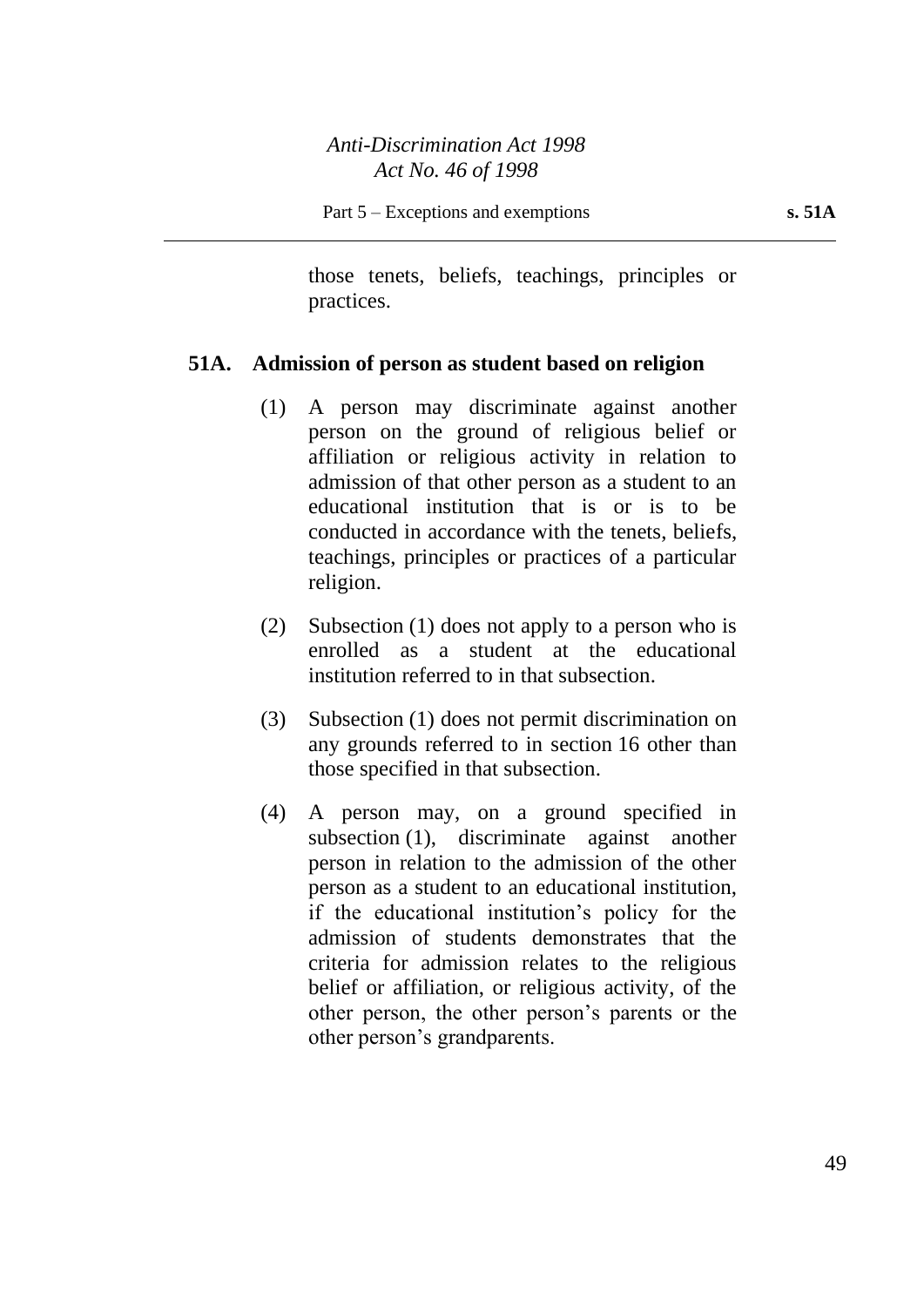#### **52. Participation in religious observance**

A person may discriminate against another person on the ground of religious belief or affiliation or religious activity in relation to –

- (a) the ordination or appointment of a priest; or
- (b) the training and education of any person seeking ordination or appointment as a priest; or
- (c) the selection or appointment of a person to participate in any religious observance or practice; or
- (d) any other act that  $-$ 
	- (i) is carried out in accordance with the doctrine of a particular religion; and
	- (ii) is necessary to avoid offending the religious sensitivities of any person of that religion.

# *Division 9 – Exceptions relating to political belief, affiliation or activity*

#### **53. Employment**

A person may discriminate against another person on the ground of political belief or affiliation or political activity in the employment of a person –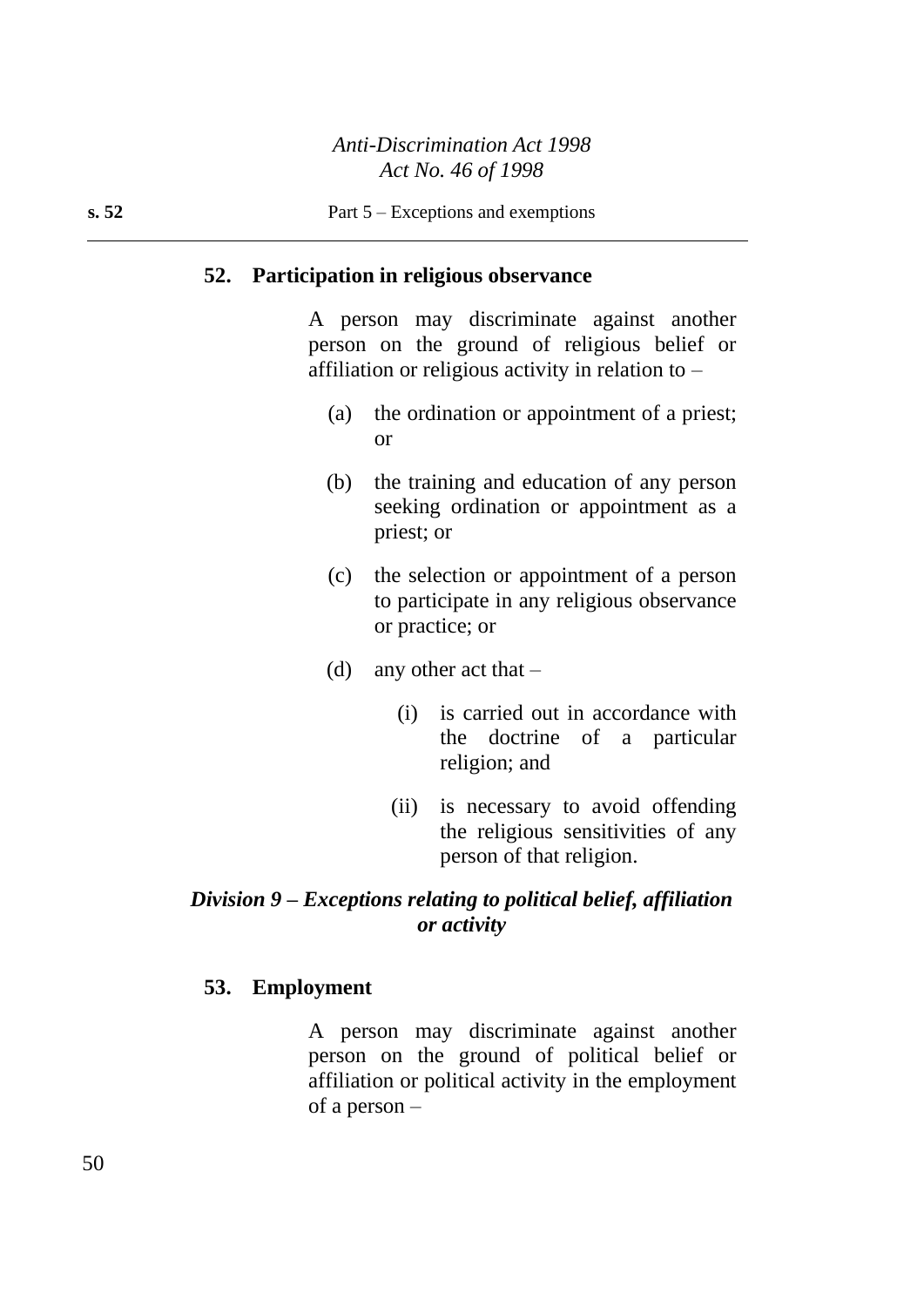- (a) as an adviser to a Minister; or
- (b) as a member of staff of a political party; or
- (c) as a member of the electorate staff of any person; or
- (d) in any other similar position.

#### *Division 10 – Exceptions relating to other issues*

### **54. Legal incapacity**

A person may discriminate against another person on the ground of age or disability in relation to legal incapacity if the incapacity is relevant to the area of activity in respect of which the discrimination is made.

#### **55. Public purpose**

The provisions of section 17(1) and section 19 do not apply if the person's conduct is –

- (a) a fair report of a public act; or
- (b) a communication or dissemination of a matter that is subject to a defence of absolute privilege in proceedings for defamation; or
- (c) a public act done in good faith for  $-$ 
	- (i) academic, artistic, scientific or research purposes; or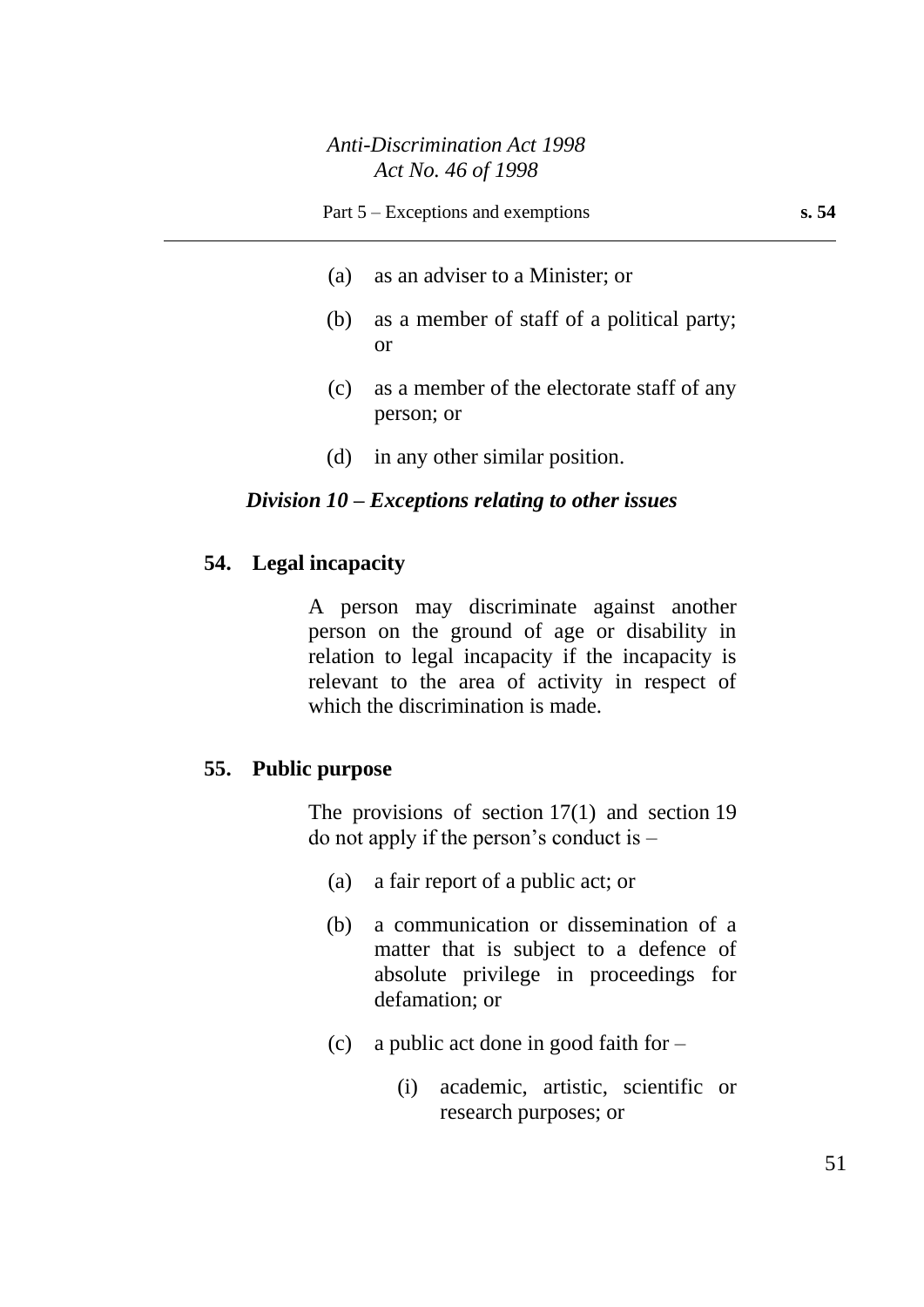Part 5 – Exceptions and exemptions

(ii) any purpose in the public interest.

### *Division 11 – Exemptions*

55A - 55B**.** . . . . . . . .

#### **56. Application for exemption**

- (1) A person may apply to the Commissioner to exempt from the provisions of this Act any conduct or activity which would otherwise contravene this Act.
- (2) In considering an application, the Commissioner may have regard to –
	- (a) the desirability of certain actions being permitted to redress the effect of past discrimination or prohibited conduct; and
	- (b) any other factor that the Commissioner considers relevant.
- (3) On application from any person applying for an exemption, the Commissioner may permit that person to carry out any specified action or engage in any specified conduct pending consideration of the application for the exemption.

# **57. Grant and renewal of exemption**

(1) After considering an application for exemption, the Commissioner may –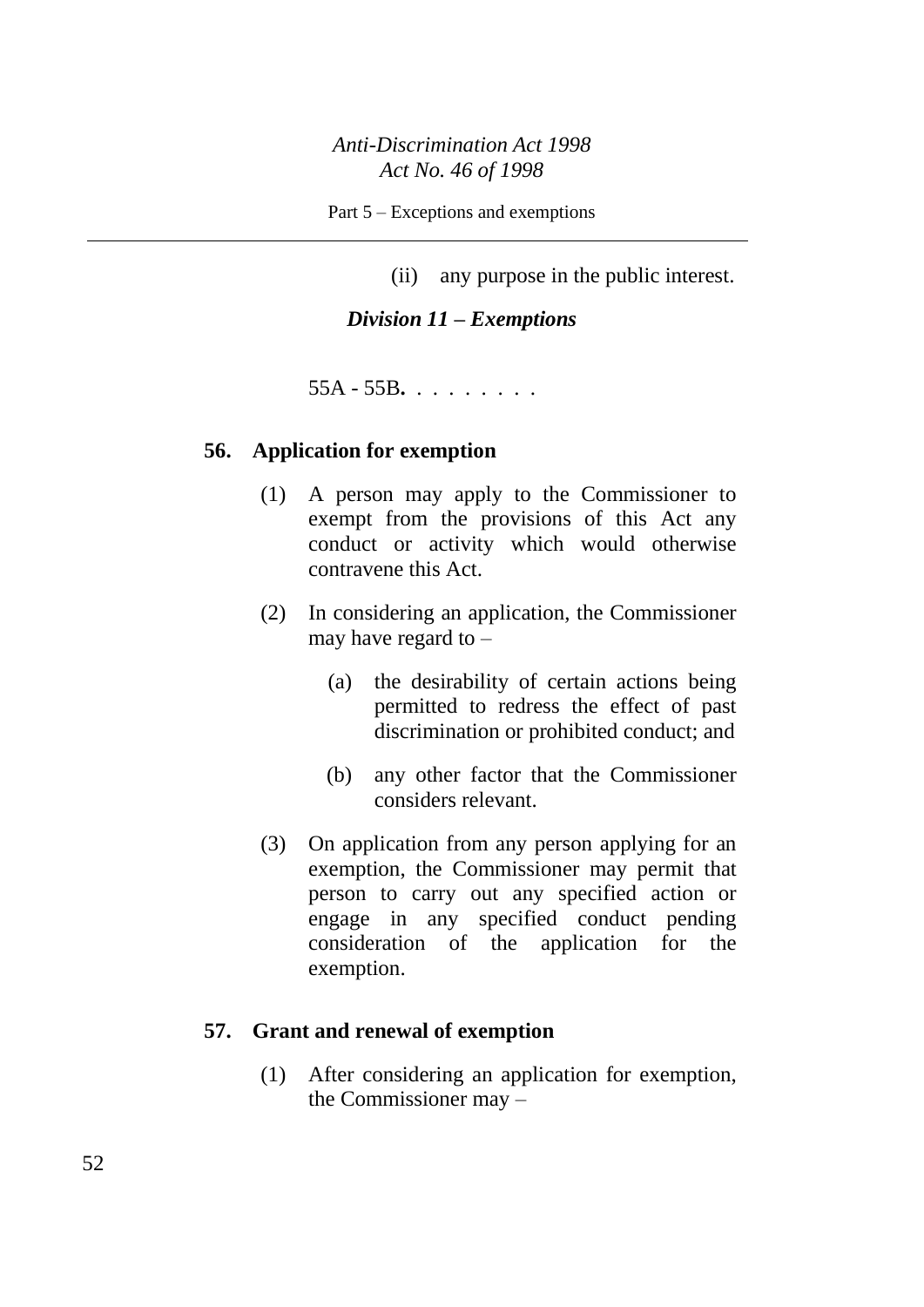- (a) grant an exemption for a specified conduct from the provisions of this Act; or
- (b) refuse to grant such an exemption.
- (2) The Commissioner may
	- (a) grant an exemption unconditionally or on conditions for a period not exceeding 3 years; and
	- (b) revoke an exemption if a condition of the exemption is contravened; and
	- (c) vary a condition or impose a condition during the period of the exemption.
- (3) The Commissioner may
	- (a) renew an exemption for a further period not exceeding 3 years; or
	- (b) refuse to renew an exemption.
- (4) If the Commissioner refuses to grant or renew an exemption, the Commissioner is to –
	- (a) provide the person applying for the exemption with a written statement of the reasons for the refusal; and
	- (b) inform the person that he or she may apply to the Tribunal for a review.
- (5) If the Commissioner varies or imposes a condition during the period of an exemption, the Commissioner is to –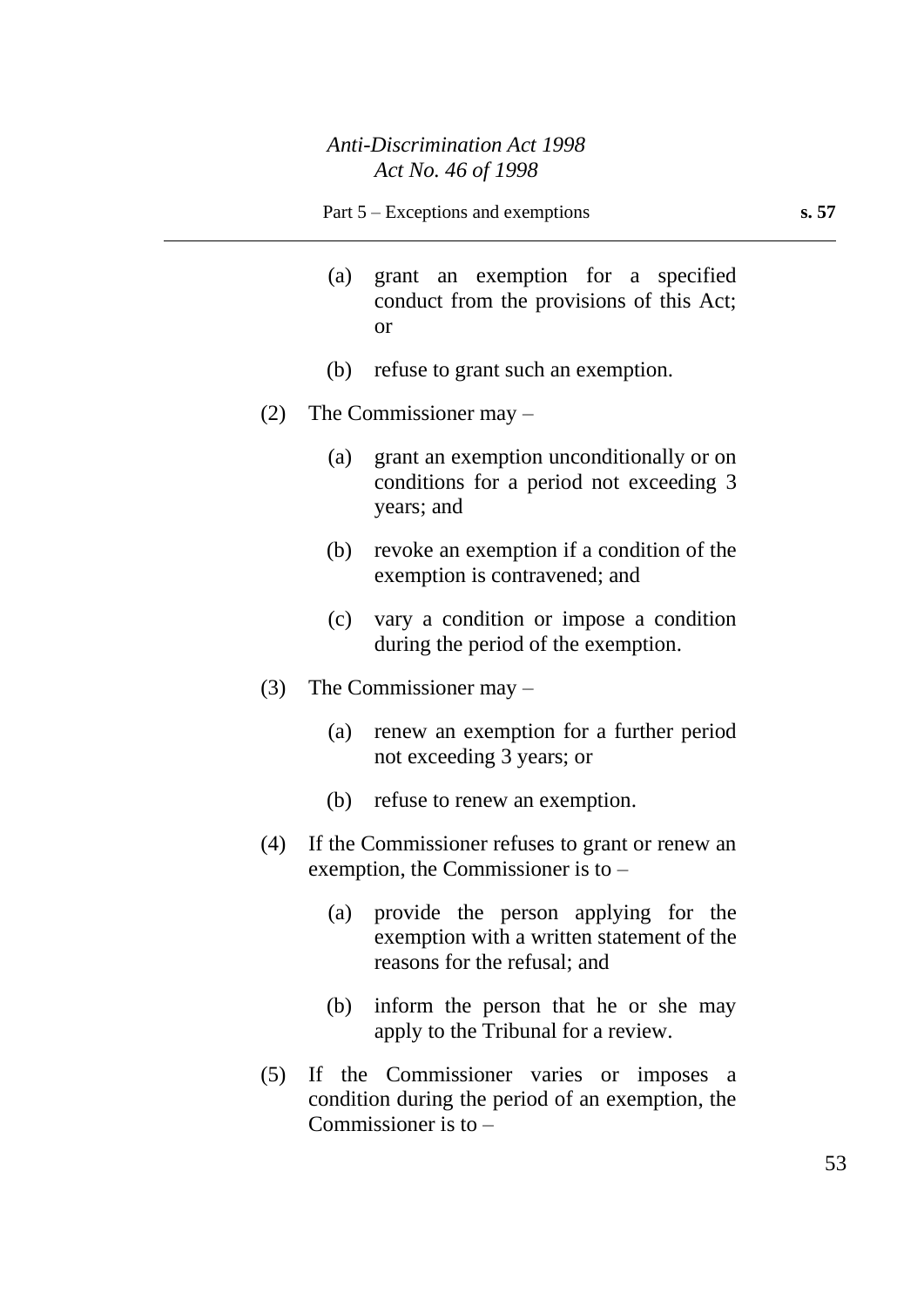#### **s. 58** Part 5 – Exceptions and exemptions

- (a) provide the person who applied for the exemption with a written statement of the reasons; and
- (b) inform the person that he or she may apply to the Tribunal for a review.

#### **58. Notification relating to exemption**

- (1) The Commissioner is to publish notice of any grant, renewal or revocation of an exemption in the *Gazette*.
- (2) A notice of the grant or renewal of an exemption is to state –
	- (a) the period for which it has been granted or renewed; and
	- (b) the conditions to which the exemption is subject.

#### **59. Review of exemptions**

- (1) A person may apply to the Tribunal for a review of a decision of the Commissioner under section  $57$  to  $-$ 
	- (a) grant an exemption; or
	- (b) renew an exemption; or
	- (c) refuse to grant an exemption; or
	- (d) refuse to renew an exemption; or
	- (e) impose or vary a condition.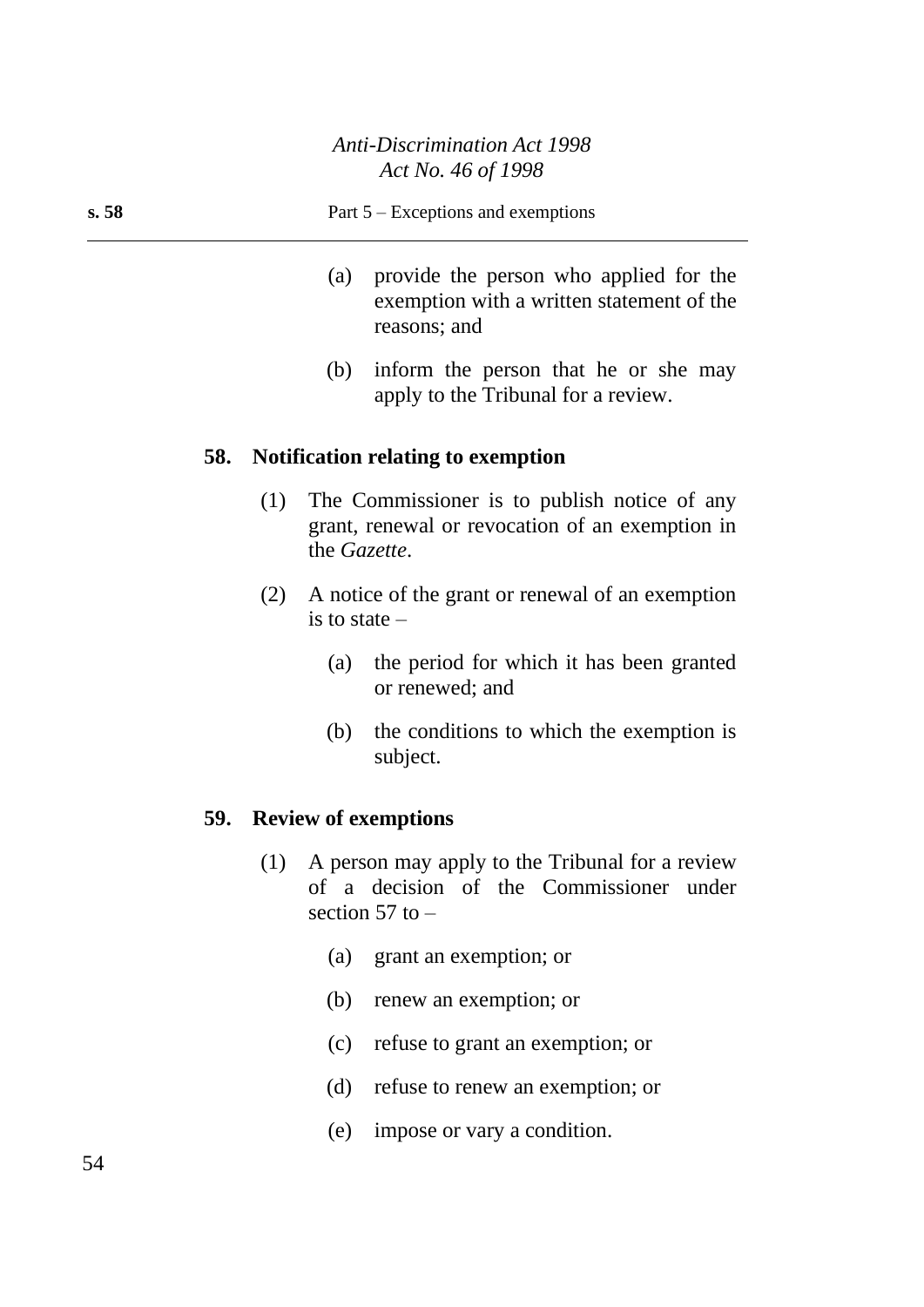- (2) An application under subsection  $(1)(a)$  or  $(b)$  is to be  $-$ 
	- (a) in writing; and
	- (b) made within 28 days after publication of the notice under section 58(1).
- (3) An application under subsection  $(1)(c)$  or  $(d)$  is to be  $-$ 
	- (a) in writing; and
	- (b) made within 28 days after receipt of the statement referred to in section 57(4).
- (4) An application under subsection (1)(e) is to be
	- (a) in writing; and
	- (b) made within 28 days after the condition is imposed or varied.
- (5) On receipt of an application, the Tribunal may review the decision of the Commissioner and –
	- (a) confirm that decision; or
	- (b) quash the decision and direct the Commissioner to take such action as the Tribunal considers appropriate.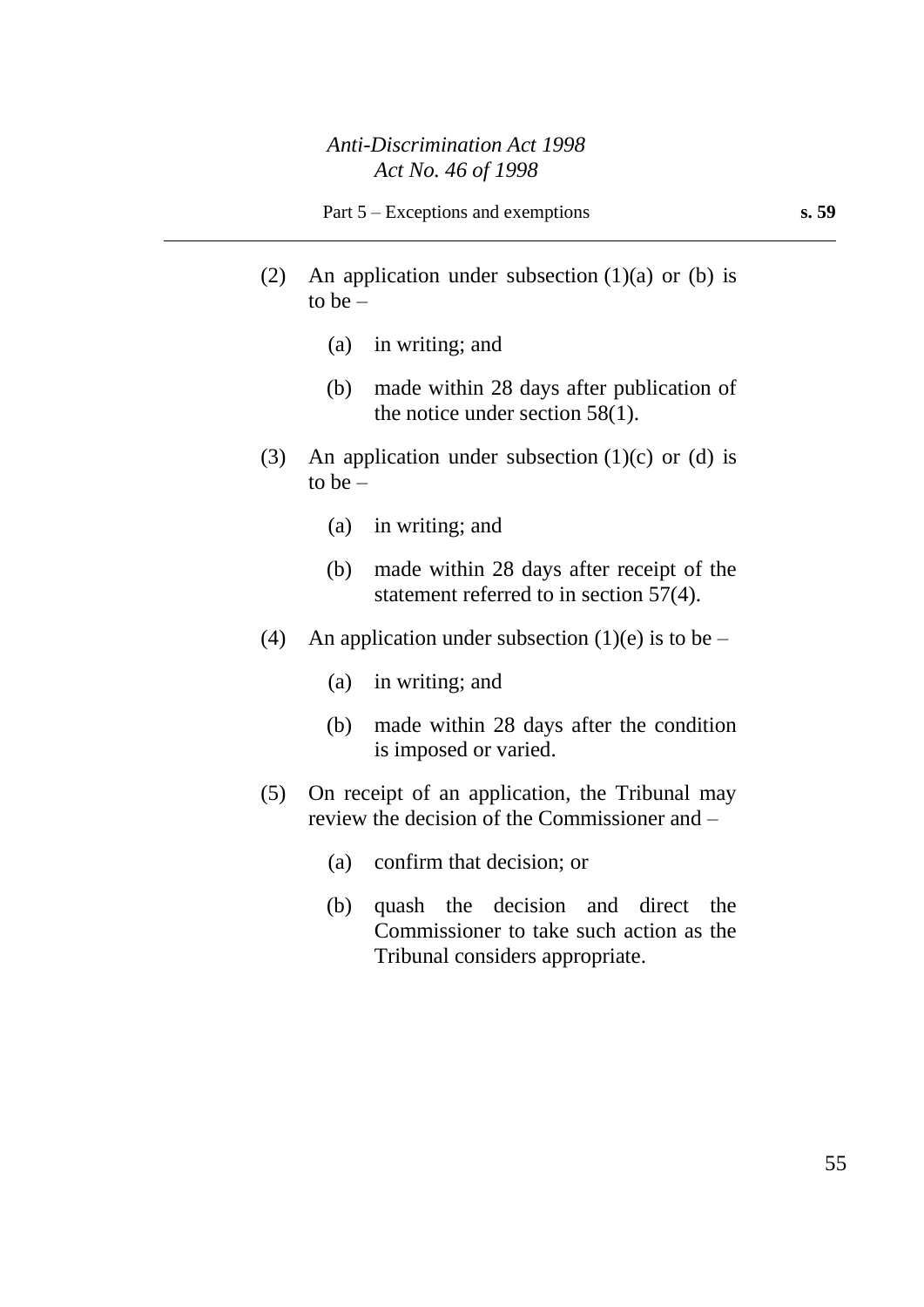**s. 59A** Part 6 – Dispute resolution

# **PART 6 – DISPUTE RESOLUTION**

#### *Division 1 – Interpretation*

#### **59A. Interpretation**

In this Part –

*complaint* includes a part of a complaint and, if the complaint relates to more than one respondent, any part of the complaint that relates to a specific respondent.

#### *Division 1A – Complaints*

#### **60. Who may complain**

- (1) Any of the following may complain to the Commissioner about discrimination or prohibited conduct:
	- (a) a person against whom the alleged discrimination or prohibited conduct was directed;
	- (b) a person
		- (i) against whom the alleged discrimination or prohibited conduct was directed; and
		- (ii) who is a member of a class of persons against whom alleged similar discrimination or prohibited conduct was directed, on behalf of that class, if the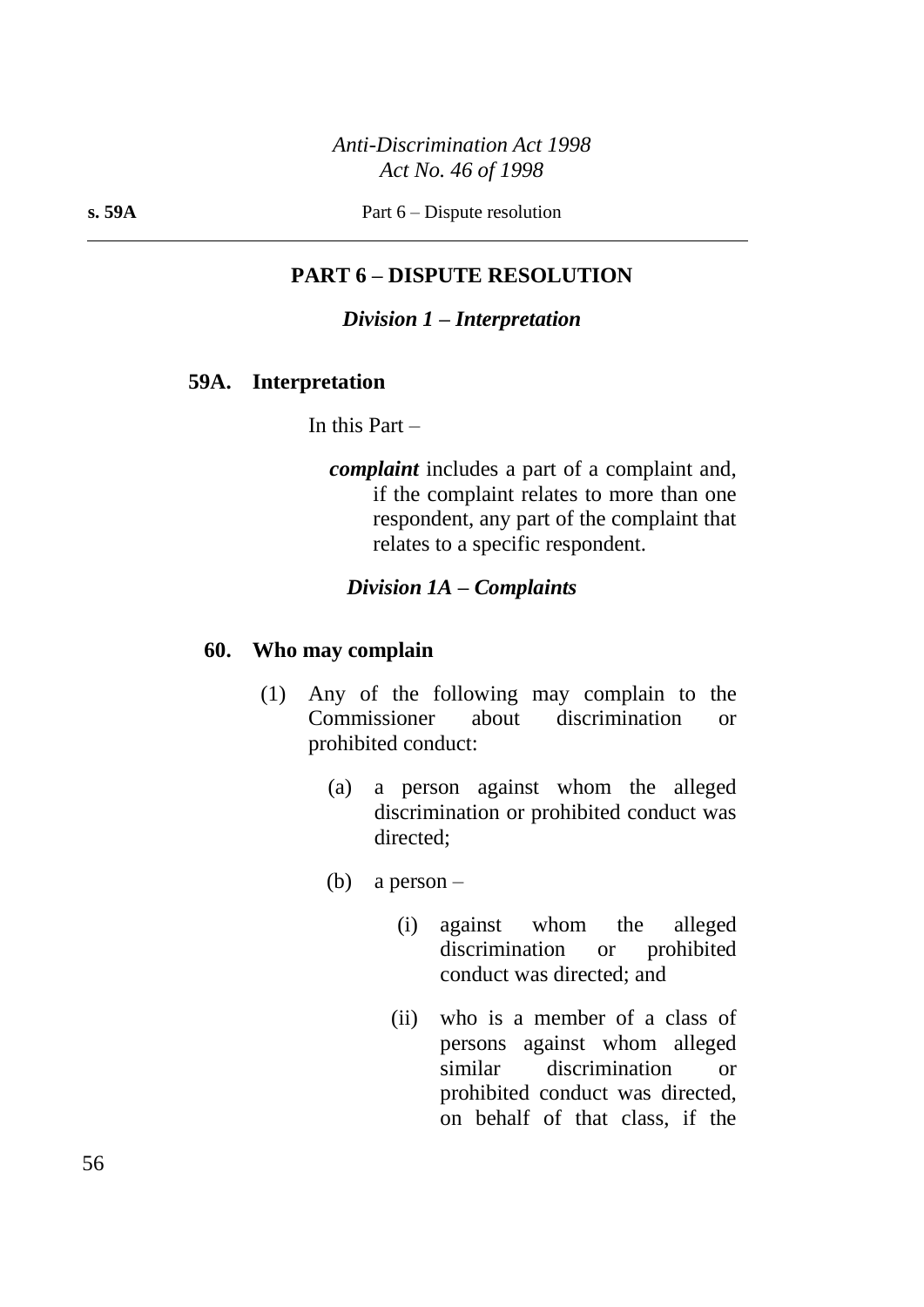Commissioner is satisfied that a majority of those members are likely to consent;

- (c) a trade union that represents
	- (i) a member of that union against whom the alleged discrimination or prohibited conduct was directed; or
	- (ii) a class of members of that union against whom the alleged discrimination or prohibited conduct was directed, if the Commissioner is satisfied that a majority of those members are likely to consent;
- (d) an organisation against which the alleged discrimination or prohibited conduct was directed, if the Commissioner is satisfied that a majority of members of that organisation are likely to consent;
- (e) an agent of a person referred to in this section;
- (f) a person on behalf of the person against whom the alleged discrimination or prohibited conduct was directed.
- (2) The Commissioner may investigate any discrimination or prohibited conduct without the lodgment of a complaint if satisfied that there are reasonable grounds for doing so.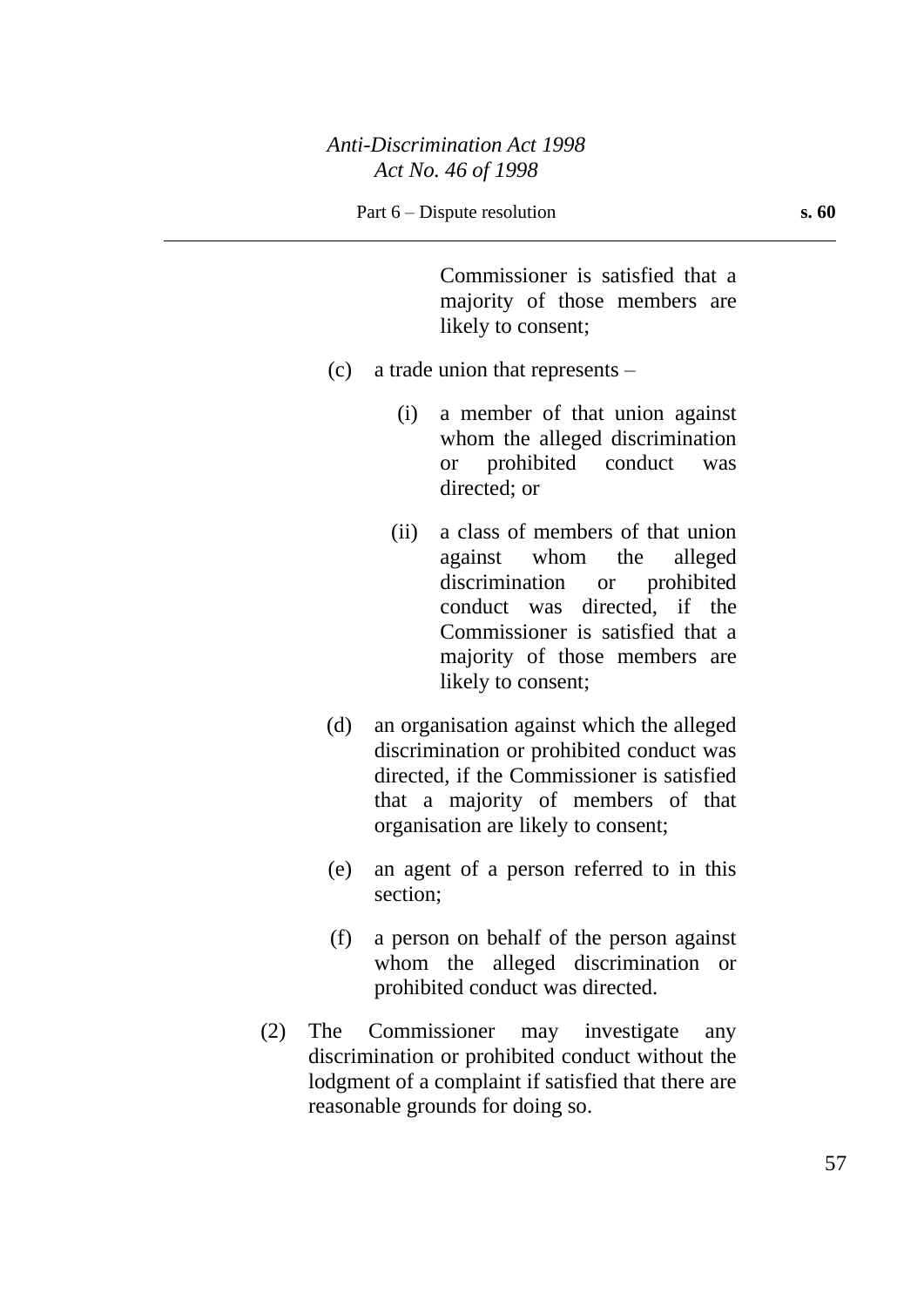#### **s. 60** Part 6 – Dispute resolution

- (3) The Commissioner may accept a complaint from a child if the Commissioner is satisfied that the child has sufficient maturity to make the complaint.
- (4) A person may not make a complaint on behalf of another person without the approval of the Commissioner.
- (5) If the Commissioner investigates any discrimination or prohibited conduct under subsection  $(2)$  –
	- (a) the discrimination or prohibited conduct is taken to be the subject of a complaint made by a person; and
	- (b) the provisions of this Act have effect as if the complaint had been made by a person; and
	- (c) the Commissioner may pursue the complaint as if the Commissioner were the complainant.
- (6) If the Commissioner investigates any discrimination or prohibited conduct in the circumstances described in section 68(5) –
	- (a) the discrimination or prohibited conduct is taken to be the subject of a complaint made by the person; and
	- (b) the provisions of this Act have effect as if the complaint had not been withdrawn by the person; and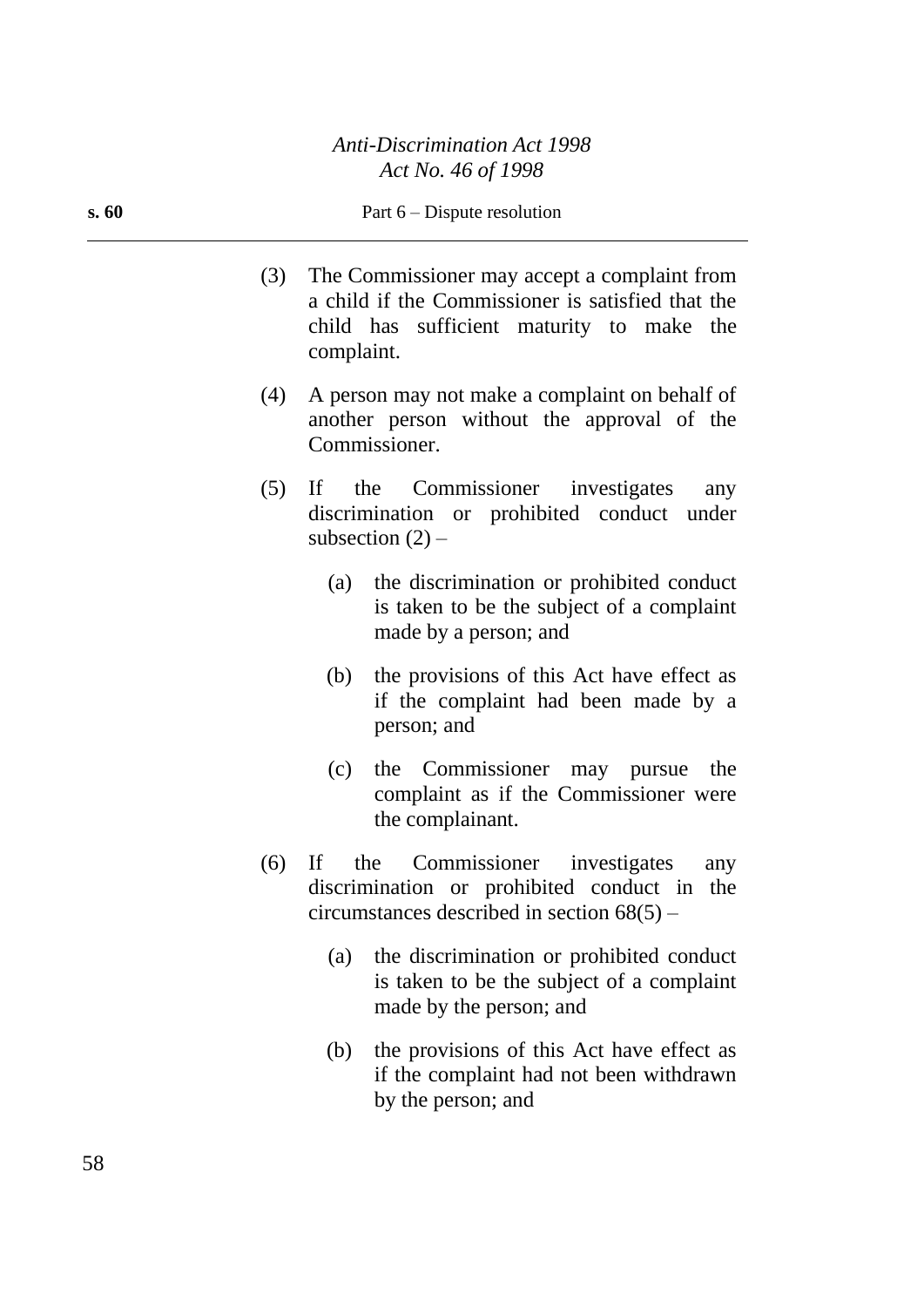- (c) the Commissioner may pursue the complaint as if the Commissioner were the complainant.
- (7) If the Commissioner investigates any discrimination or prohibited conduct pursuant to a complaint made on behalf of another person in the circumstances described in subsection (4) –
	- (a) the discrimination or prohibited conduct is taken to be the subject of a complaint made by the person on whose behalf it is made; and
	- (b) the provisions of this Act have effect as if the complaint had been made by the person.

# **60A. Appointment of litigation guardian**

- (1) If a child or other person is unable to make a complaint due to disability, age or other incapacity, the Commissioner may appoint a litigation guardian for the child or other person.
- (2) A litigation guardian may make a complaint on behalf of a child or other person referred to in subsection  $(1)$ .
- (3) If a litigation guardian has been appointed on behalf of a child or other person referred to in subsection (1), the provisions of this Act apply to the litigation guardian as if that guardian were the complainant.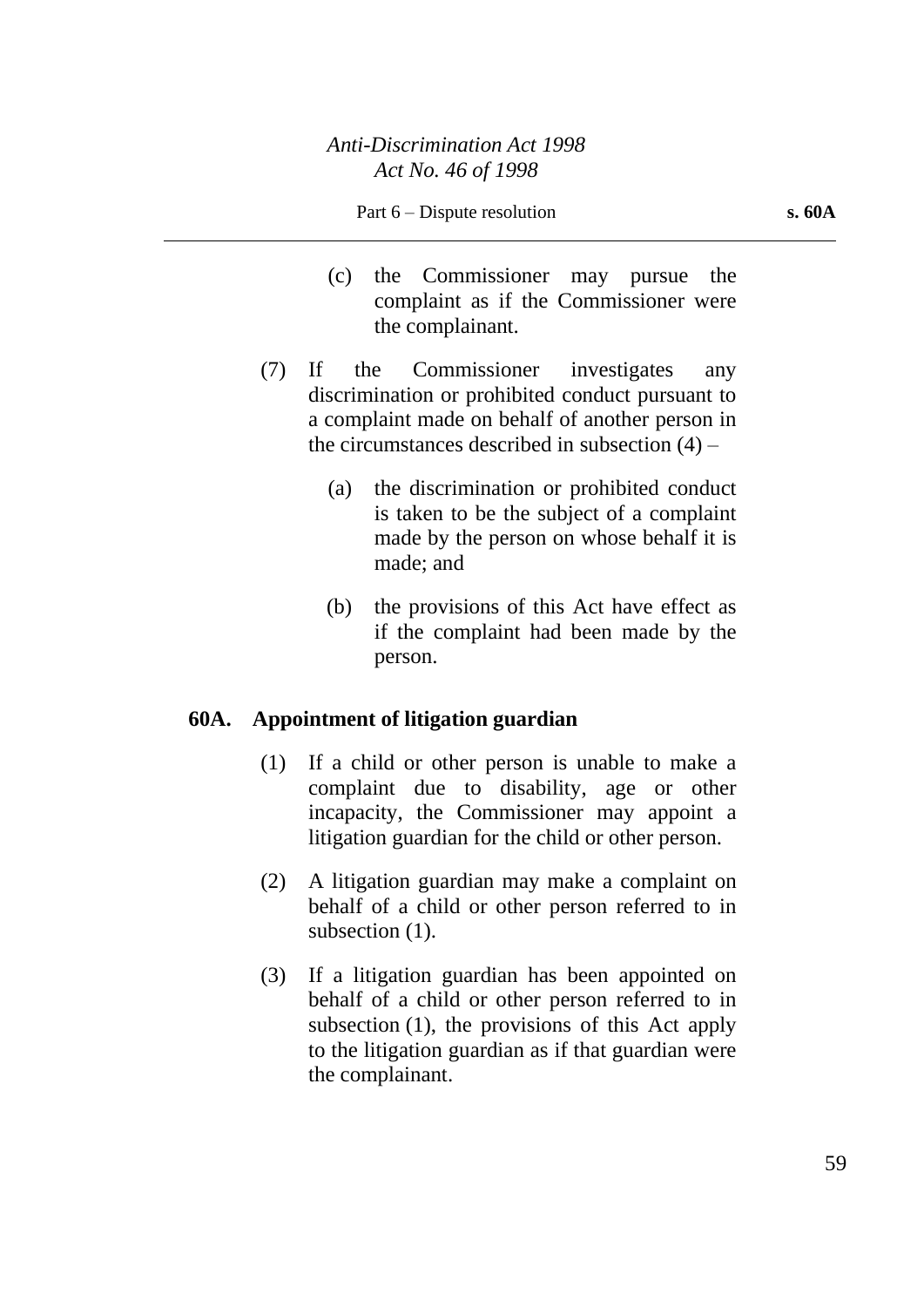#### **61. Acting on behalf of complainant**

- (1) The Commissioner may authorise a person
	- (a) nominated by a complainant to act on behalf of the complainant; or
	- (b) nominated by a respondent to act on behalf of the respondent.
- (2) The Commissioner may withdraw an authorisation if the Commissioner considers it appropriate to do so.

#### **62. Form of complaint**

- (1) A complaint is to  $-$ 
	- (a) be made in writing and signed by the complainant; and
	- (b) identify the person, class of persons or organisation against whom the alleged discrimination or prohibited conduct was directed and against whom the complaint is made; and
	- (c) set out details of the alleged discrimination or prohibited conduct; and
	- (d) be lodged with the Commissioner
		- (i) in person; or
		- (ii) by post; or
		- (iii) by any other means the Commissioner allows.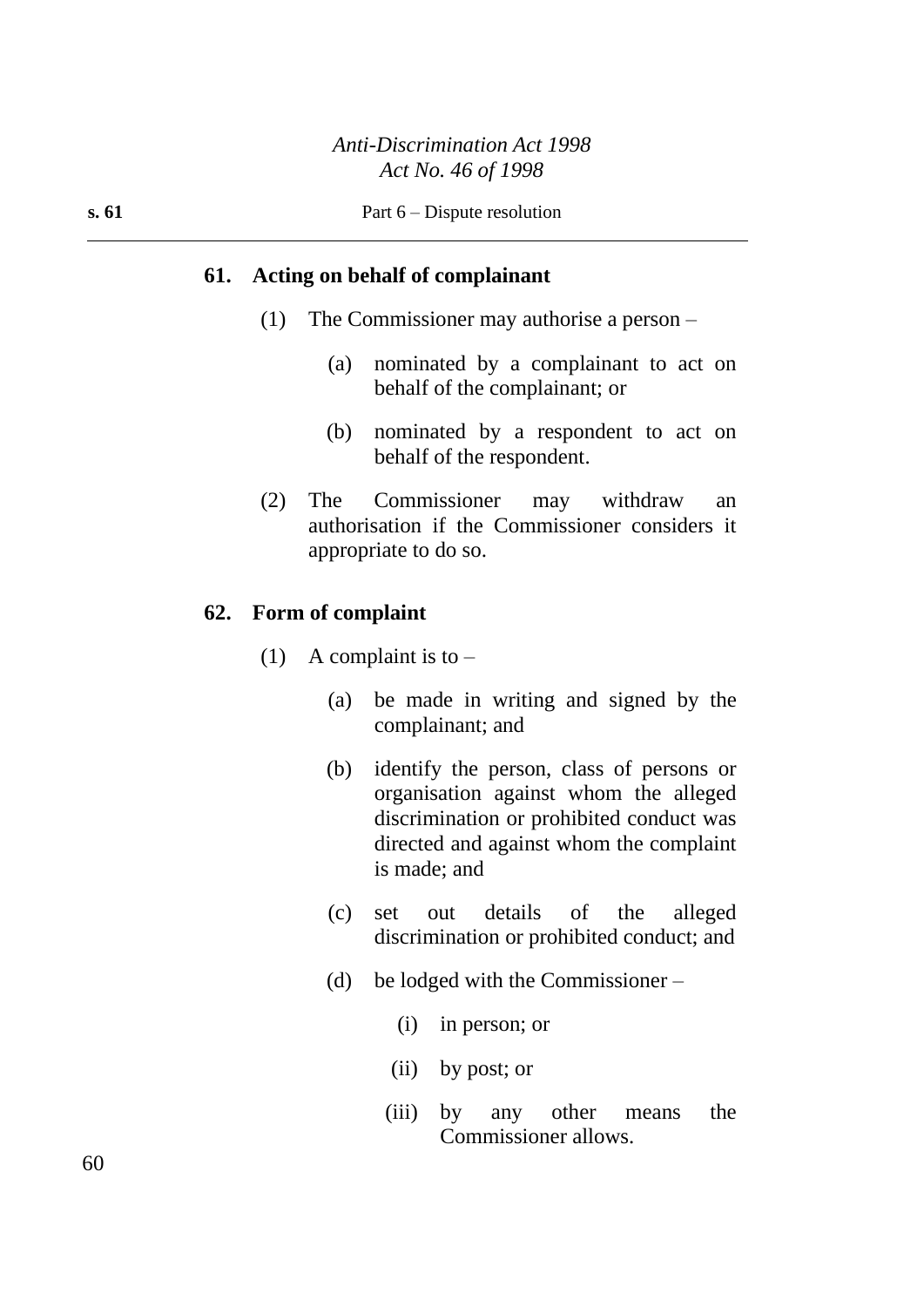(2) The Commissioner may provide procedural advice and assistance to any person who requires assistance to make a complaint.

# **62A. Combining complaints**

- $(1)$  If
	- (a) the Commissioner has received a complaint, (the *original complaint*); and
	- (b) at any time before an investigation into the original complaint has been completed the Commissioner receives another complaint (the *second complaint*) whether by the person who lodged the original complaint or by another person in relation to the matter to which the original complaint refers or a matter related to the original complaint; and
	- (c) the Commissioner considers it administratively or otherwise convenient to do so –

the Commissioner may determine that the original complaint and the second complaint be treated as one complaint.

(2) The Commissioner is not to determine under subsection (1) that two or more complaints be treated as one complaint unless satisfied that any attempt at resolution, including by conciliation, is not likely to be prejudiced by the making of the determination.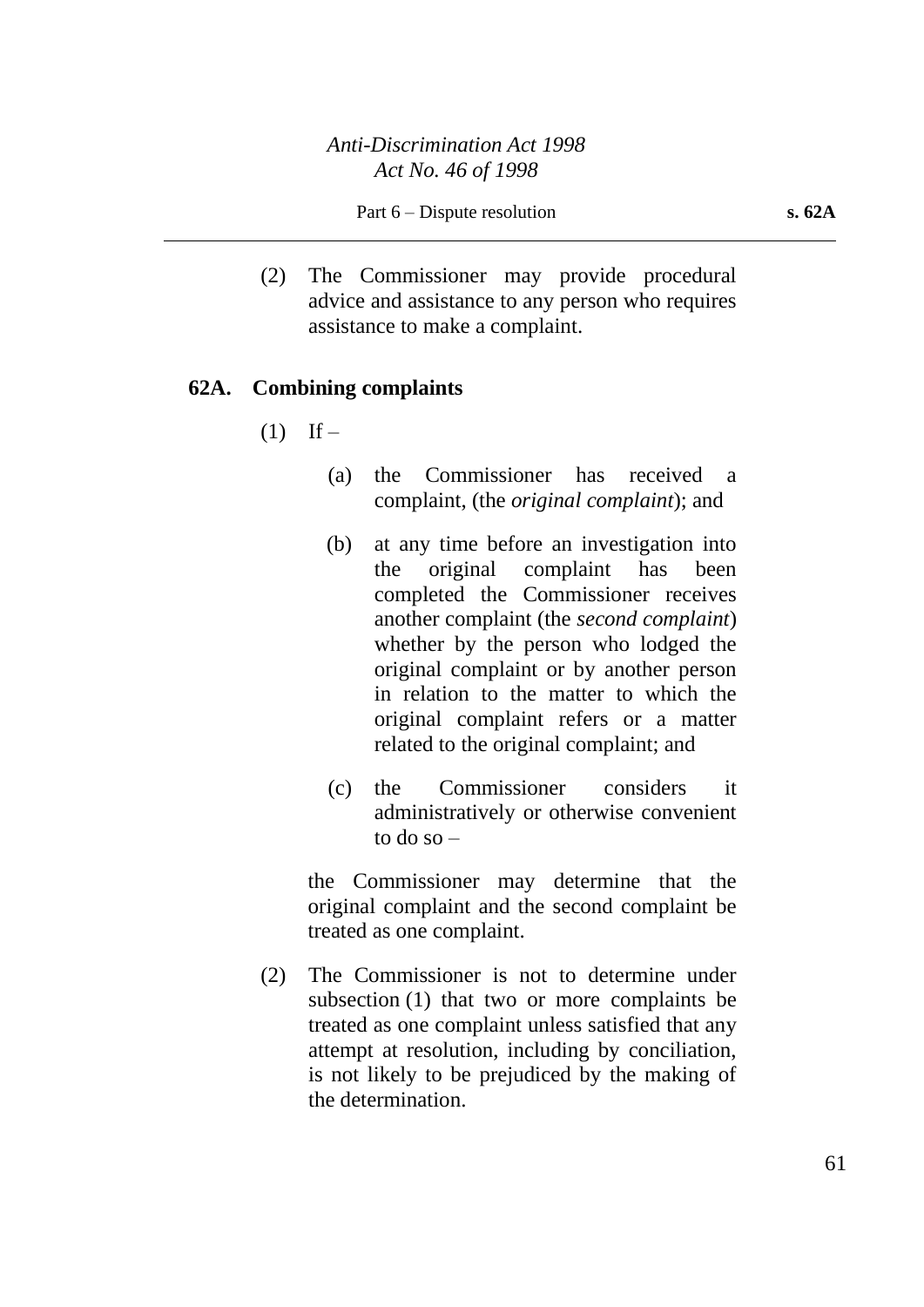#### **s. 63** Part 6 – Dispute resolution

(3) On determining under subsection (1) that two or more complaints be treated as one complaint, the Commissioner is to notify, in writing, all parties to all the complaints of the combining of the complaints.

## **63. Time limit on complaints**

- (1) A complaint is to be made within 12 months after the alleged discrimination or prohibited conduct took place.
- (2) The Commissioner may accept a complaint made after the 12-month time limitation has expired if satisfied that it is reasonable to do so.

#### **64. Rejection of complaints**

- (1) The Commissioner may reject any complaint if
	- (a) in the opinion of the Commissioner, it is trivial, vexatious, misconceived or lacking in substance; or
	- (b) the complaint does not relate to discrimination or prohibited conduct; or
	- (c) the complainant has commenced proceedings in a commission, court or tribunal in relation to the same events, and that commission, court or tribunal may order remedies similar to those available under this Act; or
	- (d) a person other than the complainant has commenced proceedings in a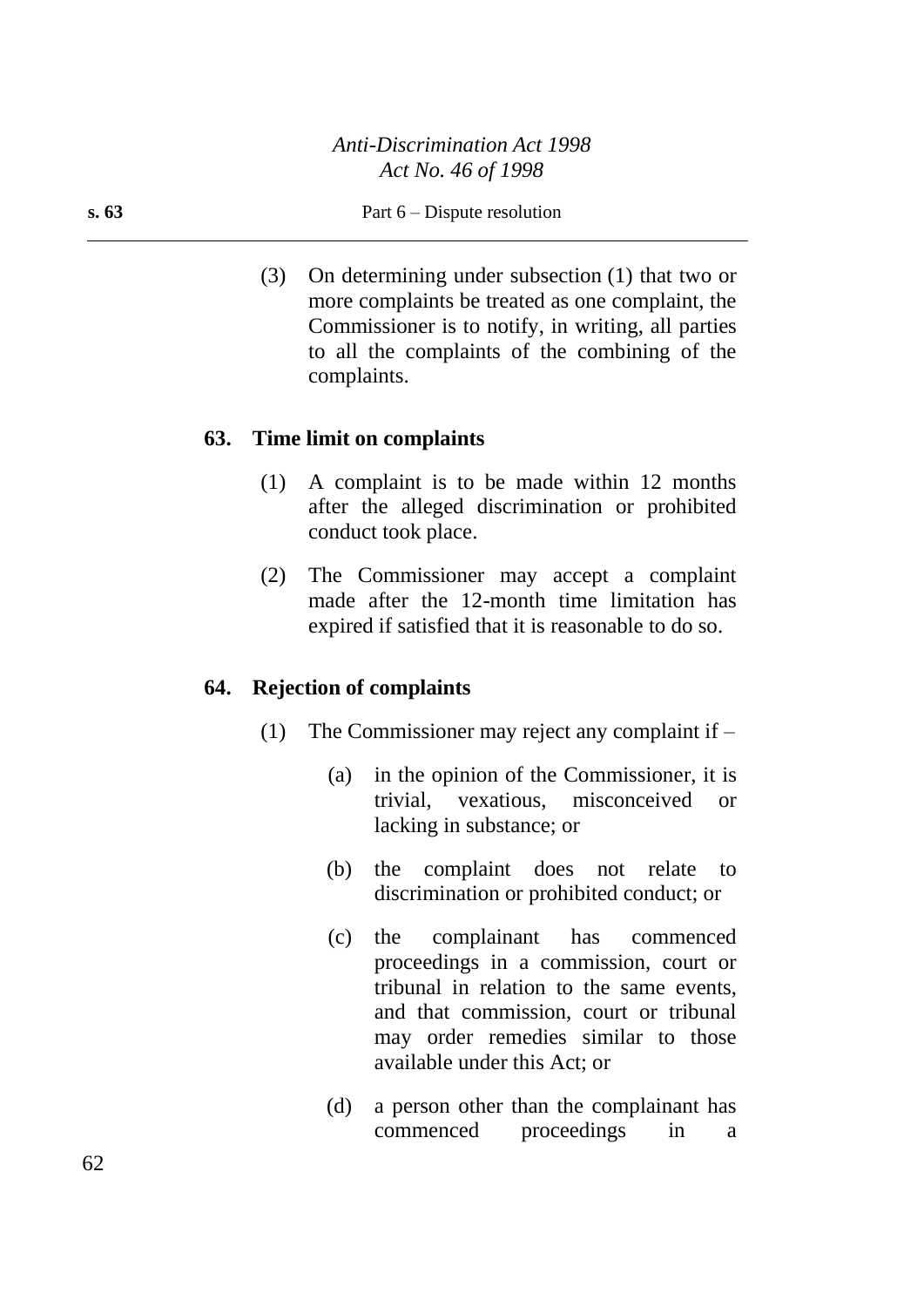commission, court or tribunal in relation to the same subject matter of the complaint and the Commissioner is satisfied that the subject matter may be adequately dealt with by that commission, court or tribunal; or

- (e) in the opinion of the Commissioner, there is a more appropriate remedy that is reasonably available; or
- (f) the subject matter of the complaint has already been adequately dealt with by the Commissioner, a State authority or a Commonwealth statutory authority; or
- (g) in the opinion of the Commissioner, the subject matter of the complaint may be more effectively or conveniently dealt with by a State authority or a Commonwealth statutory authority; or
- (h) in the opinion of the Commissioner, the complaint relates to conduct that is within the scope of an exemption granted under Division 11 of Part 5.
- (2) The Commissioner is to decide whether to accept or reject a complaint within 42 days after its receipt.
- (3) The Commissioner is to notify the complainant of the decision to accept or reject the complaint as soon as practicable.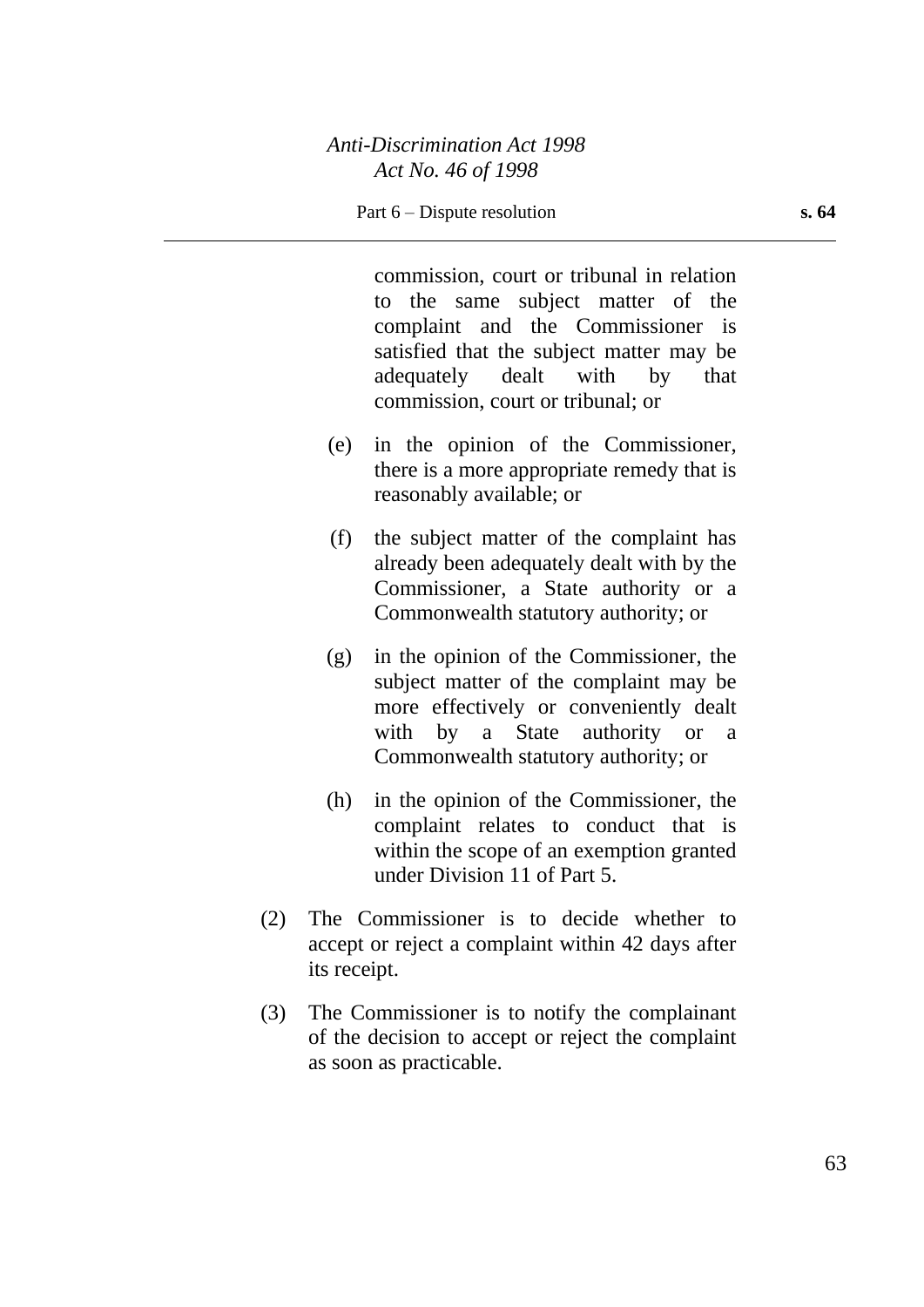#### **65. Review of rejected complaints**

- (1) The Commissioner is to
	- (a) provide a written statement of the reasons for the rejection of any complaint to the complainant; and
	- (b) inform the complainant that the rejection may be reviewed by the Tribunal.
- (2) A person whose complaint was rejected by the Commissioner may apply to the Tribunal for the rejection to be reviewed.
- (3) An application is to be  $-$ 
	- (a) in writing; and
	- (b) made within 28 days after receipt of notification of the statement.
- (4) If a person does not make an application in relation to a rejected complaint within the period specified in subsection (3), the complaint lapses at the end of that period.

# **65A. Amendment of complaints**

- (1) At any time before an investigation into a complaint has been completed –
	- (a) the person who lodged the complaint with the Commissioner may, in writing given to the Commissioner, amend the complaint by removing a matter from it; and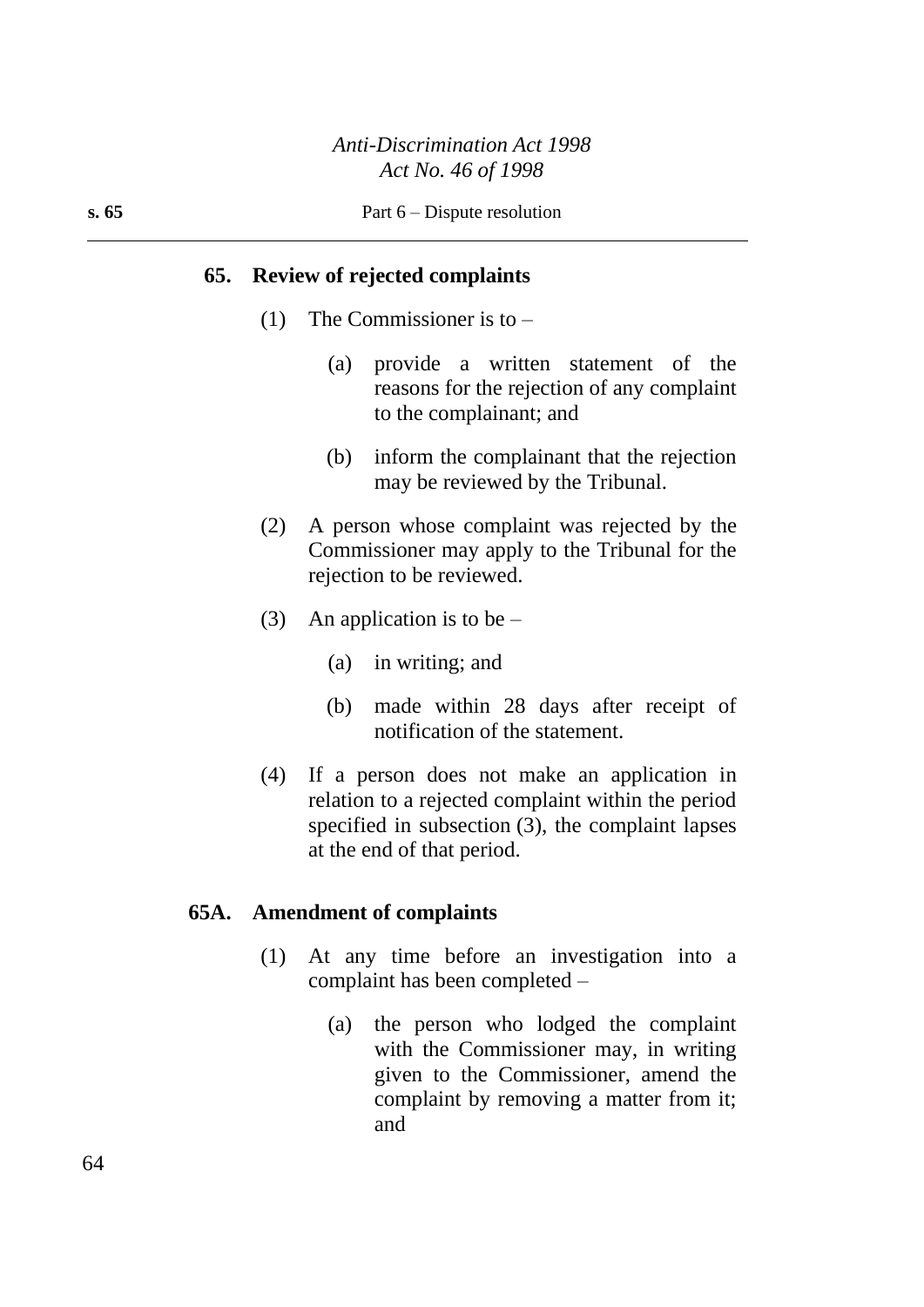- (b) the Commissioner may, in writing, amend the complaint by adding or removing a matter from it or by naming a respondent who has not been identified in the complaint or change the name of a respondent.
- (2) Within 14 days of amending a complaint under subsection  $(1)(b)$  or receiving notice of an amendment under subsection (1)(a), the Commissioner is to –
	- (a) notify, in writing, each party to the complaint of the amendment; and
	- (b) give each party to the complaint a copy of the amendment or the complaint as amended.

# **66. Agreements not to complain**

- (1) The Commissioner may accept a complaint from a person who had previously agreed with another person not to complain if the Commissioner reasonably believes that it is fair to do so.
- (2) In assessing whether it is fair to accept a complaint, the Commissioner is to consider the following:
	- (a) the knowledge of the parties to the agreement;
	- (b) any benefit gained by the person making the complaint in return for the agreement;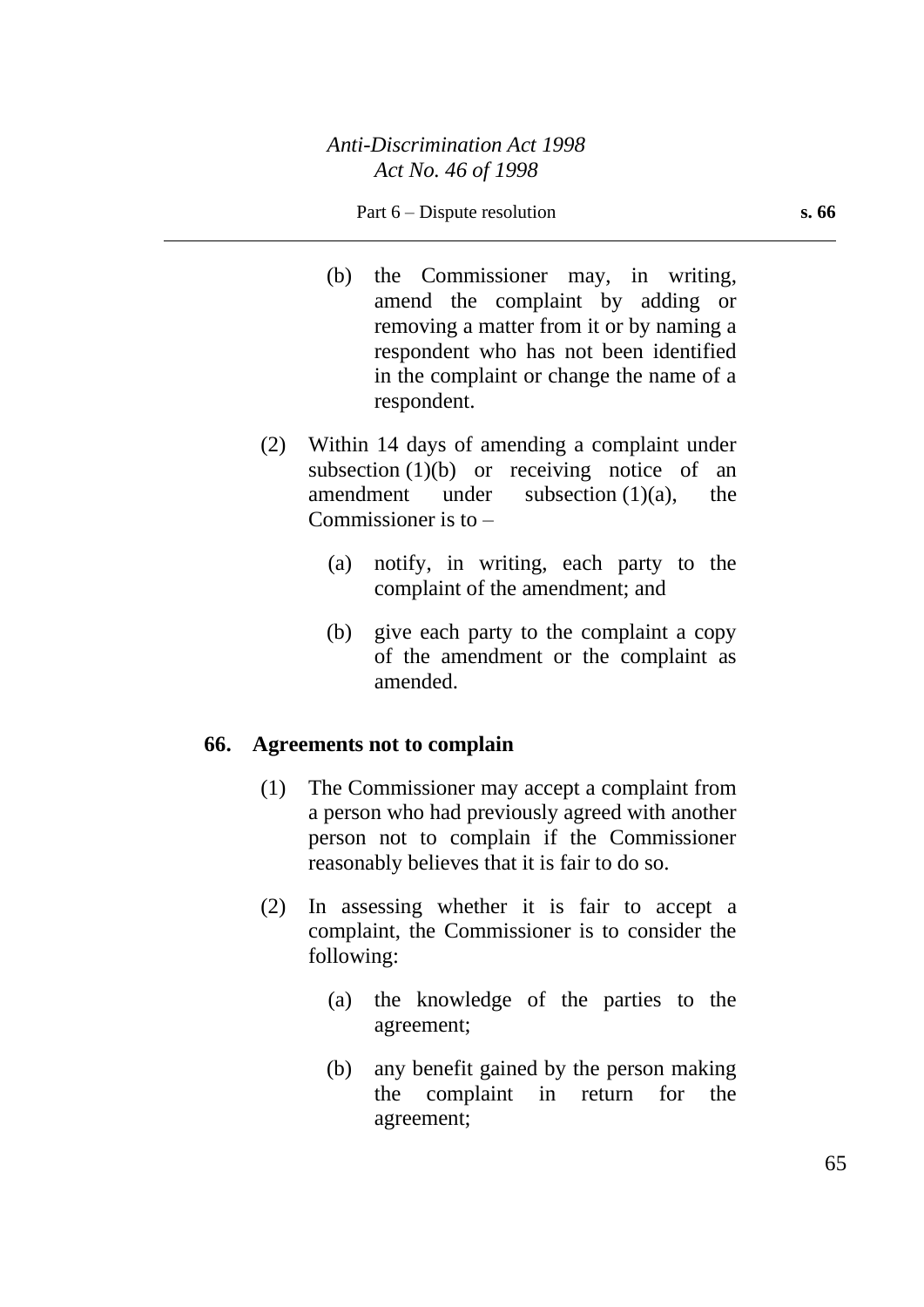#### **s. 67** Part 6 – Dispute resolution

- (c) whether the terms of the agreement were reasonable in the circumstances;
- (d) the degree of good faith shown by the parties in implementing the agreement;
- (e) any other relevant circumstances.

## **67. Notification of acceptance of complaints**

If the Commissioner accepts a complaint, the Commissioner, within 10 days of accepting it, is  $to -$ 

- (a) notify the respondent of that acceptance; and
- (b) provide the respondent with reasons for accepting the complaint; and
- (c) give the respondent a copy of the complaint and a summary of the complaint.

# **68. Application to Commissioner to withdraw complaint**

- (1) A complainant may apply to the Commissioner to withdraw a complaint.
- (2) An application to withdraw a complaint is to include a statement of the reasons for the withdrawal.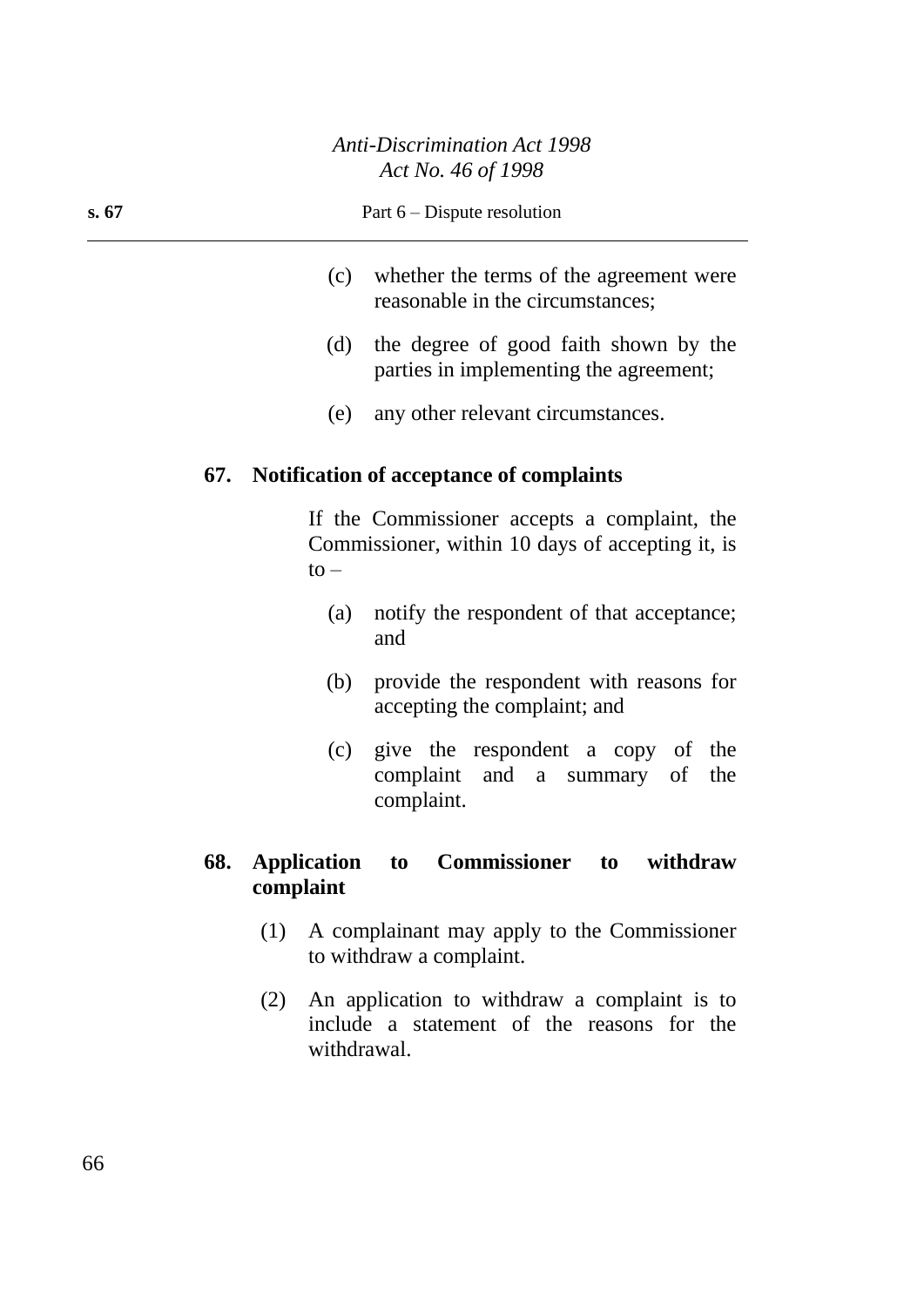- (3) The Commissioner, on receipt of an application to withdraw a complaint, may investigate the circumstances relating to the application.
- (4) If the Commissioner is satisfied that an application to withdraw a complaint is made voluntarily, the Commissioner is to –
	- (a) grant the withdrawal; and
	- (b) record the term of any agreement reached between the complainant and the respondent; and
	- (c) refer any application for costs to the Tribunal for an order under Division 10 of Part 8 of the *Tasmanian Civil and Administrative Tribunal Act 2020*.
- (5) The withdrawal of a complaint does not prevent –
	- (a) the Commissioner or an authorised person from investigating the complaint under section 69 if satisfied that –
		- (i) the complaint was not withdrawn voluntarily; or
		- (ii) it is in the public interest to do so; or
	- (b) the Minister from referring the complaint to the Tribunal.
- (6) A complainant who withdraws a complaint under this section is not entitled to make another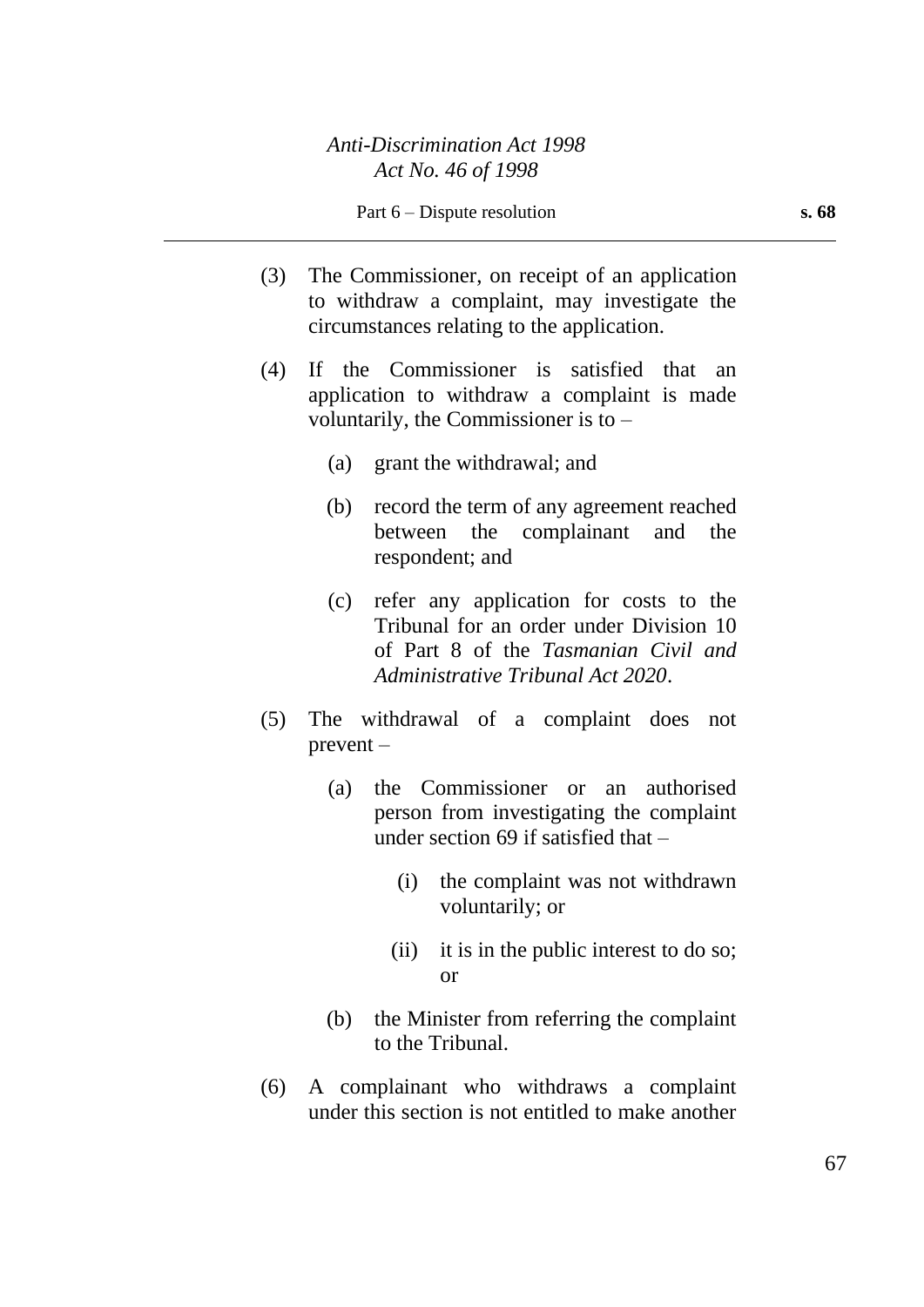complaint in relation to the same matter without the permission of the Commissioner.

(7) The Commissioner may allow a person who has withdrawn a complaint involuntarily reinstitute the complaint if the Commissioner considers it is in the public interest to do so.

# *Division 2 – Investigation*

#### **69. Investigation of complaints**

- (1) The Commissioner or an authorised person may investigate a complaint in a manner that is appropriate to the circumstances.
- (2) In investigating a complaint, the Commissioner or an authorised person is to have regard to the desirability of maintaining the confidentiality of all persons involved in the investigation.

#### **70. Referral by Minister**

- (1) The Minister may refer any matter as a complaint for investigation by the Commissioner or an authorised person.
- (2) The Minister may withdraw any referred matter from an investigation.
- (3) After investigating a referred matter, the Commissioner or authorised person is to submit a report to the Minister on the matter together with any recommendations.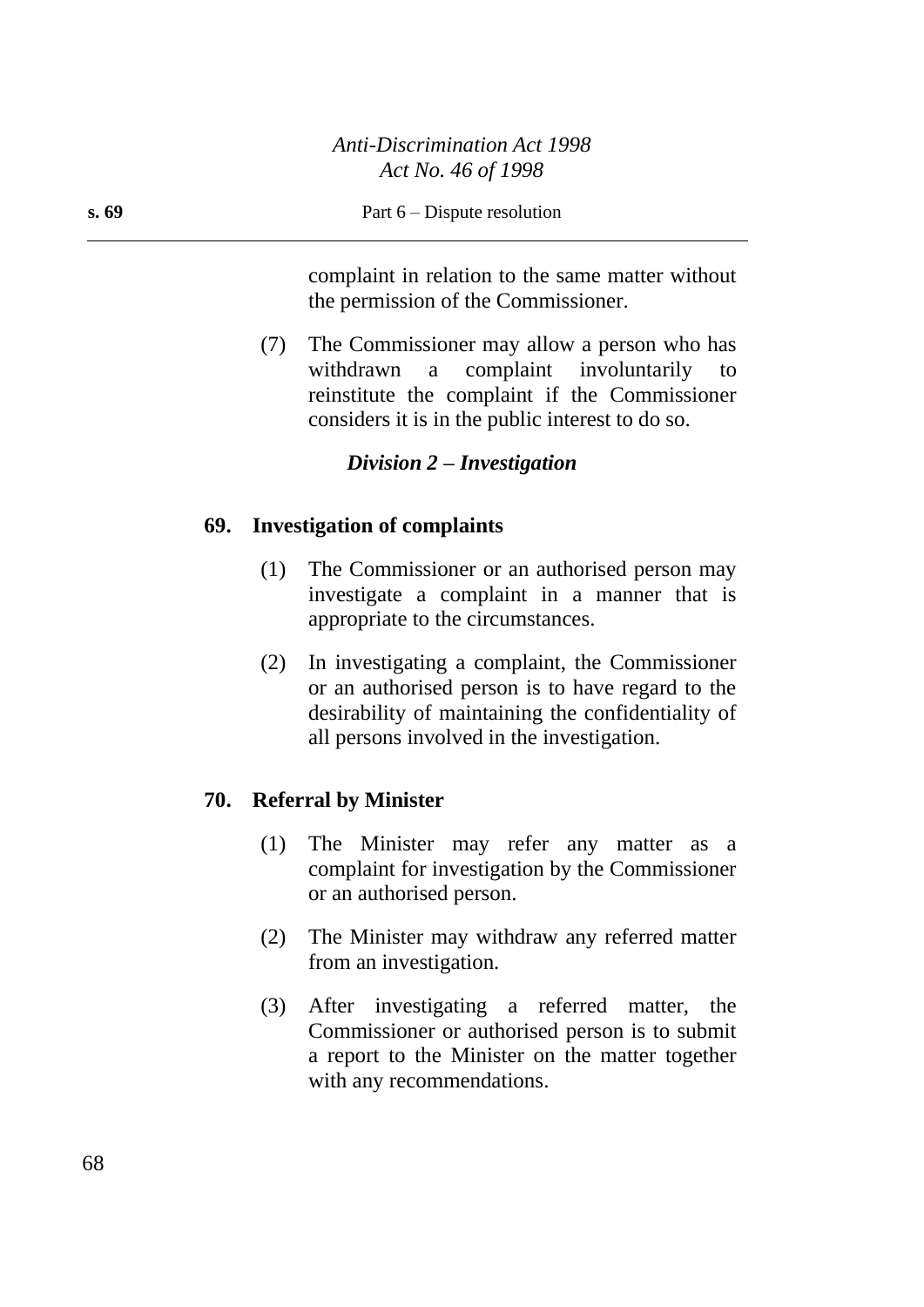# **71. Completion of investigation**

- (1) The Commissioner or an authorised person, on the completion of an investigation of a complaint, is to determine that the complaint –
	- (a) is dismissed, on any ground referred to in section  $64(1)(a)$ , (b), (c), (d), (f) or (h); or
	- (b) is to proceed to conciliation; or
	- (c) is to proceed to an inquiry.
- (2) The Commissioner or authorised person, as soon as practicable –
	- (a) is to notify the determination to  $-$ 
		- (i) the complainant; and
		- (ii) the respondent; and
	- (b) provide a written statement of the reasons for the dismissal of a complaint.
- (3) A complainant whose complaint is dismissed may apply to the Tribunal for the dismissal to be reviewed.
- (4) An application is to be made within 28 days after receipt of the statement.
- (5) If a complainant does not make an application within the period specified in subsection (4), the complaint lapses.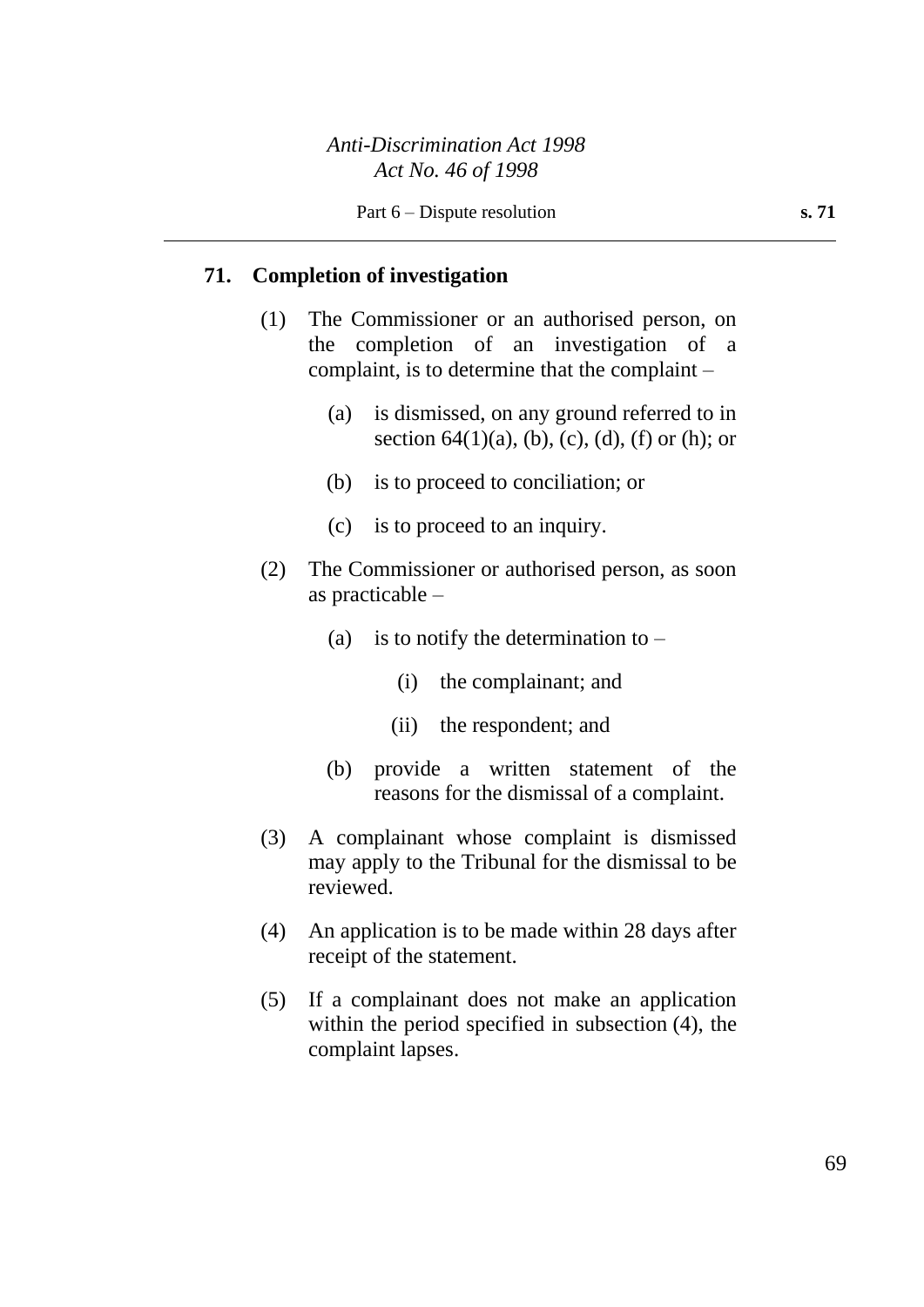# **72. Review of rejection or dismissal**

- (1) If, on reviewing the rejection or dismissal of a complaint, the Tribunal is satisfied that the Commissioner made a correct decision in rejecting or dismissing the complaint, the complaint lapses.
- (2) If, on reviewing the rejection of a complaint, the Tribunal is not satisfied that the Commissioner made a correct decision in rejecting the complaint, the Tribunal is to refer the complaint back to the Commissioner for investigation.
- (3) If, on reviewing the dismissal of a complaint, the Tribunal is not satisfied that the Commissioner made a correct decision in dismissing the complaint, the Tribunal is to deal with the complaint as if it were an inquiry under Division 4.

# **73. Lapsed complaints**

A complainant whose complaint or part of whose complaint lapses under section 65(4), section 71(5) or section 72(1) is not entitled to make another complaint in relation to the same matter.

# *Division 3 – Resolution of complaints*

# **74. Resolution of complaints**

(1) The Commissioner or an authorised person is to attempt to resolve by conciliation or in any other way any complaint that the Commissioner or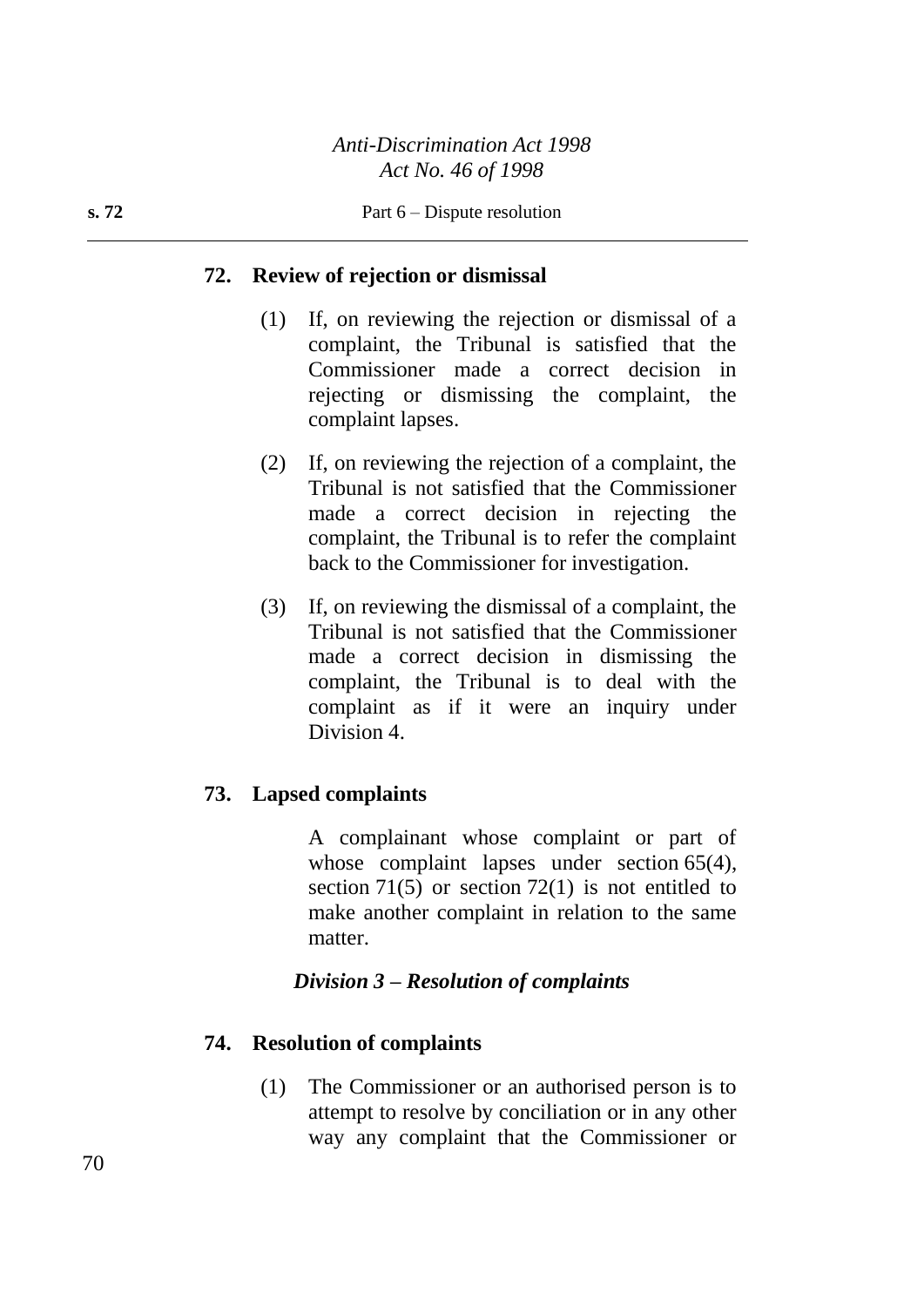authorised person believes may be resolved in that way.

(2) An attempt to resolve a complaint under subsection (1) may be undertaken either before, during or after the investigation of a complaint.

#### **75. Conciliation conference**

- (1) The Commissioner or an authorised person, by written notice, may direct a person to take part in a conciliation conference at a specified time and place whether before, during or after the investigation of the complaint.
- (2) A person, without reasonable excuse, must not fail to comply with any direction given under subsection  $(1)$ .

Penalty: Fine not exceeding 10 penalty units.

- (3) A person may be represented or accompanied by another person at a conciliation conference only with the permission of the Commissioner or authorised person.
- (4) If the Commissioner gives permission to one person to be accompanied or represented by another person at a conciliation conference –
	- (a) the Commissioner must notify any other person taking part in the conference of that permission at least 5 days before the conference; and
	- (b) that person may also be accompanied or represented by another person.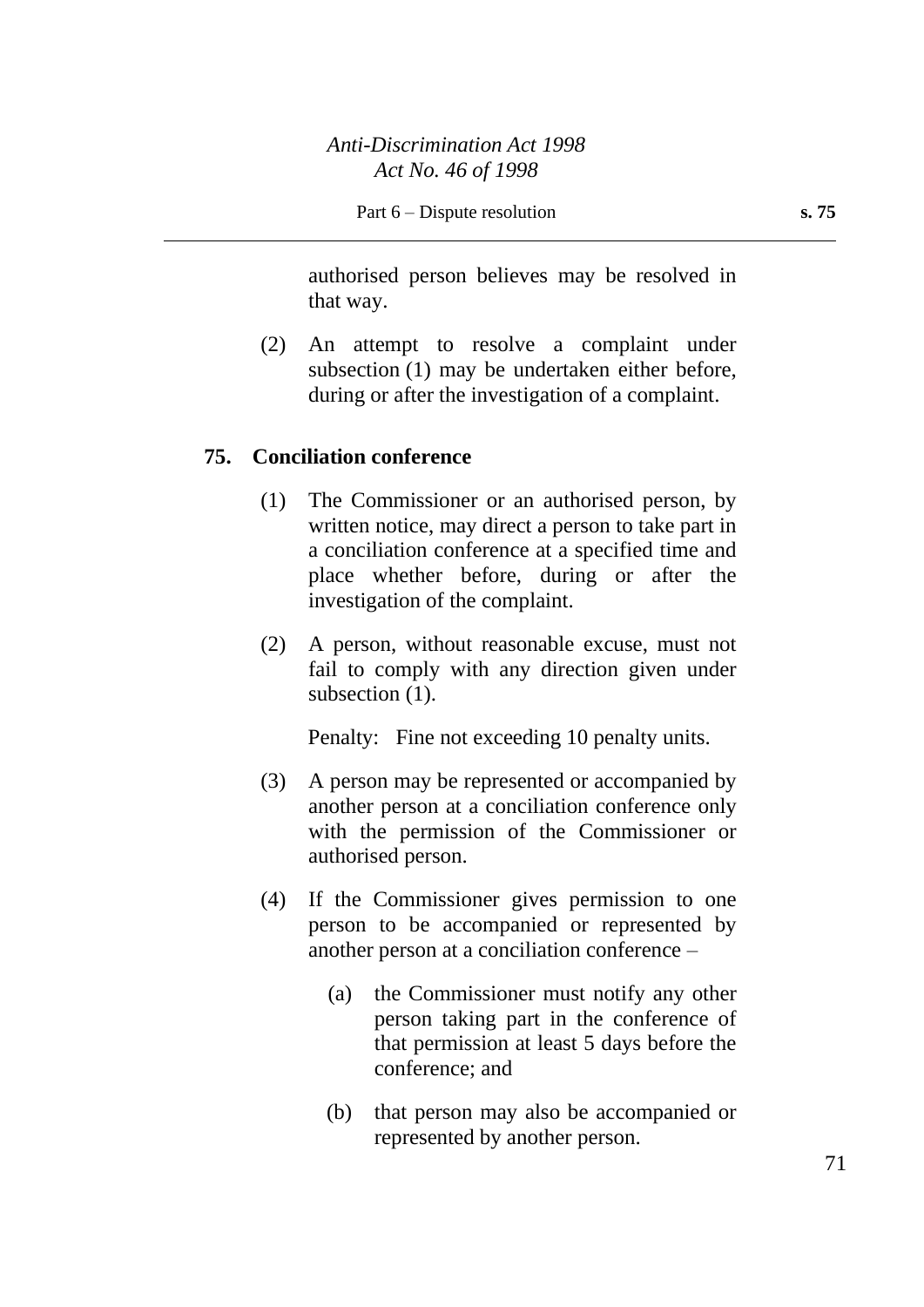- (5) A conciliation conference is to be held in private.
- (6) A person may use an interpreter at a conciliation conference.

# **75A. Further investigation by Commissioner if no agreement reached by conciliation**

If a complaint is not resolved before the Commissioner makes a determination under section 71(1), the Commissioner or authorised person may further investigate the complaint and may direct a person to take part in a further conciliation conference at a specified time and place.

# **76. Resolved complaint**

- (1) The Commissioner or an authorised person is to record the terms of any agreement reached to resolve a complaint.
- (2) The record made by the Commissioner or authorised person is to be signed by each party.
- (3) The Commissioner or authorised person is to  $-$ 
	- (a) provide a copy of the record to each party; and
	- (b) hold the original record on file.
- (4) An agreement is enforceable as if it were an order made by the Tribunal under section 89(1).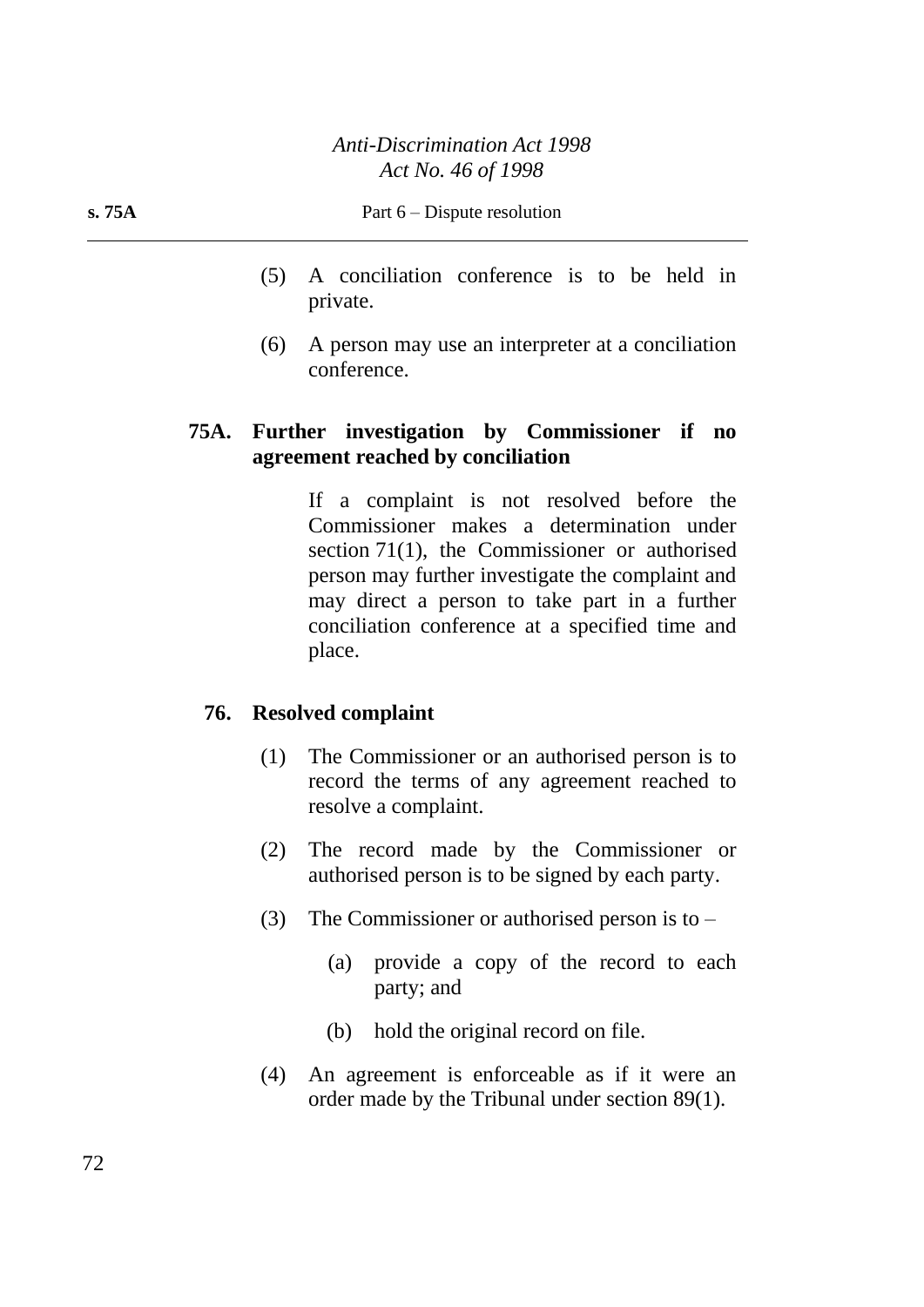## **77. Conciliation proceedings not admissible**

Anything said, written or done in the course of conciliation proceedings is not to be taken into account in any subsequent proceedings held in relation to a complaint.

### *Division 4 – Inquiry*

### **78. Referral for inquiry**

- (1) The Commissioner or an authorised person is to refer to the Tribunal a complaint for inquiry if the Commissioner or authorised person –
	- (a) believes the complaint cannot be resolved by conciliation; or
	- (b) has attempted to resolve the complaint by conciliation but has not been successful; or
	- (c) believes that the nature of the complaint is such that it should be referred for inquiry.
- (2) The Commissioner or an authorised person is to refer a complaint to the Tribunal within 6 months after notification under section 67 or within any further period agreed with the complainant, regardless of whether the investigation of the complaint has been completed.
- (3) The Commissioner or an authorised person is to notify the respondent of any further period agreed under subsection (2).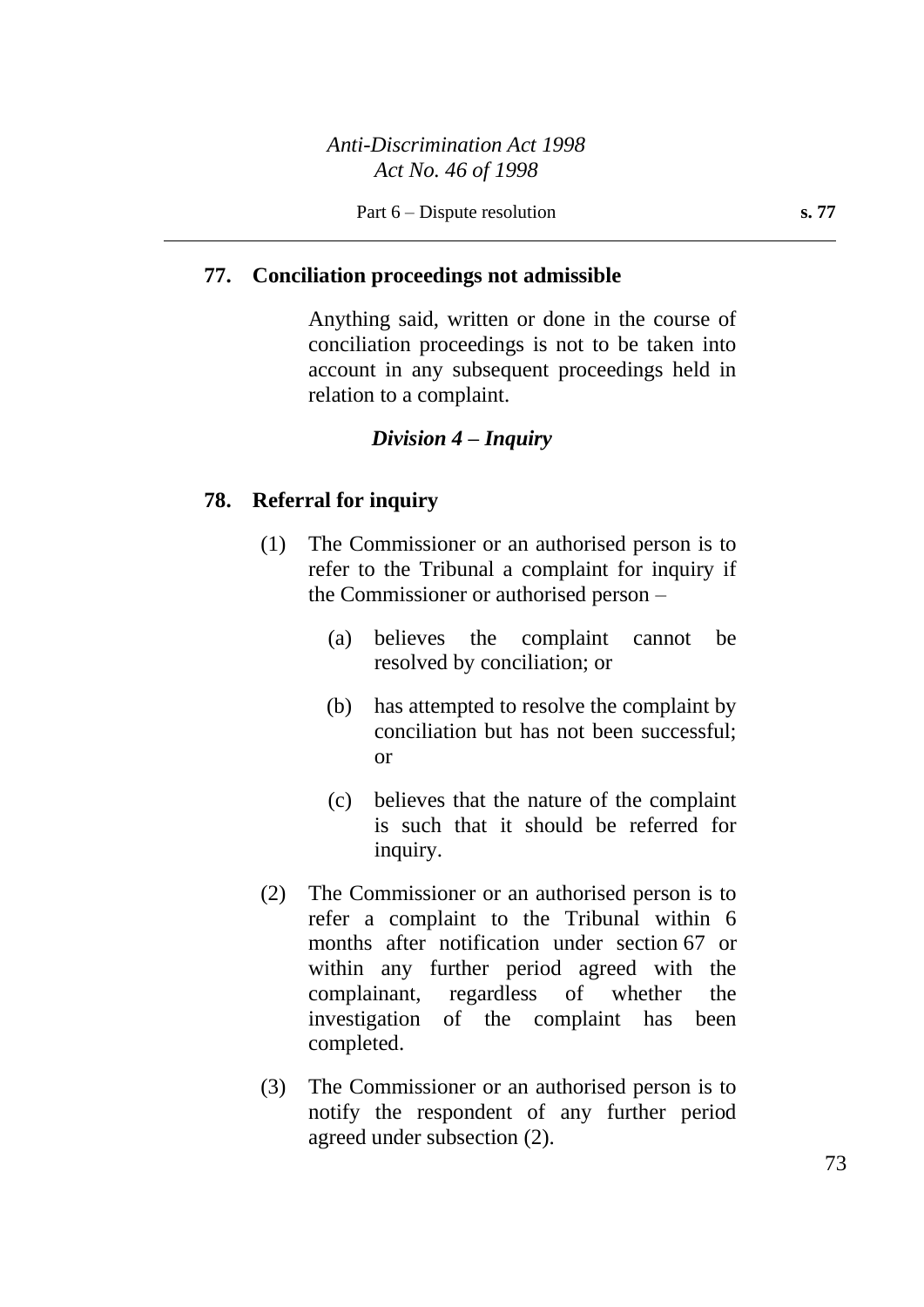#### **s. 78A** Part 6 – Dispute resolution

(4) The Commissioner may decline to refer a complaint to the Tribunal and dismiss the complaint if the complainant has, in the opinion of the Commissioner, failed to pursue the complaint or the resolution of the complaint.

78A**.** . . . . . . . .

### **79. Referral report**

- (1) The Commissioner or an authorised person is to provide the Tribunal with a report relating to any complaint referred to the Tribunal.
- (2) A referral report relating to a complaint is to be provided within 48 days after the complaint is referred to the Tribunal.
- (3) The following matters are to be addressed in a referral report:
	- (a) issues raised in the complaint that remain unresolved;
	- (ab) a description of the complaint;
	- (ac) any amendments that were made to the complaint;
		- (b) application of exemptions and exceptions under Part 5;
		- (c) admitted facts;
		- (d) facts to be established;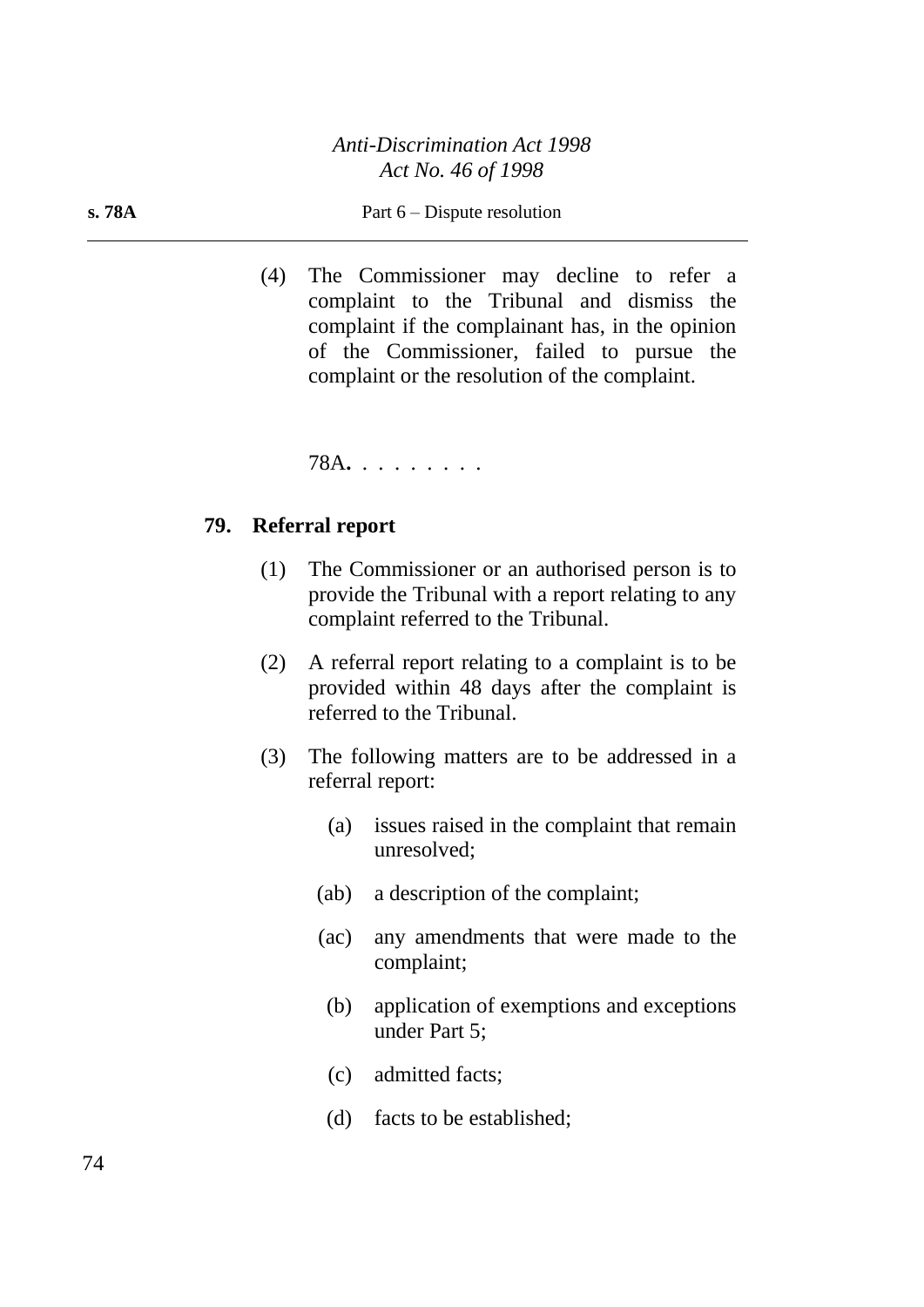- (e) witnesses to be called;
- (f) documents to be provided;
- (g) any material evidence to substantiate the complaint or to support the position of the respondent;
- (h) attempts at resolving the complaint by conciliation, excluding details of the matters discussed during the attempts.
- (4) A report is not to set out or describe anything said or done in the course of conciliation or other complaints resolution proceedings under Division 3.
- (5) The Commissioner or an authorised person is to give a copy of the report to the complainant and the respondent.

## **79A. Representation in inquiry**

- (1) At any stage during the hearing of an inquiry, the Tribunal may permit a party to be represented or accompanied by another person and may withdraw that permission.
- (2) A party may be represented or accompanied by another person in an inquiry only with the permission of the Tribunal.
- (3) If the Tribunal gives permission for one party to be accompanied or represented by another person at the hearing of an inquiry, any other party taking part in the hearing may also be accompanied or represented by another person.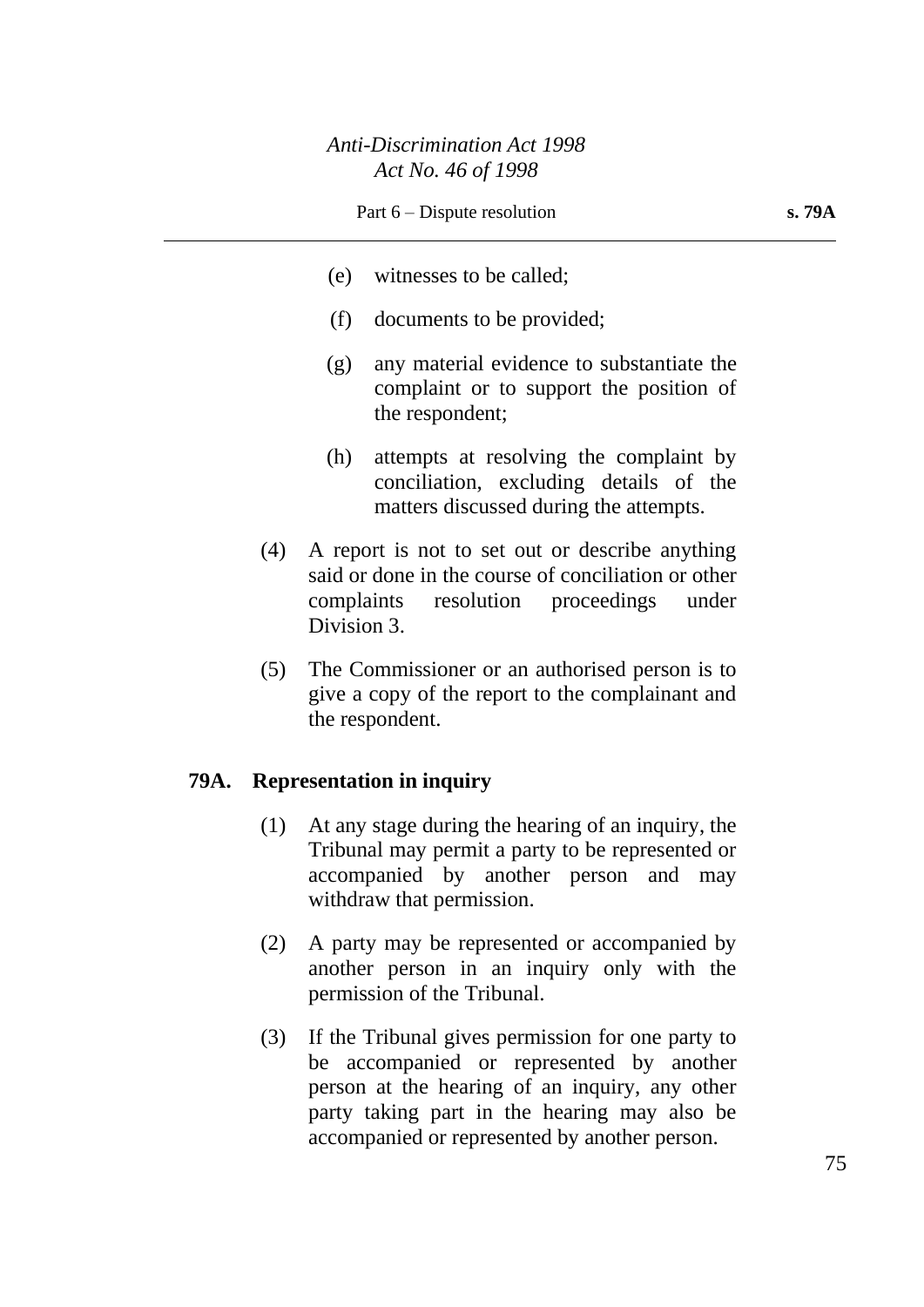(4) Section 98 of the *Tasmanian Civil and Administrative Tribunal Act 2020* does not apply in relation to a hearing of an inquiry.

### **80. Directions conference**

- (1) Before an inquiry into a complaint is held, the Tribunal is to arrange for a directions conference to be conducted in relation to the complaint.
- (2) The Tribunal, by written notice, may require any person to –
	- (a) attend a directions conference; and
	- (b) provide and produce specified information and documents to a directions conference.
- (3) A person, without reasonable excuse, must not fail to comply with a requirement notified under subsection (2).

Penalty: Fine not exceeding 10 penalty units.

- (4) The Tribunal, if the complainant does not, without reasonable excuse, comply with a requirement to attend a directions conference in respect of that complaint, may –
	- (a) dismiss the complaint; and
	- (b) order the complainant to pay costs to the respondent.
- (5) A directions conference is to be held in private.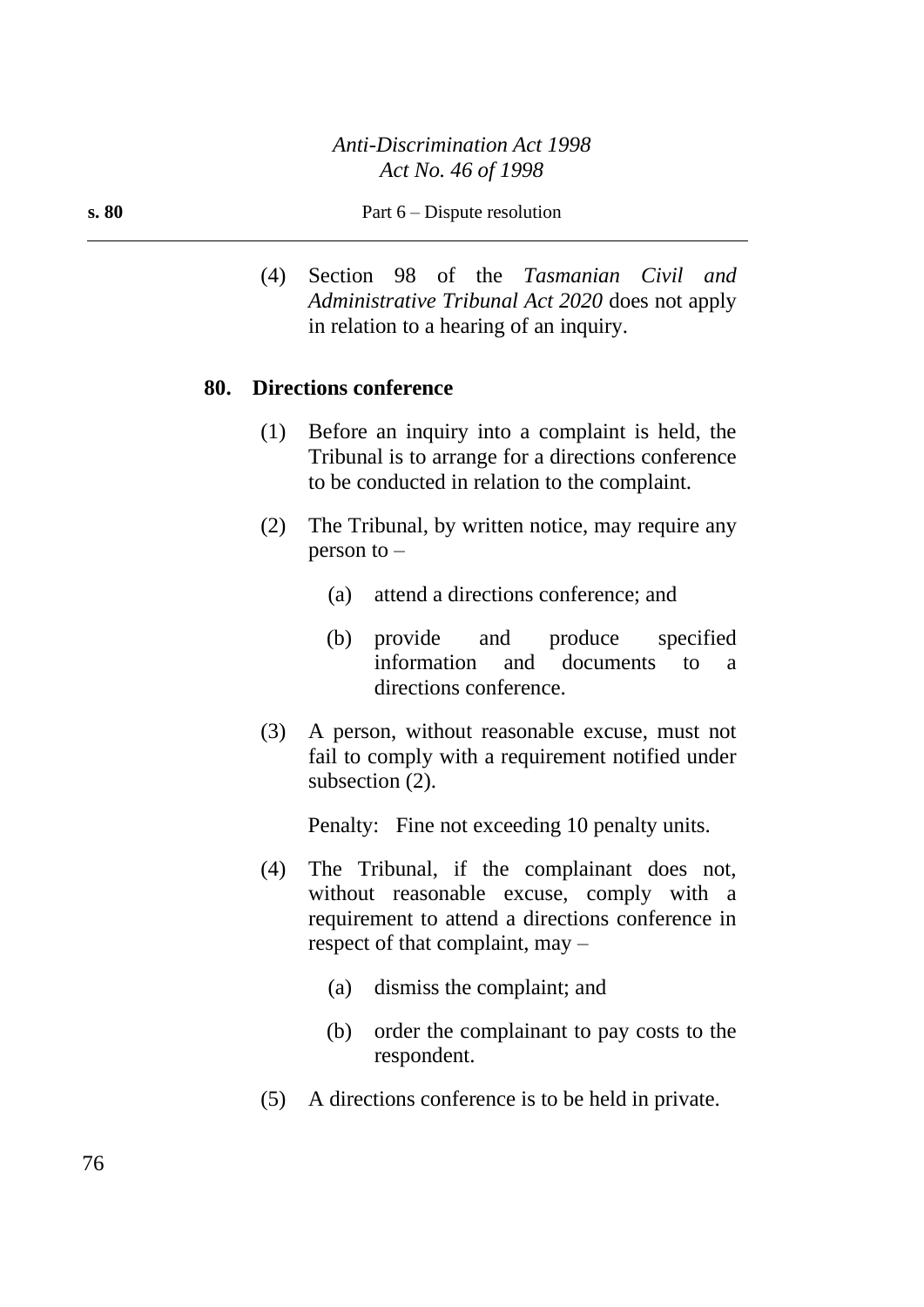(6) The Tribunal may give any directions it considers necessary to ensure that the inquiry is conducted fairly and expeditiously.

80A**.** . . . . . . . .

### **81. Proceedings relating to inquiry**

- (1) The Tribunal may hold a single inquiry in relation to 2 or more complaints if they arise out of substantially the same events.
- (2) The Tribunal on its own motion or by application of a person may join a person as a party to the inquiry by giving that person reasonable notice in writing.

#### **82. Representative complaints**

The Tribunal may deal with a complaint as a representative complaint if satisfied that –

- (a) the complaint was made by a person or an agent of a person who is a member of a class of persons against whom the alleged similar discrimination or prohibited conduct was directed on behalf of that class; and
- (b) the majority of members of that class of persons consent, or are likely to consent, to the complaint being dealt with as a representative complaint.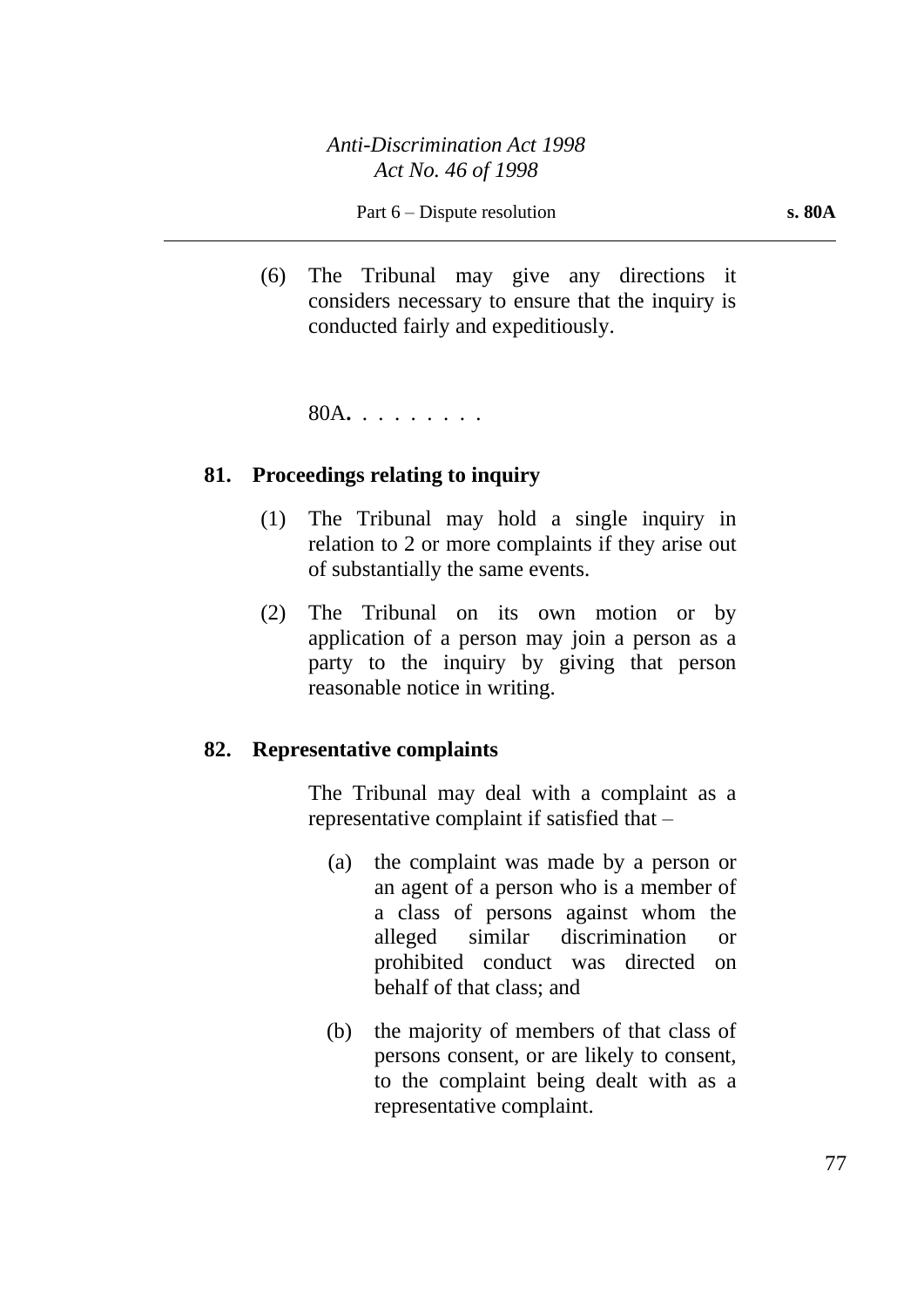## **83. Ordinary complaint not precluded**

The making of a representative complaint by any person does not preclude the making of any other complaint by any other person in respect of the same discrimination or prohibited conduct.

### **84. Amendment of complaints**

- (1) The Tribunal may amend any complaint
	- (a) that is made on behalf of a class of persons so that it can be dealt with as a representative complaint under section 82; or
	- (b) if it considers it just to do so in the circumstances.
- (2) If a complaint is amended, the Tribunal may make any order for costs it considers appropriate.

## **85. Hearing of inquiry**

- $(1 3)$  . . . . . . .
- (4) A person may act as an interpreter at an inquiry.

86**.** . . . . . . . .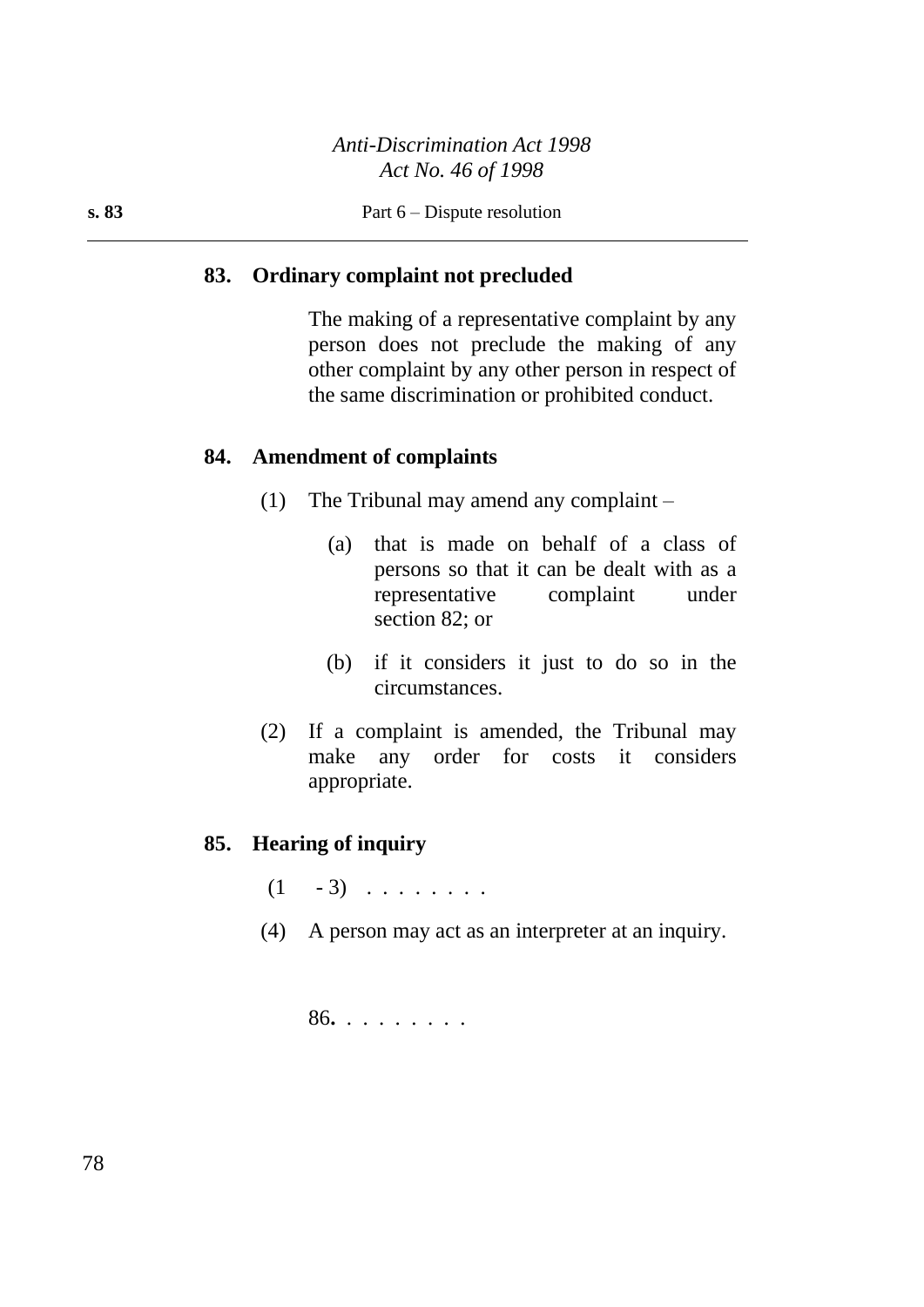### **86A. Security for costs**

- (1) On the application of a party to an inquiry or review, the Tribunal may at any time order –
	- (a) that another party to the inquiry or review give security for the applicant's costs within the time specified in the order; and
	- (b) if the Tribunal thinks fit, that proceedings in the inquiry or review be stayed until the security is given.
- (2) If the security for the applicant's costs is not given within the time specified in the order, the Tribunal may make an order dismissing the complaint as against the applicant.

87 - 88**.** . . . . . . . .

## **89. Orders**

- (1) If the Tribunal finds after an inquiry that a complaint is substantiated, it may make one or more of the following orders:
	- (a) an order that the respondent must not repeat or continue the discrimination or prohibited conduct;
	- (b) an order that the respondent must redress any loss, injury or humiliation suffered by the complainant and caused by the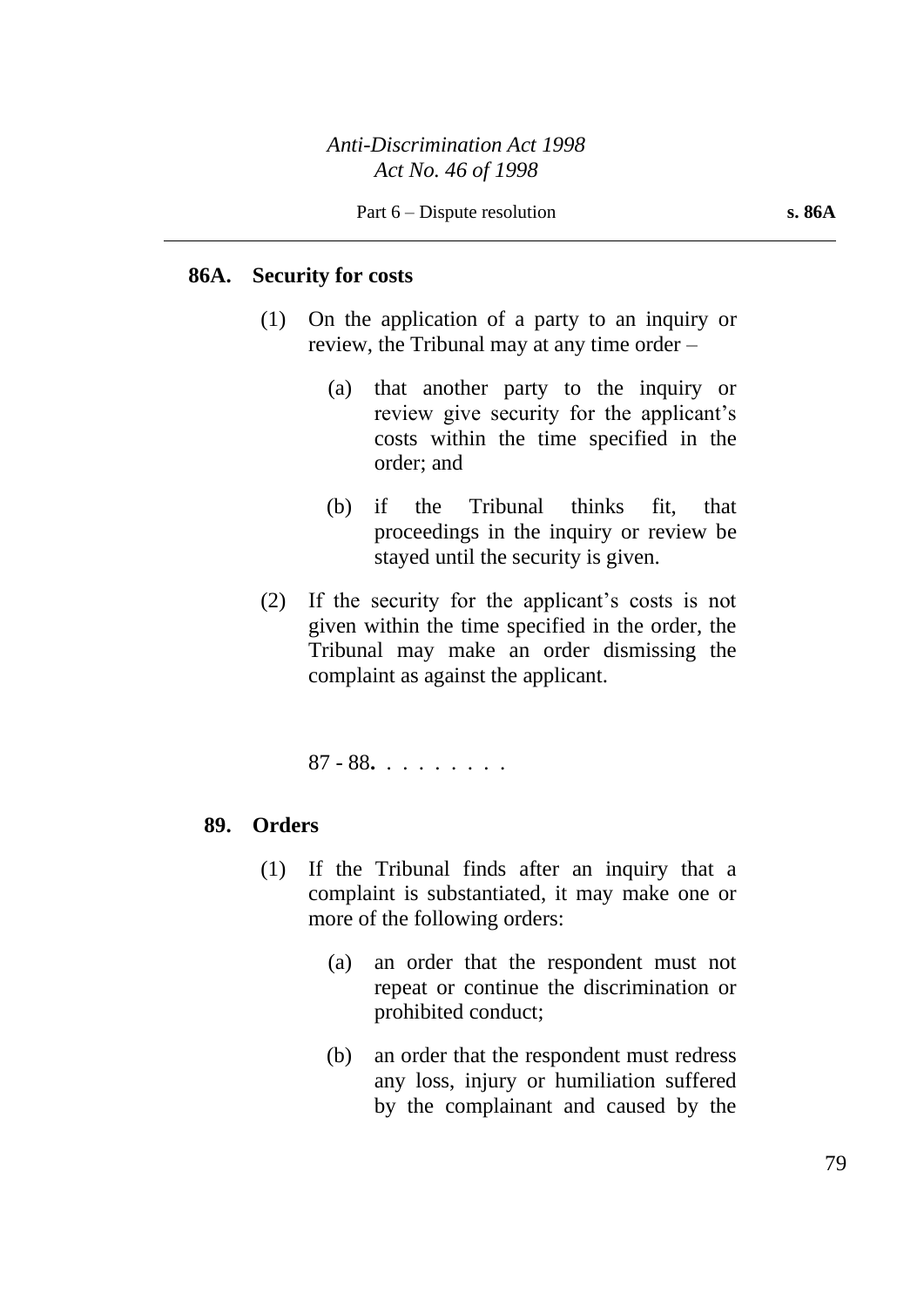| s. 89 |     | Part 6 – Dispute resolution                                                                                                                                                                                                                                                                                                                               |
|-------|-----|-----------------------------------------------------------------------------------------------------------------------------------------------------------------------------------------------------------------------------------------------------------------------------------------------------------------------------------------------------------|
|       |     | respondent's discrimination or prohibited<br>conduct;                                                                                                                                                                                                                                                                                                     |
|       | (c) | an order that the respondent must re-<br>employ the complainant;                                                                                                                                                                                                                                                                                          |
|       | (d) | an order that the respondent must pay to<br>the complainant, within a specified<br>period, an amount the Tribunal thinks<br>appropriate as compensation for any loss<br>or injury suffered by the complainant and<br>respondent's<br>caused<br>the<br>by<br>discrimination or prohibited conduct;                                                         |
|       | (e) | an order that the respondent must pay a<br>specified fine not exceeding 20 penalty<br>units;                                                                                                                                                                                                                                                              |
|       | (f) | an order that a contract or agreement is to<br>be varied or declared void in whole or in<br>part;                                                                                                                                                                                                                                                         |
|       | (g) | an order that it is inappropriate for any<br>further action to be taken in the matter;                                                                                                                                                                                                                                                                    |
|       | (h) | any other order it thinks appropriate.                                                                                                                                                                                                                                                                                                                    |
| (2)   |     | If the Tribunal finds after an inquiry that a<br>complaint against a State Service officer or State<br>Service employee is substantiated, it may order<br>the Minister responsible for the Agency in which<br>that officer or employee is employed to exercise<br>any one or more of the powers specified in<br>section 10 of the State Service Act 2000. |
| (3)   |     | If the Tribunal makes an<br>order<br>under<br>subsection $(2)$ , the inquiry held under this Act is                                                                                                                                                                                                                                                       |

 $\overline{a}$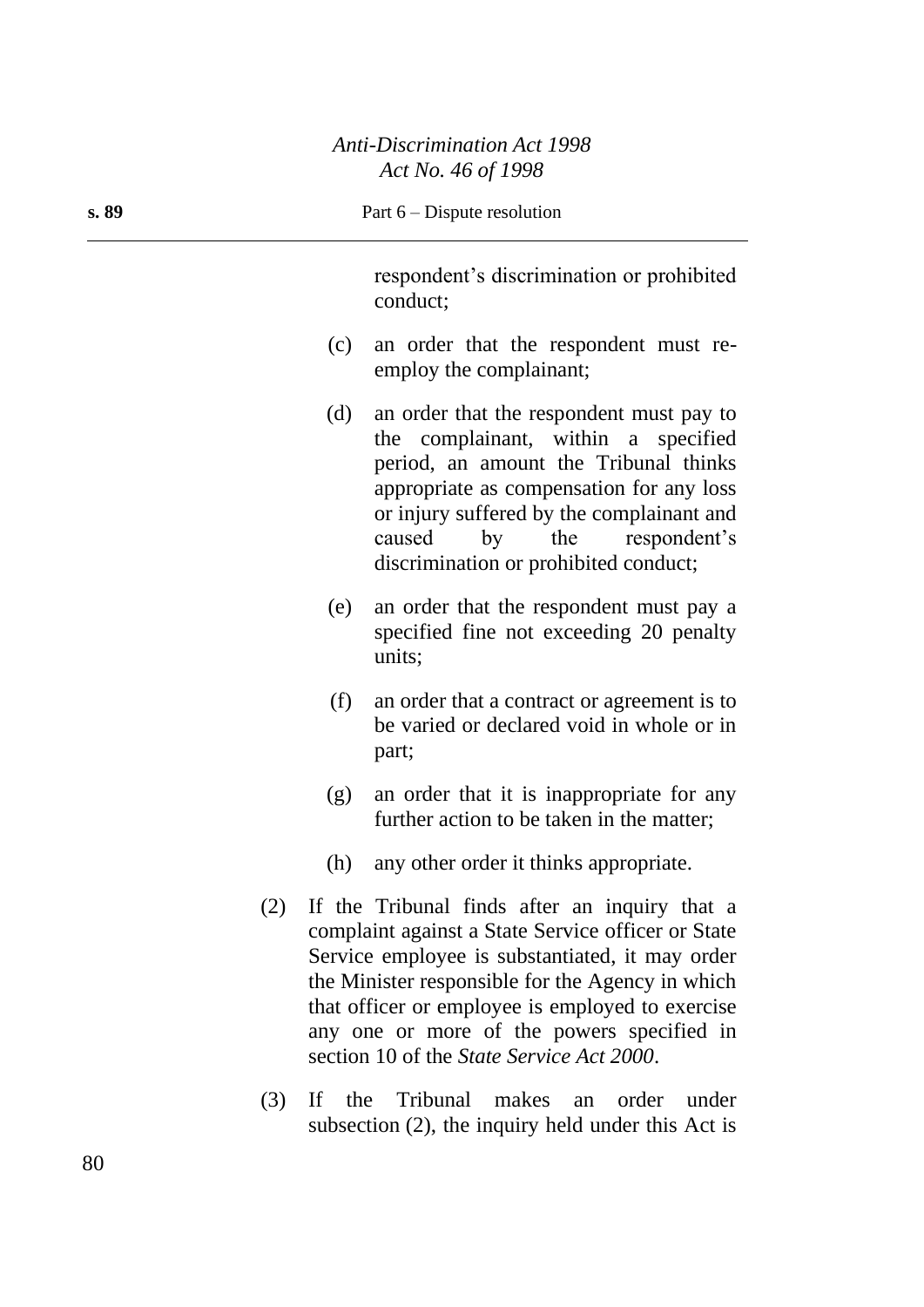taken to be a determination arising from an investigation under section 10 of the *State Service Act 2000*.

- (4) The Tribunal, on completion of an inquiry, may order the respondent to –
	- (a) make reasonable efforts to identify persons entitled to benefit from an order made by the Tribunal if such persons were not personally identified at the inquiry; and
	- (b) pay a specified sum to an organisation or fund that is acceptable to the Tribunal if the persons referred to in paragraph (a) cannot be personally identified.
- (5) The Tribunal, on completion of an inquiry, may order that a trust fund under the control of the Public Trustee be established into which a specified sum is to be paid if the persons referred to in subsection (4)(a) cannot be identified.

### **90. Enforcement of orders**

- (1) A person, or the Commissioner at the request of a person, may enforce an order made under section 89(1) or an agreement to resolve a complaint by filing the following documents, free of charge, in the Supreme Court:
	- (a) in the case of an order, a copy of the order certified by –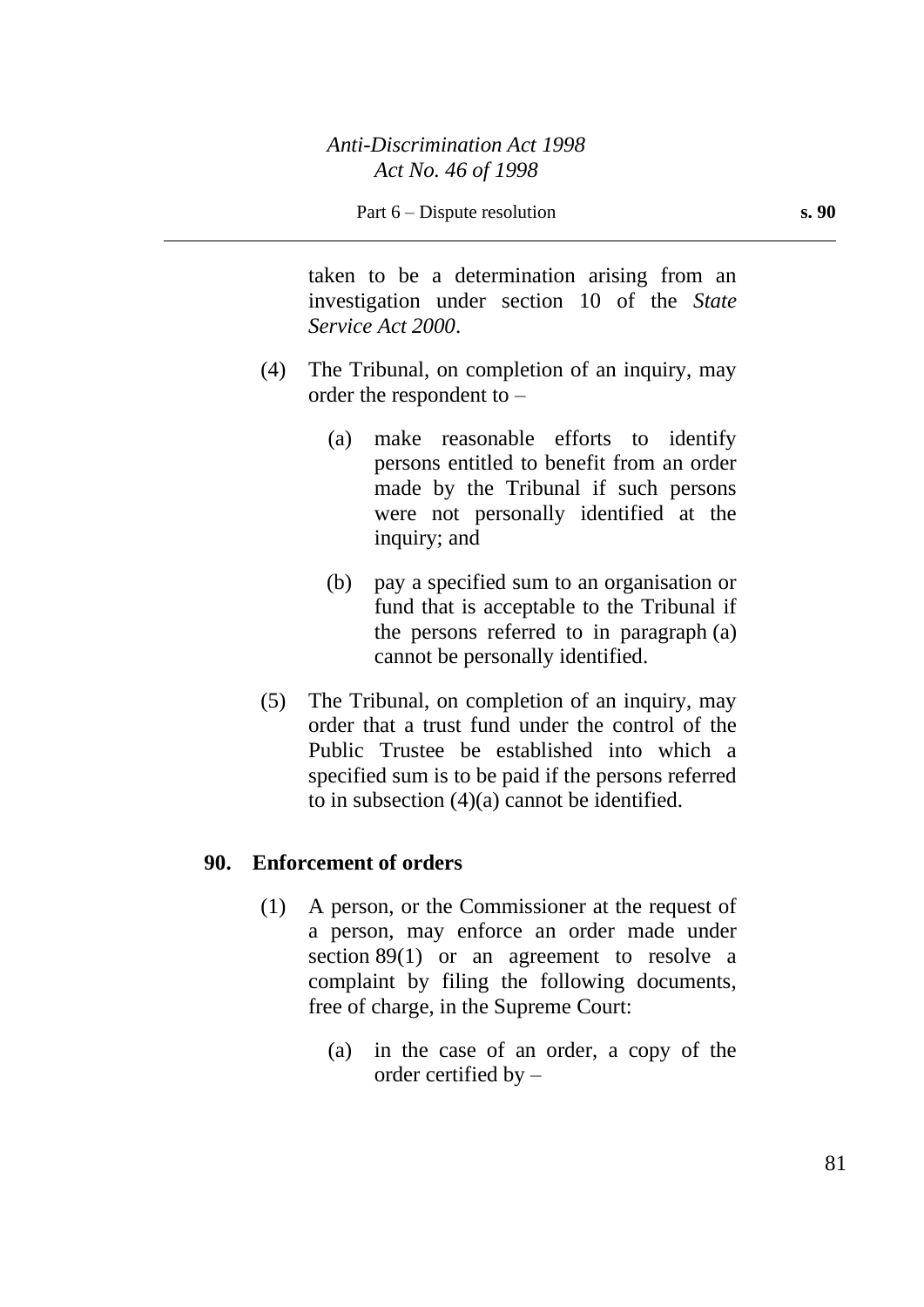#### **s. 91** Part 6 – Dispute resolution

- (i) the member who presided over the inquiry, if the Tribunal consisted of more than one person; or
- (ii) the member who constituted the Tribunal, if the Tribunal only consisted of one person;
- (b) in the case of an agreement, a copy of the record made under section 76 and certified by the Commissioner or an authorised person;
- (c) an affidavit stating the extent to which the order or agreement has not been complied with.
- (2) If the documents are filed in accordance with this section, the order made by the Tribunal or agreement is enforceable as if it were an order of the Supreme Court.

## **91. Referral of substantiated claims to Industrial Commission**

- (1) If, after an inquiry, the Tribunal finds that a complaint relating to an award, enterprise agreement or industrial agreement is substantiated, it is to refer the award or agreement to the Industrial Commission or the Enterprise Commissioner, as appropriate, together with a report on its findings.
- (2) The Industrial Commission or Enterprise Commissioner is to set aside or vary the terms of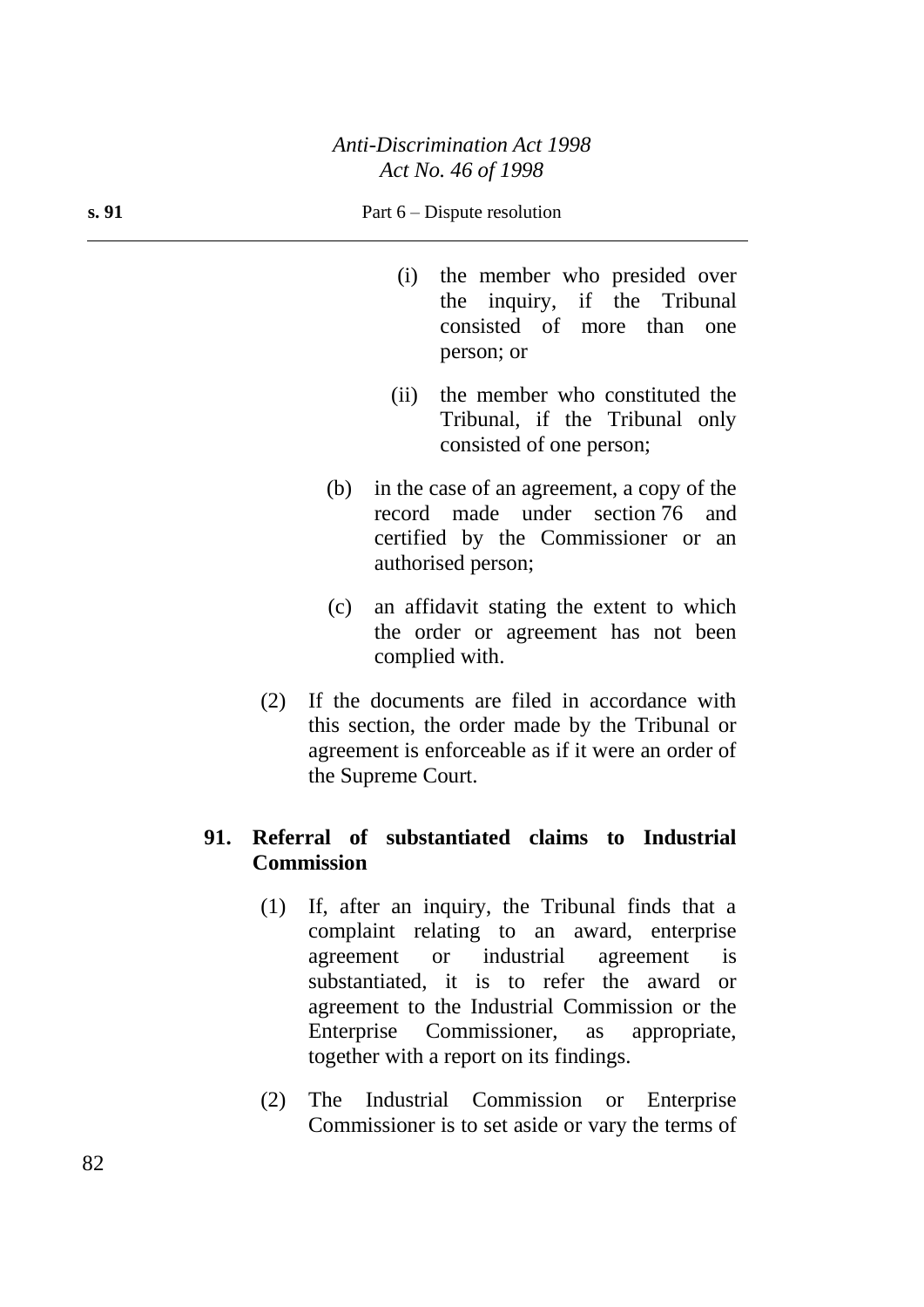the award, enterprise agreement or industrial agreement that gave rise to the complaint, unless it is in the public interest not to do so.

### **92. Apologies and retractions**

- (1) In respect of a substantiated complaint, the Tribunal may require the respondent to  $-$ 
	- (a) apologise to the complainant; and
	- (b) make any retractions the Tribunal considers appropriate.
- (2) If the complaint related to discrimination or prohibited conduct carried out in public, the respondent is to cause to be published any apology or retraction in a manner directed by the Tribunal.
- (3) If the complaint related to discrimination or prohibited conduct carried out in private, any apology or retraction is to be made as directed by the Tribunal.
- (4) A person must not fail to comply with a requirement or direction made by the Tribunal under this section.

Penalty: Fine not exceeding 10 penalty units.

### **93. Reasons for orders**

(1) The Tribunal, if requested by a complainant or respondent, is to give reasons in writing for an order made under section 89.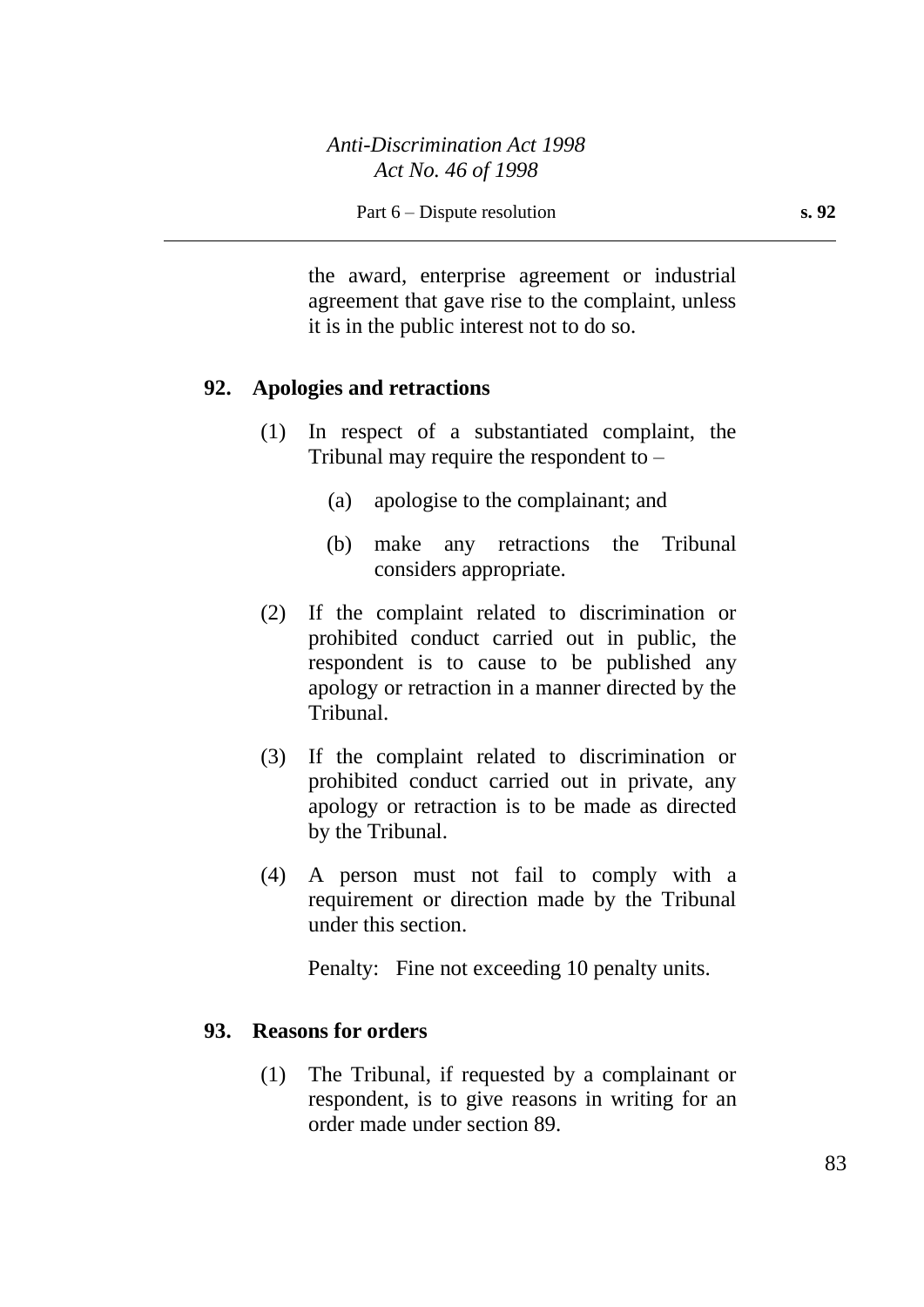- (2) A request is to be  $-$ 
	- (a) in writing; and
	- (b) made within 28 days after the date of the determination.

### **94. Conciliation and agreement**

- (1) If the Tribunal believes that a complaint may be resolved by conciliation, it may, during an inquiry, refer the matter to a conciliation conference as if the Tribunal were the Commissioner under section 75.
- (2) If the parties to a complaint agree to resolve the complaint whilst it is before the Tribunal for inquiry, the Tribunal is to record the terms of the agreement.
- (3) The record of agreement is to be signed by the parties.
- (4) An agreement is enforceable as if it were an order of the Tribunal under section 89(1).

95**.** . . . . . . . .

### **96. Matters taken into account**

In any order made under section 89 or under Division 10 of Part 8 of the *Tasmanian Civil and Administrative Tribunal Act 2020*, the Tribunal,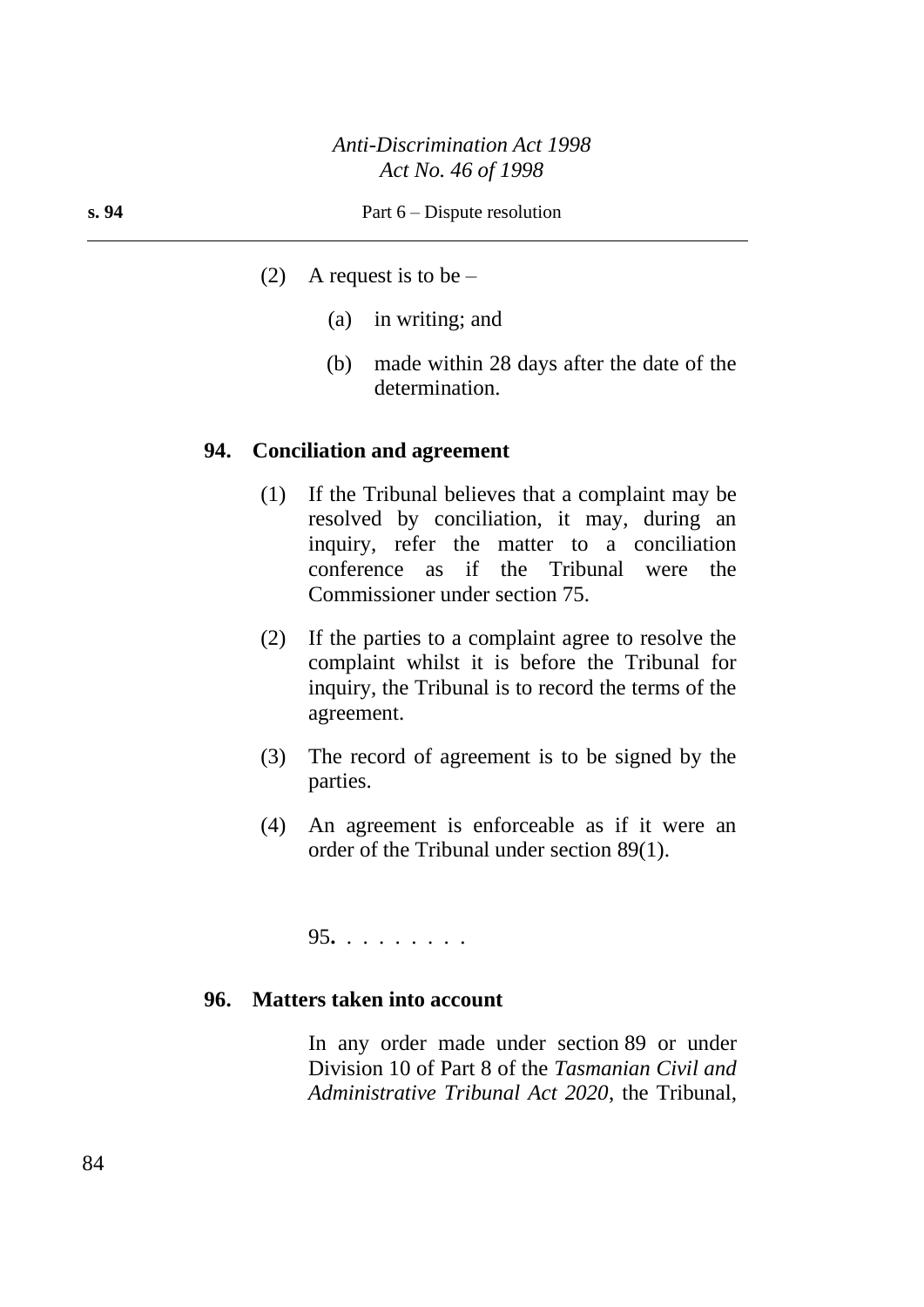in addition to other matters, may take into account any or all of the following matters:

- (a) that the respondent made a written request to the Commissioner about the requirements of the Act in relation to a specific situation;
- (b) that the respondent provided the Commissioner with all the material facts;
- (c) that the respondent acted in accordance with written advice provided by the Commissioner in response to the request.

### *Division 5 – Miscellaneous*

## **96A. Appeal of terms of settlement in relation to complaint involving children, &c.**

If the complainant and the respondent agree to settle a complaint which involves children or persons who do not have the capacity to approve a settlement by reason of a disability –

- (a) after the complaint is accepted by the Commissioner or authorised person, the Commissioner is to approve the terms of the settlement only if the Commissioner considers that the terms are satisfactory; and
- (b) after the complaint has been referred for inquiry, the Tribunal is to approve the terms of the settlement only if the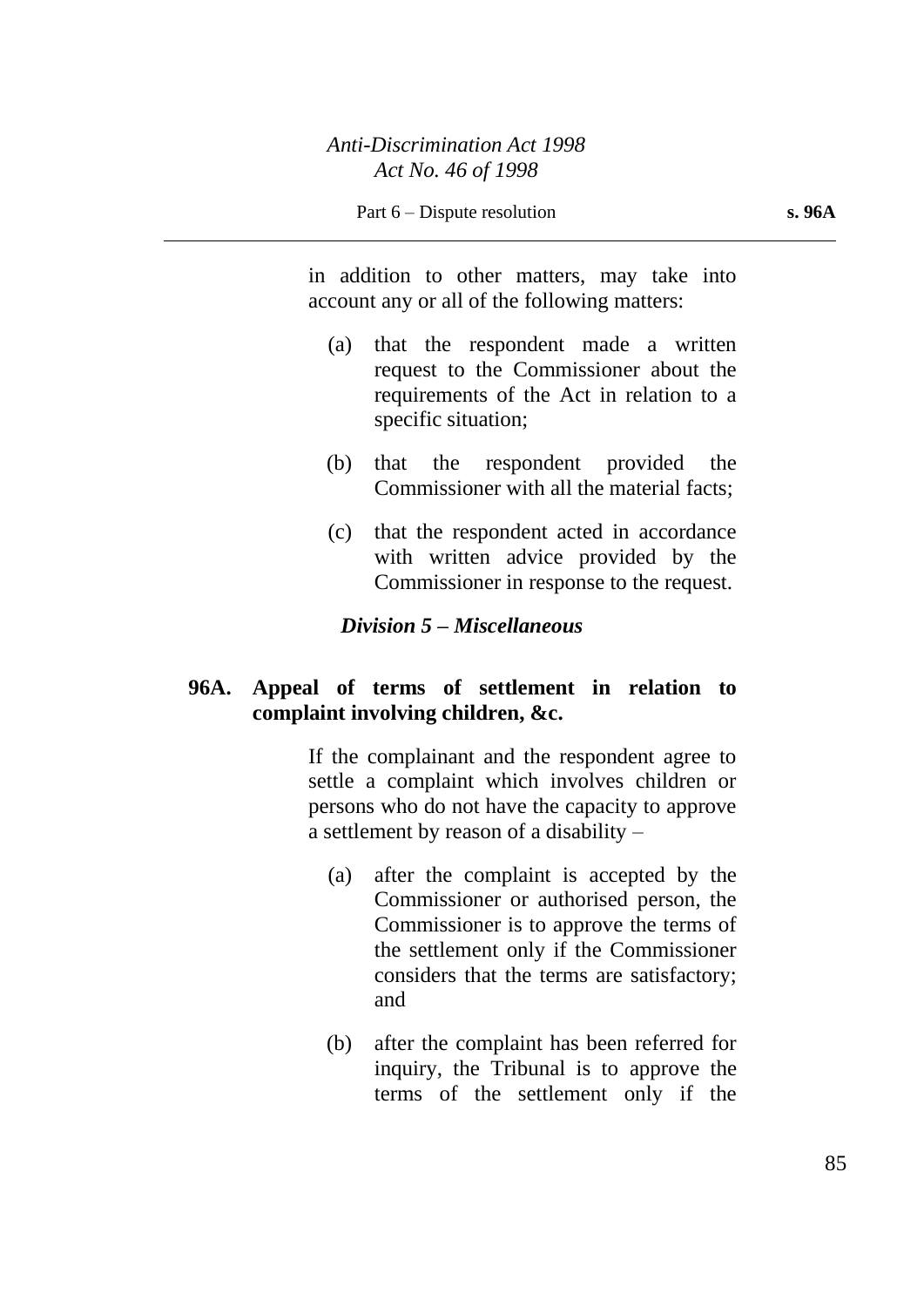Tribunal considers that the terms are satisfactory.

## **97. Information and documents**

- (1) The Tribunal, Commissioner or an authorised person may require any person to provide specified information or produce specified documents that the Tribunal, Commissioner or authorised person believes may be relevant to the complaint.
- (2) A requirement is to be  $-$ 
	- (a) in writing; and
	- (b) served on the relevant person.
- (3) The Tribunal, Commissioner or authorised person may take and retain possession, or take copies, of any document produced under subsection  $(1)$ .
- (4) A person, without reasonable excuse, must not fail to provide any information or produce any document required under subsection (1).

Penalty: Fine not exceeding 10 penalty units.

- (5) If a person fails to provide any information or produce any document required under subsection (1), the Commissioner is to submit a report on the matter to the Tribunal.
- (6) A person who produces any document under this section is to be given reasonable access to that document.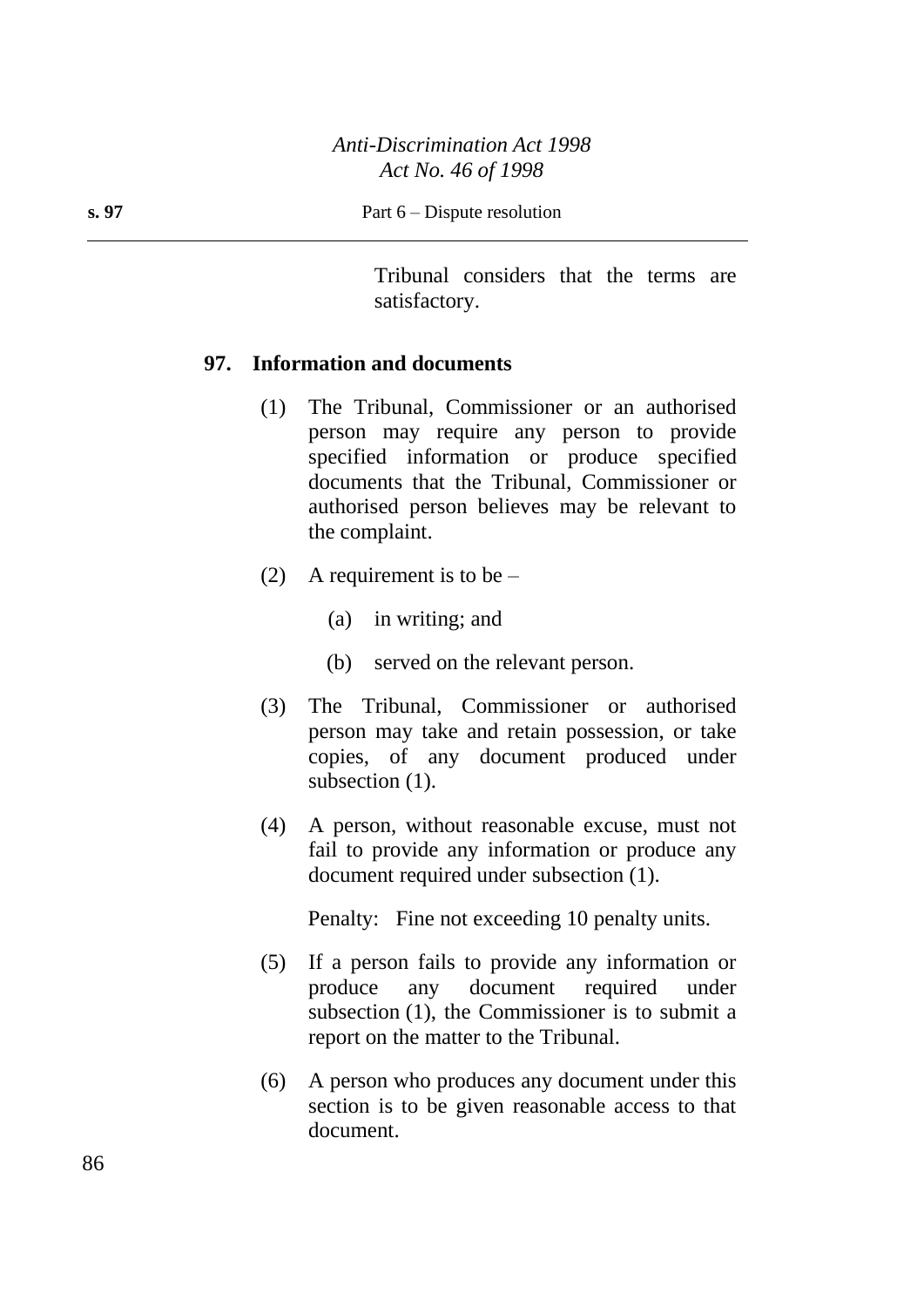- (7) After considering the report, the Tribunal may make an order requiring a person to provide the specified information or produce the specified documents.
- (8) An order made under subsection (7) may be filed in the Supreme Court and is enforceable as if it were an order of the Supreme Court.

## **98. Interim orders**

- (1) The Tribunal at any stage of the inquiry into a complaint that has been referred to it may make an interim order pending the completion of the inquiry.
- (1A) The Tribunal, on the application of the Commissioner, at any stage of the investigation, conciliation or other resolution of a complaint may make an interim order pending the completion of the investigation or conciliation.
	- (2) An interim order may also be made on the application of the complainant or the respondent.
	- (3) An interim order prohibits a person from doing an act that may prejudice –
		- (a) the investigation of the complaint; or
		- (b) the conciliation of the complaint; or
		- (c) any inquiry or any order the Tribunal may make on completion of an inquiry.
	- (4) A person must not fail to comply with an interim order.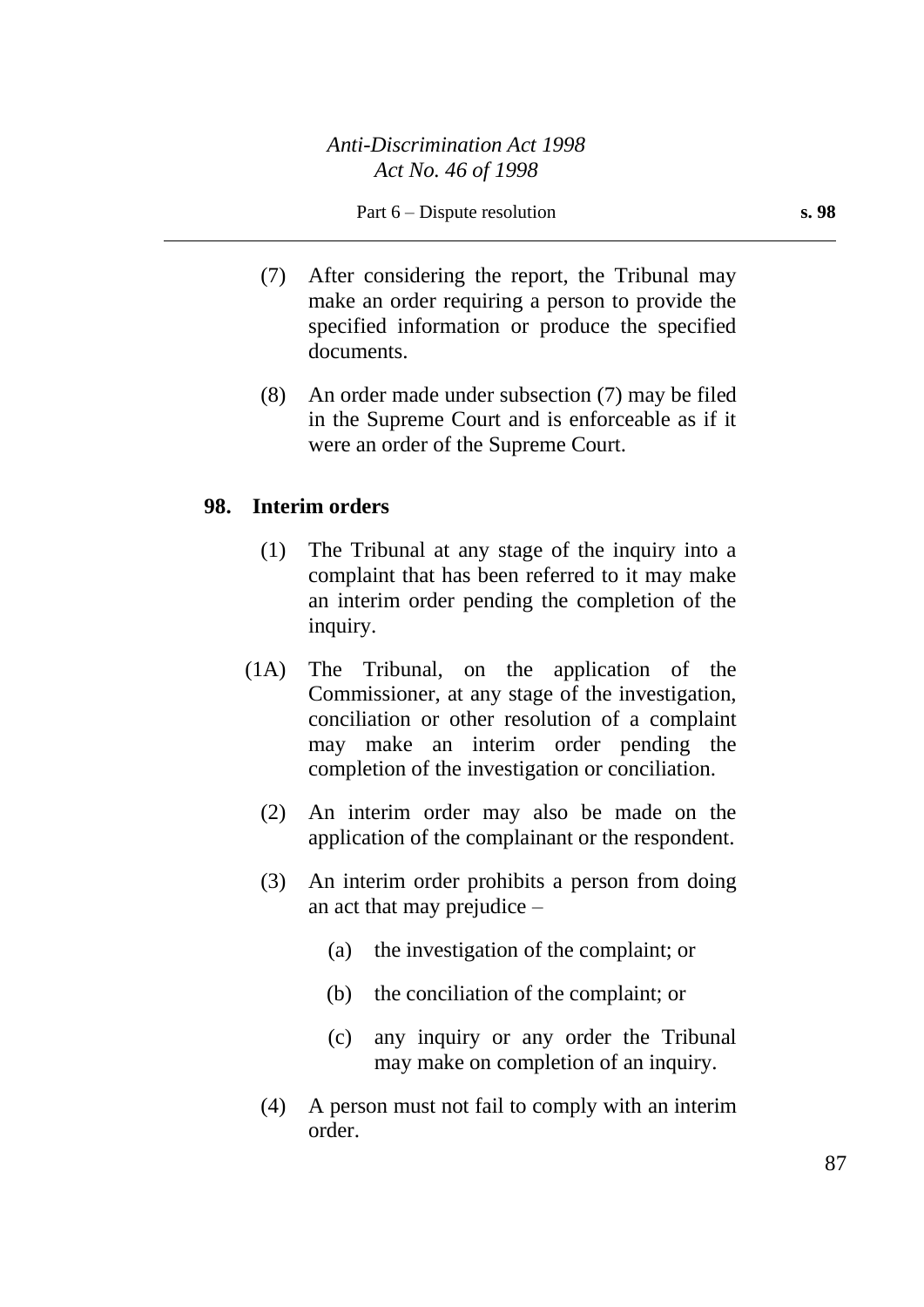#### **s. 98A** Part 6 – Dispute resolution

Penalty: Fine not exceeding 10 penalty units and a further fine not exceeding 5 penalty units for each day during which the offence continues.

## **98A. Application to Tribunal to withdraw complaint from inquiry or review**

- (1) A complainant may apply to the Tribunal to withdraw a complaint from inquiry or review.
- (2) The Tribunal, after considering an application under subsection (1), may approve the withdrawal of the complaint from inquiry or review.
- (3) A complainant whose application to withdraw a complaint from inquiry or review has been approved by the Tribunal is not entitled to make another complaint or to apply for an application for review in relation to the same matter without the permission of the Tribunal.
- (4) The withdrawal of a complaint does not prevent the Tribunal from conducting an inquiry in relation to the complaint or the Commissioner from investigating the complaint under section 69 if satisfied that –
	- (a) the complaint was not withdrawn voluntarily; or
	- (b) it is in the public interest to do so.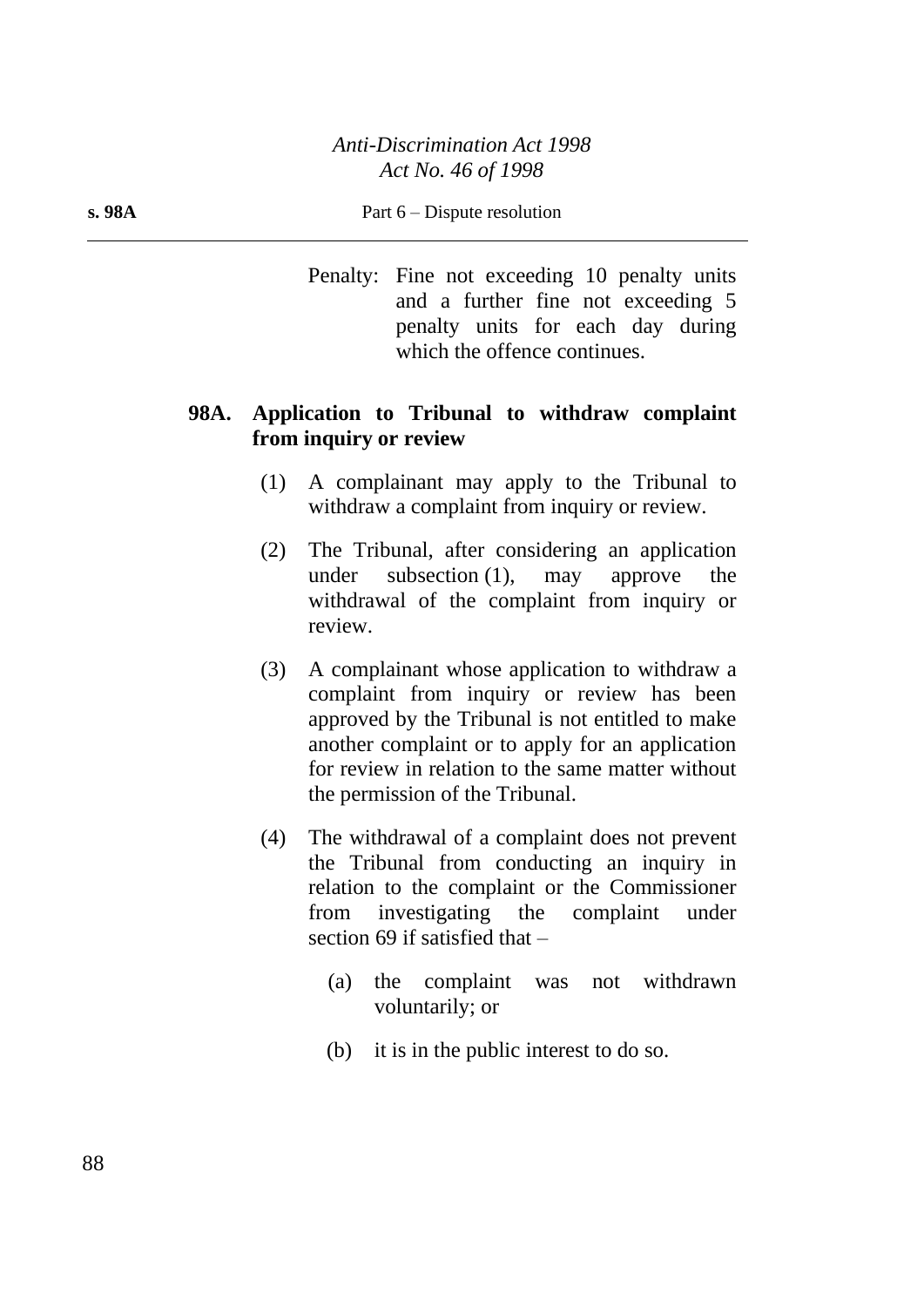### **99. Dismissal of complaint**

- (1) The Tribunal may dismiss a complaint if it finds after an inquiry that the complaint is unsubstantiated.
- (2) The Tribunal may dismiss a complaint at any time if it is satisfied that –
	- (a) the complaint is trivial, vexatious, misconceived or lacking in substance; or
	- (b) dismissing the complaint would, for some other reason, be just and appropriate.
- (3) If the Tribunal dismisses a complaint on the ground that it is vexatious, it may order the complainant to pay a specified fine not exceeding 10 penalty units.

99A**.** . . . . . . . .

#### **100. Appeals**

- $(1)$  . . . . . . . .
- (2) A person may appeal to the Supreme Court against a decision under section 78(4) within 28 days after the decision was made.
- (3) . . . . . . . .
- (4) An appeal is to be instituted, heard and determined in accordance with the provisions of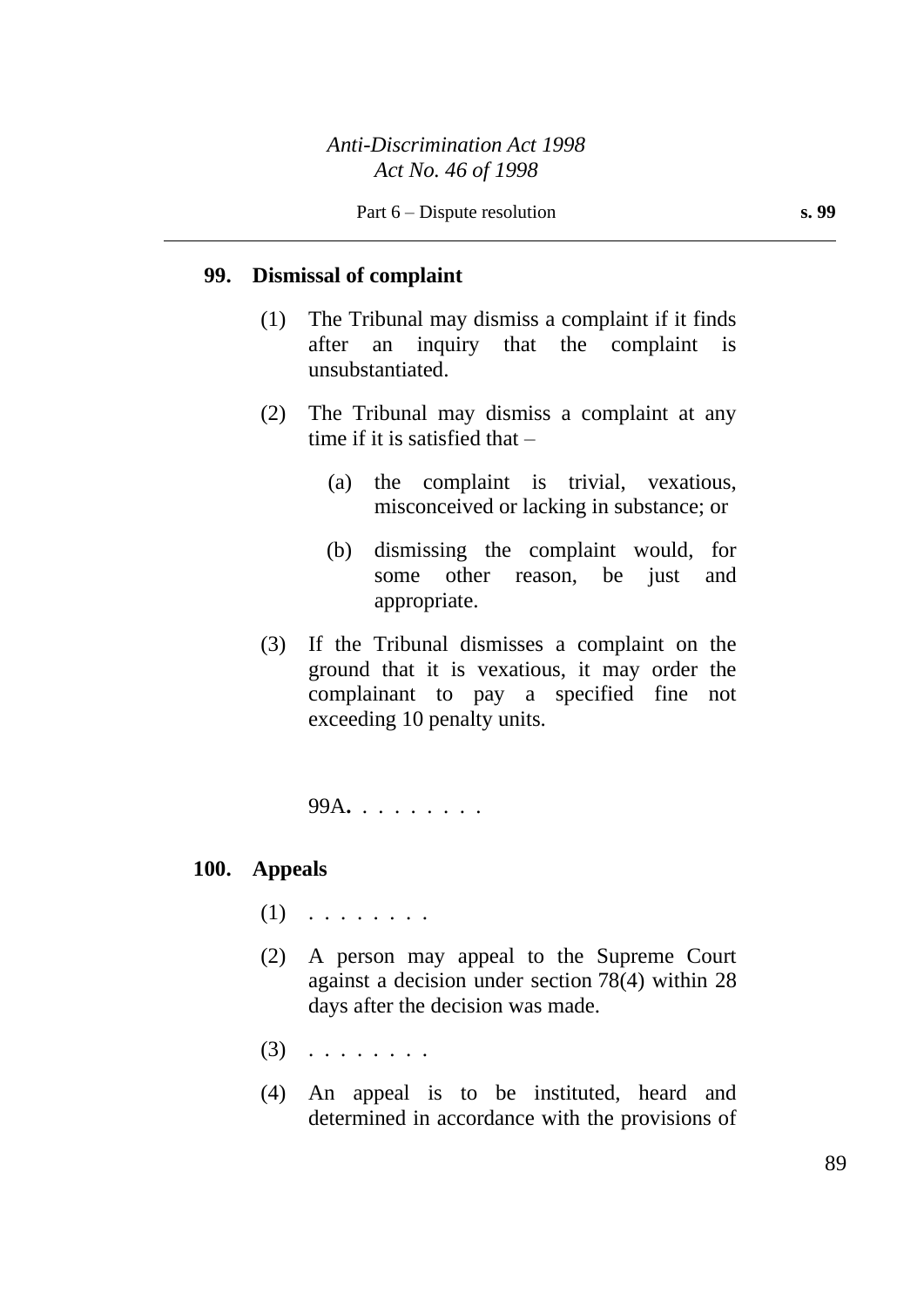**s. 101** Part 6 – Dispute resolution

the *Supreme Court Civil Procedure Act 1932* and the Rules of Court made under that Act.

## **101. Proof of exceptions**

A person who relies on an exception referred to in Part 5 as a defence to a complaint is to prove that exception on the balance of probabilities.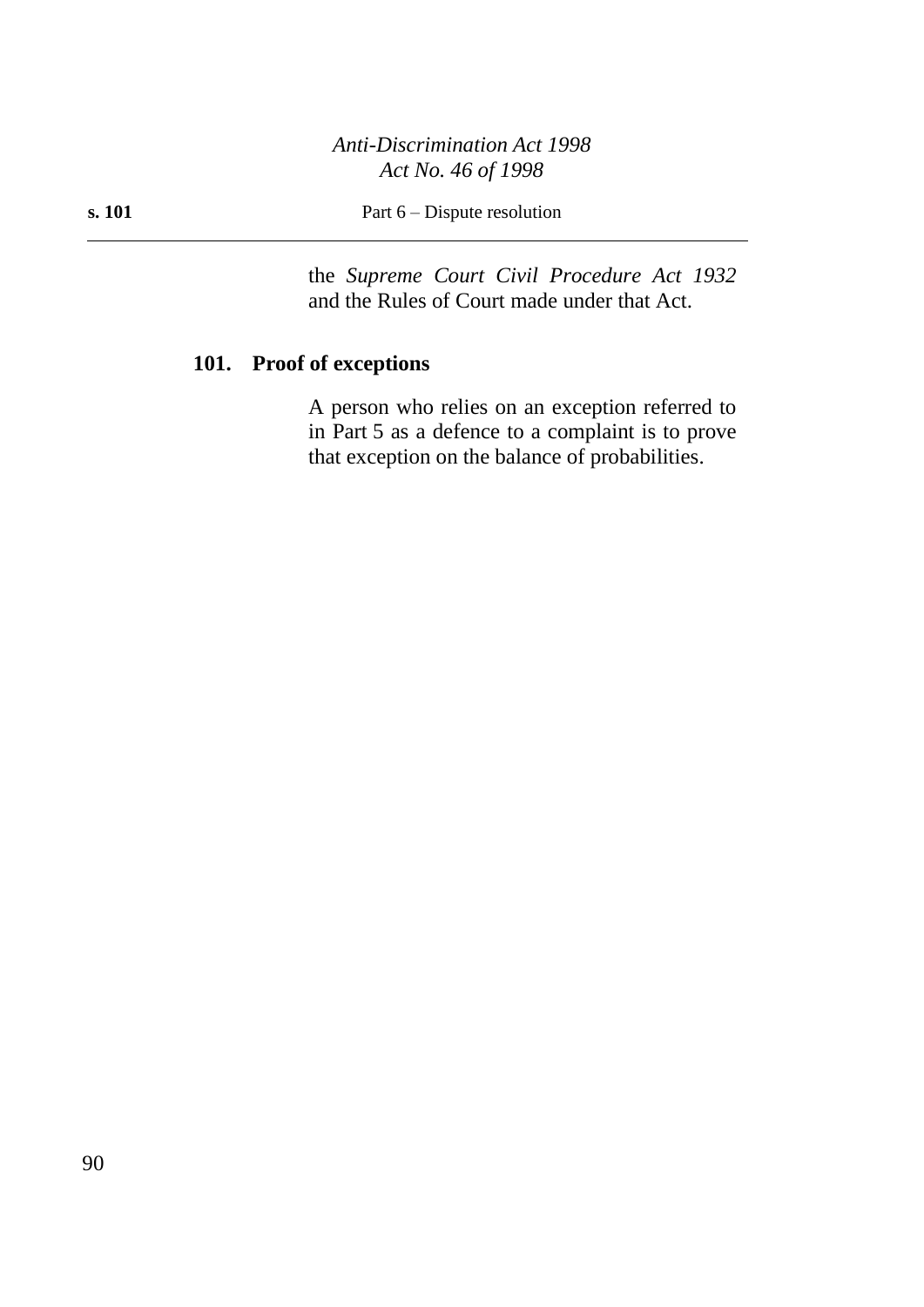## **PART 7 – MISCELLANEOUS**

### **102. Immunity for complainants and witnesses**

A person is not liable to any action, claim or demand in respect of any loss, damage or injury suffered by another person by reason only that the person in good faith –

- (a) lodged a complaint with the Commissioner; or
- (b) provided information or evidence to the Commissioner or Tribunal.

### **103. Immunities**

- (1) The Commissioner and any other person have, in exercising any power or performing any function under this Act, the same immunity as a judge of the Supreme Court.
- $(2)$  . . . . . . . .
- (3) A person acting for or at the direction of the Commissioner is not personally liable for an honest act or omission done or made in the exercise or purported exercise of a power, or in the performance or purported performance of a function, under this Act or in proceedings of the Tribunal for the purposes of this Act.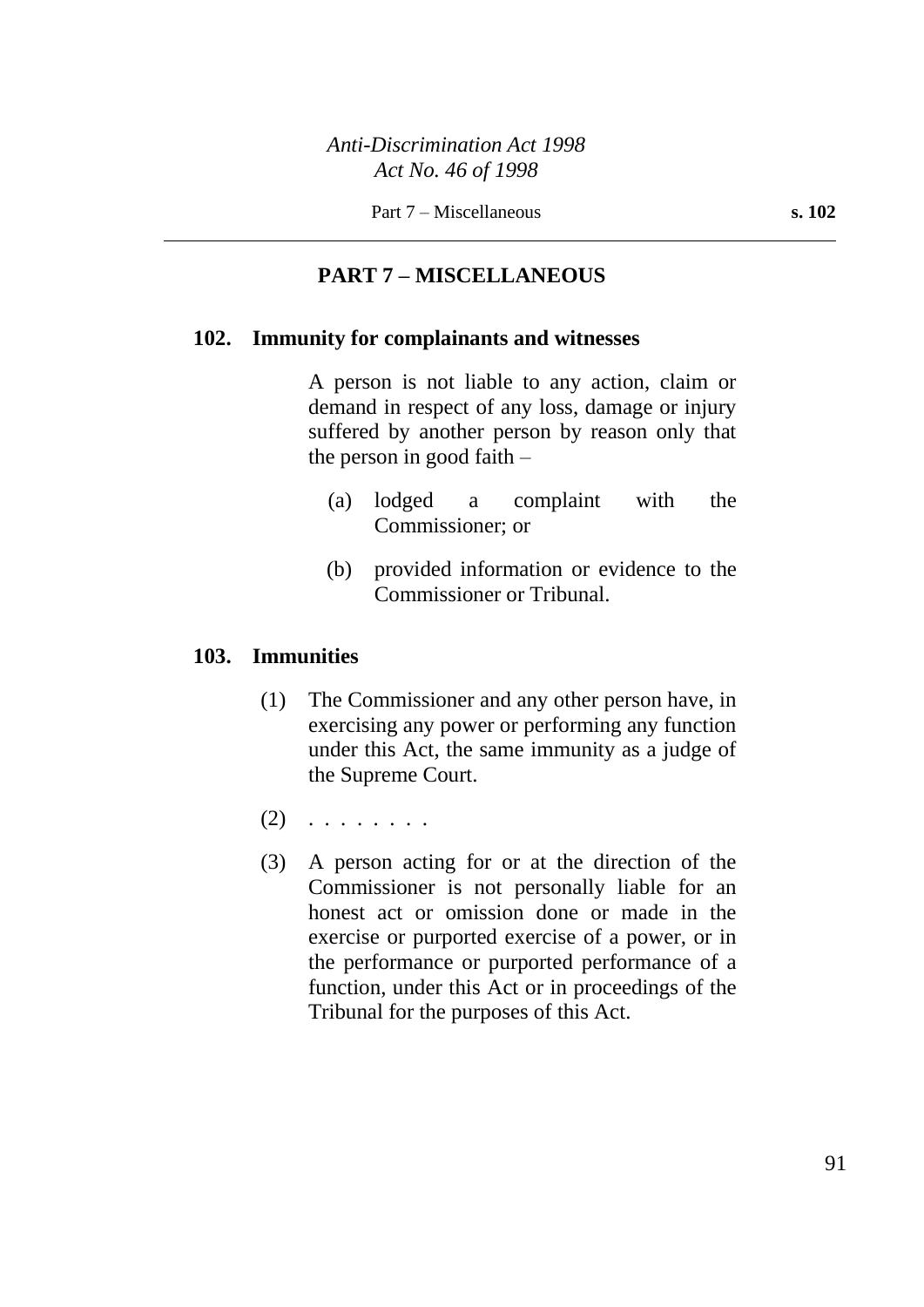## **103A. Commissioner and Tribunal members not required to give evidence in certain cases**

The Commissioner and members of the Tribunal are not compellable witnesses before a court or tribunal, or in any judicial or other proceedings, in respect of anything that came to their knowledge in exercising and performing their respective powers and functions under this Act or in proceedings of the Tribunal for the purposes of this Act.

## **104. Obligation of organisations**

- (1) An organisation is to ensure that  $-$ 
	- (a) its members, officers, employees and agents are made aware of the discrimination and prohibited conduct to which this Act relates; and
	- (b) the terms of an order made under section 89 relating to that organisation are brought to the notice of those of its members, officers, employees and agents whose duties are such that they may engage in conduct of the kind to which the order relates; and
	- (c) no member, officer, employee or agent of the organisation engages in, repeats or continues such conduct.
- (2) An organisation is to take reasonable steps to ensure that no member, officer, employee or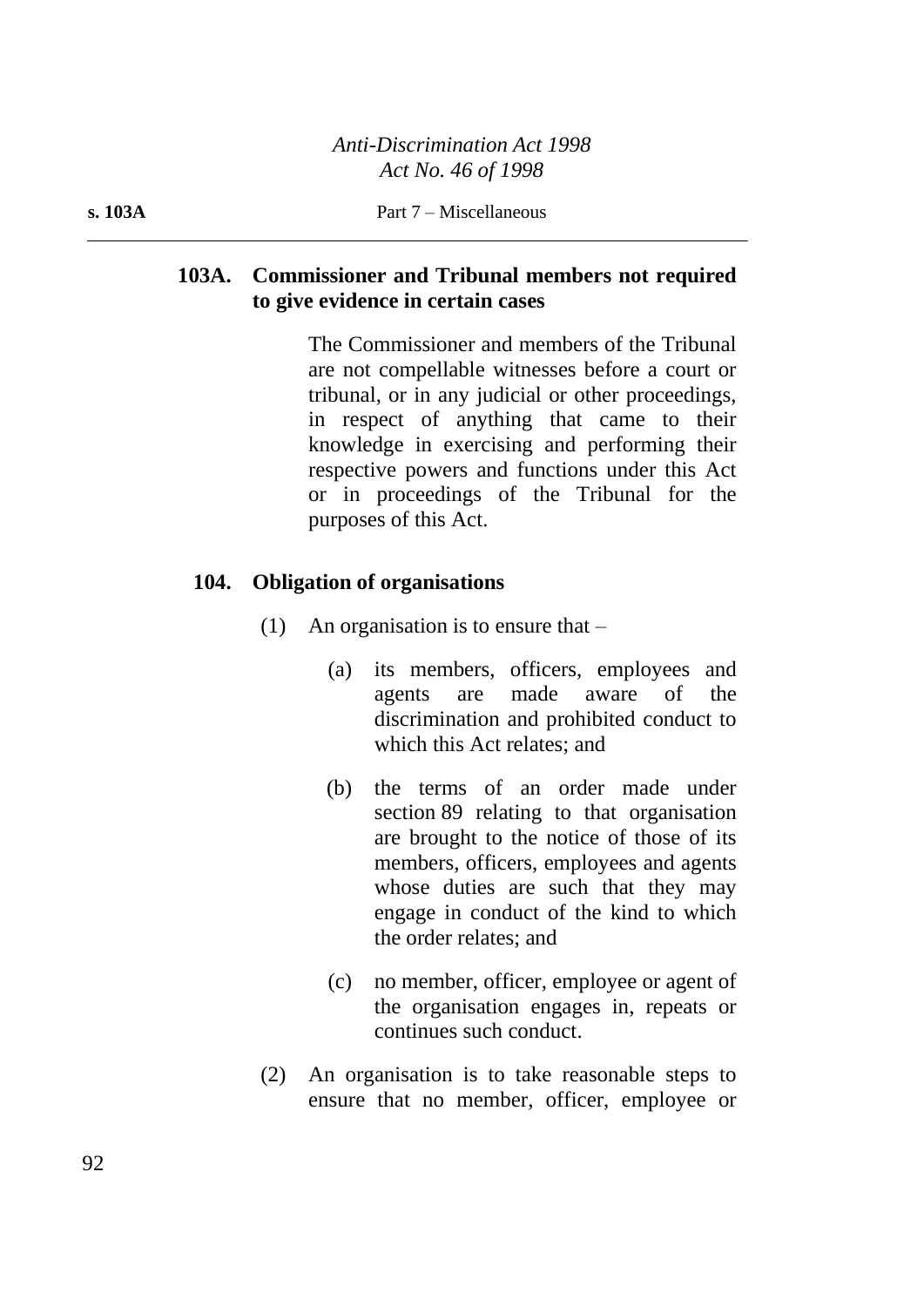agent of the organisation engages in discrimination or prohibited conduct.

(3) An organisation that does not comply with this section is liable for any contravention of this Act committed by any of its members, officers, employees and agents.

#### **105. False and misleading statements**

A person, in connection with any matter referred to in this Act, must not –

- (a) make a statement knowing it to be false or misleading; or
- (b) omit any matter from a statement knowing that without that matter the statement is misleading.

Penalty: Fine not exceeding 10 penalty units.

#### **106. Offences in respect of proceedings**

A person must not –

- (a) hinder any proceedings under this Act; or
- (b) use insulting language towards a person exercising any power or performing any function under this Act; or
- (c) create or take part in a disturbance in or near a place where proceedings under this Act are being conducted.

Penalty: Fine not exceeding 10 penalty units.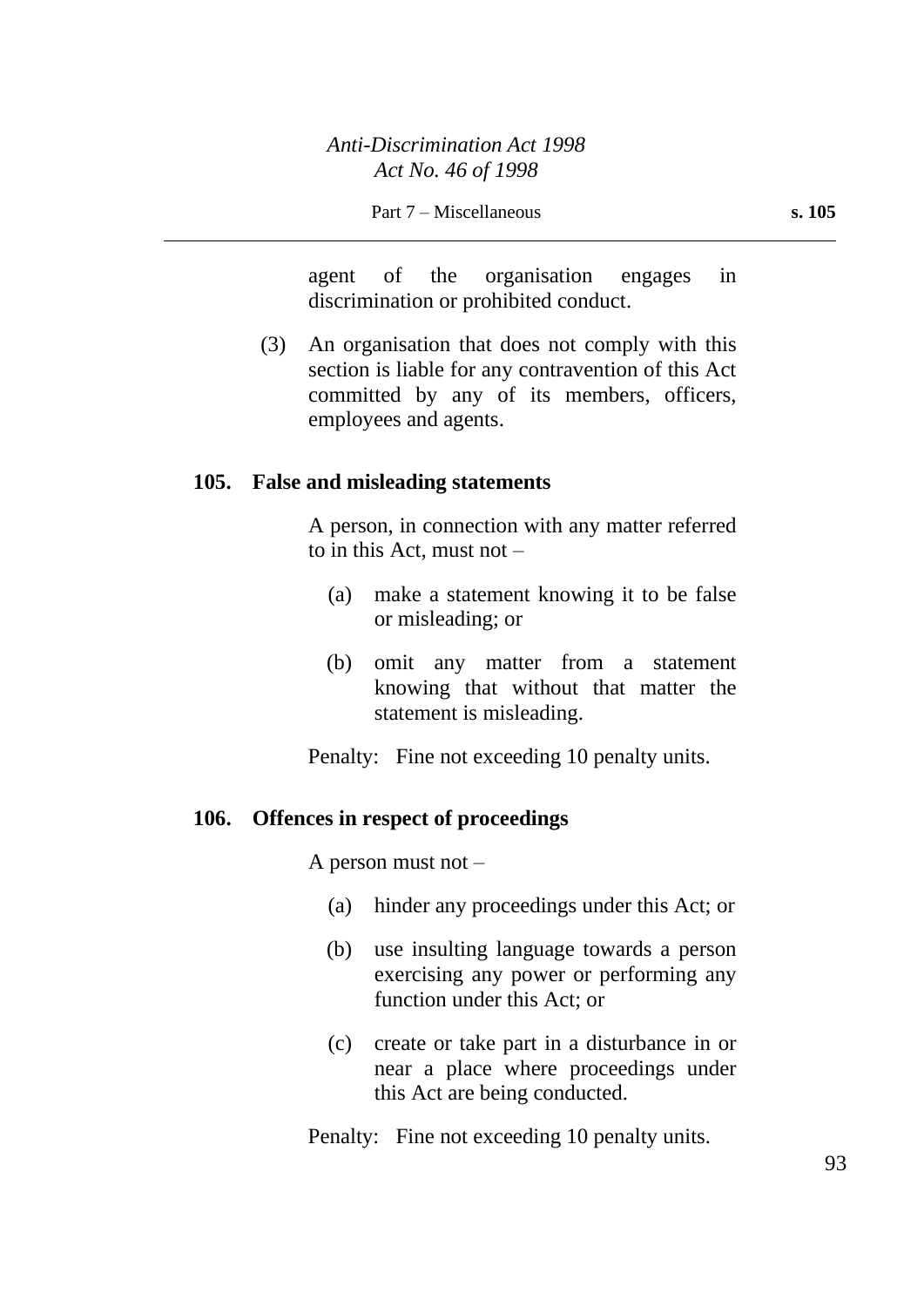## **107. Admissibility in other proceedings**

Except for the purposes of this Act, anything said, written or done in relation to any proceedings under this Act is not admissible in any other proceedings.

## **107A. Publication of decisions**

- (1) The Tribunal may publish any of its decisions made under or in relation to this Act, including decisions made at a directions conference referred to in section 80.
- (2) In publishing a decision under subsection (1) other than a decision made at an inquiry held in public under section 85(1), the Tribunal is to ensure that the identities of the parties to the complaint to which the decision relates are protected.

## **108. Application of Act**

- (1) This Act does not apply to discrimination or prohibited conduct that took place and concluded before the commencement of this Act.
- (2) This Act applies to discrimination and prohibited conduct within the meaning of the *Sex Discrimination Act 1994* that took place after the commencement of that Act.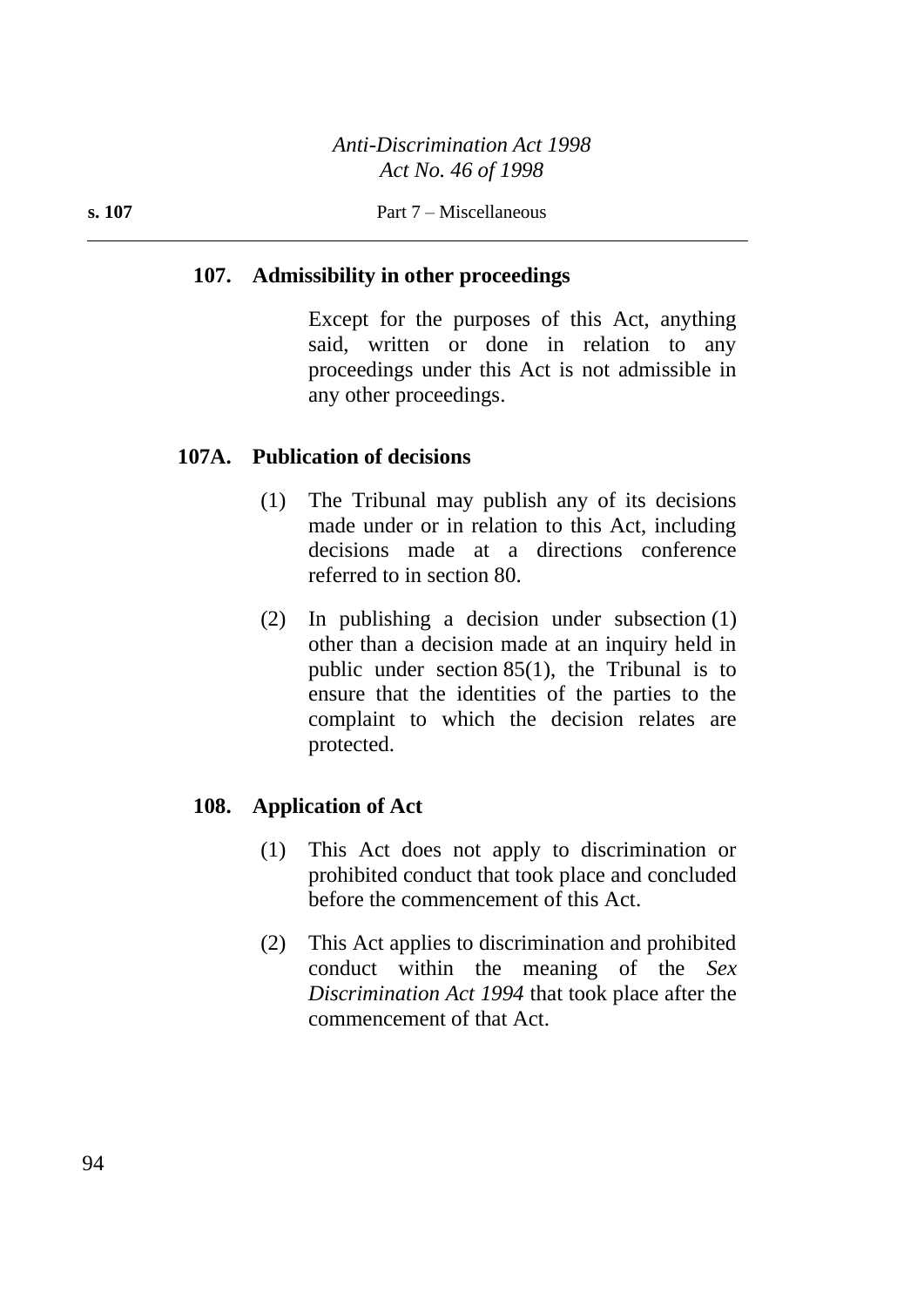# **109. Regulations**

- (1) The Governor may make regulations for the purposes of this Act.
- (1A) Without limiting the generality of subsection (1), the regulations may provide for fees payable in respect of any application under this Act other than an application under Division 4 of Part 6.
- (1B) Without limiting the generality of subsection (1), regulations may be made in respect of –
	- (a) the referral of complaints from the Commissioner to the Tribunal; and
	- (b) the review of rejected complaints; and
	- (c) the hearing and determinations of an inquiry; and
	- (d) any matter relating to the process and procedure of any of the matters referred to in paragraphs (a), (b) and (c).
	- (2) The regulations may  $-$ 
		- (a) provide that a contravention of, or a failure to comply with, any of the regulations is an offence; and
		- (b) in respect of such an offence, provide for the imposition of a fine not exceeding 5 penalty units and, in the case of a continuing offence, a further fine not exceeding 1 penalty unit for each day during which the offence continues.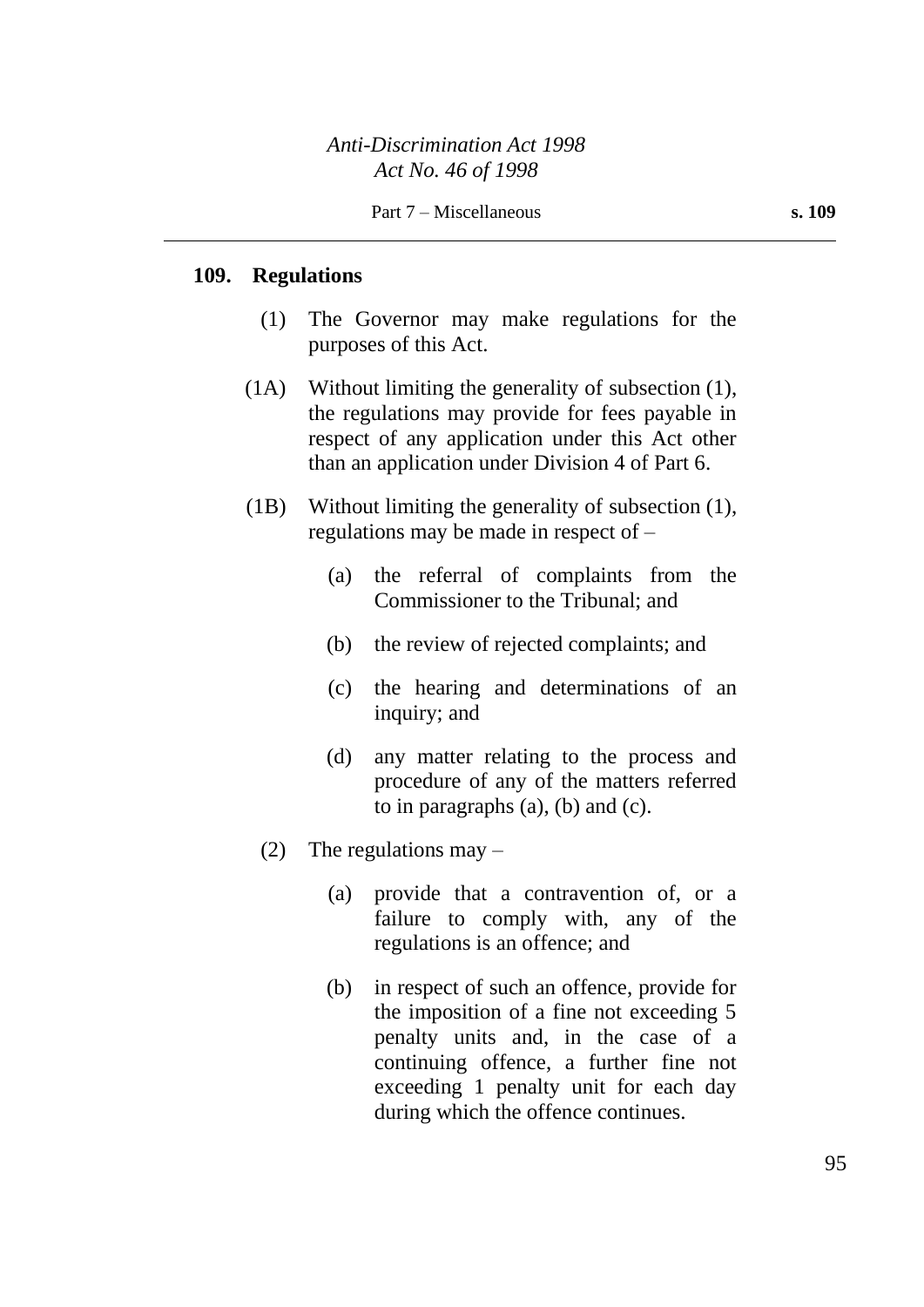- (3) The regulations may contain provisions of a savings or transitional nature consequent on the enactment of this Act.
- (4) A provision referred to in subsection (3) may take effect on and from the day on which this Act commences or a later day.

### **110. Administration of Act**

Until provision is made in relation to this Act by order under section 4 of the *Administrative Arrangements Act 1990* –

- (a) the administration of this Act is assigned to the Minister for Justice and Industrial Relations; and
- (b) the Department responsible to the Minister for Justice and Industrial Relations in relation to the administration of this Act is the Department of Justice and Industrial Relations.

### **111. Savings and transitional**

The savings and transitional provisions specified in Schedule 2 have effect.

### **112.** *Sex Discrimination Act 1994* **repealed**

The *Sex Discrimination Act 1994* is repealed.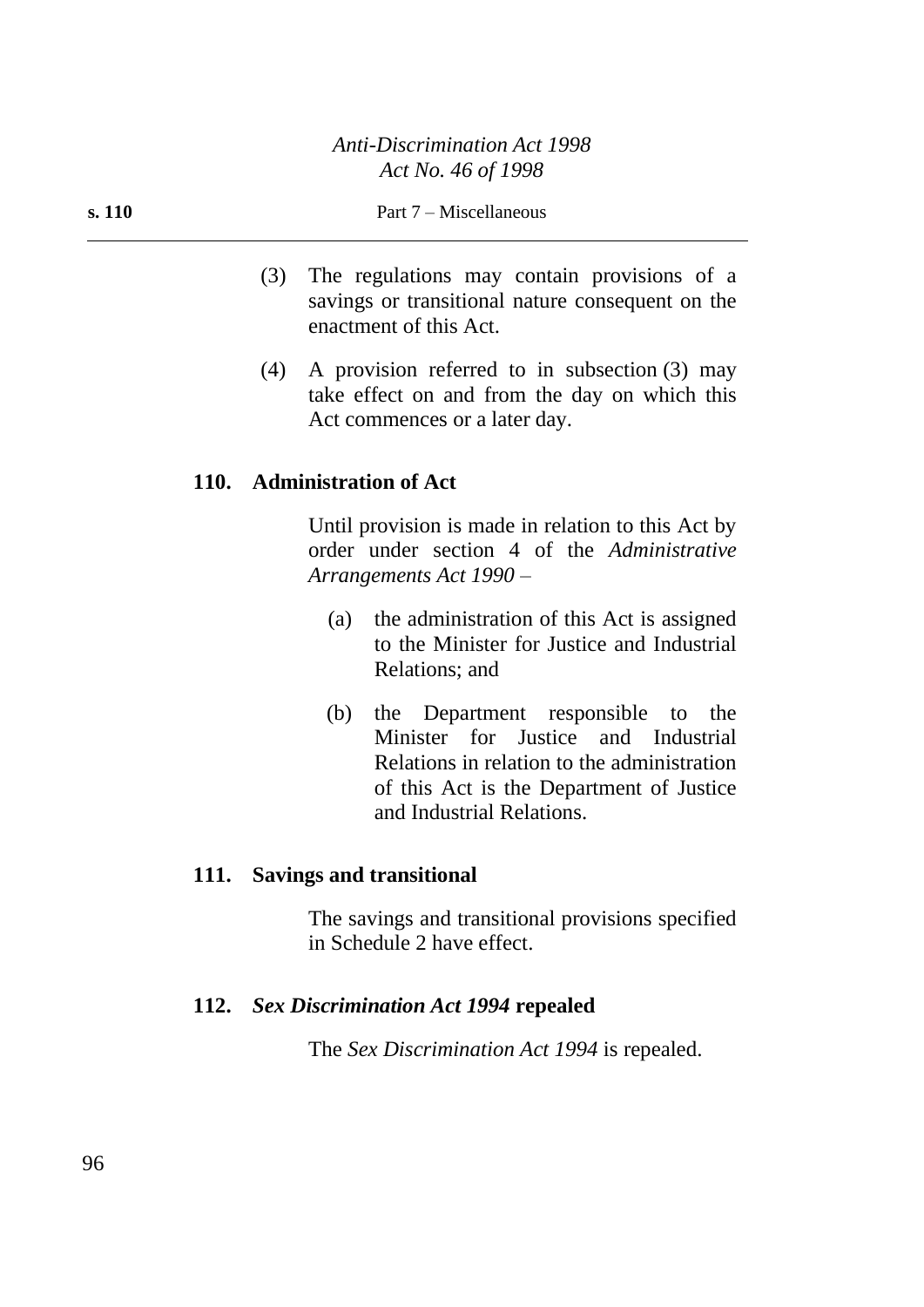## **SCHEDULE 1 – VACATION OF, AND REMOVAL FROM, OFFICE OF COMMISSIONER**

Section 5(3)

## **1. Vacation of office**

A person appointed as the Commissioner vacates that office if he or she –

- (a) dies; or
- (b) retires; or
- (c) is removed from office under clause 2.

## **2. Removal from office**

- (1) The Minister may remove the Commissioner from office if the Commissioner –
	- (a) becomes bankrupt, applies to take the benefit of any law for the relief of bankrupt or insolvent debtors, compounds with creditors or makes an assignment of any remuneration or estate for their benefit; or
	- (b) is convicted in Tasmania of any crime or offence punishable by imprisonment for 12 months or longer or elsewhere of any crime or offence which if committed in Tasmania would be punishable by imprisonment for 12 months or longer; or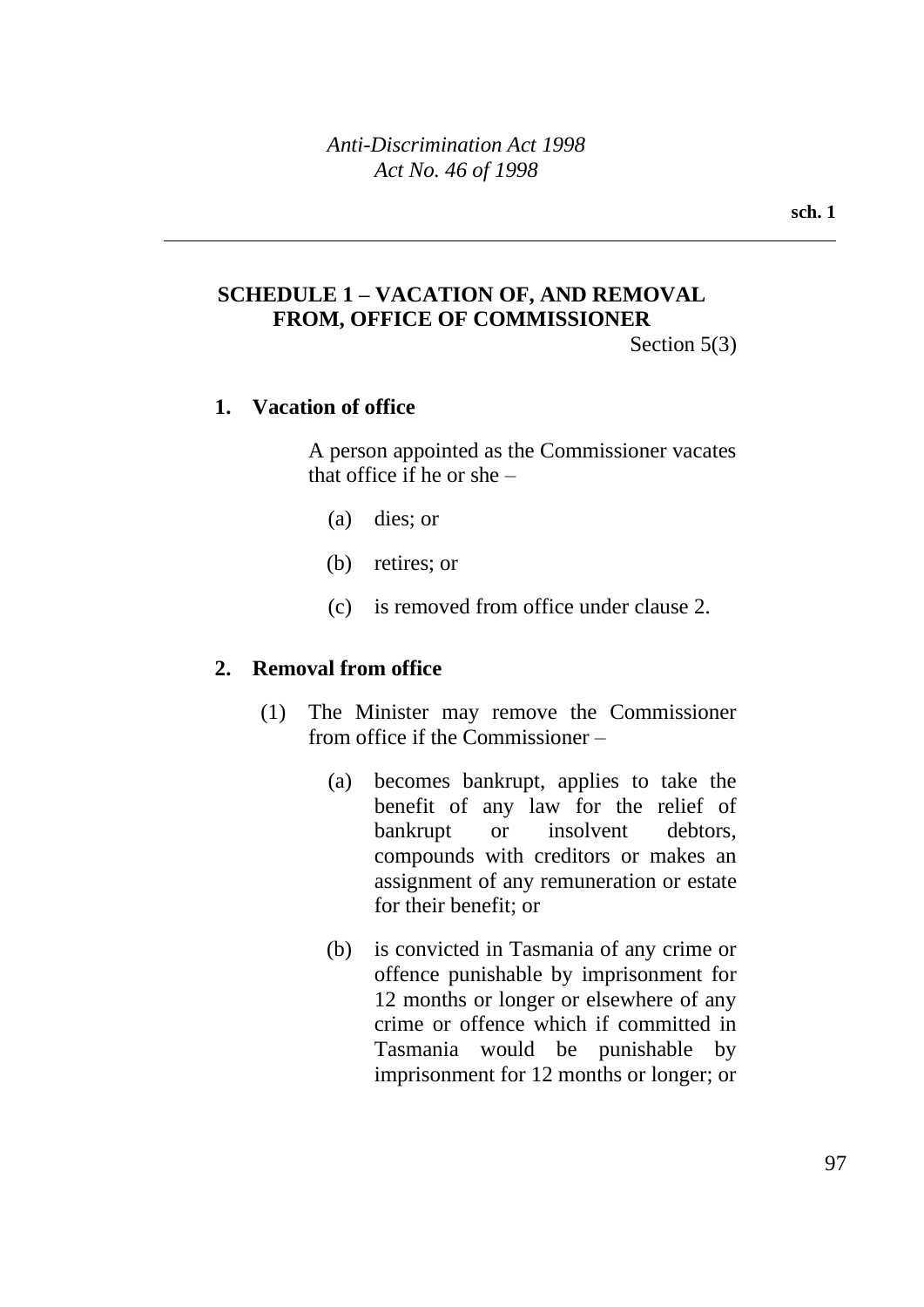#### **sch. 1**

- (c) is convicted of an offence against this Act.
- (2) The Minister may remove the Commissioner from office if satisfied that the Commissioner –
	- (a) is unable to perform adequately or competently the duties of office; or
	- (b) has neglected to perform those duties; or
	- (c) is guilty of misconduct of such a nature that makes the Commissioner unsuitable to hold that office.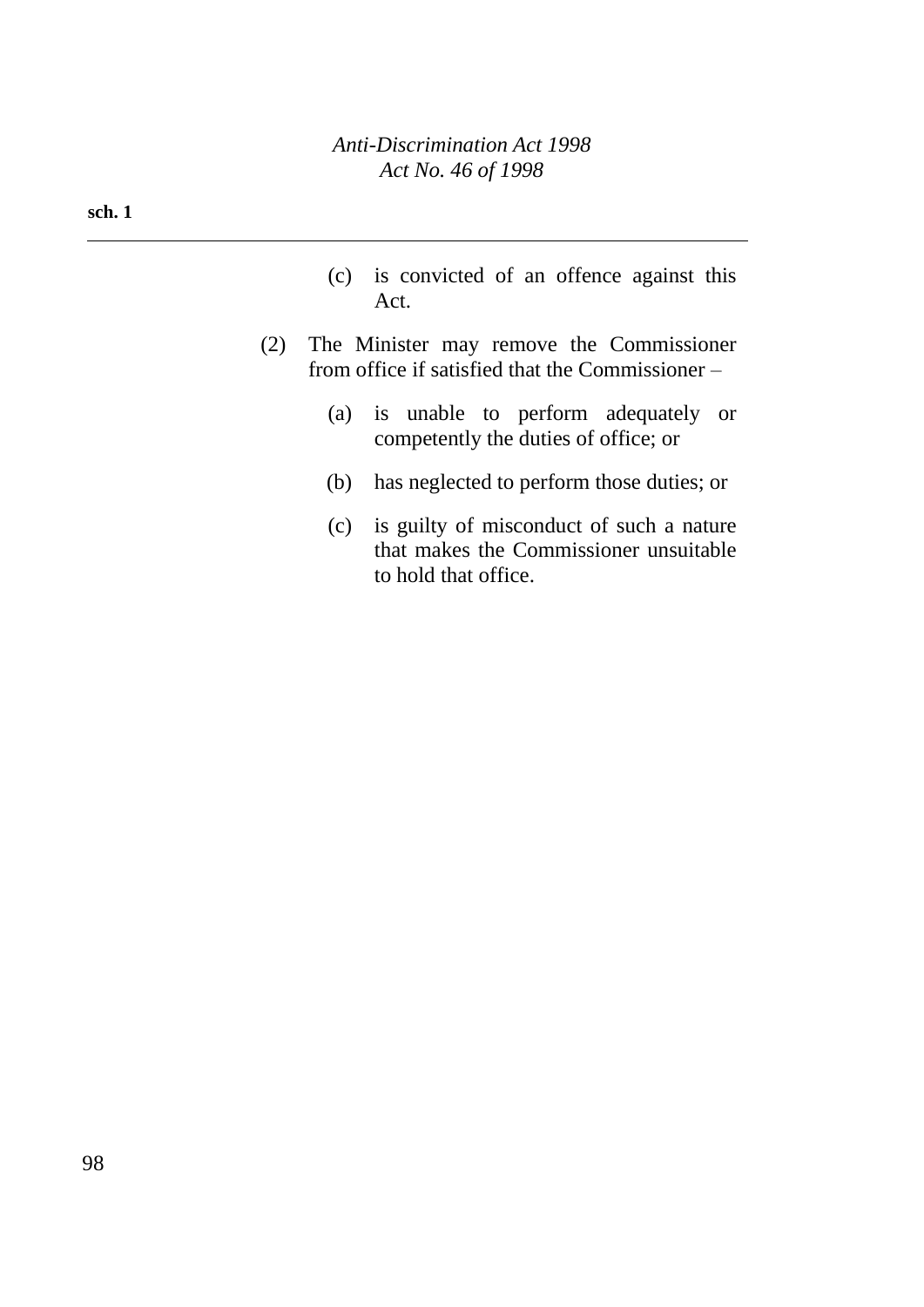## **SCHEDULE 2 – SAVINGS AND TRANSITIONAL PROVISIONS**

Section 111

## **1. Interpretation**

In this Schedule –

*commencement day* means the day on which this Act commences;

*repealed Act* means the *Sex Discrimination Act 1994*.

## **2. Complaints**

- (1) A complaint lodged and not lapsed, dismissed or completed under the repealed Act before the commencement day is, on that day, a complaint lodged under this Act.
- (2) A complaint referred to the Tribunal for an inquiry under the repealed Act not completed before the commencement day is, on that day, a complaint referred to the Tribunal under this Act.

## **3. Investigation**

An investigation of a complaint conducted under the repealed Act not completed before the commencement day may, on that day, continue to be conducted under this Act.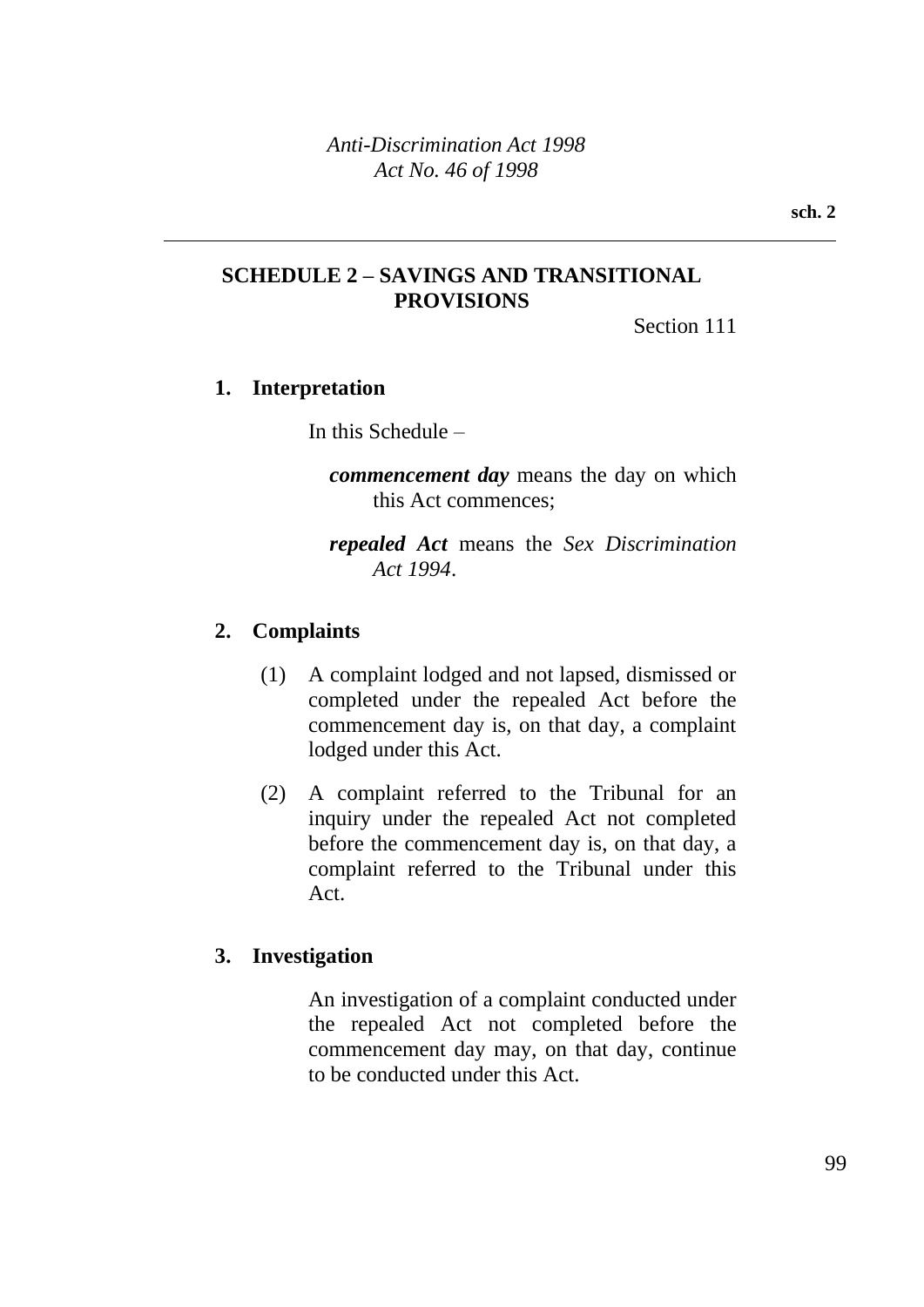#### **sch. 2**

## **4. Conciliation**

Any conciliation proceedings conducted under the repealed Act not completed before the commencement day may, on that day, continue to be conducted under this Act.

## **5. Orders and directions**

Any order or direction in force under the repealed Act immediately before the commencement day continues, on and from that day, to be in force as if it were an order or a direction under this Act.

## **6. Appeals**

An appeal instituted under the repealed Act and not determined before the commencement day may, on or after that day, be determined under that Act.

## **7. Actions of Commissioner and authorised person**

Any action, decision or determination, not relating to a dismissal, of the Sex Discrimination Commissioner or an authorised person taken or made under the repealed Act before the commencement day continues, on and from that day, as if it were an action, decision or determination of the Anti-Discrimination Commissioner or authorised person under this Act.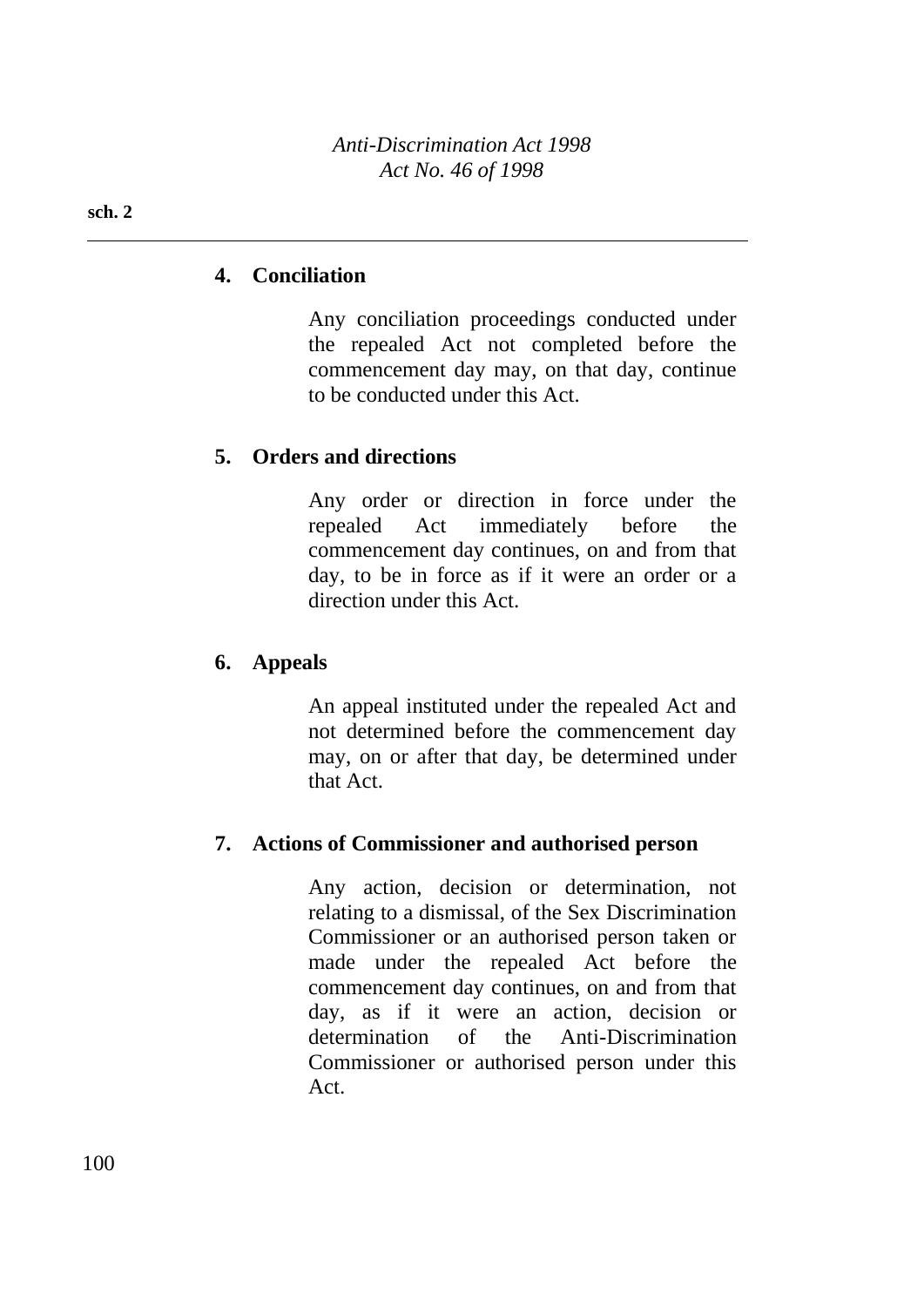### **NOTES**

The foregoing text of the *Anti-Discrimination Act 1998* comprises those instruments as indicated in the following table. Any reprint changes made under any Act, in force before the commencement of the *Legislation Publication Act 1996*, authorising the reprint of Acts and statutory rules or permitted under the *Legislation Publication Act 1996* and made before 5 November 2021 are not specifically referred to in the following table of amendments.

| Act                                                                             | Number and year | Date of      |
|---------------------------------------------------------------------------------|-----------------|--------------|
|                                                                                 |                 | commencement |
| <b>Anti-Discrimination Act 1998</b>                                             | No. 46 of 1998  | 10.12.1999   |
| State Service (Consequential and                                                | No. 86 of 2000  | 1.5.2001     |
| Miscellaneous Amendments) Act<br>2000                                           |                 |              |
| <b>Anti-Discrimination Amendment Act</b><br>2001                                | No. 122 of 2001 | 17.12.2001   |
| Relationships (Consequential<br>Amendments) Act 2003                            | No. 45 of 2003  | 1.1.2004     |
| Justice and Related Legislation<br>(Miscellaneous Amendments) Act<br>2004       | No. 44 of 2004  | 16.11.2004   |
| Justice and Related Legislation<br>(Miscellaneous Amendments) Act<br>2008       | No. 18 of 2008  | 26.6.2008    |
| Legal Profession (Miscellaneous and<br>Consequential Amendments) Act<br>2007    | No. 66 of 2007  | 31.12.2008   |
| <b>Right to Information (Consequential</b><br>and Transitional) Act 2009        | No. 54 of 2009  | 1.7.2010     |
| Vexatious Proceedings Act 2011                                                  | No. 31 of 2011  | 1.3.2013     |
| Surrogacy (Consequential<br>Amendments) Act 2012                                | No. 31 of 2012  | 1.5.2013     |
| <b>Anti-Discrimination Amendment Act</b><br>2013                                | No. 42 of 2013  | 1.1.2014     |
| <b>Anti-Discrimination Amendment Act</b><br>2015                                | No. 19 of 2015  | 24.6.2015    |
| <b>Expungement of Historical Offences Act</b><br>2017                           | No. 45 of 2017  | 9.4.2018     |
| Justice and Related Legislation<br>(Marriage and Gender<br>Amendments) Act 2019 | No. 7 of 2019   | 8.5.2019     |
| <b>Tasmanian Civil and Administrative</b><br>Tribunal (Consequential            | No. 18 of 2021  | 5.11.2021    |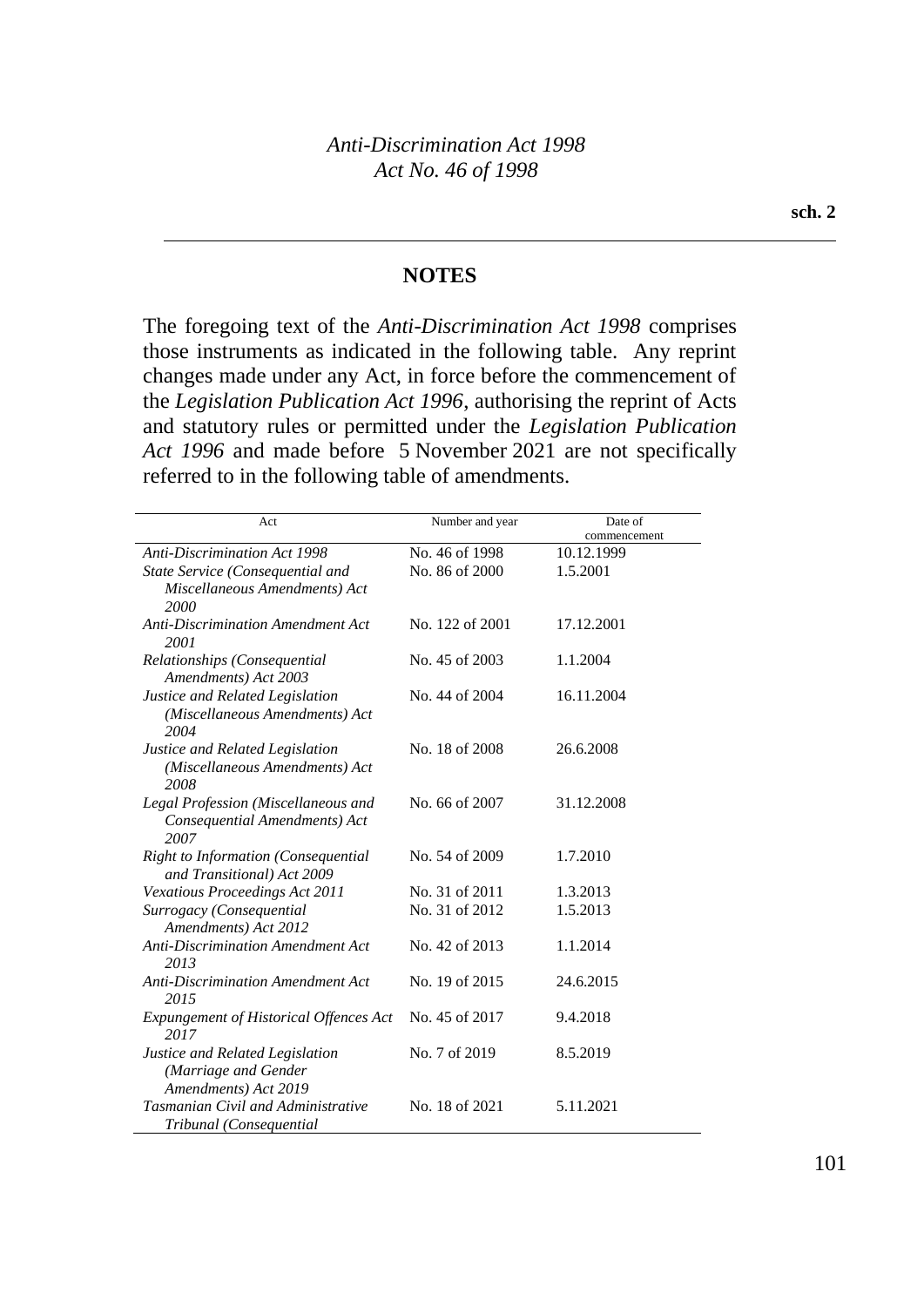### **sch. 2**

Act Number and year Date of commencement

*Amendments) Act 2021*

## **TABLE OF AMENDMENTS**

| Provision affected      | How affected                                               |
|-------------------------|------------------------------------------------------------|
| Section 3               | Amended by No. 86 of 2000, Sched. 1, No. 122 of 2001, s.   |
|                         | 4, No. 45 of 2003, Sched. 1, No. 44 of 2004, s. 6, No.     |
|                         | 31 of 2012, s. 4, No. 42 of 2013, s. 4, No. 19 of 2015, s. |
|                         | 4, No. 45 of 2017, Sched. 1, No. 7 of 2019, s. 9 and No.   |
|                         | 18 of 2021, s. 8                                           |
| Section 5               | Amended by No. 86 of 2000, Sched. 1                        |
| Section 6               | Amended by No. 42 of 2013, s. 5                            |
| Section 7               | Amended by No. 42 of 2013, s. 6                            |
| Section 12              | Amended by No. 66 of 2007, Sched. 1                        |
|                         | Repealed by No. 18 of 2021, s. 9                           |
| Section 12A             | Inserted by No. 42 of 2013, s. 7                           |
|                         | Repealed by No. 18 of 2021, s. 9                           |
| Section 13              | Amended by No. 18 of 2021, s. 10                           |
| Section 16              | Amended by No. 45 of 2003, Sched. 1, No. 42 of 2013, s. 8  |
|                         | and No. 7 of 2019, s. 10                                   |
| Section 17              | Amended by No. 45 of 2003, Sched. 1 and No. 42 of 2013,    |
|                         | s. 9                                                       |
| Section 19              | Amended by No. 7 of 2019, s. 11                            |
| Section 22              | Amended by No. 45 of 2003, Sched. 1, No. 44 of 2004, s. 7  |
|                         | and No. 42 of 2013, s. 10                                  |
| Section 28              | Amended by No. 45 of 2003, Sched. 1                        |
| Section 30              | Amended by No. 45 of 2003, Sched. 1                        |
| Section 51              | Substituted by No. 122 of 2001, s. 5                       |
| Section 51A             | Inserted by No. 19 of 2015, s. 5                           |
| Section 55              | Amended by No. 42 of 2013, s. 11                           |
| Section 55A             | Inserted by No. 42 of 2013, s. 12                          |
|                         | Repealed by No. 19 of 2015, s. 6                           |
| Section 55B             | Inserted by No. 42 of 2013, s. 12                          |
|                         | Repealed by No. 19 of 2015, s. 6                           |
| Division 1 of Part<br>6 | Heading amended by No. 42 of 2013, s. 13                   |
| Section 59A             | Inserted by No. 42 of 2013, s. 15                          |
| Division 1A of          | Heading inserted by No. 42 of 2013, s. 14                  |
| Part 6                  |                                                            |
| Section 60              | Amended by No. 42 of 2013, s. 16                           |
| Section 60A             | Inserted by No. 42 of 2013, s. 17                          |
| Section 62A             | Inserted by No. 42 of 2013, s. 18                          |
| Section 64              | Amended by No. 42 of 2013, s. 19                           |
| Section 65A             | Inserted by No. 42 of 2013, s. 20                          |
| Section 67              | Amended by No. 42 of 2013, s. 21                           |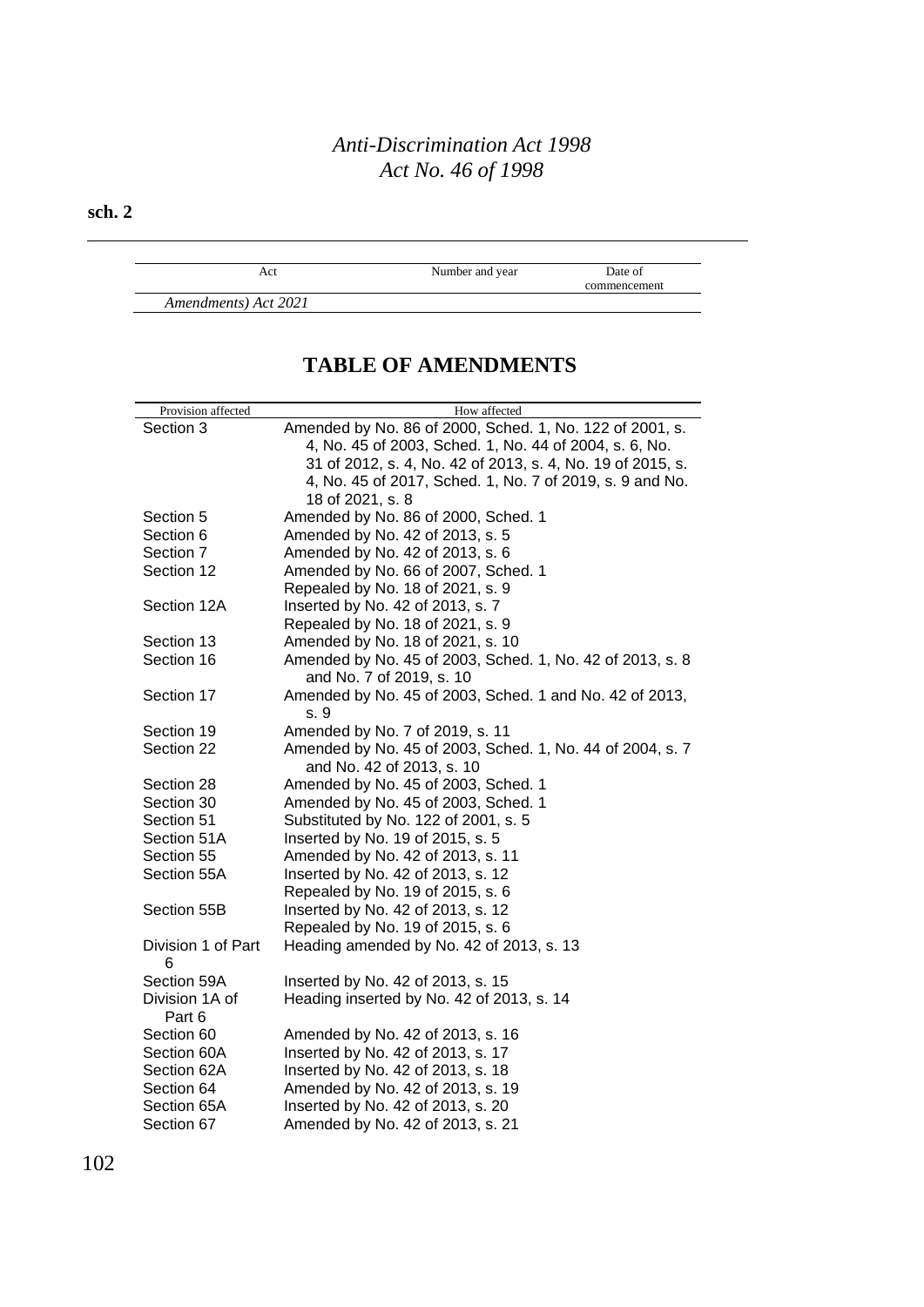### **sch. 2**

| Provision affected      | How affected                                                     |
|-------------------------|------------------------------------------------------------------|
| Section 68              | Amended by No. 44 of 2004, s. 8, No. 42 of 2013, s. 22           |
|                         | and No. 18 of 2021, s. 11                                        |
| Section 71              | Amended by No. 42 of 2013, s. 23                                 |
| Section 72              | Amended by No. 44 of 2004, s. 9                                  |
| Section 73              | Amended by No. 42 of 2013, s. 24                                 |
| Division 3 of Part<br>6 | Heading amended by No. 42 of 2013, s. 25                         |
| Section 74              | Substituted by No. 42 of 2013, s. 26                             |
| Section 75              | Amended by No. 42 of 2013, s. 27                                 |
| Section 75A             | Inserted by No. 42 of 2013, s. 28                                |
| Section 78              | Amended by No. 42 of 2013, s. 29 and No. 18 of 2021, s.<br>12    |
| Section 78A             | Inserted by No. 31 of 2011, Sched. 1                             |
|                         | Repealed by No. 18 of 2021, s. 13                                |
| Section 79              | Amended by No. 42 of 2013, s. 30                                 |
| Section 79A             | Inserted by No. 42 of 2013, s. 31                                |
|                         | Amended by No. 18 of 2021, s. 14                                 |
| Section 80              | Amended by No. 42 of 2013, s. 32                                 |
| Section 80A             | Inserted by No. 42 of 2013, s. 33                                |
|                         | Repealed by No. 18 of 2021, s. 15                                |
| Section 82              | Substituted by No. 42 of 2013, s. 34                             |
| Section 85              | Amended by No. 42 of 2013, s. 35 and No. 18 of 2021, s.          |
|                         | 16                                                               |
| Section 86              | Repealed by No. 18 of 2021, s. 17                                |
| Section 86A             | Inserted by No. 44 of 2004, s. 10                                |
| Section 87              | Repealed by No. 18 of 2021, s. 18                                |
| Section 88              | Amended by No. 54 of 2009, Sched. 1, No. 42 of 2013, s.<br>36    |
|                         | Repealed by No. 18 of 2021, s. 18                                |
| Section 89              | Amended by No. 86 of 2000, Sched. 1 and No. 42 of 2013,<br>s. 37 |
| Section 90              | Amended by No. 44 of 2004, s. 11                                 |
| Section 94              | Amended by No. 42 of 2013, s. 38                                 |
| Section 95              | Substituted by No. 44 of 2004, s. 12                             |
|                         | Repealed by No. 18 of 2021, s. 19                                |
| Section 96              | Amended by No. 18 of 2021, s. 20                                 |
| Section 96A             | Inserted by No. 42 of 2013, s. 39                                |
| Section 98              | Amended by No. 42 of 2013, s. 40                                 |
| Section 98A             | Inserted by No. 42 of 2013, s. 41                                |
| Section 99              | Amended by No. 44 of 2004, s. 13                                 |
| Section 99A             | Inserted by No. 44 of 2004, s. 14                                |
|                         | Substituted by No. 42 of 2013, s. 42                             |
|                         | Repealed by No. 18 of 2021, s. 21                                |
| Section 100             | Amended by No. 42 of 2013, s. 43 and No. 18 of 2021, s.          |
|                         | 22                                                               |
| Section 101             | Amended by No. 42 of 2013, s. 44                                 |
| Section 102             | Amended by No. 42 of 2013, s. 45                                 |
| Section 103             | Substituted by No. 44 of 2004, s. 15                             |
|                         |                                                                  |